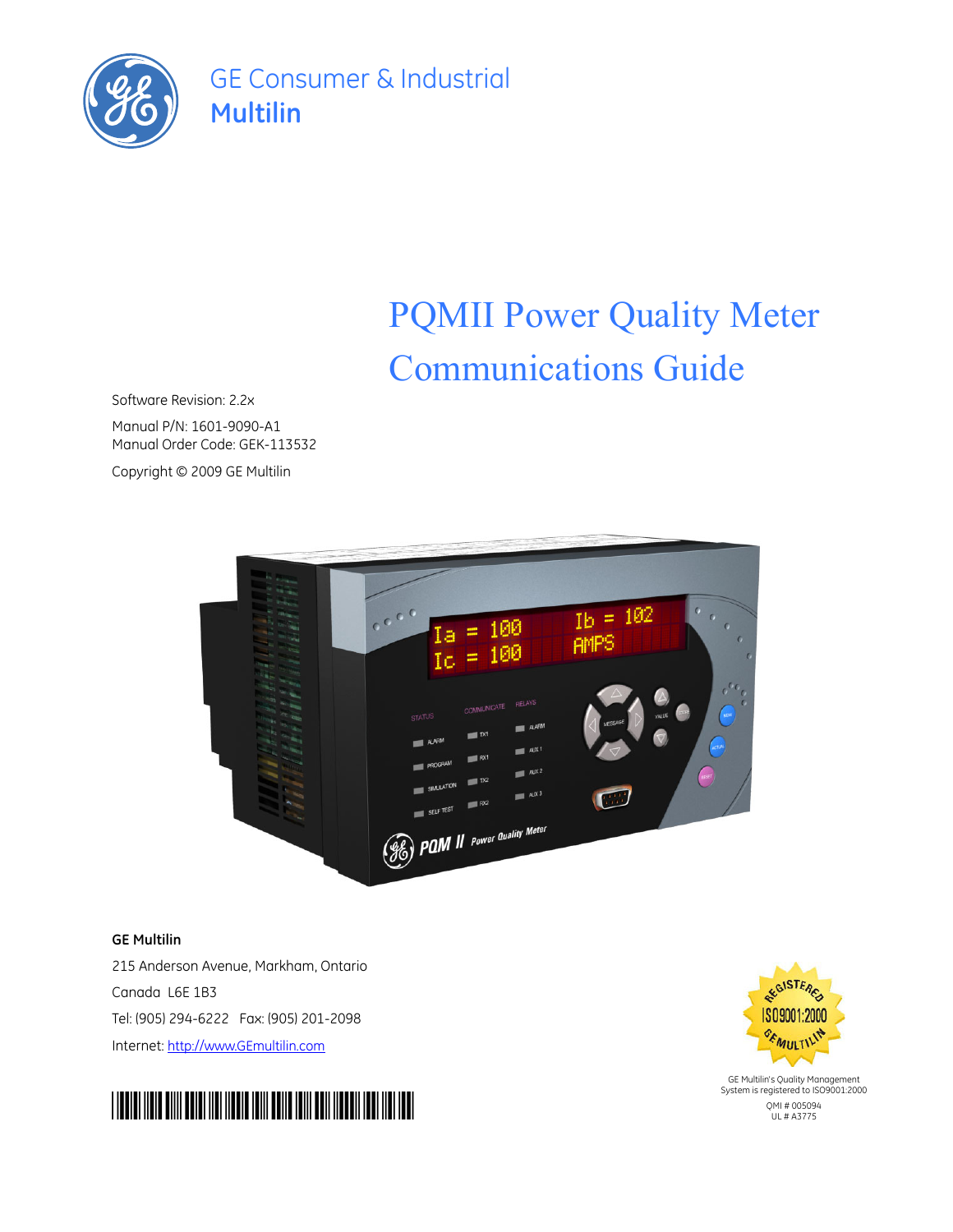© 2009 GE Multilin Incorporated. All rights reserved.

GE Multilin PQMII Power Quality Meter instruction manual for revision 2.2x.

PQMII Power Quality Meter, is a registered trademark of GE Multilin Inc.

The contents of this manual are the property of GE Multilin Inc. This documentation is furnished on license and may not be reproduced in whole or in part without the permission of GE Multilin. The content of this manual is for informational use only and is subject to change without notice.

Part numbers contained in this manual are subject to change without notice, and should therefore be verified by GE Multilin before ordering.

Part number: 1601-9090-A1 (April 2009)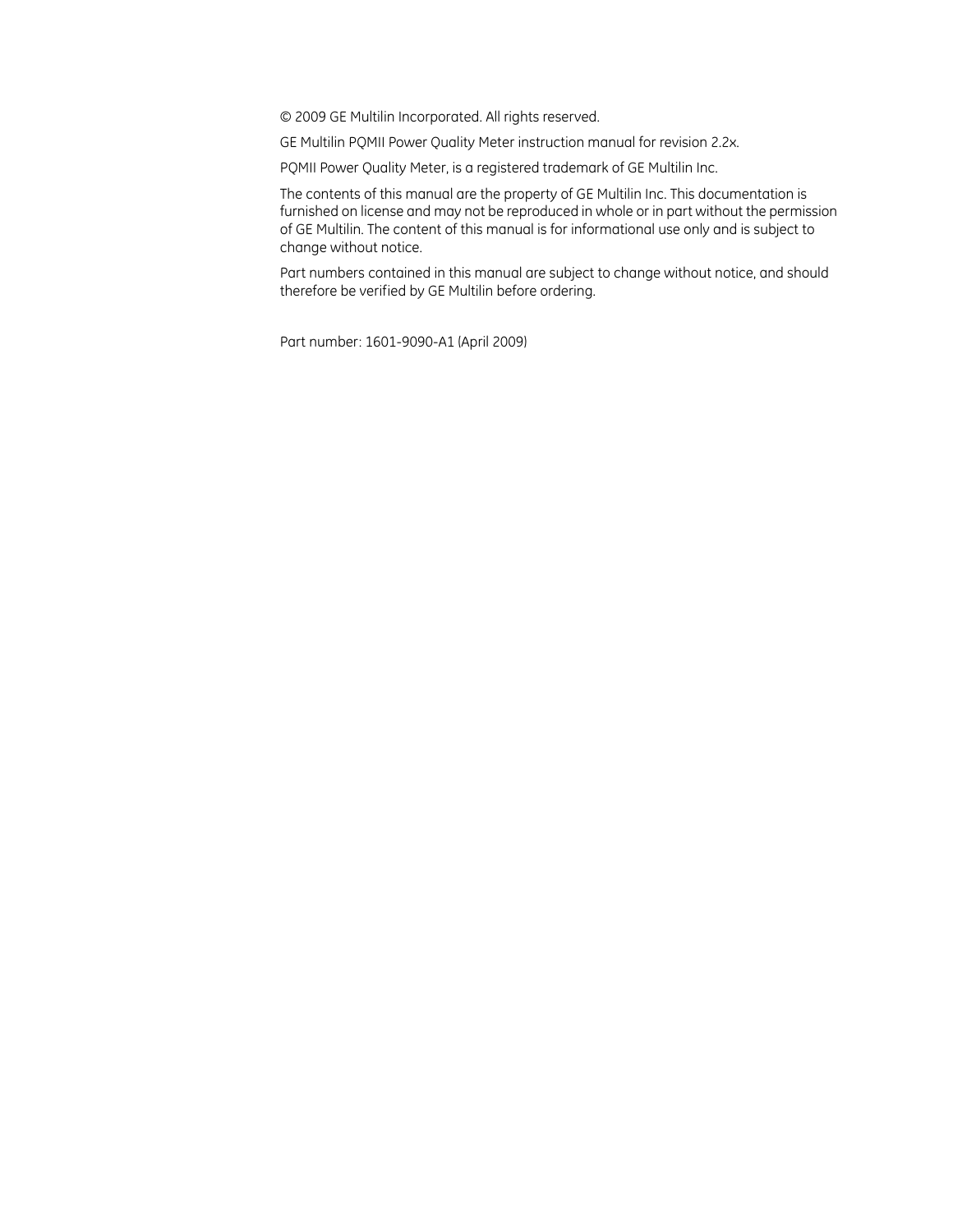## **Table of Contents**

| <b>COMMUNICATIONS</b> |  |  |
|-----------------------|--|--|
| <b>GUIDE</b>          |  |  |
|                       |  |  |
|                       |  |  |
|                       |  |  |
|                       |  |  |
|                       |  |  |
|                       |  |  |
|                       |  |  |
|                       |  |  |
|                       |  |  |
|                       |  |  |
|                       |  |  |
|                       |  |  |
|                       |  |  |
|                       |  |  |
|                       |  |  |
|                       |  |  |
|                       |  |  |
|                       |  |  |
|                       |  |  |
|                       |  |  |
|                       |  |  |
|                       |  |  |
|                       |  |  |
|                       |  |  |
|                       |  |  |
|                       |  |  |
|                       |  |  |
|                       |  |  |
|                       |  |  |
|                       |  |  |
|                       |  |  |
|                       |  |  |
|                       |  |  |
|                       |  |  |
|                       |  |  |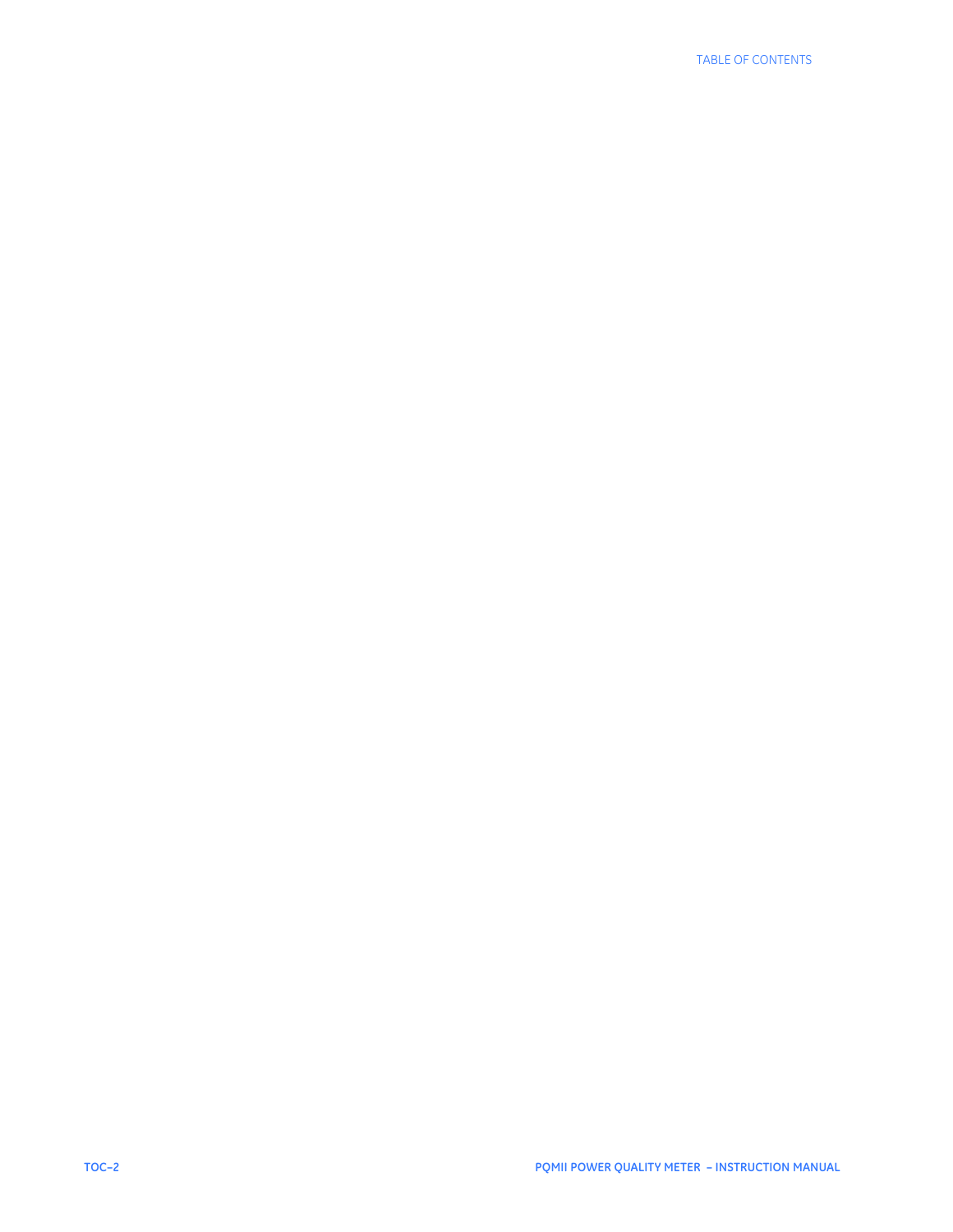



# **PQMII Power Quality Meter**

## **Communications Guide**

## <span id="page-4-1"></span>**1 Modbus Overview**

## <span id="page-4-2"></span>**1.1 Modbus Protocol**

<span id="page-4-0"></span>The GE Multilin PQMII implements a subset of the AEG Modicon Modbus RTU serial communication standard. Many popular programmable controllers support this protocol directly with a suitable interface card allowing direct connection of the PQMII. Although the Modbus protocol is hardware independent, the PQMII interface uses 2-wire RS485 and 9 pin RS232 interfaces. Modbus is a single-master multiple-slave protocol suitable for a multi-drop configuration provided by RS485 hardware. In this configuration, up to 32 slaves can be daisy-chained together on a single communication channel.

The PQMII is always a Modbus slave; it cannot be programmed as a Modbus master. Computers or PLCs are commonly programmed as masters. The Modbus protocol exists in two versions: Remote Terminal Unit (RTU, binary) and ASCII. Only the RTU version is supported by the PQMII. Monitoring, programming and control functions are possible using read and write register commands.

## <span id="page-4-3"></span>**1.2 Electrical Interface**

The electrical interface is 2-wire RS485 and 9-pin RS232. In a 2-wire RS485 link, data flow is bi-directional and half duplex. That is, data is never transmitted and received at the same time. RS485 lines should be connected in a daisy-chain configuration (avoid star connections) with a terminating network installed at each end of the link, i.e. at the master end and the slave farthest from the master. The terminating network should consist of a 120 Ω resistor in series with a 1 nF ceramic capacitor when used with Belden 9841 RS485 wire. The value of the terminating resistors should be equal to the characteristic impedance of the line. This is approximately 120  $\Omega$  for standard #22 AWG twisted-pair wire. Shielded wire should always be used to minimize noise. Polarity is important in RS485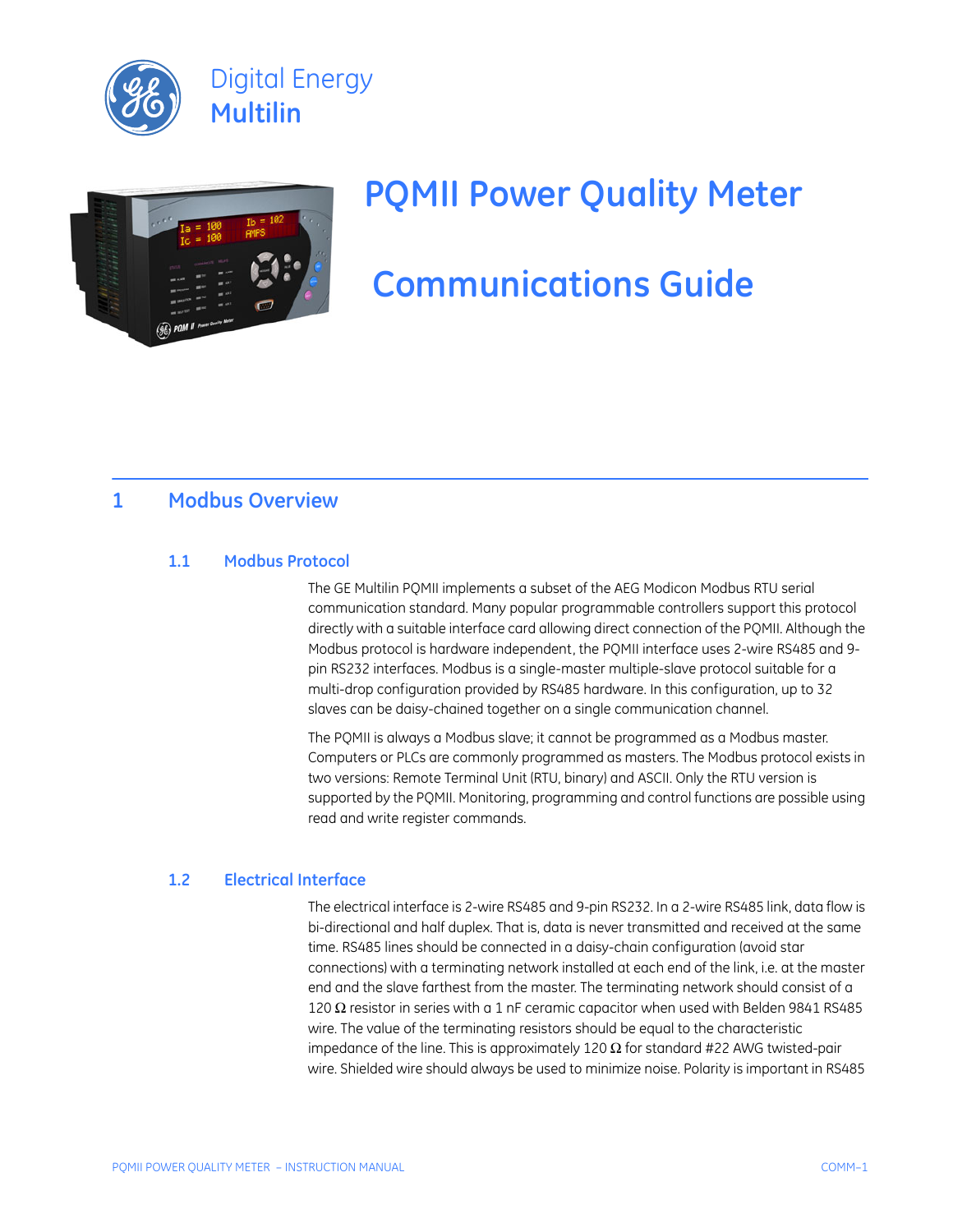communications: each '+' terminal of every device must be connected together for the system to operate. See *PQMII Intstruction Manual section 2.2.11: RS485 Serial Ports* for details on serial port wiring.

#### <span id="page-5-0"></span>**1.3 Data Frame Format and Data Rate**

One data frame of an asynchronous transmission to or from a PQMII consists of 1 start bit, 8 data bits, and 1 stop bit, resulting in a 10-bit data frame. This is important for high-speed modem transmission, since 11-bit data frames are not supported by Hayes modems at bit rates greater than 300 bps. The Modbus protocol can be implemented at any standard communication speed. The PQMII supports operation at 1200, 2400, 4800, 9600, and 19200 baud.

## <span id="page-5-1"></span>**1.4 Data Packet Format**

A complete request/response sequence consists of the following bytes (transmitted as separate data frames):

#### **Master Request Transmission:**

SLAVE ADDRESS: 1 byte FUNCTION CODE: 1 byte DATA: variable number of bytes depending on the Function Code CRC: 2 bytes

#### **Slave Response Transmission:**

SLAVE ADDRESS: 1 byte FUNCTION CODE: 1 byte DATA: variable number of bytes depending on FUNCTION CODE CRC: 2 bytes

The **Slave Address** is the first byte of every transmission. It represents the user-assigned address of the slave device assigned to receive the message sent by the master. Each slave device must be assigned a unique address so only it responds to a transmission that starts with its address. In a master request transmission, the Slave Address represents the address to which the request is being sent. In a slave response transmission the Slave Address represents the address sending the response.



### A master transmission with a Slave Address of 0 indicates a broadcast command. **Broadcast commands can be used only to store setpoints or perform commands.**

The **Function Code** is the second byte of every transmission. Modbus defines function codes of 1 to 127. The PQMII implements some of these functions. See *[2.1 Supported](#page-9-1)  [Modbus Functions](#page-9-1)* for details of the supported function codes. In a master request transmission the Function Code tells the slave what action to perform. In a slave response transmission if the Function Code sent from the slave is the same as the Function Code sent from the master then the slave performed the function as requested. If the high order bit of the Function Code sent from the slave is a 1 (i.e. if the Function Code is > 127) then the slave did not perform the function as requested and is sending an error or exception response.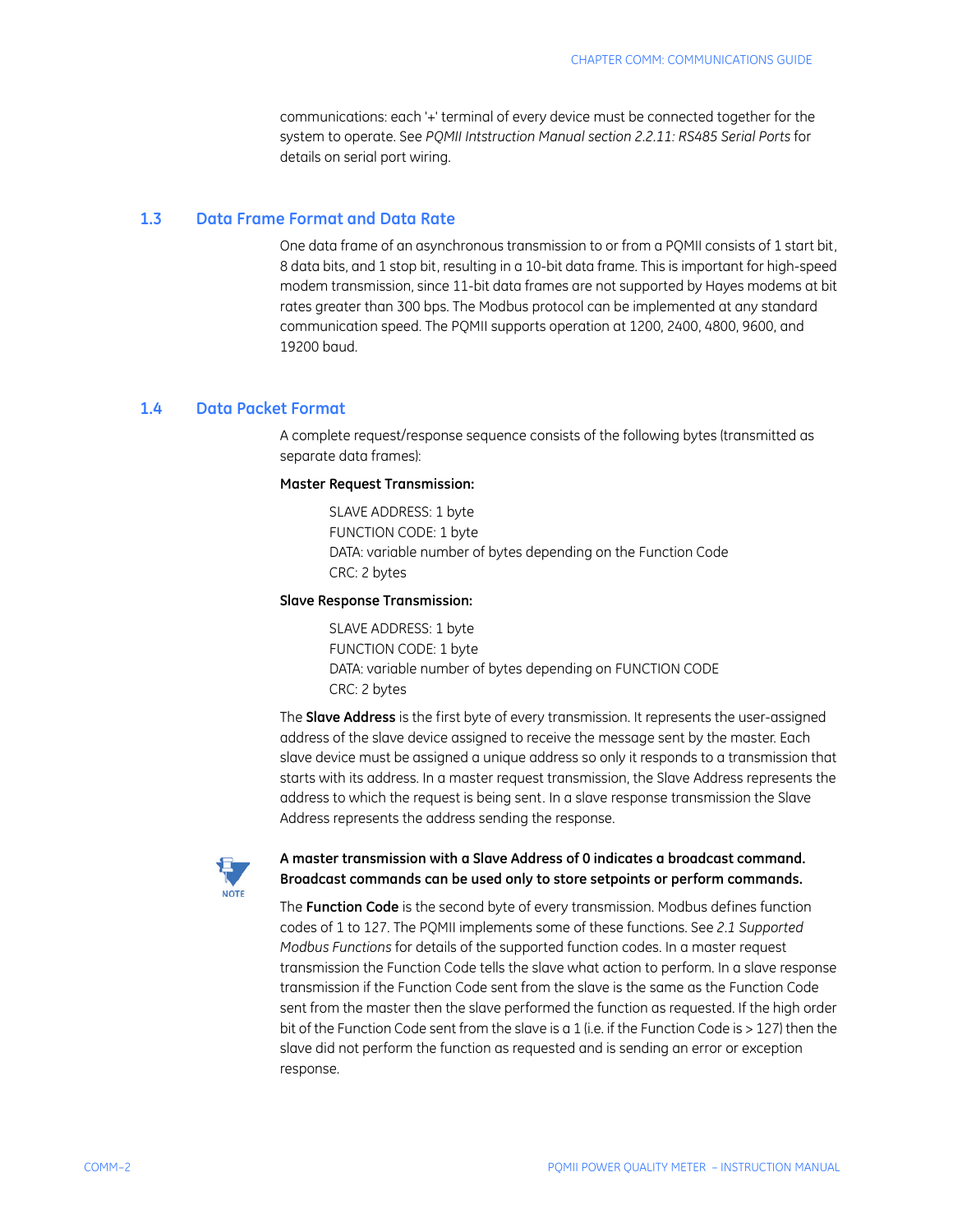The **Data** is a variable number of bytes depending on the Function Code. This may be Actual Values, Setpoints, or addresses sent by the master to the slave or by the slave to the master. See *[2.1 Supported Modbus Functions](#page-9-1)* for a description of the supported functions and the data required for each.

The **CRC** is a a two byte error checking code. See the following section for details.

#### <span id="page-6-0"></span>**1.5 Error Checking**

The RTU version of Modbus includes a 2-byte CRC-16 (16-bit cyclic redundancy check) with every transmission. The CRC-16 algorithm essentially treats the entire data stream (data bits only; start, stop and parity are ignored) as one continuous binary number. This number is first shifted left 16 bits and then divided by a characteristic polynomial (11000000000000101B). The 16-bit remainder is appended to the end of the transmission, MSByte first. The resulting message including CRC, when divided by the same polynomial at the receiver, results in a zero remainder if no transmission errors have occurred.

If a PQMII Modbus slave device receives a transmission in which an error is indicated by the CRC-16 calculation, the slave device will not respond to the transmission. A CRC-16 error indicates that one or more bytes of the transmission were received incorrectly and thus the entire transmission should be ignored in order to avoid the PQMII performing any incorrect operation.

The CRC-16 calculation is an industry standard method used for error detection. An algorithm is included here to assist programmers in situations where no standard CRC-16 calculation routines are available.

#### <span id="page-6-1"></span>**1.6 CRC-16 Algorithm**

Once the following algorithm is complete, the working register "A" will contain the CRC value to be transmitted. Note that this algorithm requires the characteristic polynomial to be reverse bit ordered. The MSbit of the characteristic polynomial is dropped since it does not affect the value of the remainder. The following symbols are used in the algorithm:

-->: data transfer; A: 16-bit working register; AL: low order byte of A; AH: high order byte of A; CRC: 16-bit CRC-16 value; i and i: loop counters: (+): logical exclusive-OR operator; Di: i-th data byte  $(i = 0$  to  $N - 1)$ : G: 16-bit characteristic polynomial = 1010000000000001 with MSbit dropped and bit order reversed; shr(x): shift right (the LSbit of the low order byte of x shifts into a carry flag, a '0' is shifted into the MSbit of the high order byte of x, all other bits shift right one location

The algorithm is shown below:

1. FFFF hex --> A  $2.0 \rightarrow i$  $3. 0 \rightarrow 5 \text{ i}$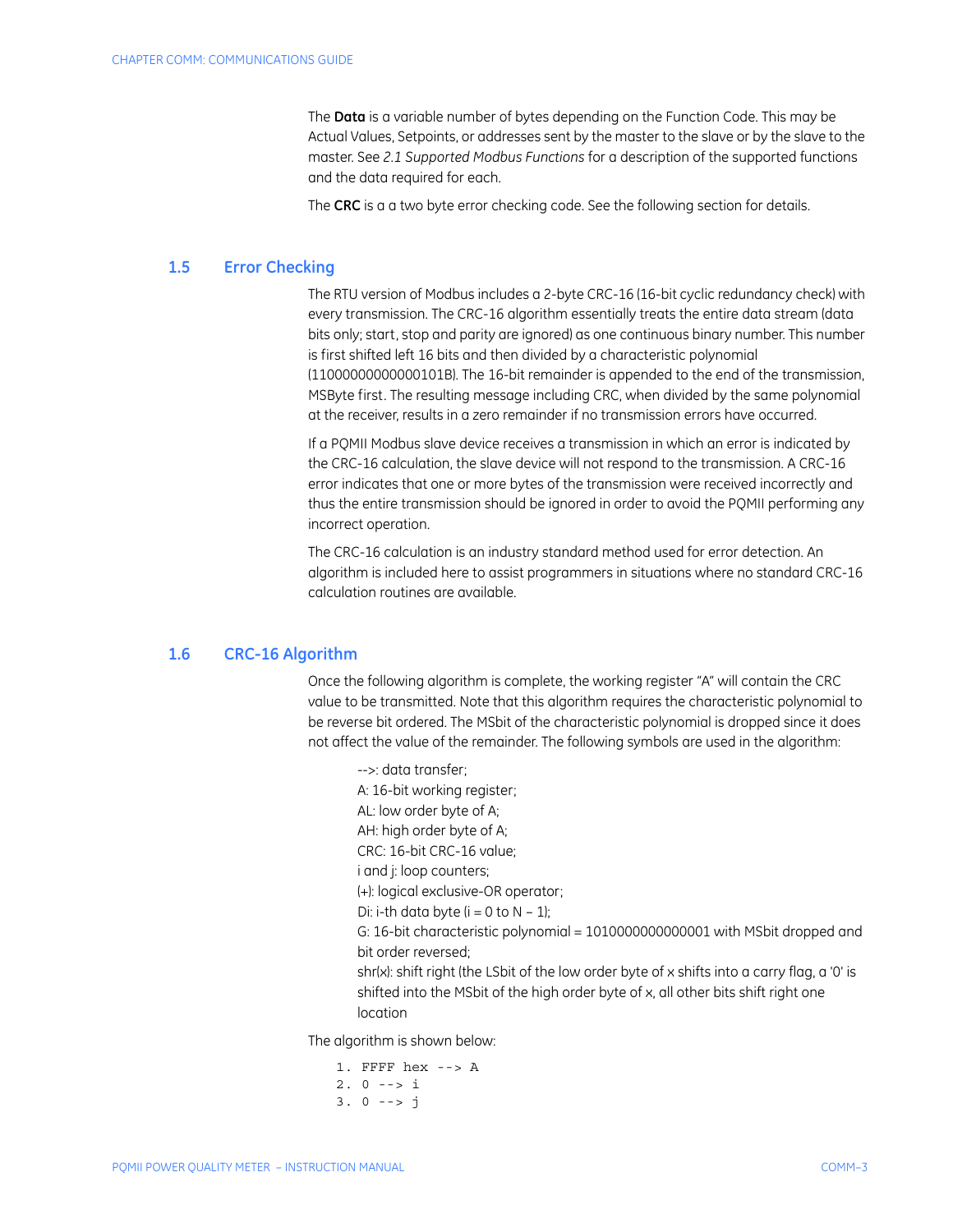```
4. Di (+) AL --> AL
5. j + 1 --> j
6. shr(A)7. is there a carry? No: go to 8; Yes: G (+) A --> A
8. is j = 8? No: go to 5; Yes: go to 9.
9. i + 1 --> i10. is i = N? No: go to 3; Yes: go to 11.
11. A --> CRC
```
#### <span id="page-7-0"></span>**1.7 Timing**

Data packet synchronization is maintained by timing constraints. The receiving device must measure the time between the reception of characters. If three and one half character times elapse without a new character or completion of the packet, then the communication link must be reset (i.e. all slaves start listening for a new transmission from the master). Thus at 9600 baud a delay of greater than  $3.5 \times 1/9600 \times 10 = 3.65$  ms will cause the communication link to be reset.

## <span id="page-7-1"></span>**1.8 Reading Long Integers from the Memory Map**

#### **1.8.1 Description**

The PQMII memory map contains data formatted as a long integer type, or 32 bits. Because the Modbus protocol maximum register size is 16 bits, the PQMII stores long integers in 2 consecutive register locations, 2 high order bytes, and 2 low order bytes. The data can be retrieved by the following logic:



#### **1.8.2 Example**

Reading a positive 3 Phase Real Power actual value from the PQMII:

| Register         | <b>Actual Value</b> | <b>Description</b>        | <b>Units &amp; Scale</b> | Format |
|------------------|---------------------|---------------------------|--------------------------|--------|
| 02F <sub>0</sub> | 004Fh               | 3 Phase Real Power (high) | $\vert$ 0.01 $\times$ kW | F4     |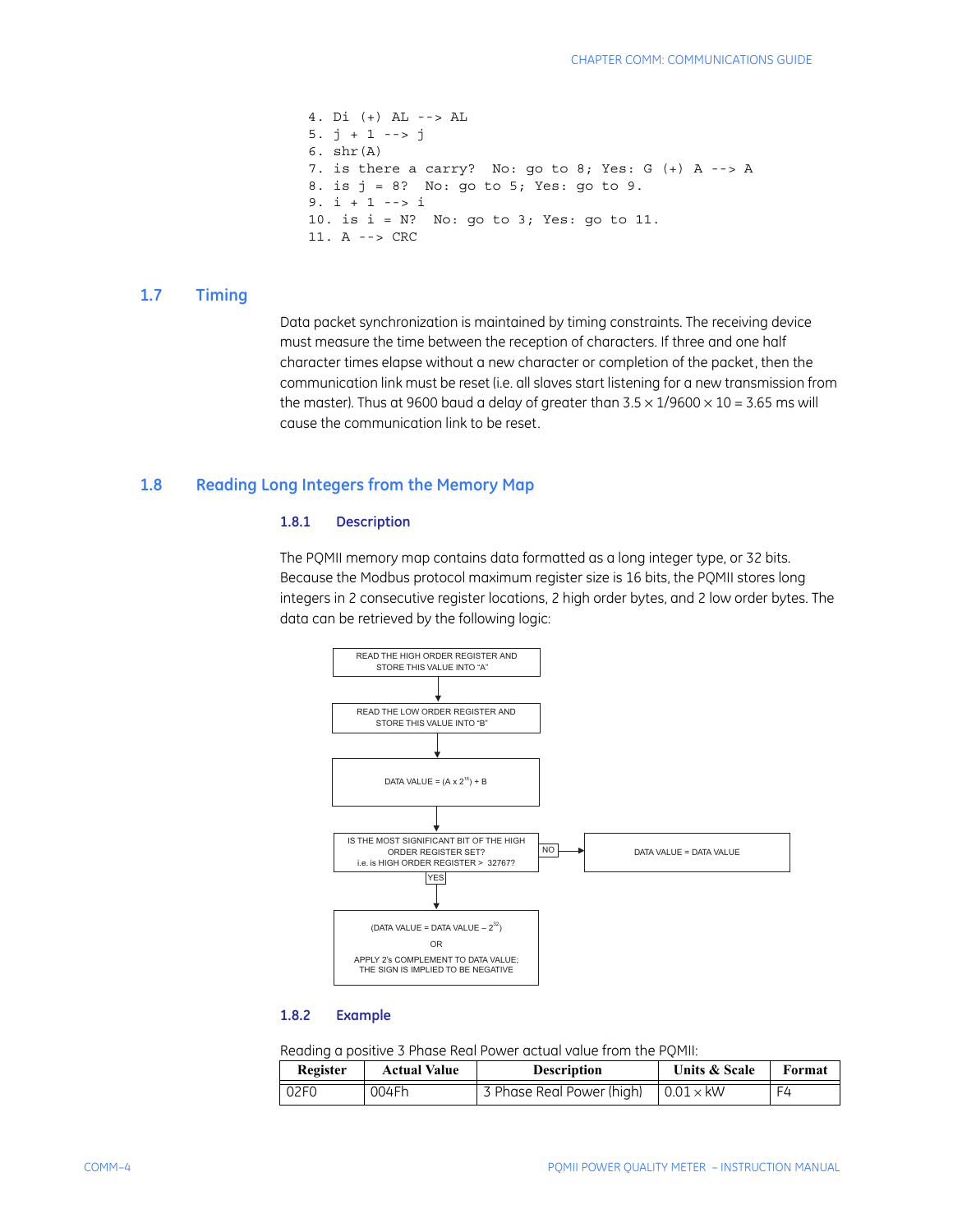| Register | <b>Actual Value</b> | <b>Description</b>       | Units & Scale           | Format |
|----------|---------------------|--------------------------|-------------------------|--------|
| 02F1     | 35D1h               | 3 Phase Real Power (low) | $\mid$ 0.01 $\times$ kW | ⊢Δ     |

Following the method described above, we have:

| DATA VALUE | $=(004F \times 2^{16}) + 35D1$ | hexadecimal          |
|------------|--------------------------------|----------------------|
|            | $= 5177344 + 13777$            | converted to decimal |
|            | $= 5191121$                    | decimal              |

The most significant bit of the High Order register is not set, therefore the Data Value is as calculated. Applying the Units and Scale parameters to the Data Value, we multiply the Data Value by 0.01 kW. Therefore the resultant value of 3 Phase Real Power as read from the memory map is 51911.21 kW.

Reading a negative 3 Phase Real Power actual value from the PQMII:

| Register | <b>Actual Value</b> | <b>Description</b>        | Units & Scale    | Format |
|----------|---------------------|---------------------------|------------------|--------|
| 02F0     | FF3Ah               | 3 Phase Real Power (high) | $0.01 \times$ kW | F4     |
| 02F1     | EA7Bh               | 3 Phase Real Power (low)  | $0.01 \times$ kW | F4     |

Following the method described above:

| DATA VALUE | $=(FF3A \times 2^{16}) + EAYB$   | hexadecimal          |
|------------|----------------------------------|----------------------|
|            | $=(65338 \times 2^{16}) + 60027$ | converted to decimal |
|            | $= 4282051195$                   | decimal              |

The most significant bit of the High Order register is set, therefore the Data Value is:

DATA VALUE = DATA VALUE –  $2^{32}$  = 4282051195 – 4294967296 = -12916101

Multiply the Data Value by 0.01 kW according to the Units and Scale parameter. The resultant 3 Phase Real Power value read from the memory map is –129161.01 kW.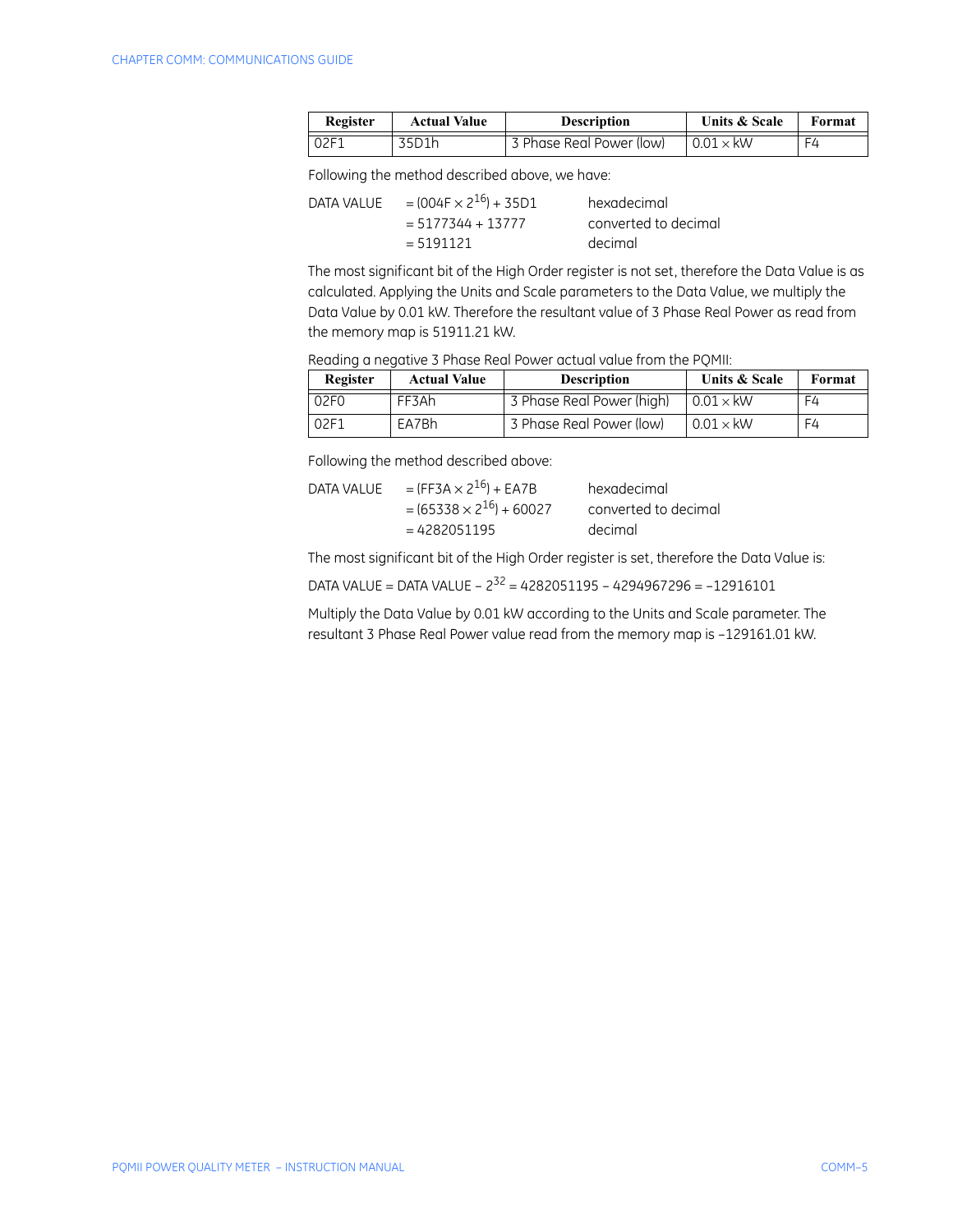## <span id="page-9-0"></span>**2 Modbus Functions**

#### <span id="page-9-1"></span>**2.1 Supported Modbus Functions**

The following functions are supported by the PQMII:

03h: Read Setpoints and Actual Values 04h: Read Setpoints and Actual Values 05h: Execute Operation 06h: Store Single Setpoint 07h: Read Device Status 08h: Loopback Test 10h: Store Multiple Setpoints

#### <span id="page-9-2"></span>**2.2 Read Setpoints/Actual Values (Function Codes 03/04h)**

**Modbus implementation**: Read Input and Holding Registers **PQMII Implementation**: Read Setpoints and Actual Values

For the PQMII Modbus implementation, these commands are used to read any setpoint ('holding registers') or actual value ('input registers'). Holding and input registers are 16-bit (two byte) values with the high-order byte transmitted first. Thus, all setpoints and actual values are sent as two bytes. A maximum of 125 registers can be read in one transmission. Function codes 03 and 04 are configured to read setpoints or actual values interchangeably since some PLCs do not support both of them.

The slave response to function codes 03/04 is the slave address, function code, number of data bytes to follow, the data, and the CRC. Each data item is sent as a 2 byte number with the high order byte first.

### **Message Format and Example for Modbus Function Code 03/04h:**

Request slave 17 to respond with 3 registers starting at address 006B. For this example the register data in these addresses is:

| Address: | 006B | 006C | 006D  |
|----------|------|------|-------|
| Data:    | 022B | 0000 | LOO64 |

The master/slave packet format is shown below:

| <b>Master Transmission</b> | <b>Bytes</b> | <b>Example</b> | <b>Description</b>            |
|----------------------------|--------------|----------------|-------------------------------|
| Slave Address              |              | 11             | message for slave 17          |
| <b>Function Code</b>       |              | 03             | read registers                |
| Data Starting Address      | 2            | 00 6B          | data starting at 006B         |
| Number Of Setpoints        | っ            | 00 03          | $3$ registers = 6 bytes total |
| <b>CRC</b>                 | っ            | 9D 8D          | CRC error code                |
|                            |              |                |                               |
| <b>Slave Response</b>      | <b>Bytes</b> | <b>Example</b> | <b>Description</b>            |
| Slave Address              |              |                | message from slave 17         |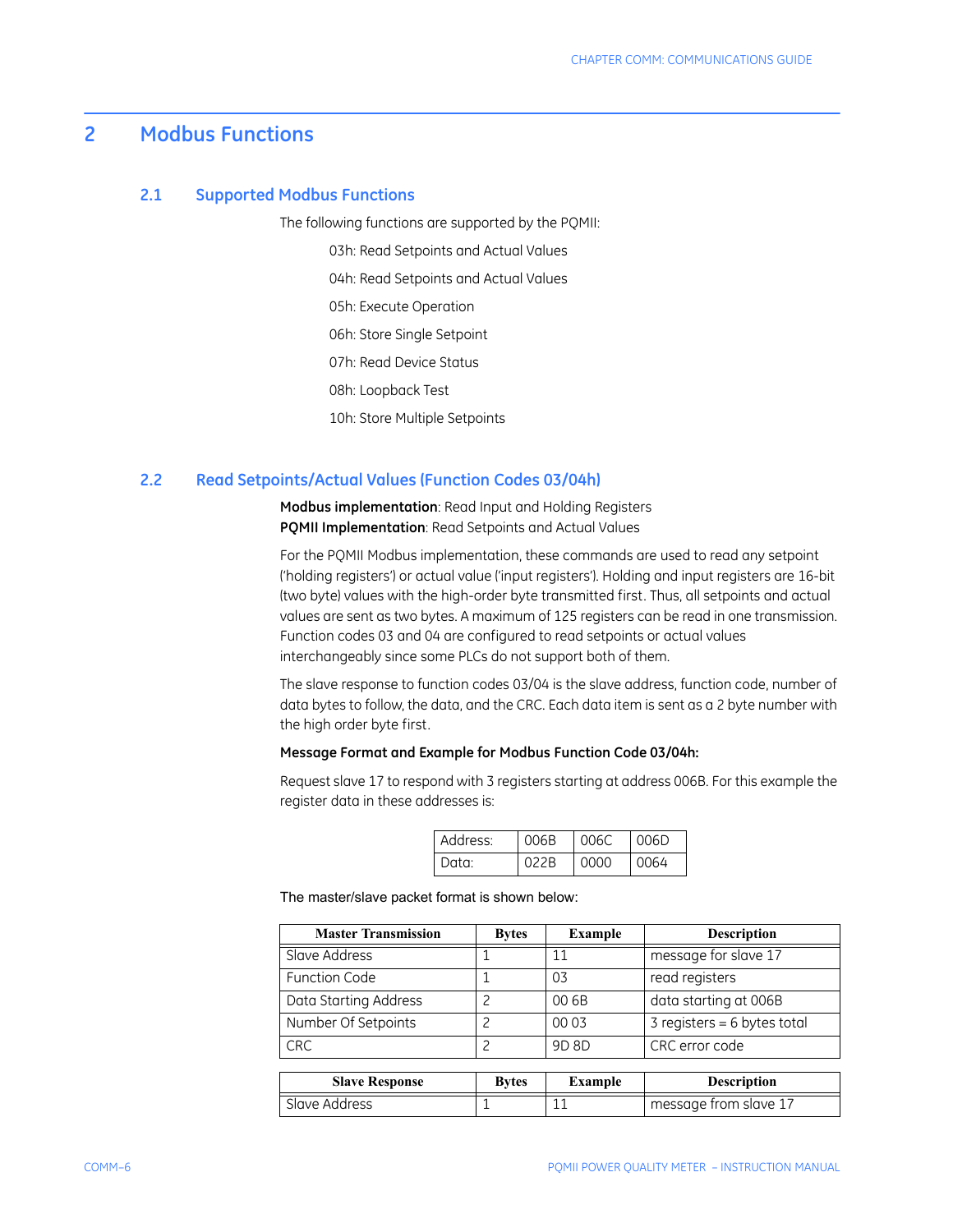| <b>Slave Response</b>         | <b>Bytes</b> | <b>Example</b> | <b>Description</b>      |
|-------------------------------|--------------|----------------|-------------------------|
| <b>Function Code</b>          |              | 03             | read registers          |
| <b>Byte Count</b>             |              | 06             | $3$ registers = 6 bytes |
| Data 1 (see definition above) |              | 02 2B          | value in address 006B   |
| Data 2 (see definition above) | 2            | 00 00          | value in address 006C   |
| Data 3 (see definition above) | 2            | 00 64          | value in address 006D   |
| <b>CRC</b>                    |              | C8 B8          | CRC error code          |

## <span id="page-10-0"></span>**2.3 Execute Operation (Function Code 05h)**

**Modbus Implementation**: Force Single Coil **PQMII Implementation**: Execute Operation

This function code allows the master to request a PQMII to perform specific command operations. The command numbers listed in the Commands area of the memory map correspond to operation codes for function code 05.

The operation commands can also be initiated by writing to the Commands area of the memory map using function code 16. *[2.9 Performing Commands \(Function Code 10h\)](#page-13-1)* for complete details.

#### **Message Format and Example for Modbus Function Code 05h:**

| <b>Master Transmission</b> | <b>Bytes</b> | <b>Example</b> | <b>Description</b>               |
|----------------------------|--------------|----------------|----------------------------------|
| Slave Address              |              | 11             | message for slave 17             |
| <b>Function Code</b>       |              | 05             | execute operation                |
| <b>Operation Code</b>      |              | 00 01          | Reset command (operation code 1) |
| Code Value                 |              | FF 00          | perform function                 |
| CRC                        |              | DF 6A          | CRC error code                   |

Reset PQMII (operation code 1).

| <b>Slave Response</b> | <b>Bytes</b> | Example | <b>Description</b>    |
|-----------------------|--------------|---------|-----------------------|
| Slave Address         |              | 11      | message from slave 17 |
| <b>Function Code</b>  |              | 05      | execute operation     |
| Operation Code        |              | 00 01   | operation code 1      |
| Code Value            |              | FF 00   | perform function      |
| <b>CRC</b>            |              | DF 6A   | CRC error code        |

## <span id="page-10-1"></span>**2.4 Broadcast Command (Function Code 05h)**

**Modbus Implementation**: Force Single Coil **PQMII Implementation**: Execute Operation

This function code allows the master to request all PQMIIs on a particular communications link to Clear All Demand Data. The PQMII will recognize a packet as being a broadcast command if the Slave Address is transmitted as 0. Below is an example of the Broadcast Command to Clear All Demand Data.

**Message Format and Example for Modbus Function Code 05h:**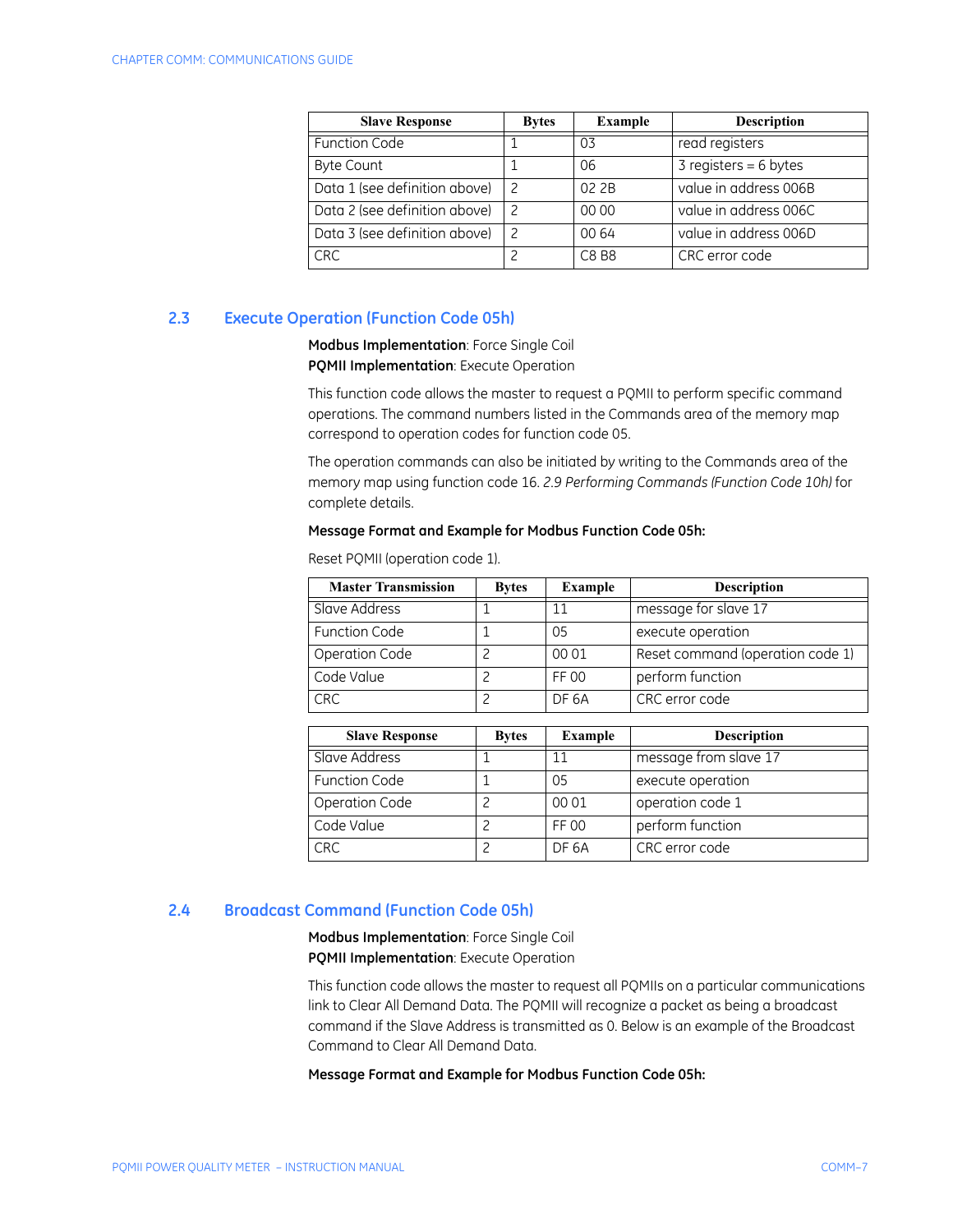| <b>Master Transmission</b>                 | <b>Bytes</b> | <b>Example</b> | <b>Description</b>                  |  |
|--------------------------------------------|--------------|----------------|-------------------------------------|--|
| Slave Address                              |              | 00             | broadcast command (address = $0$ )  |  |
| <b>Function Code</b>                       |              | 05             | execute operation                   |  |
| Operation Code                             | っ            | 00 22          | clear all demand data (op. code 34) |  |
| Code Value                                 | っ            | FF 00          | perform function                    |  |
| <b>CRC</b>                                 | っ            | 2D E1          | CRC error code                      |  |
|                                            |              |                |                                     |  |
| <b>Slave Response</b>                      | <b>Bytes</b> | <b>Example</b> | <b>Description</b>                  |  |
| Slave does not respond back to the master. |              |                |                                     |  |

Clear All Demand Data on all PQMIIs (operation code 34).

## <span id="page-11-0"></span>**2.5 Store Single Setpoint (Function Code 06h)**

**Modbus Implementation**: Preset Single Register **PQMII Implementation**: Store Single Setpoint

This command allows the master to store a single setpoint into the memory of a PQMII. The slave response to this function code is to echo the entire master transmission.

#### **Message Format and Example for Modbus Function Code 06h:**

Request slave 17 to store the value 01E4 in setpoint address 1020. After the transmission in this example is complete, setpoint address 1020 will contain the value 01E4.

| <b>Master Transmission</b> | <b>Bytes</b> | Example | <b>Description</b>             |
|----------------------------|--------------|---------|--------------------------------|
| Slave Address              |              |         | message for slave 17           |
| <b>Function Code</b>       |              | 06      | store single setpoint          |
| Data Starting Address      |              | 10 20   | setpoint address 1020          |
| Data                       |              | 01 E4   | data for setpoint address 1020 |
| <b>CRC</b>                 |              | 8E 47   | CRC error code                 |

| <b>Slave Response</b> | <b>Bytes</b> | Example | <b>Description</b>                   |
|-----------------------|--------------|---------|--------------------------------------|
| Slave Address         |              | 11      | message from slave 17                |
| <b>Function Code</b>  |              | 06      | store single setpoint                |
| Data Starting Address |              | 10 20   | setpoint address 1020                |
| Data                  |              | 01 E4   | data stored in setpoint address 1020 |
| <b>CRC</b>            |              | 8F 47   | CRC error code                       |

## <span id="page-11-1"></span>**2.6 Read Device Status (Function Code 07h)**

**Modbus Implementation**: Read Exception Status **PQMII Implementation**: Read Device Status

This is a function used to quickly read the status of a selected device. A short message length allows for rapid reading of status. The status byte returned will have individual bits set to 1 or 0 depending on the status of the slave device.

PQMII General Device Status Byte:

| <b>Bit Position</b> | <b>Description</b>    |
|---------------------|-----------------------|
| BO (LSBit)          | Alarm Condition = $1$ |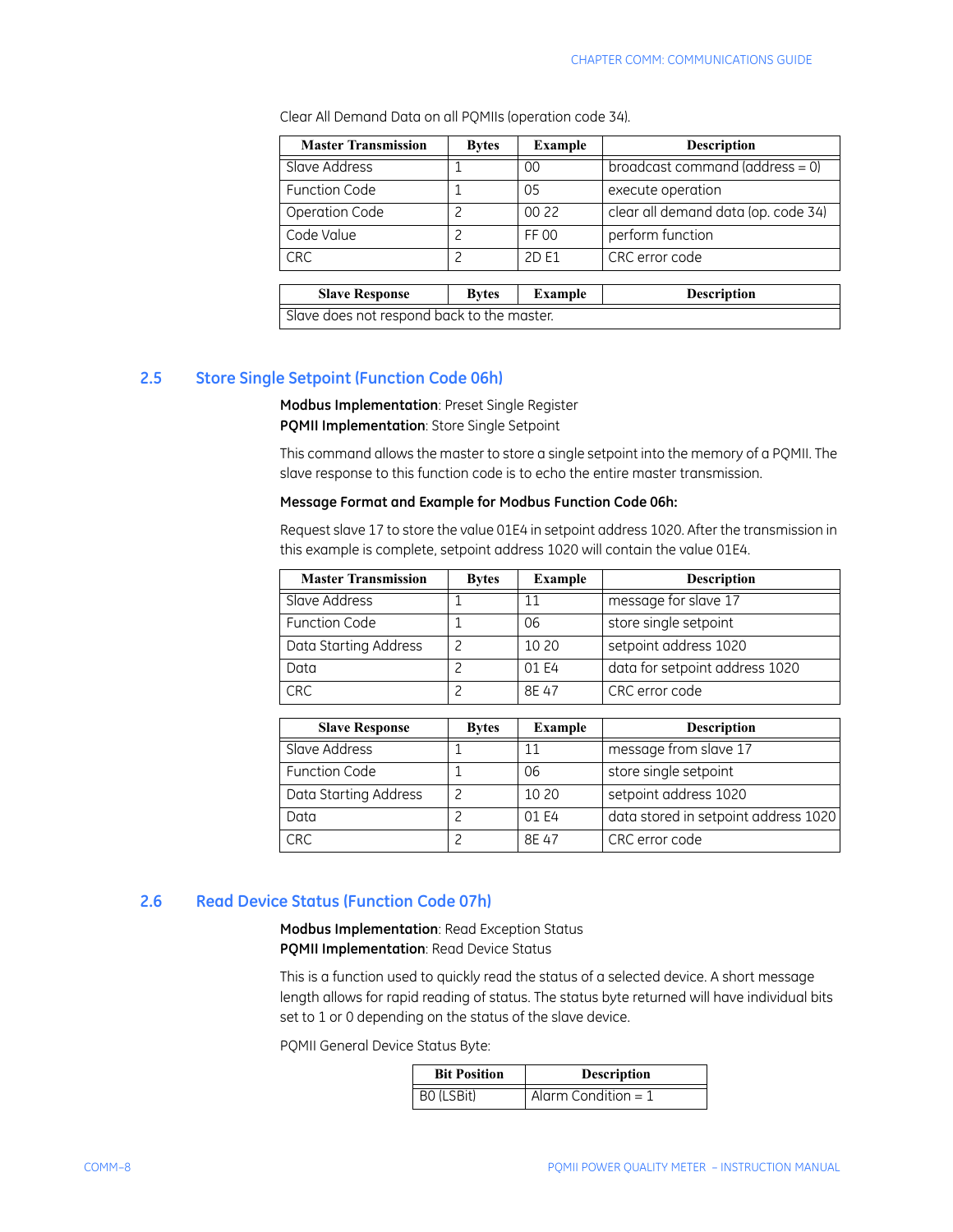| <b>Bit Position</b> | <b>Description</b>          |
|---------------------|-----------------------------|
| B <sub>1</sub>      | Self test failure = $1$     |
| B <sub>2</sub>      | Alarm relay energized = $1$ |
| <b>B3</b>           | Aux 1 relay energized = $1$ |
| <b>B4</b>           | Aux 2 relay energized = $1$ |
| <b>B5</b>           | Aux 3 relay energized = $1$ |
| B <sub>6</sub>      | Not used                    |
| B7 (MSBit)          | Not used                    |

### **Message Format and Example for Modbus Function Code 07h:**

Request status from slave 17.

| <b>Master Transmission</b> | <b>Bytes</b> | Example | <b>Description</b>   |
|----------------------------|--------------|---------|----------------------|
| Slave Address              |              |         | message for slave 17 |
| <b>Function Code</b>       |              | 07      | read device status   |
| <b>CRC</b>                 |              | 4C 22   | CRC error code       |

| <b>Slave Response</b>     | <b>Bytes</b> | <b>Example</b> | <b>Description</b>              |
|---------------------------|--------------|----------------|---------------------------------|
| Slave Address             |              |                | message from slave 17           |
| <b>Function Code</b>      |              | 07             | read device status              |
| Device Status (see above) |              |                | status = $00101100$ (in binary) |
| <b>CRC</b>                |              | 22.28          | CRC error code                  |

## <span id="page-12-0"></span>**2.7 Loopback Test (Function Code 08h)**

**Modbus Implementation**: Loopback Test **PQMII Implementation**: Loopback Test

This function is used to test the integrity of the communication link. The PQMII will echo the request.

## **Message Format and Example for Modbus Function 08h:**

Loopback test from slave 17.

| <b>Master Transmission</b> | <b>Bytes</b> | <b>Example</b> | <b>Description</b>   |
|----------------------------|--------------|----------------|----------------------|
| Slave Address              |              | 11             | message for slave 17 |
| <b>Function Code</b>       |              | 08             | loopback test        |
| Diagnostic code            |              | 00 00          | must be 00 00        |
| Data                       |              | 00 00          | must be 00 00        |
| <b>CRC</b>                 |              | EO OB          | CRC error code       |

| <b>Slave Response</b> | <b>Bytes</b> | Example | <b>Description</b>    |
|-----------------------|--------------|---------|-----------------------|
| Slave Address         |              |         | message from slave 17 |
| <b>Function Code</b>  |              | 08      | loopback test         |
| Diagnostic Code       |              | 00 00   | must be 00 00         |
| Data                  |              | 00 00   | must be 00 00         |
| <b>CRC</b>            |              | EO OB   | CRC error code        |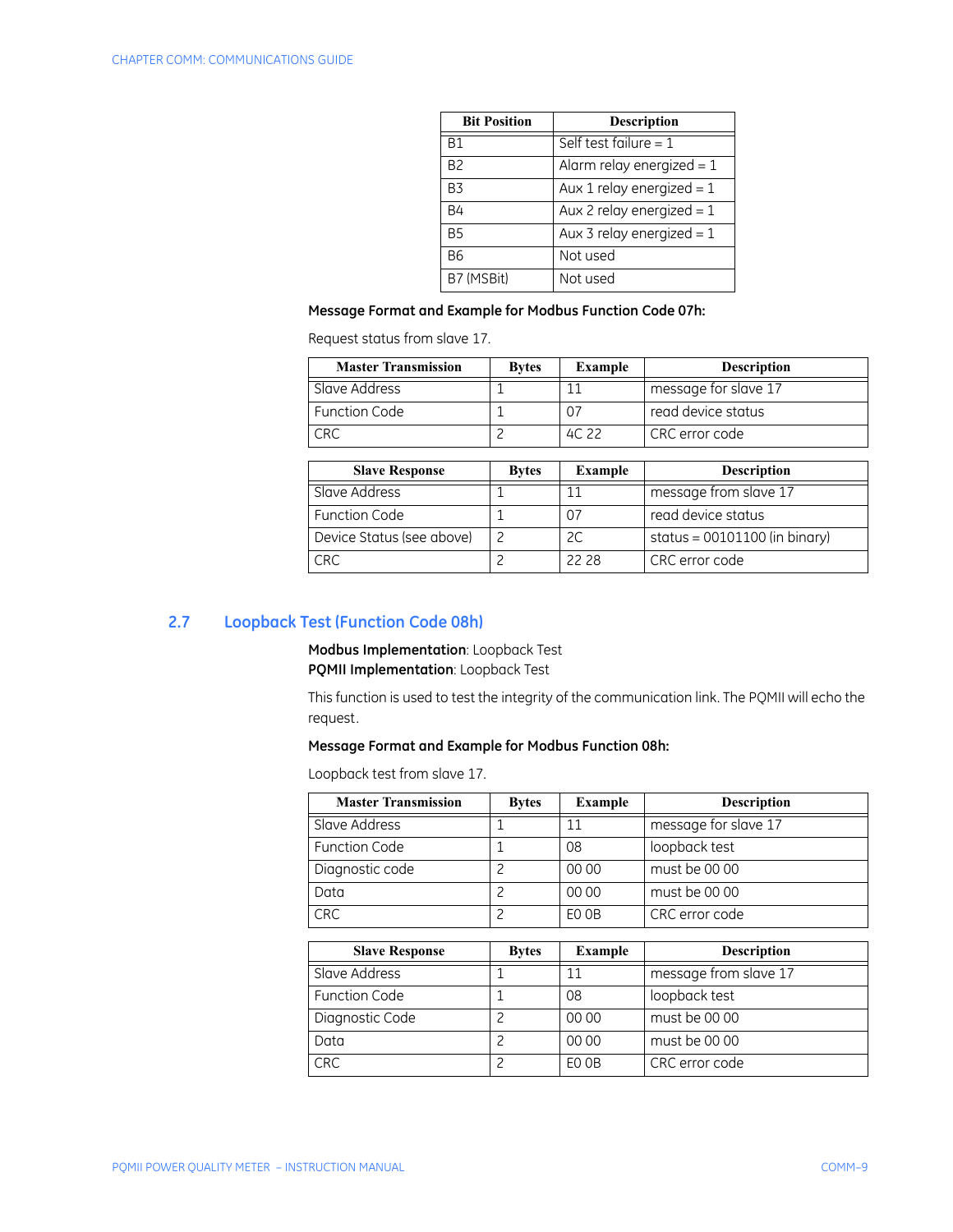## <span id="page-13-0"></span>**2.8 Store Multiple Setpoints (Function Code 10h)**

**Modbus Implementation**: Preset Multiple Registers **PQMII Implementation**: Store Multiple Setpoints

This function code allows multiple setpoints to be stored into the PQMII memory. Modbus 'registers' are 16-bit (2-byte) values transmitted high order byte first. Thus all PQMII setpoints are sent as two bytes. The maximum number of setpoints that can be stored in one transmission is dependent on the slave device. Modbus allows up to a maximum of 60 holding registers to be stored. The PQMII allows 60 registers to be stored in one transmission. The PQMII response to this function is to echo the slave address, function code, starting address, the number of setpoints stored, and the CRC.

## **Message Format and Example for function code 10h:**

| <b>Master Transmission</b> | <b>Bytes</b>  | <b>Example</b> | <b>Description</b>             |
|----------------------------|---------------|----------------|--------------------------------|
| Slave Address              |               | 11             | message for slave 17           |
| <b>Function Code</b>       |               | 10             | store multiple setpoints       |
| Data Starting Address      | っ             | 10 28          | setpoint address 1028          |
| Number of Setpoints        | っ             | 00 02          | 2 setpoints = $4$ bytes total  |
| <b>Byte Count</b>          |               | 04             | 4 bytes of data                |
| Data 1                     | 2             | 01 F4          | data for setpoint address 1028 |
| Data 2                     | $\mathcal{P}$ | 27 10          | data for setpoint address 1029 |
| <b>CRC</b>                 | 2             | 33 23          | CRC error code                 |

Request slave 17 to store the value 01F4 to setpoint address 1028 and the value 2710 to setpoint address 1029.

| <b>Slave Response</b> | <b>Bytes</b> | Example | <b>Description</b>       |
|-----------------------|--------------|---------|--------------------------|
| Slave Address         |              |         | message from slave 17    |
| <b>Function Code</b>  |              | 10      | store multiple setpoints |
| Data Starting Address |              | 10 28   | setpoint address 1028    |
| Number of Setpoints   |              | 00 02   | 2 setpoints              |
| <b>CRC</b>            |              | C7 90   | CRC error code           |

#### <span id="page-13-1"></span>**2.9 Performing Commands (Function Code 10h)**

Some PLCs may not support command execution using function code 05 but do support storing multiple setpoints with function code 10h. To perform this operation using function code 10h, a certain sequence of commands must be written to the PQMII. The sequence consists of: command function register, command operation register and command data (if required). The command function register must be written with the value of 05, indicating an execute operation. The command operation register must then be written with a valid command operation number from the list of commands shown in the memory map. The command data registers must be written with valid data if the command operation requires data. The selected command will be executed immediately upon receipt of a valid transmission.

**Message Format and Example for Function Code 10h:**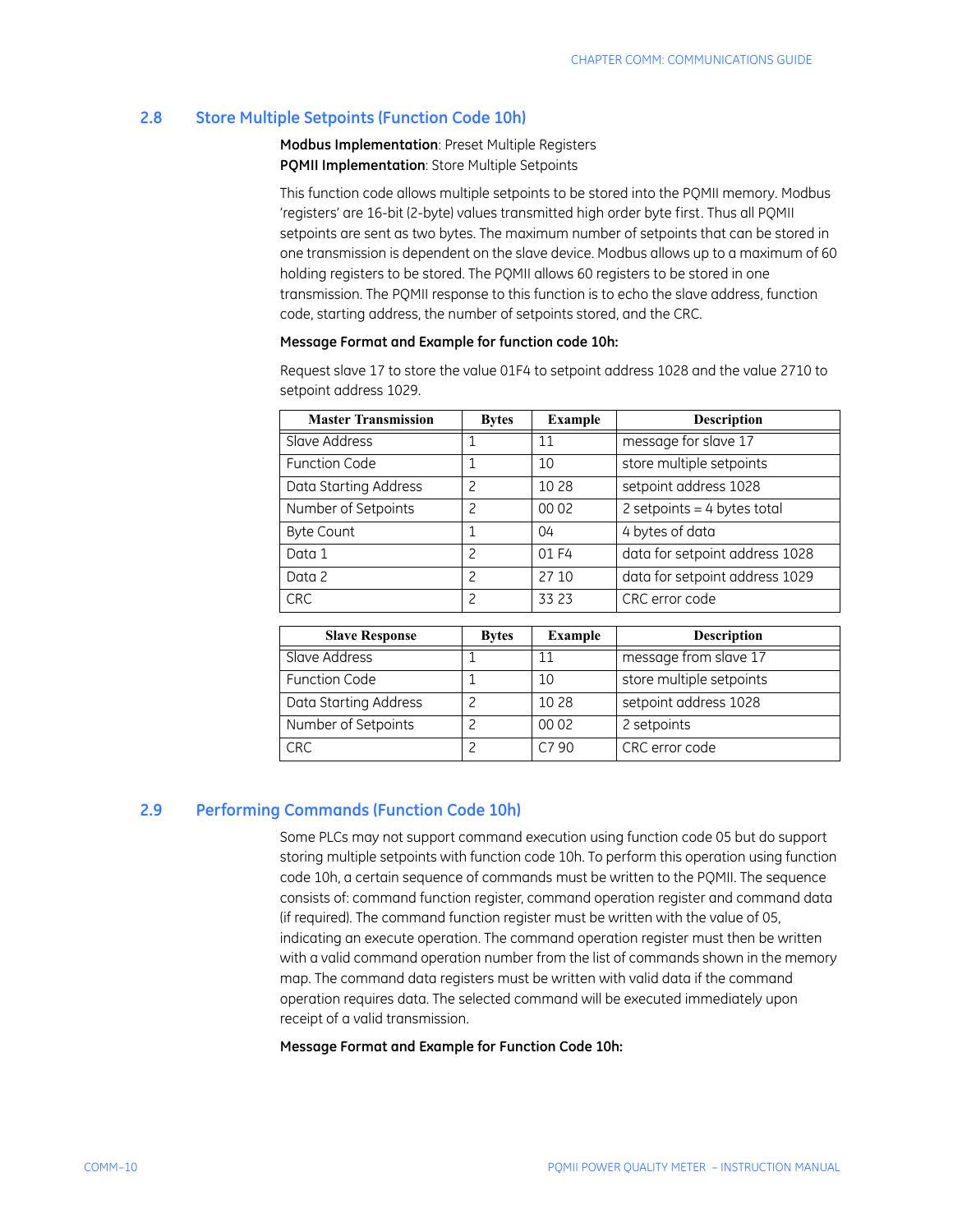| <b>Master Transmission</b> | <b>Bytes</b>  | <b>Example</b> | <b>Description</b>             |
|----------------------------|---------------|----------------|--------------------------------|
| Slave Address              |               | 11             | message for slave 17           |
| <b>Function Code</b>       |               | 10             | store multiple setpoints       |
| Data Starting Address      | 2             | 0080           | setpoint address 0080          |
| Number of Setpoints        | $\mathcal{P}$ | 00 02          | 2 setpoints = $4$ bytes total  |
| <b>Byte Count</b>          |               | 04             | 4 bytes of data                |
| Data 1                     | $\mathcal{P}$ | 00 05          | data for setpoint address 0080 |
| Data 2                     | $\mathcal{P}$ | 00 01          | data for setpoint address 0081 |
| <b>CRC</b>                 | $\mathcal{P}$ | <b>BO D6</b>   | CRC error code                 |

Perform a reset on PQMII (operation code 1).

| <b>Slave Response</b> | <b>Bytes</b> | <b>Example</b> | <b>Description</b>       |
|-----------------------|--------------|----------------|--------------------------|
| Slave Address         |              |                | message from slave 17    |
| <b>Function Code</b>  |              | 10             | store multiple setpoints |
| Data Starting Address |              | 0080           | setpoint address 0080    |
| Number of Setpoints   |              | 00 02          | 2 setpoints              |
| <b>CRC</b>            |              | 46 7A          | CRC error code           |

## <span id="page-14-0"></span>**2.10 Broadcast Command (Function Code 10h)**

In applications where multiple devices are daisy-chained, it may be necessary to synchronize device clocks (date and/or time) through one command. The broadcast command allows such synchronization. The PQMII recognizes a packet as being a broadcast command if the Slave Address is transmitted as 0.

#### **Message Format and Example for Function Code 10h:**

Send broadcast command to store 1:27:10.015 pm, October 29, 1997.

| <b>Master Transmission</b>                 | <b>Bytes</b>             | <b>Example</b>    | <b>Description</b>                 |
|--------------------------------------------|--------------------------|-------------------|------------------------------------|
| Slave Address                              | 1                        | $00\,$            | broadcast command (address = $0$ ) |
| <b>Function Code</b>                       | $\mathbf{1}$             | 10                | store multiple setpoints           |
| Data Starting Address                      | $\overline{c}$           | 00 F <sub>0</sub> | setpoint address 00F0              |
| Number of Setpoints                        | 2                        | 00 04             | $4$ setpoints = 8 bytes total      |
| <b>Byte Count</b>                          | 1                        | 08                | 8 bytes of data                    |
| Data 1                                     | $\overline{c}$           | $OD$ 1B           | hours (24-hour format), minutes    |
| Data 2                                     | $\overline{\phantom{0}}$ | 27 1F             | milliseconds                       |
| Data 3                                     | $\overline{\phantom{0}}$ | 0A 1D             | month, day                         |
| Data 4                                     | $\overline{\phantom{0}}$ | 07 CD             | year (four digits, i.e. 1997)      |
| <b>CRC</b>                                 | $\overline{\phantom{0}}$ | 9D 8D             | CRC error code                     |
|                                            |                          |                   |                                    |
| <b>Slave Response</b>                      | <b>Bytes</b>             | <b>Example</b>    | <b>Description</b>                 |
| Slave does not respond back to the master. |                          |                   |                                    |

The PQMII allows the date and time to be stored separately. In other word, a broadcast command can be sent to store just date or time.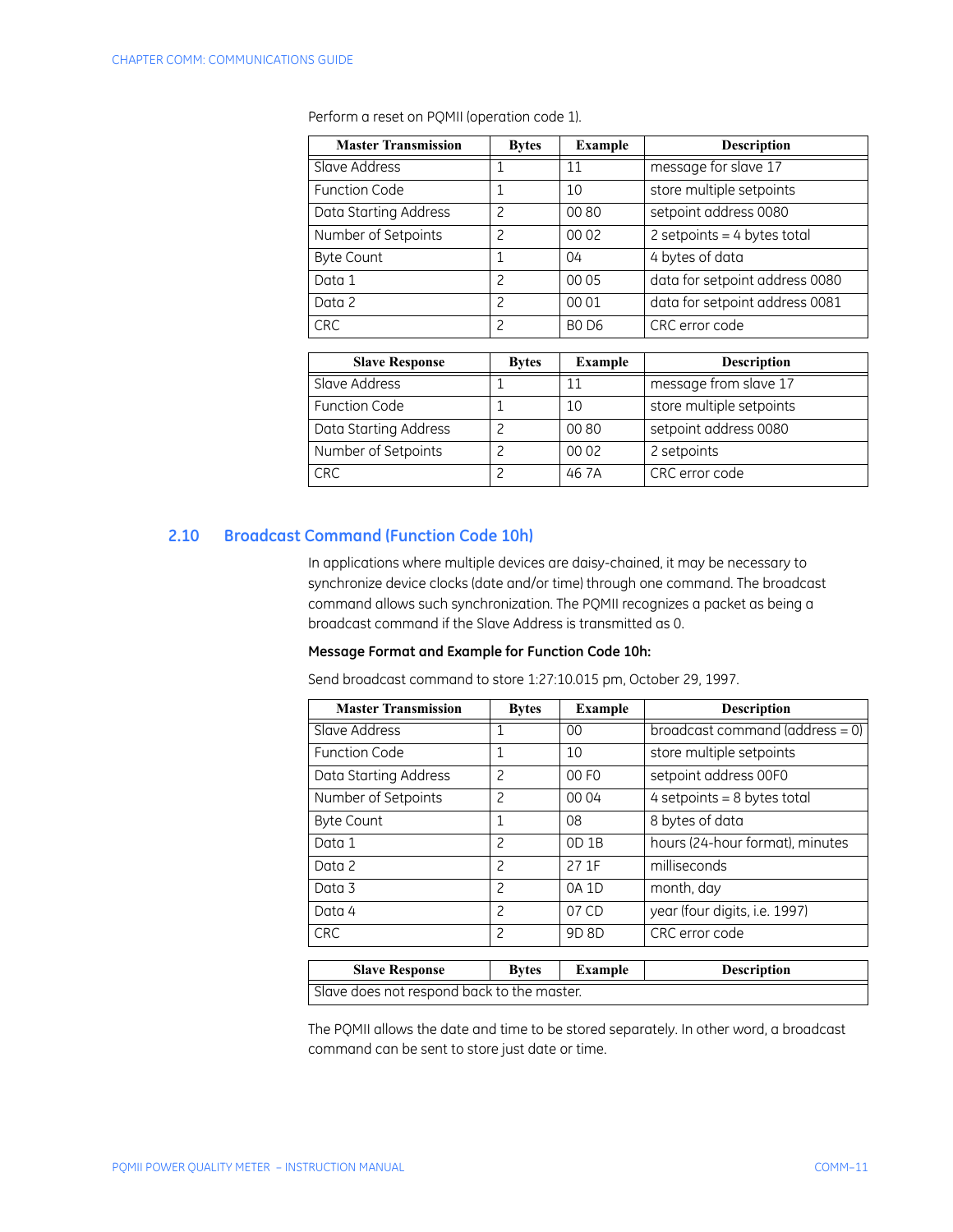#### <span id="page-15-0"></span>**2.11 Error Responses**

When a PQMII detects an error other than a CRC error, a response will be sent to the master. The MSbit of the Function Code byte will be set to 1 (i.e. the function code sent from the slave will be equal to the function code sent from the master plus 128). The following byte will be an exception code indicating the type of error that occurred.

Transmissions received from the master with CRC errors are ignored by the PQMII.

The slave response to an error (other than CRC error) will be:

Slave Address: 1 byte Function Code: 1 byte (with MSbit set to 1) Exception Code: 1 byte CRC: 2 bytes

The PQMII implements the following exception response codes.

- **01 Illegal Function**: The function code transmitted is not one of the functions supported by the PQMII.
- **02 Illegal Data Address**: The address referenced in the data field transmitted by the master is not an allowable address for the PQMII.
- **03 Illegal Data Value**: The value referenced in the data field transmitted by the master is not within range for the selected data address.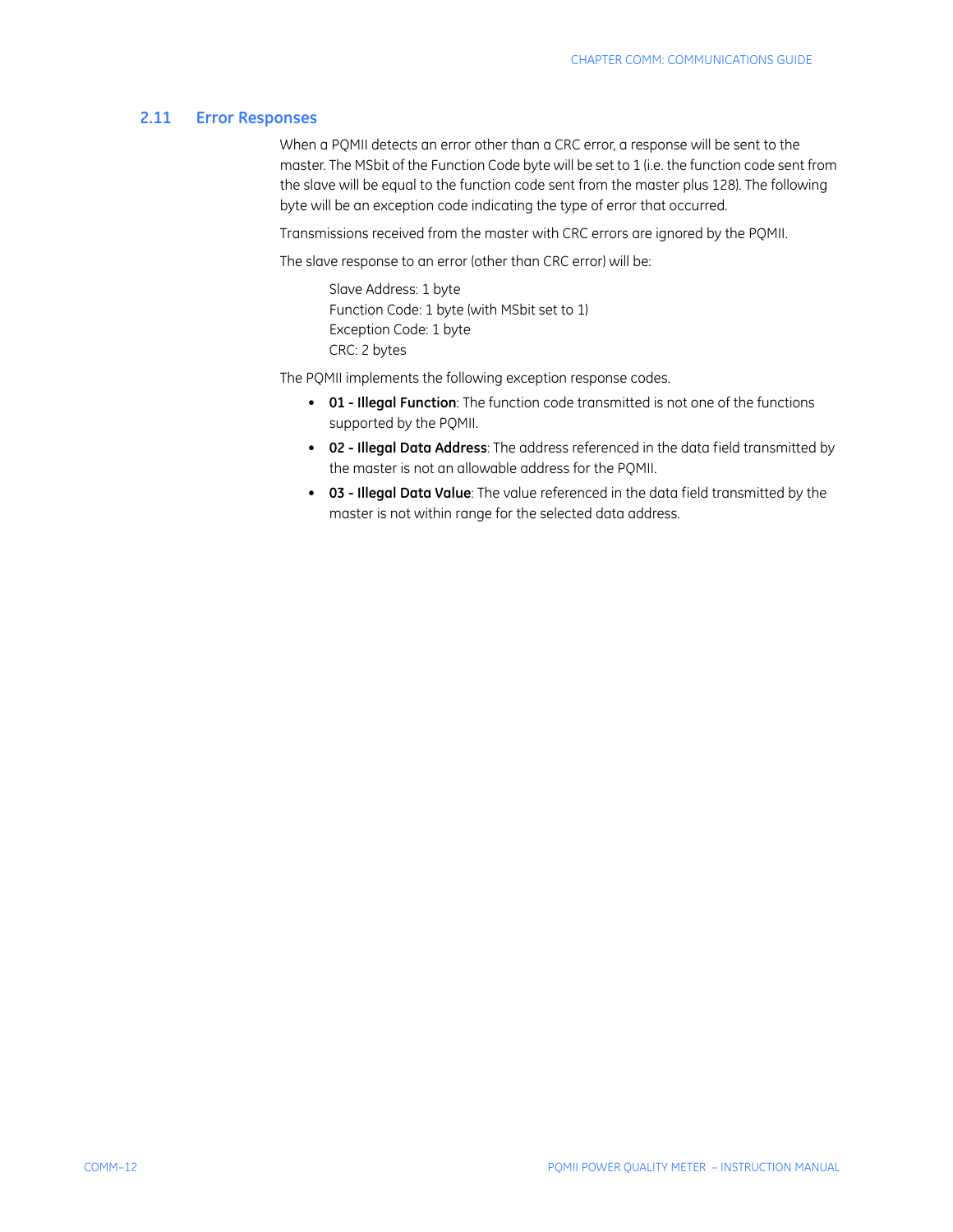## <span id="page-16-0"></span>**3 Modbus Memory Map**

#### <span id="page-16-1"></span>**3.1 Memory Map Information**

The data stored in the PQMII are grouped by setpoints and actual values. Setpoints can be read and written by a master computer; actual values are read-only. All setpoints and actual values are stored as two-byte values; that is, each register address is the address of a two-byte value. In the Modbus memory map, addresses are shown in hexadecimal notation; data values (setpoint ranges, increments, factory values) are in decimal notation.

#### <span id="page-16-2"></span>**3.2 User-definable Memory Map**

The PQMII contains a user-definable area in the memory map. This area allows remapping of the addresses of all actual values and setpoints registers. The user-definable area has two sections:

- A **Register Index** area (memory map addresses 0180h to 01F7h) that contains 120 actual values or setpoints register addresses.
- A **Register** area (memory map addresses 0100h to 017Fh) that contains the data at the addresses in the Register Index.

Register data that is separated in the rest of the memory map may be remapped to adjacent register addresses in the user-definable registers area. This is accomplished by writing to register addresses in the user-definable register index area. This allows for improved throughput of data and can eliminate the need for multiple read command sequences.

For example, if the values of Phase A Current (register address 0240h) and Phase A Power Factor (register address 02FDh) are required to be read from a PQMII, their addresses may be remapped as follows:

- 1. Write 0240h to address 0180h (User-Definable Register Index 0000) using Modbus function code 06h or 10h.
- 2. Write 02FDh to address 0181h (User-Definable Register Index 0001) using Modbus function code 06h or 10h.

A read (function code 03h or 04h) of registers 0100h (User-Definable Register 0000) and 0101h (User-Definable Register 0001) will return the Phase A Current and Phase A Power Factor.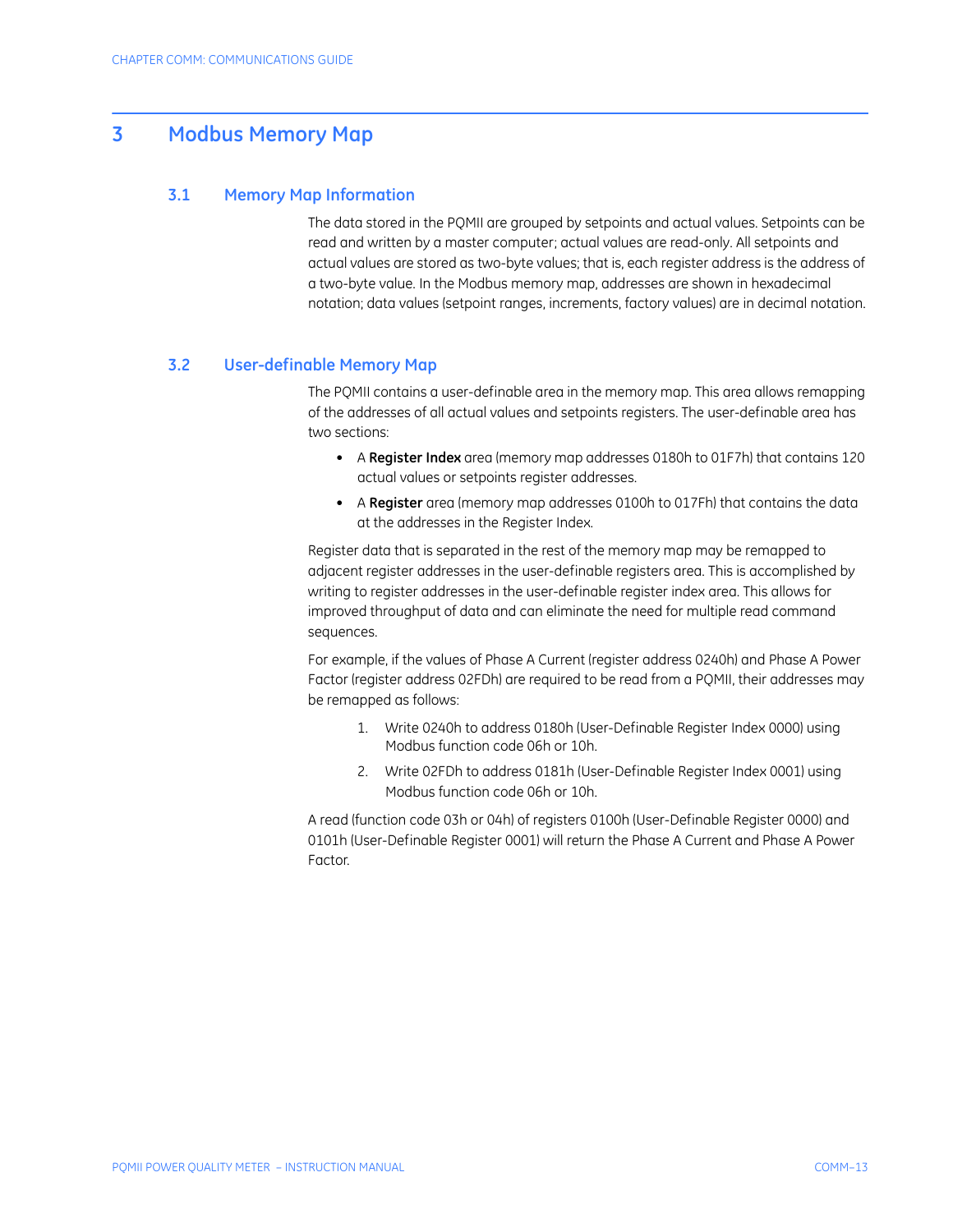## <span id="page-17-0"></span>**3.3 PQMII Memory Map**

The PQMII memory map is shown in the following table.

| <b>GROUP</b>         | <b>ADDR</b><br>(HEX) | <b>DESCRIPTION</b>                                            | RANGE          | <b>STEP VALUE</b>        | UNITS and<br><b>SCALE</b> | <b>FORMAT</b>   | <b>FACTORY</b><br><b>DEFAULT</b>        |
|----------------------|----------------------|---------------------------------------------------------------|----------------|--------------------------|---------------------------|-----------------|-----------------------------------------|
|                      |                      | Product Information (Input Registers) Addresses: 0000 to 007F |                |                          |                           |                 |                                         |
| <b>PRODUCT</b><br>ID | 0000                 | Product Device Code                                           |                | $-$                      |                           | F1              | 73                                      |
|                      | 0001                 | Hardware Version Code                                         | ш,             | $\overline{a}$           | $-$                       | F5              | current version                         |
|                      | 0002                 | Main Software Version Code                                    |                |                          |                           | F1              | current version                         |
|                      | 0003                 | Modification File Number 1                                    |                | $-$                      |                           | F1              | mod. file number                        |
|                      | 0004                 | Boot Software Version Code                                    |                |                          |                           | F1              | current version                         |
|                      | 0005                 | Reserved                                                      |                |                          |                           |                 |                                         |
|                      | 0006                 | Product options                                               | ц,             | $-$                      | Ξ.                        | F100            | from order code                         |
|                      | 0007                 | Modification File Number 2                                    | ٠.             | $-1$                     |                           | F1              | mod, file number                        |
|                      | 0008                 | Modification File Number 3                                    |                | $-$                      |                           | F1              | mod. file number                        |
|                      | 0009                 | Modification File Number 4                                    |                |                          |                           | F1              | mod. file number                        |
|                      | 000A                 | Modification File Number 5                                    |                |                          |                           | F1              | mod. file number                        |
|                      | 000B                 | CPU Speed                                                     | 0 to 1         |                          | ÷.                        | F45             | 16 MHz                                  |
|                      | to                   | ↓                                                             |                |                          |                           |                 |                                         |
|                      | 001F                 | Reserved                                                      |                |                          |                           |                 |                                         |
|                      | 0020                 | Serial Number Character 1 and 2                               | $\overline{a}$ |                          | ASCII                     | F10             | 1 <sup>st</sup> , 2 <sup>nd</sup> char. |
|                      | 0021                 | Serial Number Character 3 and 4                               | Ξ.             |                          | <b>ASCII</b>              | F10             | 3 <sup>rd</sup> , 4 <sup>th</sup> char. |
|                      | 0022                 | Serial Number Character 5 and 6                               |                |                          | ASCII                     | F10             | 5 <sup>th</sup> , 6 <sup>th</sup> char  |
|                      | 0023                 | Serial Number Character 7 and 8                               | Ξ.             | $-$                      | <b>ASCII</b>              | F10             | 7 <sup>th</sup> , 8 <sup>th</sup> char. |
|                      | 0024                 | Reserved                                                      |                |                          |                           |                 |                                         |
|                      | to                   | ↓                                                             |                |                          |                           |                 |                                         |
|                      | 002F                 | Reserved                                                      |                |                          |                           |                 |                                         |
|                      | 0030                 | Manufacture Month/Day                                         |                |                          |                           | F24             | manf. month/day                         |
|                      | 0031                 | Manufacture Year                                              |                |                          | ц,                        | F25             | manufacture year                        |
|                      | 0032                 | Calibration Month/Day                                         | $\overline{a}$ | $-$                      | $\overline{a}$            | F24             | cal. month/day                          |
|                      | 0033                 | Calibration Year                                              | 4              | $-1$                     | $\sim$                    | F <sub>25</sub> | calibration year                        |
|                      | 0034                 | Reserved                                                      |                |                          |                           |                 |                                         |
|                      | 0035                 | Reserved                                                      |                |                          |                           |                 |                                         |
|                      | to                   | ↓                                                             |                |                          |                           |                 |                                         |
|                      | 007F                 | Reserved                                                      |                |                          |                           |                 |                                         |
|                      |                      | Commands (Holding Registers) Addresses: 0080 to 00EF          |                |                          |                           |                 |                                         |
| COMMANDS 0080        |                      | Command Function Code                                         | 5              | $\overline{\phantom{a}}$ | $---$                     | F1              | 5                                       |
|                      | 0081                 | Command Operation Code                                        | 1 to 35        |                          |                           | F7              | 0                                       |
|                      | 0082                 | Command Data 1                                                | 0 to 65535     | 1                        | $-$                       |                 | 0                                       |
|                      | 0083                 | Command Data 2                                                | 0 to 65535     | 1                        | $-$                       | F31             | 0                                       |
|                      | 0084                 | Command Data 3                                                | 0 to 65535     | 1                        | --                        | F8              | 0                                       |
|                      | 0085                 | Command Data 4                                                | 0 to 65535     |                          |                           | F8              | 0                                       |
|                      | 0086                 | Command Data 5                                                | 0 to 65535     | 1                        |                           | F8              | 0                                       |
|                      | 0087                 | Command Data 6                                                | 0 to 65535     |                          |                           | F8              | 0                                       |

## **Table 1: PQMII Memory Map (Sheet 1 of 43)**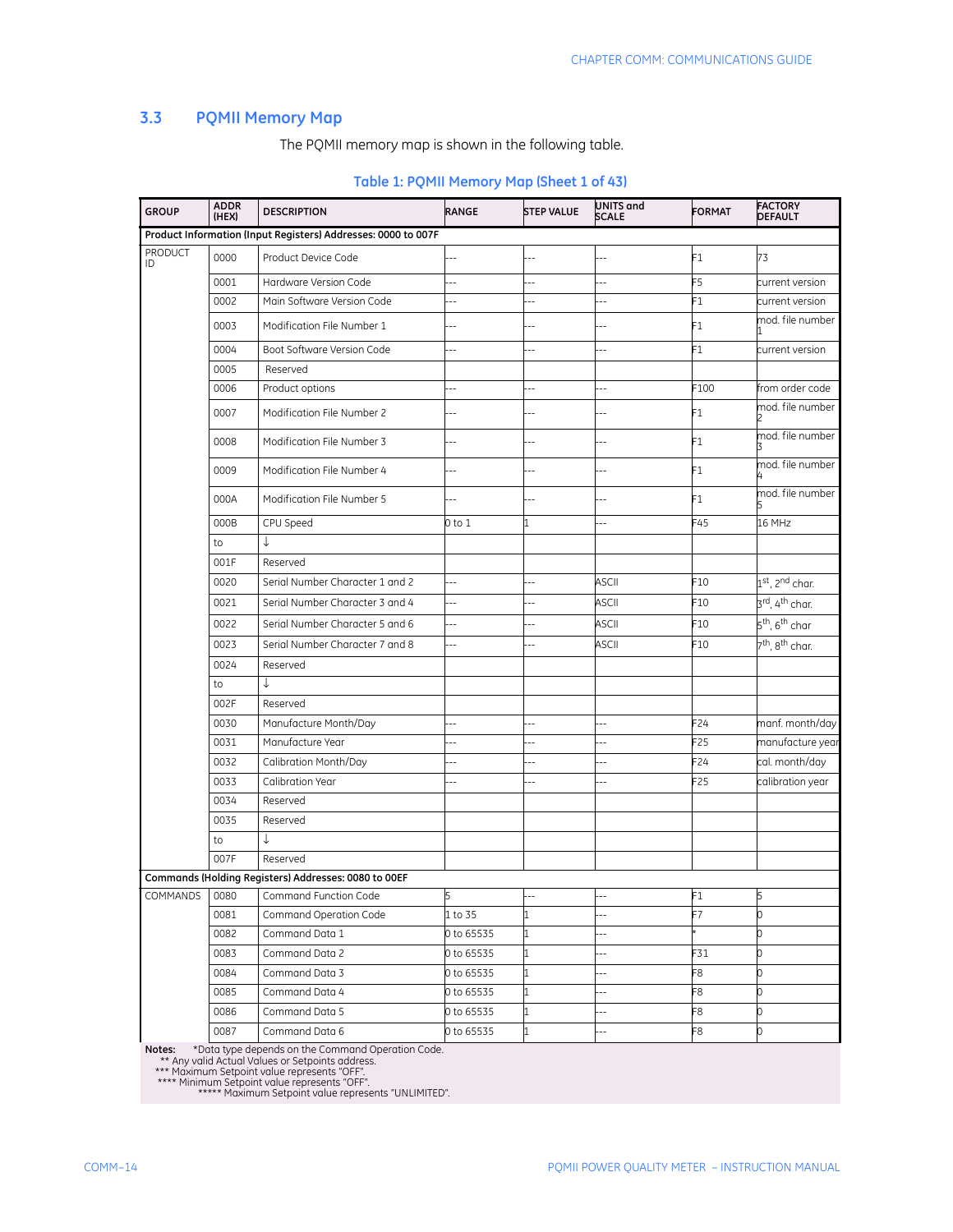USER DEFINABLE REGISTERS

#### 0088 Command Data 7 0 to 65535 1 --- F8 0 0089 Command Data 8 0 to 65535 1 --- F8 0 008A Command Data 9 0 to 65535 1 --- F8 0 008B Command Data 10 0 to 65535 1 --- F8 0 COMMANDS continued 008C Command Data 11 Q 0 to 65535 Q 1 --- F8 008D Reserved to  $\downarrow$ 00EF Reserved **Broadcast Command (Holding Registers) Addresses: 00F0 to 00FF** BROADCAST COMMAND 00F0 Time Hours/Minutes b to 65535 1 hr/min F22 N/A 00F1 Time Seconds 0 to 59999 1 ms F23 N/A 00F2 Date Month/Day **0** to 65535 1 -- F24 N/A 00F3 Date Year 0 to 2037 1 --- F25 N/A 00F4 Reserved to  $\downarrow$ 00FF Reserved **User Definable Register (Input Registers) Addresses: 0100 to 017F** 0100 User Definable Data 0000 0101 User Definable Data 0001 0102 User Definable Data 0002 0103 User Definable Data 0003 0104 User Definable Data 0004 0105 User Definable Data 0005 0106 User Definable Data 0006 **GROUP ADDR (HEX) DESCRIPTION RANGE STEP VALUE UNITS and SCALE FORMAT FACTORY DEFAULT**

#### **Table 1: PQMII Memory Map (Sheet 2 of 43)**

to ↓ ↓ ↓ ↓ ↓ ↓ ↓ ↓ 0177 User Definable Data 0077 0178 Reserved to ↓ 017F Reserved **User Definable Register Index (Holding Registers) Addresses: 0180 to 01FF** USER DEFINABLE REGISTER INDEX 0180 Register address for User Data 0000  $**$  1 1 -- F1 F1 0181 Register address for User Data 0001 \*\* 1 1 -- F1 F1 0182 Register address for User Data 0002 \*\* 1 -- F1 1 0183 Register address for User Data 0003 **\*\*** 1 -- **1** -- **F1** 0184 Register address for User Data 0004  $\ast$   $\ast$  1  $\ast$  -- F1 0185 Register address for User Data 0005 \*\* 1 1 -- F1 0186 Register address for User Data 0006 \*\* 1 1 -- F1 1 0187 Register address for User Data 0007  $\ast$  1 1 -- F1 F1 0188 Register address for User Data 0008  $\star$  1  $\qquad$  -- F1 0189 Register address for User Data 0009 \*\* 1 1 -- F1 018A Register address for User Data 000A  $*$   $\uparrow$  1  $\downarrow$  -- F1 018B Register address for User Data 000B \*\* 1 1 -- F1

**Notes:** \*Data type depends on the Command Operation Code.

0107 User Definable Data 0007 0108 User Definable Data 0008 0109 User Definable Data 0009 010A User Definable Data 000A 010B User Definable Data 000B

\*\* Any valid Actual Values or Setpoints address. \*\*\* Maximum Setpoint value represents "OFF".

\*\*\*\* Minimum Setpoint value represents "OFF". \*\*\*\*\* Maximum Setpoint value represents "UNLIMITED".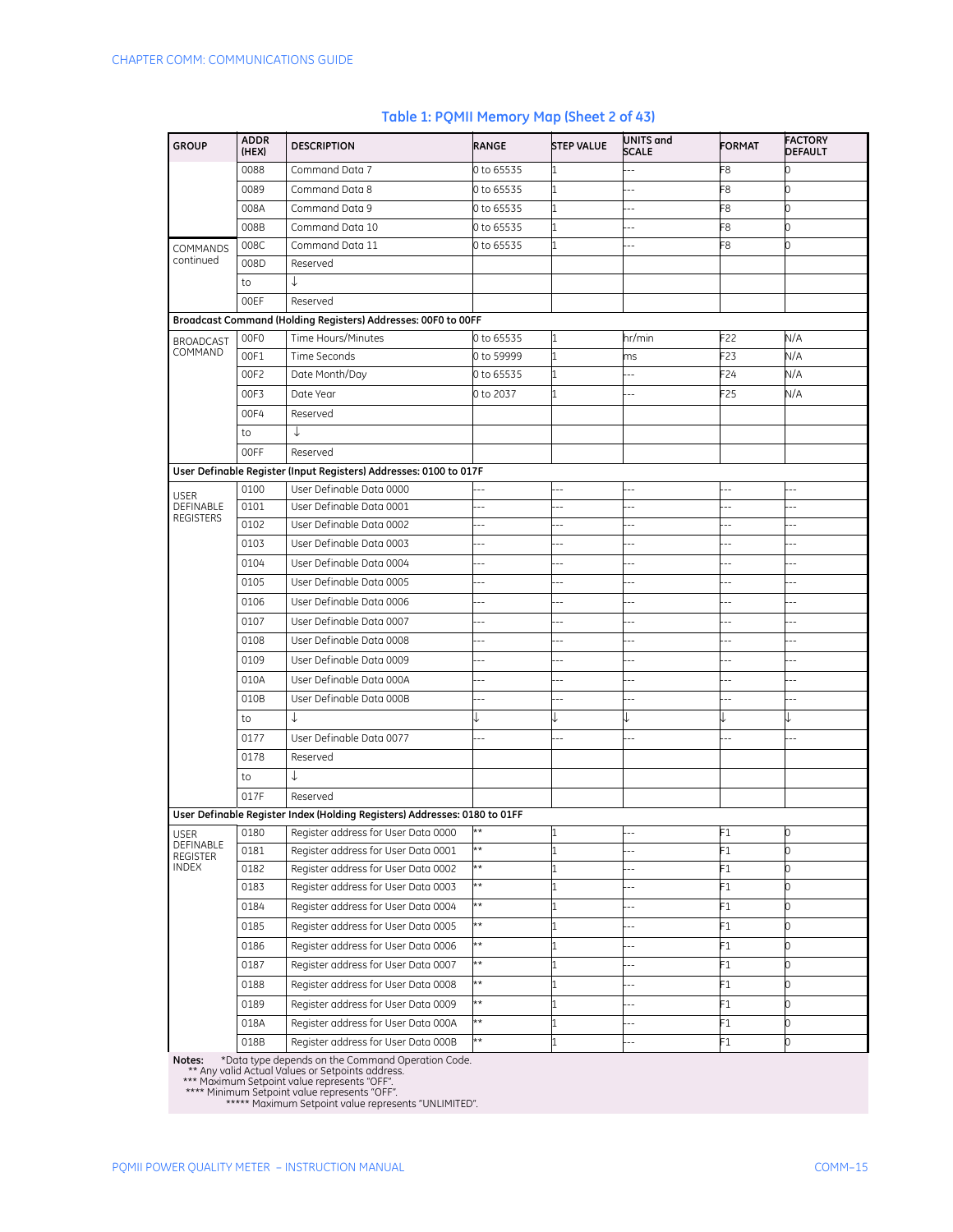| <b>GROUP</b>                 | <b>ADDR</b><br>(HEX) | <b>DESCRIPTION</b>                                   | RANGE          | <b>STEP VALUE</b>        | UNITS and<br><b>SCALE</b> | <b>FORMAT</b> | <b>FACTORY</b><br><b>DEFAULT</b> |
|------------------------------|----------------------|------------------------------------------------------|----------------|--------------------------|---------------------------|---------------|----------------------------------|
|                              | 018C                 | Register address for User Data 000C                  | k*             |                          |                           | F1            | 0                                |
|                              | 018D                 | Register address for User Data 000D                  | k*             |                          |                           | F1            | 0                                |
|                              | to                   | ↓                                                    |                |                          |                           |               |                                  |
|                              | 01F7                 | Register address for User Data 0077                  | ł×             |                          |                           | F1            | 0                                |
| <b>USER</b>                  | 01F8                 | Reserved                                             |                |                          |                           |               |                                  |
| DEFINABLE<br><b>REGISTER</b> | to                   | ↓                                                    |                |                          |                           |               |                                  |
| <b>INDEX</b><br>continued    | 01FF                 | Reserved                                             |                |                          |                           |               |                                  |
|                              |                      | Actual Values (Input Registers) Addresses: 0200-0E1F |                |                          |                           |               |                                  |
| <b>STATUS</b>                | 0200                 | Switch Input Status                                  |                |                          |                           | F101          | N/A                              |
|                              | 0201                 | <b>LED Status Flags</b>                              | Ц,             |                          |                           | F102          | N/A                              |
|                              | 0202                 | LED Attribute Flags                                  |                |                          |                           | $-103$        | N/A                              |
|                              | 0203                 | Output Relay Status Flags                            | Ξ.             | --                       |                           | F104          | N/A                              |
|                              | 0204                 | Alarm Active Status Flags 1                          |                |                          |                           | F105          | N/A                              |
|                              | 0205                 | Alarm Pickup Status Flags 1                          | --             |                          |                           | $-105$        | N/A                              |
|                              | 0206                 | Alarm Active Status Flags 2                          |                |                          |                           | F106          | N/A                              |
|                              | 0207                 | Alarm Pickup Status Flags 2                          | Ξ.             | Ц,                       | ц,                        | F106          | N/A                              |
|                              | 0208                 | Alarm Active Status Flags 3                          | --             | $\overline{\phantom{a}}$ | Ξ.                        | F107          | N/A                              |
|                              | 0209                 | Alarm Pickup Status Flags 3                          | $\overline{a}$ | ۵.                       | --                        | F107          | N/A                              |
|                              | 020A                 | Aux. 1 Active Status Flags 1                         |                |                          |                           | F105          | N/A                              |
|                              | 020B                 | Aux. 1 Pickup Status Flags 1                         | $\overline{a}$ | $-$                      | ۵.                        | F105          | N/A                              |
|                              | 020C                 | Aux. 1 Active Status Flags 2                         | --             |                          |                           | F106          | N/A                              |
|                              | 020D                 | Aux. 1 Pickup Status Flags 2                         | Ξ.             |                          | ۵.                        | F106          | N/A                              |
|                              | 020E                 | Aux. 1 Active Status Flags 3                         | --             | $\overline{a}$           | Ξ.                        | F107          | N/A                              |
|                              | 020F                 | Aux. 1 Pickup Status Flags 3                         | Ц,             |                          | ٠.                        | F107          | N/A                              |
|                              | 0210                 | Aux. 2 Active Status Flags 1                         | $\overline{a}$ |                          |                           | F105          | N/A                              |
|                              | 0211                 | Aux. 2 Pickup Status Flags 1                         |                | $-$                      | ٠.                        | F105          | N/A                              |
|                              | 0212                 | Aux. 2 Active Status Flags 2                         |                |                          |                           | F106          | N/A                              |
|                              | 0213                 | Aux. 2 Pickup Status Flags 2                         |                |                          |                           | F106          | N/A                              |
|                              | 0214                 | Aux. 2 Active Status Flags 3                         | $\overline{a}$ | ۵.                       | ۵.                        | F107          | N/A                              |
|                              | 0215                 | Aux. 2 Pickup Status Flags 3                         |                |                          |                           | F107          | N/A                              |
|                              | 0216                 | Aux. 3 Active Status Flags 1                         |                |                          |                           | F105          | N/A                              |
|                              | 0217                 | Aux. 3 Pickup Status Flags 1                         |                | ٠.                       |                           | F105          | N/A                              |
|                              | 0218                 | Aux. 3 Active Status Flags 2                         |                |                          |                           | F106          | N/A                              |
|                              | 0219                 | Aux. 3 Pickup Status Flags 2                         |                |                          |                           | F106          | N/A                              |
|                              | 021A                 | Aux. 3 Active Status Flags 3                         | Ξ.             | $\overline{\phantom{a}}$ | $\overline{a}$            | F107          | N/A                              |
|                              | 021B                 | Aux. 3 Pickup Status Flags 3                         | --             |                          | ۵.                        | F107          | N/A                              |
|                              | 021C                 | <b>General Status</b>                                | $-$            |                          |                           | F109          | N/A                              |
|                              | 021D                 | Encrypted Passcode                                   | 44             | $\overline{\phantom{a}}$ | $\overline{a}$            | F1            | N/A                              |
|                              | 021E                 | Reserved                                             |                |                          |                           |               |                                  |
|                              | to                   | ↓                                                    |                |                          |                           |               | ↓                                |
|                              | 022F                 | Reserved                                             |                |                          |                           |               |                                  |
| <b>CLOCK</b>                 | 0230                 | Time - Hours/Minutes                                 | Ξ.             | Ξ.                       | Ξ.                        | F22           | N/A                              |
|                              | 0231                 | Time - Seconds                                       | 44             | Ξ.                       | $\overline{a}$            | F23           | N/A                              |
|                              | 0232                 | Time - Month/Day                                     | Ξ.             | $\overline{a}$           | $\overline{a}$            | F24           | N/A                              |
|                              | 0233                 | Time Year                                            | $\overline{a}$ |                          | $-$                       | F25           | N/A                              |
|                              | 0234                 | Reserved                                             |                |                          |                           |               |                                  |

#### **Table 1: PQMII Memory Map (Sheet 3 of 43)**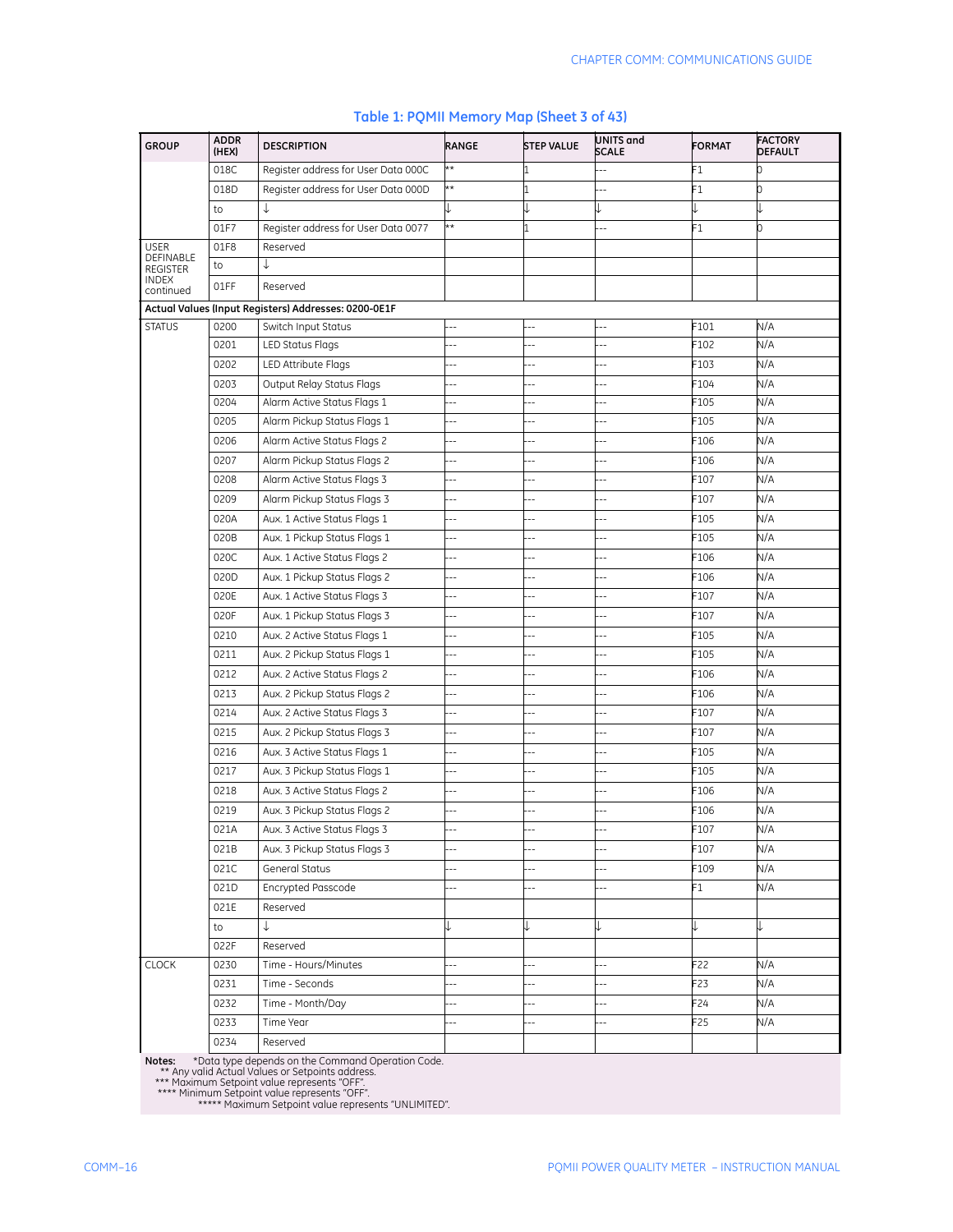| <b>GROUP</b>   | <b>ADDR</b><br>(HEX) | <b>DESCRIPTION</b>                                 | RANGE          | <b>STEP VALUE</b>        | UNITS and<br><b>SCALE</b> | <b>FORMAT</b>   | <b>FACTORY</b><br><b>DEFAULT</b> |
|----------------|----------------------|----------------------------------------------------|----------------|--------------------------|---------------------------|-----------------|----------------------------------|
|                | to                   | ↓                                                  |                |                          |                           |                 |                                  |
|                | 023F                 | Reserved                                           |                |                          |                           |                 |                                  |
| CURRENT        | 0240                 | Phase A Current                                    |                |                          | A                         | F1              | N/A                              |
|                | 0241                 | Phase B Current                                    |                |                          | A                         | F1              | N/A                              |
| <b>CURRENT</b> | 0242                 | Phase C Current                                    |                |                          | A                         | F1              | N/A                              |
| continued      | 0243                 | Average Current                                    | Ξ.             | $\overline{a}$           | Α                         | F1              | N/A                              |
|                | 0244                 | Neutral Current                                    |                |                          | A                         | F1              | N/A                              |
|                | 0245                 | Current Unbalance                                  |                | ц,                       | $0.1 \times\%$            | F1              | N/A                              |
|                | 0246                 | Phase A Current - Minimum                          |                |                          | $\mathsf A$               | F1              | N/A                              |
|                | 0247                 | Phase B Current - Minimum                          |                |                          | A                         | F1              | N/A                              |
|                | 0248                 | Phase C Current - Minimum                          |                |                          | A                         | F1              | N/A                              |
|                | 0249                 | Neutral Current - Minimum                          |                |                          | A                         | F1              | N/A                              |
|                | 024A                 | Current Unbalance - Minimum                        |                |                          | $0.1 \times\%$            | F1              | N/A                              |
|                | 024B                 | Phase A Current - Maximum                          |                |                          | A                         | F1              | N/A                              |
|                | 024C                 | Phase B Current - Maximum                          |                |                          | A                         | F1              | N/A                              |
|                | 024D                 | Phase C Current - Maximum                          |                |                          | A                         | F1              | N/A                              |
|                | 024E                 | Neutral Current - Maximum                          |                |                          | A                         | F1              | N/A                              |
|                | 024F                 | Current Unbalance - Maximum                        |                |                          | $0.1 \times\%$            | F1              | N/A                              |
|                | 0250                 | Time - Hour/Minutes of Phase A Curr.<br>Min        |                |                          |                           | F22             | N/A                              |
|                | 0251                 | Time - Seconds of Phase A Current Min              |                | --                       | $\overline{a}$            | F23             | N/A                              |
|                | 0252                 | Date - Month/Day of Phase A Current<br>Min         |                |                          | ٠.                        | F24             | N/A                              |
|                | 0253                 | Date - Year of Phase A Current Min                 | Ξ.             | --                       | $\overline{a}$            | F25             | N/A                              |
|                | 0254                 | Time - Hour/Minutes of Phase B Curr.<br>Min        |                |                          | Ξ.                        | F22             | N/A                              |
|                | 0255                 | Time - Seconds of Phase B Current Min              | $-1$           | ц,                       | ц,                        | F23             | N/A                              |
|                | 0256                 | Date - Month/Day of Phase B Current<br>Min         |                |                          |                           | F24             | N/A                              |
|                | 0257                 | Date - Year of Phase B Current Min                 | $-$            |                          |                           | F25             | N/A                              |
|                | 0258                 | Time - Hour/Minutes of Phase C Curr.<br><b>Min</b> |                | ٠.                       | $-$                       | F22             | N/A                              |
|                | 0259                 | Time - Seconds of Phase C Current Min              | $-1$           |                          | $-$                       | F23             | N/A                              |
|                | 025A                 | Date - Month/Day of Phase C Current<br>Min         |                |                          |                           | F24             | N/A                              |
|                | 025B                 | Date - Year of Phase C Current Min                 | --             | $\overline{a}$           | Ξ.                        | F25             | N/A                              |
|                | 025C                 | Time - Hour/Minutes of Neutral<br>Current Min      |                |                          |                           | F22             | N/A                              |
|                | 025D                 | Time - Seconds of Neutral Current Min              |                | --                       | $\overline{a}$            | F23             | N/A                              |
|                | 025E                 | Date - Month/Day of Neutral Current<br><b>Min</b>  |                | $-$                      | $-$                       | F24             | N/A                              |
|                | 025F                 | Date - Year of Neutral Current Min                 | Ξ.             | $-$                      | $\overline{a}$            | F <sub>25</sub> | N/A                              |
|                | 0260                 | Time - Hour/Minutes of Current Unbal.<br>Min       |                | $\overline{a}$           | --                        | F22             | N/A                              |
|                | 0261                 | Time - Seconds of Current Unbalance<br>Min         |                | $-$                      | $-$                       | F <sub>23</sub> | N/A                              |
|                | 0262                 | Date - Month/Day of Current Unbal.<br><b>Min</b>   |                |                          |                           | F24             | N/A                              |
|                | 0263                 | Date - Year of Current Unbalance Min               | $\overline{a}$ | $\overline{\phantom{a}}$ | $\overline{\phantom{a}}$  | F25             | N/A                              |
|                | 0264                 | Time - Hour/Minutes of Phase A Curr.<br>Max        |                | $-1$                     | --                        | F22             | N/A                              |
|                | 0265                 | Time - Seconds of Phase A Current<br>Max           | $\overline{a}$ | --                       | --                        | F23             | N/A                              |

## **Table 1: PQMII Memory Map (Sheet 4 of 43)**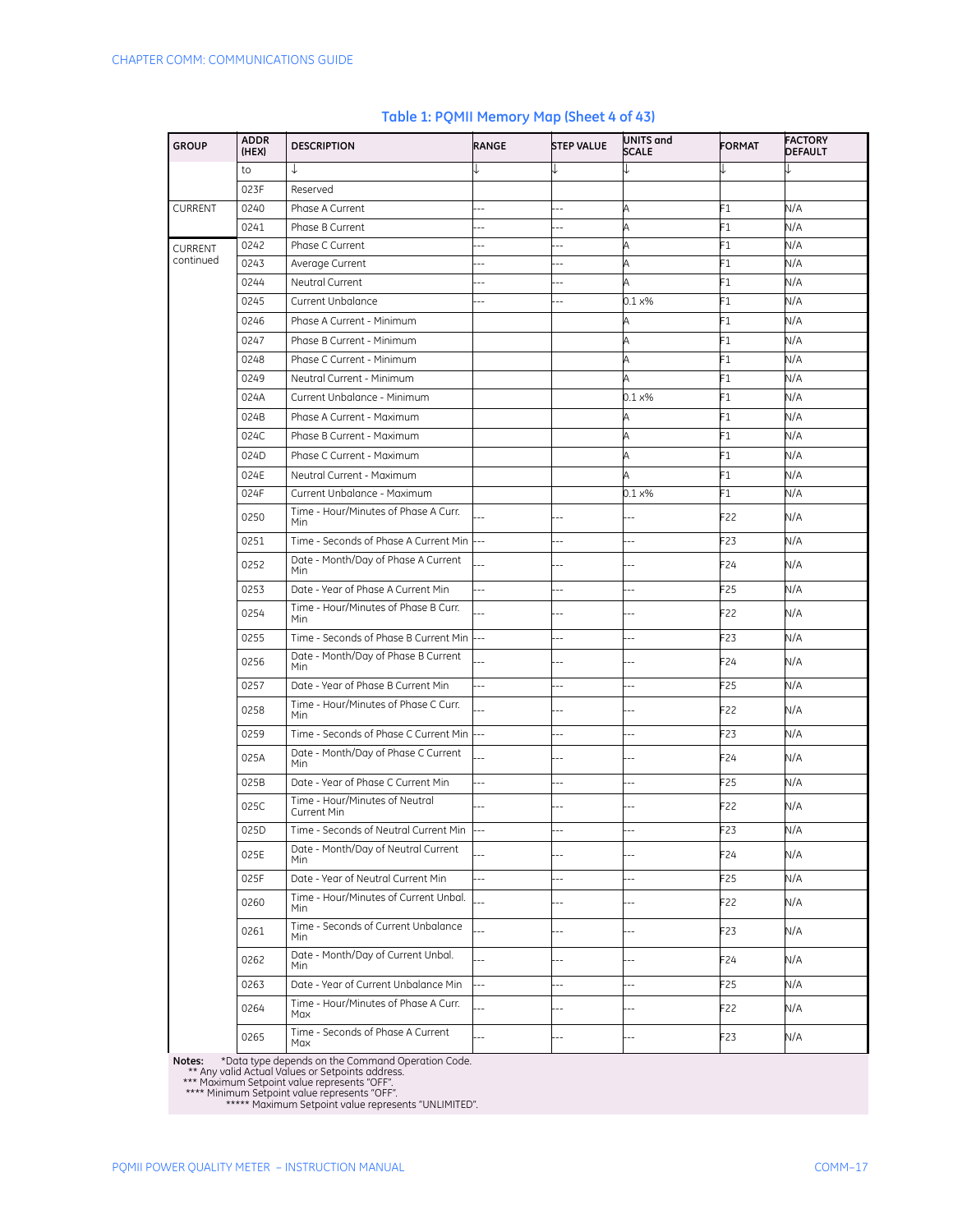| <b>GROUP</b>                | <b>ADDR</b><br>(HEX) | <b>DESCRIPTION</b>                                   | RANGE          | <b>STEP VALUE</b> | UNITS and<br><b>SCALE</b> | <b>FORMAT</b>   | <b>FACTORY</b><br><b>DEFAULT</b> |
|-----------------------------|----------------------|------------------------------------------------------|----------------|-------------------|---------------------------|-----------------|----------------------------------|
|                             | 0266                 | Date - Month/Day of Phase A Current<br>Max           |                |                   |                           | F24             | N/A                              |
|                             | 0267                 | Date - Year of Phase A Current Max                   | 44             | ä.                | $\overline{a}$            | F25             | N/A                              |
|                             | 0268                 | Time - Hour/Minutes of Phase B Curr.<br>Max          |                |                   |                           | F22             | N/A                              |
| <b>CURRENT</b><br>continued | 0269                 | Time - Seconds of Phase B Current<br>Max             |                |                   |                           | F23             | N/A                              |
|                             | 026A                 | Date - Month/Day of Phase B Current<br>Max           |                |                   |                           | F24             | N/A                              |
|                             | 026B                 | Date - Year of Phase B Current Max                   | $\overline{a}$ |                   |                           | F25             | N/A                              |
|                             | 026C                 | Time - Hour/Minutes of Phase C Curr.<br>Max          |                |                   |                           | F22             | N/A                              |
|                             | 026D                 | Time - Seconds of Phase C Current<br>Max             |                | $\overline{a}$    | $-1$                      | F23             | N/A                              |
|                             | 026E                 | Date - Month/Day of Phase C Current<br>Max           |                |                   |                           | F24             | N/A                              |
|                             | 026F                 | Date - Year of Phase C Current Max                   | ÷.             | $\overline{a}$    | $\overline{a}$            | F25             | N/A                              |
|                             | 0270                 | Time - Hour/Minutes of Neutral<br><b>Current Max</b> |                |                   |                           | F22             | N/A                              |
|                             | 0271                 | Time - Seconds of Neutral Current Max                |                | --                |                           | F23             | N/A                              |
|                             | 0272                 | Date - Month/Day of Neutral Current<br>Max           |                |                   |                           | F24             | N/A                              |
|                             | 0273                 | Date - Year of Neutral Current Max                   | Ξ.             | $\overline{a}$    | --                        | F25             | N/A                              |
|                             | 0274                 | Time - Hour/Minutes of Current Unbal.<br>Max         |                |                   | --                        | F22             | N/A                              |
|                             | 0275                 | Time - Seconds of Current Unbal, Max                 | Ξ.             | $\overline{a}$    | $\overline{a}$            | F23             | N/A                              |
|                             | 0276                 | Date - Month/Day of Current Unbal.<br>Max            |                |                   | $-$                       | F24             | N/A                              |
|                             | 0277                 | Date - Year of Current Unbalance Max                 |                |                   |                           | F <sub>25</sub> | N/A                              |
|                             | 0278                 | Reserved                                             |                |                   |                           |                 |                                  |
|                             | to                   | ↓                                                    |                |                   |                           |                 |                                  |
|                             | 027F                 | Reserved                                             |                |                   |                           |                 |                                  |
| VOLTAGE                     | 0280                 | Voltage Van (High)                                   |                |                   |                           | F3              | N/A                              |
|                             | 0281                 | Voltage Van (Low)                                    |                |                   |                           |                 |                                  |
|                             | 0282                 | Voltage Vbn (High)                                   |                |                   |                           | F3              | N/A                              |
|                             | 0283                 | Voltage Vbn (Low)                                    |                |                   |                           |                 |                                  |
|                             | 0284                 | Voltage Vcn (High)                                   |                |                   |                           | F3              | N/A                              |
|                             | 0285                 | Voltage Vcn (Low)                                    |                |                   |                           |                 |                                  |
|                             | 0286                 | Average Phase Voltage (High)                         |                |                   |                           | F3              | N/A                              |
|                             | 0287                 | Average Phase Voltage (Low)                          |                |                   |                           |                 |                                  |
|                             | 0288                 | Voltage Vab (High)                                   |                |                   | V                         | F3              | N/A                              |
|                             | 0289                 | Voltage Vab (Low)                                    |                |                   |                           |                 |                                  |
|                             | 028A                 | Voltage Vbc (High)                                   |                |                   |                           | F3              | N/A                              |
|                             | 028B                 | Voltage Vbc (Low)                                    |                |                   |                           |                 |                                  |
|                             | 028C                 | Voltage Vca (High)                                   |                |                   | V                         | F3              | N/A                              |
|                             | 028D                 | Voltage Vca (Low)                                    |                |                   |                           |                 |                                  |
|                             | 028E                 | Average Line Voltage (High)                          |                |                   | V                         | F3              | N/A                              |
|                             | 028F                 | Average Line Voltage (Low)                           |                |                   |                           |                 |                                  |
|                             | 0290                 | Voltage Unbalance                                    | ш,             | $-$               | $0.1 \times %$            | F1              | N/A                              |
|                             | 0291                 | Voltage Van - Minimum (high)                         |                |                   |                           | F3              | N/A                              |
|                             | 0292                 | Voltage Van - Minimum (Low)                          |                |                   |                           |                 |                                  |

## **Table 1: PQMII Memory Map (Sheet 5 of 43)**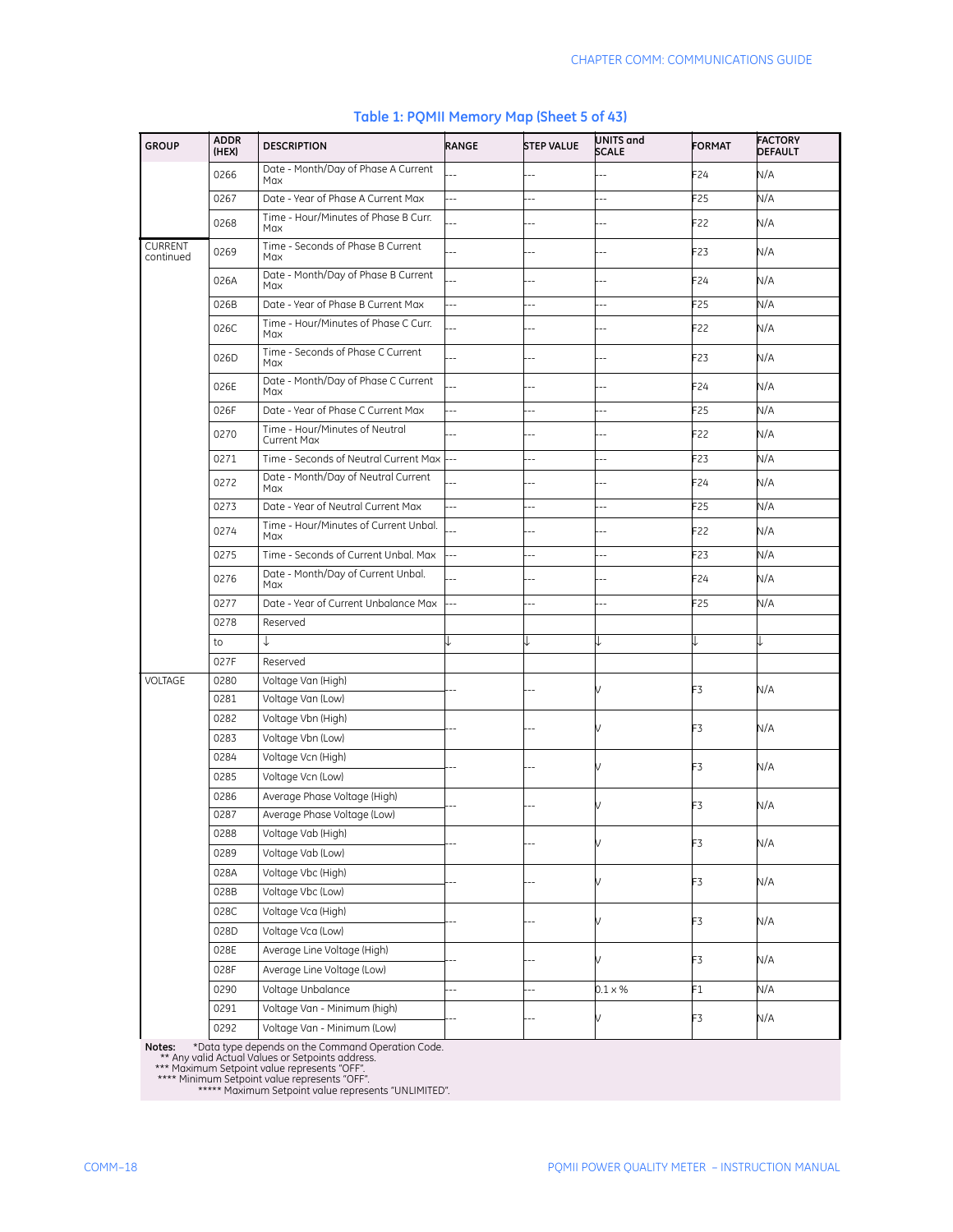| <b>GROUP</b> | <b>ADDR</b><br>(HEX) | <b>DESCRIPTION</b>                        | RANGE                    | <b>STEP VALUE</b>        | UNITS and<br><b>SCALE</b> | <b>FORMAT</b>   | <b>FACTORY</b><br>DEFAULT |
|--------------|----------------------|-------------------------------------------|--------------------------|--------------------------|---------------------------|-----------------|---------------------------|
|              | 0293                 | Voltage Vbn - Minimum (high)              |                          |                          |                           | F3              | N/A                       |
|              | 0294                 | Voltage Vbn - Minimum (Low)               |                          |                          |                           |                 |                           |
|              | 0295                 | Voltage Vcn - Minimum (high)              |                          |                          |                           | F3              | N/A                       |
|              | 0296                 | Voltage Vcn - Minimum (Low)               |                          |                          |                           |                 |                           |
|              | 0297                 | Voltage Vab - Minimum (high)              |                          |                          |                           | F3              | N/A                       |
|              | 0298                 | Voltage Vab - Minimum (Low)               |                          |                          |                           |                 |                           |
|              | 0299                 | Voltage Vbc - Minimum (high)              |                          |                          |                           | F3              | N/A                       |
|              | 029A                 | Voltage Vbc - Minimum (Low)               |                          |                          |                           |                 |                           |
|              | 029B                 | Voltage Vca - Minimum (high)              |                          |                          |                           | F3              | N/A                       |
|              | 029C                 | Voltage Vca - Minimum (Low)               |                          |                          |                           |                 |                           |
|              | 029D                 | Voltage Unbalance - Minimum               |                          |                          | $0.1 \times %$            | F1              | N/A                       |
|              | 029E                 | Voltage Van - Maximum (high)              |                          |                          |                           | F3              | N/A                       |
|              | 029F                 | Voltage Van - Maximum (Low)               |                          |                          |                           |                 |                           |
|              | 02A0                 | Voltage Vbn - Maximum (high)              |                          |                          |                           | F3              | N/A                       |
|              | 02A1                 | Voltage Vbn - Maximum (Low)               |                          |                          |                           |                 |                           |
|              | 02A2                 | Voltage Vcn - Maximum (high)              |                          |                          |                           | F3              | N/A                       |
|              | 02A3                 | Voltage Vcn - Maximum (Low)               |                          |                          |                           |                 |                           |
|              | 02A4                 | Voltage Vab - Maximum (high)              |                          |                          |                           | F3              | N/A                       |
|              | 02A5                 | Voltage Vab - Maximum (Low)               |                          |                          |                           |                 |                           |
|              | 02A6                 | Voltage Vbc - Maximum (high)              |                          |                          |                           |                 |                           |
|              | 02A7                 | Voltage Vbc - Maximum (Low)               |                          |                          |                           | F3              | N/A                       |
|              | 02A8                 | Voltage Vca - Maximum (high)              |                          |                          |                           |                 |                           |
|              | 02A9                 | Voltage Vca - Maximum (Low)               |                          |                          |                           | F3              | N/A                       |
|              | 02AA                 | Voltage Unbalance - Maximum               | Ξ.                       |                          | $0.1 \times\%$            | F1              | N/A                       |
|              | 02AB                 | Time - Hour/Minutes of Voltage Van<br>Min |                          |                          |                           | F22             | N/A                       |
|              | 02AC                 | Time - Seconds of Voltage Van Min         | --                       | --                       |                           | F <sub>23</sub> | N/A                       |
|              | 02AD                 | Date - Month/Day of Voltage Van Min       | $\overline{a}$           | $\overline{a}$           | $\overline{a}$            | F24             | N/A                       |
|              | 02AE                 | Date - Year of Voltage Van Min            | Ц,                       | Ξ.                       | --                        | F <sub>25</sub> | N/A                       |
|              | 02AF                 | Time - Hour/Minutes of Voltage Vbn<br>Min |                          |                          |                           | F22             | N/A                       |
|              | 02B0                 | Time - Seconds of Voltage Vbn Min         | Ξ.                       |                          |                           | F <sub>23</sub> | N/A                       |
|              | 02B1                 | Date - Month/Day of Voltage Vbn Min       | 4                        |                          |                           | F24             | N/A                       |
|              | 02B2                 | Date - Year of Voltage Vbn Min            | ц,                       | --                       |                           | F <sub>25</sub> | N/A                       |
|              | 02B3                 | Time - Hour/Minutes of Voltage Vcn<br>Min |                          |                          |                           | F22             | N/A                       |
|              | 02B4                 | Time - Seconds of Voltage Vcn Min         | $\overline{a}$           | ۵.                       | $\overline{a}$            | F23             | N/A                       |
|              | 02B5                 | Date - Month/Day of Voltage Vcn Min       |                          |                          |                           | F24             | N/A                       |
|              | 02B6                 | Date - Year of Voltage Vcn Min            | --                       | $\overline{a}$           | $\overline{\phantom{a}}$  | F25             | N/A                       |
|              | 02B7                 | Time - Hour/Minutes of Voltage Vab<br>Min |                          | 4                        | ۵.                        | F22             | N/A                       |
|              | 02B8                 | Time - Seconds of Voltage Vab Min         | $\overline{\phantom{a}}$ |                          |                           | F23             | N/A                       |
|              | 02B9                 | Date - Month/Day of Voltage Vab Min       | $\overline{\phantom{a}}$ | $\overline{\phantom{a}}$ | $-$                       | F24             | N/A                       |
|              | 02BA                 | Date - Year of Voltage Vab Min            | $\overline{\phantom{a}}$ | $\overline{a}$           | --                        | F <sub>25</sub> | N/A                       |
|              | 02BB                 | Time - Hour/Minutes of Voltage Vbc<br>Min |                          | $\overline{a}$           | --                        | F22             | N/A                       |
|              | 02BC                 | Time - Seconds of Voltage Vbc Min         | $\overline{\phantom{a}}$ | Ξ.                       | --                        | F23             | N/A                       |
|              | 02BD                 | Date - Month/Day of Voltage Vbc Min       |                          |                          |                           | F24             | N/A                       |
|              | 02BE                 | Date - Year of Voltage Vbc Min            |                          | --                       |                           | F <sub>25</sub> | N/A                       |

## **Table 1: PQMII Memory Map (Sheet 6 of 43)**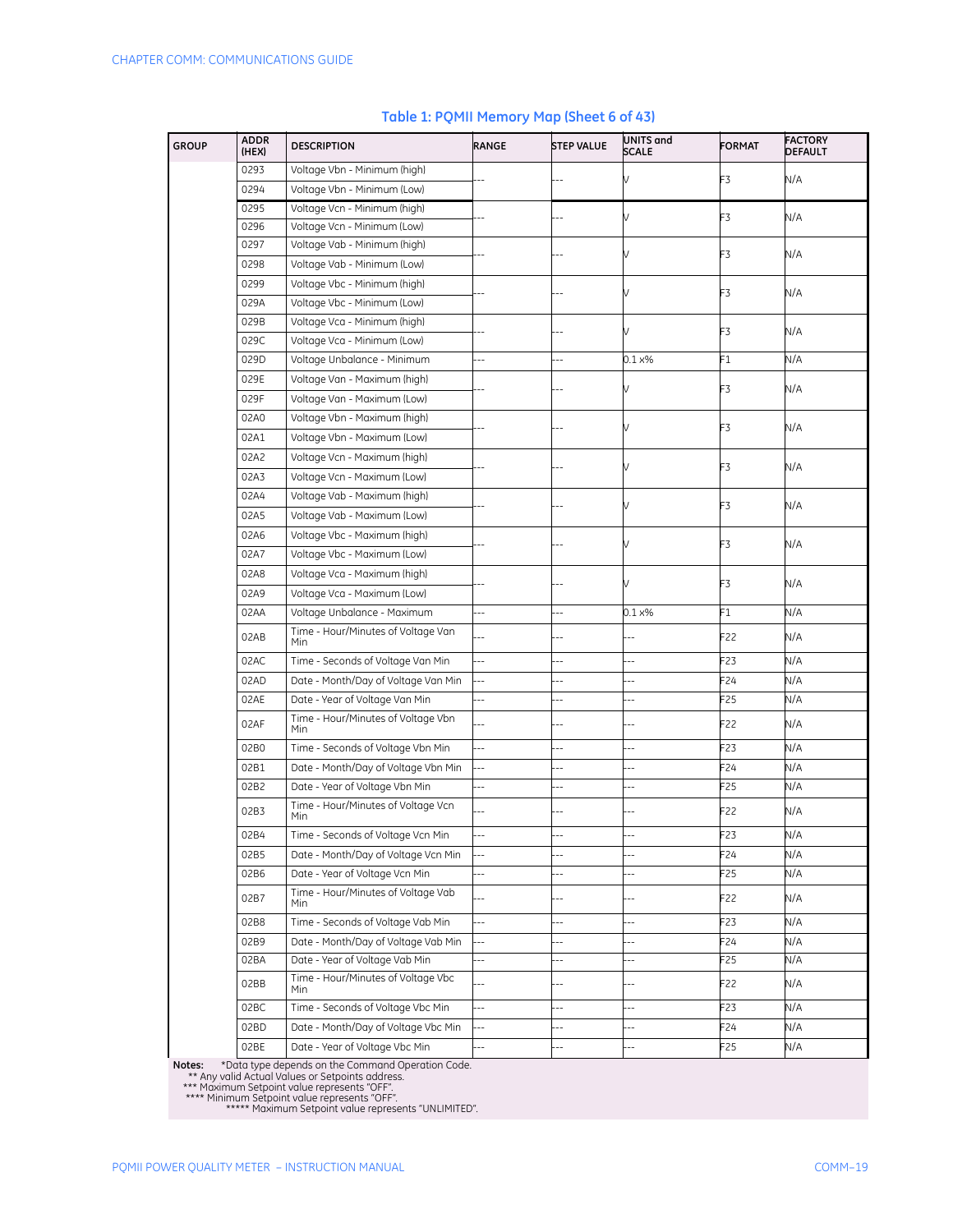| <b>GROUP</b> | <b>ADDR</b><br>(HEX) | <b>DESCRIPTION</b>                           | <b>RANGE</b>   | <b>STEP VALUE</b>        | UNITS and<br><b>SCALE</b> | <b>FORMAT</b> | <b>FACTORY</b><br><b>DEFAULT</b> |
|--------------|----------------------|----------------------------------------------|----------------|--------------------------|---------------------------|---------------|----------------------------------|
|              | 02BF                 | Time - Hour/Minutes of Voltage Vca<br>Min    |                |                          |                           | F22           | N/A                              |
| VOLTAGE      | 02C0                 | Time - Seconds of Voltage Vca Min            | ÷.             |                          |                           | F23           | N/A                              |
| continued    | 02C1                 | Date - Month/Day of Voltage Vca Min          |                | ۵.                       |                           | F24           | N/A                              |
|              | 02C2                 | Date - Year of Voltage Vca Min               |                | Ξ.                       | $-$                       | -25           | N/A                              |
|              | 02C3                 | Time - Hour/Minutes of Voltage Unbal.<br>Min |                |                          |                           | F22           | N/A                              |
|              | 02C4                 | Time - Seconds of Voltage Unbalance<br>Min   |                |                          |                           | F23           | N/A                              |
|              | 02C5                 | Date - Month/Day of Voltage Unbal.<br>Min    |                |                          |                           | F24           | N/A                              |
|              | 02C6                 | Date - Year of Voltage Unbalance Min         | 44             | --                       | $\overline{a}$            | F25           | N/A                              |
|              | 02C7                 | Time - Hour/Minutes of Voltage Van<br>Max    |                |                          |                           | F22           | N/A                              |
|              | 02C8                 | Time - Seconds of Voltage Van Max            | 44             |                          |                           | F23           | N/A                              |
|              | 02C9                 | Date - Month/Day of Voltage Van Max          | $\overline{a}$ | --                       | ۵.                        | F24           | N/A                              |
|              | 02CA                 | Date - Year of Voltage Van Max               |                |                          | ٠.                        | F25           | N/A                              |
|              | 02CB                 | Time - Hour/Minutes of Voltage Vbn<br>Max    |                |                          |                           | F22           | N/A                              |
|              | 02CC                 | Time - Seconds of Voltage Vbn Max            | ä,             | 4                        | 4                         | -23           | N/A                              |
|              | 02CD                 | Date - Month/Day of Voltage Vbn Max          |                | ۵.                       |                           | F24           | N/A                              |
|              | 02CE                 | Date - Year of Voltage Vbn Max               | $\overline{a}$ | --                       |                           | -25           | N/A                              |
|              | 02CF                 | Time - Hour/Minutes of Voltage Vcn<br>Max    |                |                          |                           | F22           | N/A                              |
|              | 02D0                 | Time - Seconds of Voltage Vcn Max            |                | ٠.                       |                           | F23           | N/A                              |
|              | 02D1                 | Date - Month/Day of Voltage Vcn Max          | $\overline{a}$ | $\overline{\phantom{a}}$ |                           | $-24$         | N/A                              |
|              | 02D2                 | Date - Year of Voltage Vcn Max               | --             | Ξ.                       | $\overline{a}$            | F25           | N/A                              |
|              | 02D3                 | Time - Hour/Minutes of Voltage Vab<br>Max    |                |                          |                           | F22           | N/A                              |
|              | 02D4                 | Time - Seconds of Voltage Vab Max            | $\overline{a}$ | ä,                       |                           | F23           | N/A                              |
|              | 02D5                 | Date - Month/Day of Voltage Vab Max          | $\overline{a}$ | Ξ.                       | ۵.                        | F24           | N/A                              |
|              | 02D6                 | Date - Year of Voltage Vab Max               |                | ۵.                       | ٠.                        | F25           | N/A                              |
|              | 02D7                 | Time - Hour/Minutes of Voltage Vbc<br>Max    |                |                          |                           | F22           | N/A                              |
|              | 02D8                 | Time - Seconds of Voltage Vbc Max            | ä,             | 4                        | 4                         | -23           | N/A                              |
|              | 02D9                 | Date - Month/Day of Voltage Vbc Max          |                | $-$                      |                           | F24           | N/A                              |
|              | 02DA                 | Date - Year of Voltage Vbc Max               |                | --                       |                           | -25           | N/A                              |
|              | 02DB                 | Time - Hour/Minutes of Voltage Vca<br>Max    |                |                          |                           | F22           | N/A                              |
|              | 02DC                 | Time - Seconds of Voltage Vca Max            |                |                          |                           | F23           | N/A                              |
|              | 02DD                 | Date - Month/Day of Voltage Vca Max          |                | --                       |                           | $-24$         | N/A                              |
|              | 02DE                 | Date - Year of Voltage Vca Max               | ÷              | Ξ.                       | $\overline{a}$            | F25           | N/A                              |
|              |                      | Time - Hour/Minutes of Voltage Unbal.        |                |                          |                           |               |                                  |
|              | 02DF                 | Max<br>Time - Seconds of Voltage Unbalance   |                | Ξ.                       |                           | F22           | N/A                              |
|              | 02E0                 | Max                                          |                | $\overline{\phantom{a}}$ |                           | F23           | N/A                              |
|              | 02E1                 | Date - Month/Day of Voltage<br>Unbalance Max |                | $-$                      |                           | F24           | N/A                              |
|              | 02E2                 | Date - Year of Voltage Unbalance Max         |                | ш,                       |                           | F25           | N/A                              |
|              | 02E3                 | Reserved                                     |                |                          |                           |               |                                  |
|              | 02E4                 | Reserved                                     |                |                          |                           |               |                                  |
|              | 02E5                 | Reserved                                     |                |                          |                           |               |                                  |
|              | 02D6                 | Reserved                                     |                |                          |                           |               |                                  |

## **Table 1: PQMII Memory Map (Sheet 7 of 43)**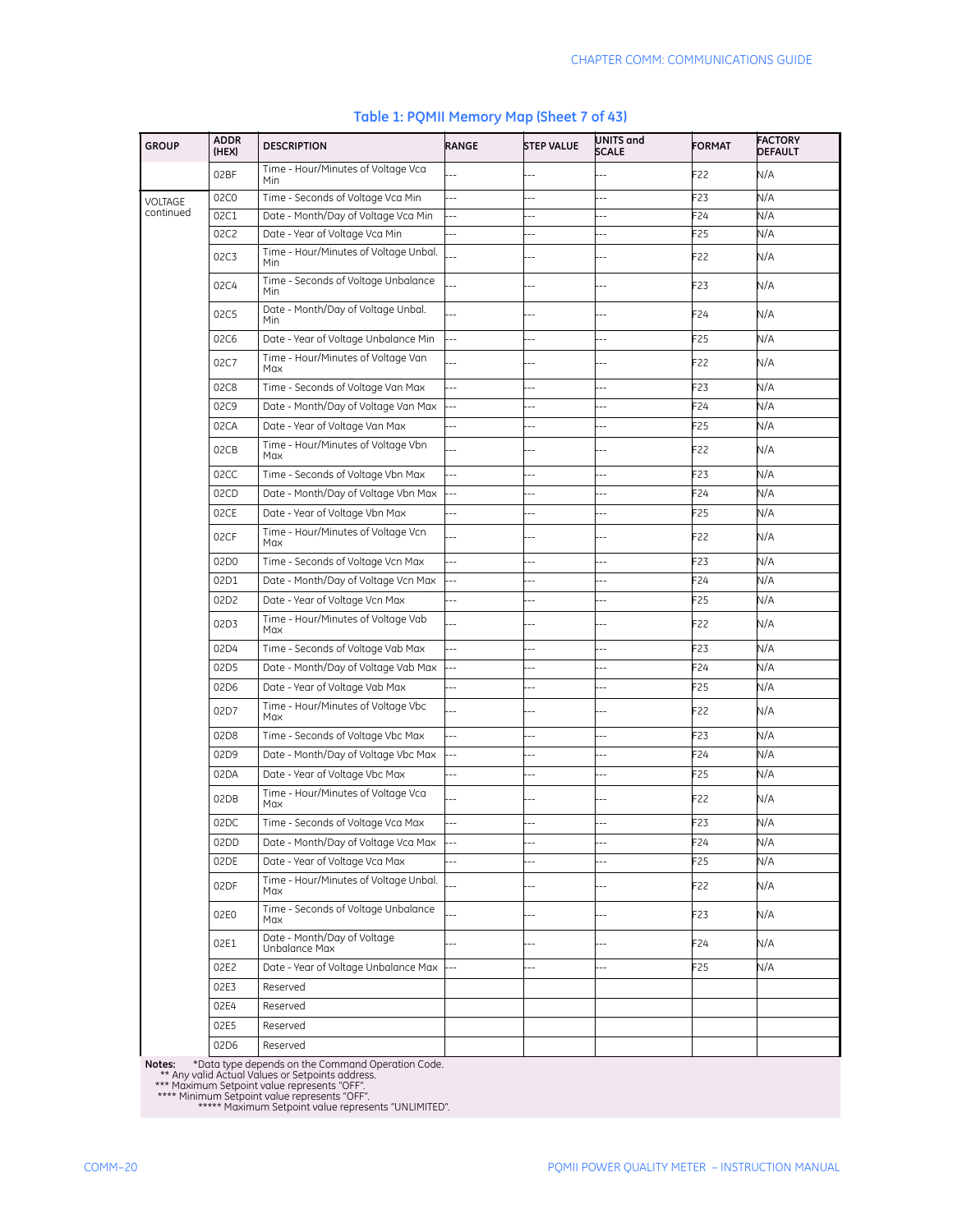| <b>GROUP</b>         | <b>ADDR</b><br>(HEX) | <b>DESCRIPTION</b>                         | RANGE                    | <b>STEP VALUE</b>        | UNITS and<br><b>SCALE</b> | <b>FORMAT</b>  | <b>FACTORY</b><br><b>DEFAULT</b> |
|----------------------|----------------------|--------------------------------------------|--------------------------|--------------------------|---------------------------|----------------|----------------------------------|
|                      | 02E7                 | Va Phasor Angle                            | Ц,                       | ÷.                       | lag                       | F1             |                                  |
| VOLTAGE<br>continued | 02E8                 | Vb Phasor Angle                            |                          | Ц,                       | lag                       | F1             |                                  |
|                      | 02E9                 | Vc Phasor Angle                            |                          | Ξ.                       | ' lag                     | F1             |                                  |
|                      | 02EA                 | Ia Phasor Angle                            | $\overline{\phantom{a}}$ | $\overline{\phantom{a}}$ | lag                       | F1             |                                  |
|                      | 02EB                 | Ib Phasor Angle                            | --                       | Ц,                       | lag                       | F1             |                                  |
|                      | 02EC                 | Ic Phasor Angle                            | --                       | Ц,                       | lag                       | F1             |                                  |
|                      | 02ED                 | Reserved                                   |                          |                          |                           |                |                                  |
|                      | 02EE                 | Reserved                                   |                          |                          |                           |                |                                  |
|                      | 02EF                 | Reserved                                   |                          |                          |                           |                |                                  |
| POWER                | 02F0                 | 3 Phase Real Power (high)                  |                          |                          | $0.01 \times$ kW          | F4             | N/A                              |
|                      | 02F1                 | 3 Phase Real Power (low)                   |                          |                          |                           |                |                                  |
|                      | 02F2                 | 3 Phase Reactive Power (high)              |                          |                          | $0.01 \times k$ var       | F4             | N/A                              |
|                      | 02F3                 | 3 Phase Reactive Power (low)               |                          |                          |                           |                |                                  |
|                      | 02F4                 | 3 Phase Apparent Power (high)              |                          |                          | $0.01 \times kVA$         | F3             | N/A                              |
|                      | 02F5                 | 3 Phase Apparent Power (low)               |                          |                          |                           |                |                                  |
|                      | 02F6                 | 3 Phase Power Factor                       | --                       | Ξ.                       | $0.01 \times PF$          | F2             | N/A                              |
|                      | 02F7                 | Phase A Real Power (high)                  |                          |                          | $0.01 \times$ kW          | F4             | N/A                              |
|                      | 02F8                 | Phase A Real Power (low)                   |                          |                          |                           |                |                                  |
|                      | 02F9                 | Phase A Reactive Power (high)              |                          |                          |                           | F4             |                                  |
|                      | 02FA                 | Phase A Reactive Power (low)               |                          |                          | $0.01 \times k$ var       |                | N/A                              |
|                      | 02FB                 | Phase A Apparent Power (high)              |                          |                          |                           |                |                                  |
|                      | 02FC                 | Phase A Apparent Power (low)               |                          |                          | $0.01 \times$ kVA         | F3             | N/A                              |
|                      | 02FD                 | Phase A Power Factor                       | $\overline{a}$           | 4                        | $0.01 \times PF$          | F <sub>2</sub> | N/A                              |
|                      | 02FE                 | Phase B Real Power (high)                  |                          |                          |                           |                |                                  |
|                      | 02FF                 | Phase B Real Power (low)                   |                          |                          | $0.01 \times$ kW          | F4             | N/A                              |
|                      | 0300                 | Phase B Reactive Power (high)              |                          |                          | $0.01 \times k$ var       |                |                                  |
|                      | 0301                 | Phase B Reactive Power (low)               |                          |                          |                           | F4             | N/A                              |
|                      | 0302                 | Phase B Apparent Power (high)              |                          |                          |                           |                |                                  |
|                      | 0303                 | Phase B Apparent Power (low)               |                          |                          | 0.01 x kVA                | F3             | N/A                              |
|                      | 0304                 | Phase B Power Factor                       | Ξ.                       | $\overline{a}$           | $0.01 \times PF$          | F2             | N/A                              |
|                      | 0305                 | Phase C Real Power (high)                  |                          |                          |                           |                |                                  |
|                      | 0306                 | Phase C Real Power (low)                   |                          |                          | $0.01 \times$ kW          | F4             | N/A                              |
|                      | 0307                 | Phase C Reactive Power (high)              |                          |                          |                           |                |                                  |
|                      | 0308                 | Phase C Reactive Power (low)               |                          |                          | $0.01 \times$ kvar        | F4             | N/A                              |
|                      | 0309                 | Phase C Apparent Power (high)              |                          |                          |                           |                |                                  |
|                      | 030A                 | Phase C Apparent Power (low)               |                          | --                       | 0.01 x kVA                | F3             | N/A                              |
|                      | 030B                 | Phase C Power Factor                       | Ξ.                       | Ξ.                       | $0.01 \times PF$          | F <sub>2</sub> | N/A                              |
|                      | 030C                 | 3 Phase Real Power - Minimum (high)        |                          |                          |                           |                |                                  |
|                      | 030D                 | 3 Phase Real Power - Minimum (low)         |                          |                          | $0.01 \times$ kW          | F4             | N/A                              |
|                      | 030E                 | 3 Phase Reactive Power - Minimum<br>(high) |                          |                          |                           |                |                                  |
|                      | 030F                 | 3 Phase Reactive Power - Minimum<br>(low)  |                          | Ξ.                       | 0.01 x kvar               | F4             | N/A                              |
|                      | 0310                 | 3 Phase Apparent Power - Minimum<br>(high) |                          |                          | 0.01 x kVA                | F3             | N/A                              |
|                      | 0311                 | 3 Phase Apparent Power - Minimum<br>(low)  |                          |                          |                           |                |                                  |

## **Table 1: PQMII Memory Map (Sheet 8 of 43)**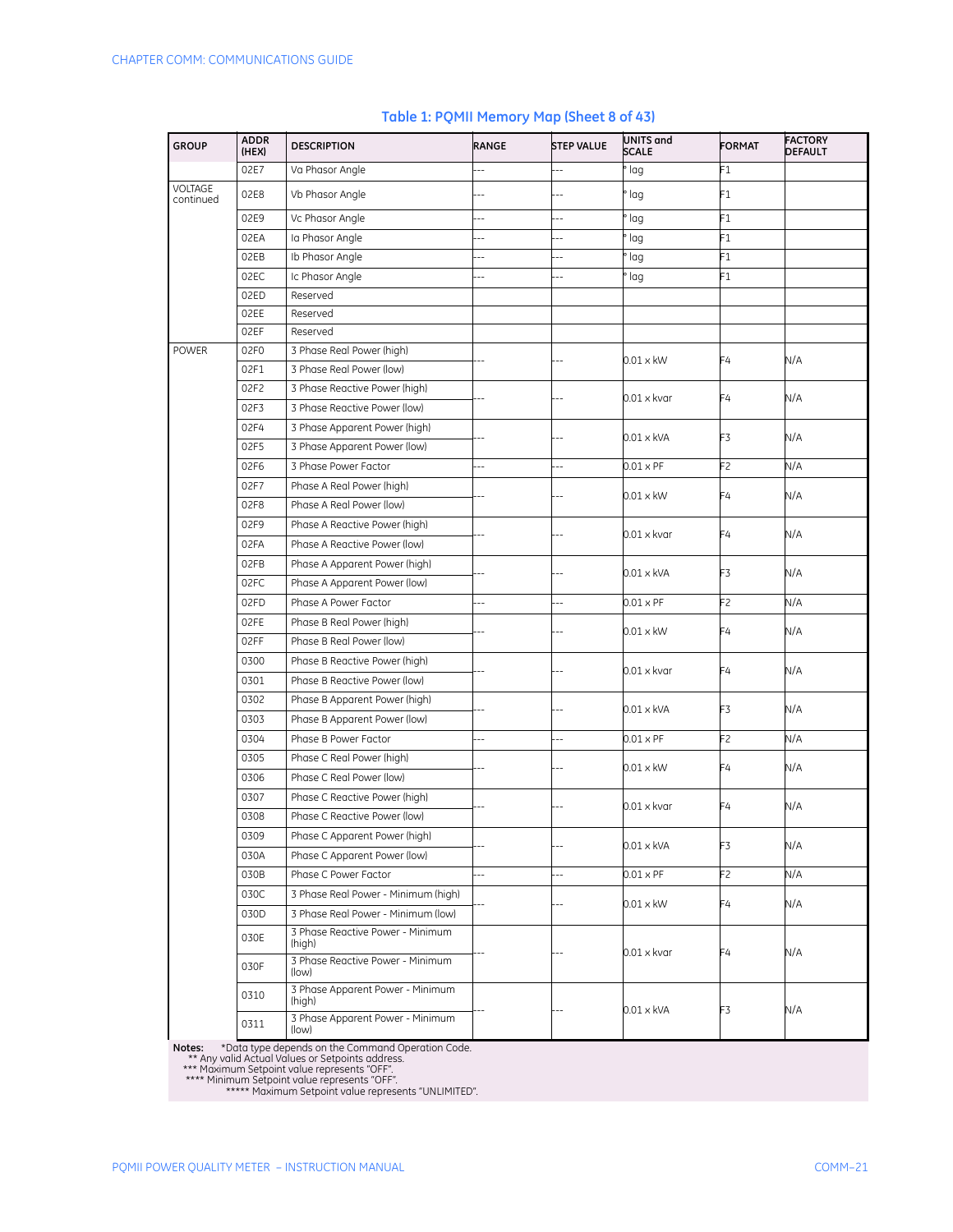| <b>GROUP</b> | <b>ADDR</b><br>(HEX) | <b>DESCRIPTION</b>                         | RANGE          | <b>STEP VALUE</b> | UNITS and<br><b>SCALE</b> | <b>FORMAT</b>  | <b>FACTORY</b><br><b>DEFAULT</b> |
|--------------|----------------------|--------------------------------------------|----------------|-------------------|---------------------------|----------------|----------------------------------|
|              | 0312                 | 3 Phase Power Factor - Minimum             | $\overline{a}$ | L.                | $0.01 \times PF$          | F2             | N/A                              |
| <b>POWER</b> | 0313                 | 3 Phase Real Power - Maximum (high)        |                |                   | $0.01 \times$ kW          | F4             | N/A                              |
| continued    | 0314                 | 3 Phase Real Power - Maximum (low)         |                |                   |                           |                |                                  |
|              | 0315                 | 3 Phase Reactive Power - Maximum<br>(high) |                |                   | $0.01 \times k$ var       | F4             | N/A                              |
|              | 0316                 | 3 Phase Reactive Power - Maximum<br>(low)  |                |                   |                           |                |                                  |
|              | 0317                 | 3 Phase Apparent Power - Maximum<br>(high) |                |                   | $0.01 \times$ kVA         | F3             | N/A                              |
|              | 0318                 | 3 Phase Apparent Power - Maximum<br>(low)  |                |                   |                           |                |                                  |
|              | 0319                 | 3 Phase Power Factor - Maximum             |                |                   | $0.01 \times PF$          | F2             | N/A                              |
|              | 031A                 | Phase A Real Power - Minimum (high)        |                |                   | $0.01 \times$ kW          | F4             | N/A                              |
|              | 031B                 | Phase A Real Power - Minimum (low)         |                |                   |                           |                |                                  |
|              | 031C                 | Phase A Reactive Power - Minimum<br>(high) |                |                   | $0.01 \times$ kvar        | F4             | N/A                              |
|              | 031D                 | Phase A Reactive Power - Minimum<br>(low)  |                |                   |                           |                |                                  |
|              | 031E                 | Phase A Apparent Power - Minimum<br>(high) |                |                   | 0.01 x kVA                | F3             | N/A                              |
|              | 031F                 | Phase A Apparent Power - Minimum<br>(low)  |                |                   |                           |                |                                  |
|              | 0320                 | Phase A Power Factor - Minimum             | $\overline{a}$ |                   | $0.01 \times PF$          | F2             | N/A                              |
|              | 0321                 | Phase A Real Power - Maximum (high)        |                |                   | $0.01 \times$ kW          | F4             | N/A                              |
|              | 0322                 | Phase A Real Power - Maximum (low)         |                |                   |                           |                |                                  |
|              | 0323                 | Phase A Reactive Power - Maximum<br>(high) |                |                   | $0.01 \times k$ var       | F4             | N/A                              |
|              | 0324                 | Phase A Reactive Power - Maximum<br>(low)  |                |                   |                           |                |                                  |
|              | 0325                 | Phase A Apparent Power - Maximum<br>(high) |                |                   | 0.01 x kVA                | F3             | N/A                              |
|              | 0326                 | Phase A Apparent Power - Maximum<br>(low)  |                |                   |                           |                |                                  |
|              | 0327                 | Phase A Power Factor - Maximum             | $\overline{a}$ |                   | $0.01 \times PF$          | F <sub>2</sub> | N/A                              |
|              | 0328                 | Phase B Real Power - Minimum (high)        |                |                   | $0.01 \times$ kW          | F4             | N/A                              |
|              | 0329                 | Phase B Real Power - Minimum (low)         |                |                   |                           |                |                                  |
|              | 032A                 | Phase B Reactive Power - Minimum<br>(high) |                |                   | $0.01 \times$ kvar        | F4             | N/A                              |
|              | 032B                 | Phase B Reactive Power - Minimum<br>(low)  |                |                   |                           |                |                                  |
|              | 032C                 | Phase B Apparent Power - Minimum<br>(high) |                |                   | $0.01 \times$ kVA         | F3             | N/A                              |
|              | 032D                 | Phase B Apparent Power - Minimum<br>(low)  |                |                   |                           |                |                                  |
|              | 032E                 | Phase B Power Factor - Minimum             | ÷.             | Ξ.                | $0.01 \times PF$          | F2             | N/A                              |
|              | 032F                 | Phase B Real Power - Maximum (high)        |                |                   | $0.01 \times$ kW          | F4             | N/A                              |
|              | 0330                 | Phase B Real Power - Maximum (low)         |                |                   |                           |                |                                  |
|              | 0331                 | Phase B Reactive Power - Maximum<br>(high) |                |                   | 0.01 x kvar               | F4             | N/A                              |
|              | 0332                 | Phase B Reactive Power - Maximum<br>(low)  |                |                   |                           |                |                                  |
|              | 0333                 | Phase B Apparent Power - Maximum<br>(high) |                |                   | 0.01 x kVA                | F3             | N/A                              |
|              | 0334                 | Phase B Apparent Power - Maximum<br>(low)  |                |                   |                           |                |                                  |
|              | 0335                 | Phase B Power Factor - Maximum             |                |                   | $0.01 \times PF$          | F2             | N/A                              |

## **Table 1: PQMII Memory Map (Sheet 9 of 43)**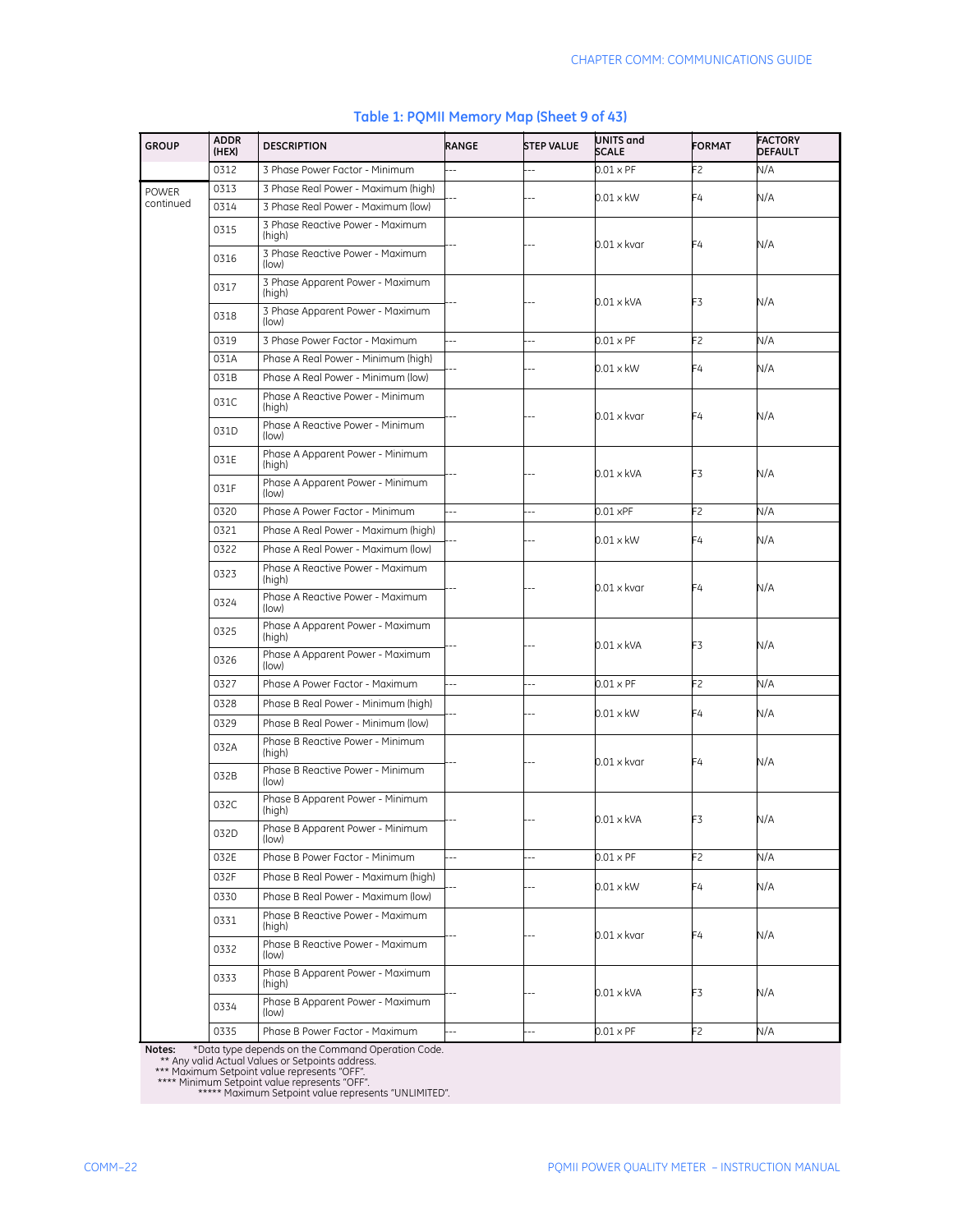| <b>GROUP</b> | <b>ADDR</b><br>(HEX) | <b>DESCRIPTION</b>                                | RANGE          | <b>STEP VALUE</b> | UNITS and<br><b>SCALE</b> | <b>FORMAT</b>   | <b>FACTORY</b><br><b>DEFAULT</b> |
|--------------|----------------------|---------------------------------------------------|----------------|-------------------|---------------------------|-----------------|----------------------------------|
| <b>POWER</b> | 0336                 | Phase C Real Power - Minimum (high)               |                |                   | $0.01 \times$ kW          | F4              | N/A                              |
| continued    | 0337                 | Phase C Real Power - Minimum (low)                |                |                   |                           |                 |                                  |
|              | 0338                 | Phase C Reactive Power - Minimum<br>(high)        |                |                   | $0.01 \times k$ var       | F4              | N/A                              |
|              | 0339                 | Phase C Reactive Power - Minimum<br>(low)         |                |                   |                           |                 |                                  |
|              | 033A                 | Phase C Apparent Power - Minimum<br>(high)        |                |                   | $0.01 \times$ kVA         | F3              | N/A                              |
|              | 033B                 | Phase C Apparent Power - Minimum<br>(low)         |                |                   |                           |                 |                                  |
|              | 033C                 | Phase C Power Factor - Minimum                    | $\overline{a}$ | ä.                | $0.01 \times PF$          | F2              | N/A                              |
|              | 033D                 | Phase C Real Power - Maximum (high)               |                |                   | $0.01 \times$ kW          | F4              | N/A                              |
|              | 033E                 | Phase C Real Power - Maximum (low)                |                |                   |                           |                 |                                  |
|              | 033F                 | Phase C Reactive Power - Maximum<br>(high)        |                |                   | $0.01 \times k$ var       | F4              | N/A                              |
|              | 0340                 | Phase C Reactive Power - Maximum<br>(low)         |                |                   |                           |                 |                                  |
|              | 0341                 | Phase C Apparent Power - Maximum<br>(high)        |                |                   | $0.01 \times$ kVA         | F3              | N/A                              |
|              | 0342                 | Phase C Apparent Power - Maximum<br>(low)         |                |                   |                           |                 |                                  |
|              | 0343                 | Phase C Power Factor - Maximum                    | $\ddotsc$      | Ξ.                | $0.01 \times PF$          | F2              | N/A                              |
|              | 0344                 | Time - Hour/Minutes of Real Power Min             | $\ddotsc$      | Ξ.                | $\overline{a}$            | F22             | N/A                              |
|              | 0345                 | Time - Seconds of Real Power Min                  |                |                   |                           | F23             | N/A                              |
|              | 0346                 | Date - Month/Day of Real Power Min                | $\overline{a}$ | ٠.                |                           | F <sub>24</sub> | N/A                              |
|              | 0347                 | Date - Year of Real Power Min                     |                |                   |                           | F25             | N/A                              |
|              | 0348                 | Time - Hour/Minutes of Reactive Pwr<br>Min        |                |                   |                           | F22             | N/A                              |
|              | 0349                 | Time - Seconds of Reactive Power Min              | $\ddotsc$      | $\overline{a}$    | --                        | F23             | N/A                              |
|              | 034A                 | Date - Month/Day of Reactive Power<br><b>Min</b>  |                |                   |                           | F24             | N/A                              |
|              | 034B                 | Date - Year of Reactive Power Min                 | 44             | $\overline{a}$    | $-$                       | F25             | N/A                              |
|              | 034C                 | Time - Hour/Minutes of Apparent Pwr<br><b>Min</b> |                | --                | $\sim$                    | F22             | N/A                              |
|              | 034D                 | Time - Seconds of Apparent Power Min              |                | --                | $\overline{a}$            | F23             | N/A                              |
|              | 034E                 | Date - Month/Day of Apparent Power<br><b>Min</b>  |                |                   |                           | F24             | N/A                              |
|              | 034F                 | Date - Year of Apparent Power Min                 | Ξ.             | $\overline{a}$    | --                        | F25             | N/A                              |
|              | 0350                 | Time - Hour/Minutes of Power Factor<br>Min        | 4              | $-$               | $-$                       | F22             | N/A                              |
|              | 0351                 | Time - Seconds of Power Factor Min                | 44             |                   |                           | F <sub>23</sub> | N/A                              |
|              | 0352                 | Date - Month/Day of Power Factor Min ---          |                |                   |                           | F24             | N/A                              |
|              | 0353                 | Date - Year of Power Factor Min                   |                | $\overline{a}$    |                           | F25             | N/A                              |
|              | 0354                 | Time - Hour/Minutes of Real Power<br>Max          |                | $-$               | $-$                       | F22             | N/A                              |
|              | 0355                 | Time - Seconds of Real Power Max                  | Ц,             |                   | $-$                       | F <sub>23</sub> | N/A                              |
|              | 0356                 | Date - Month/Day of Real Power Max                |                | --                | --                        | F24             | N/A                              |
|              | 0357                 | Date - Year of Real Power Max                     | Ξ.             | $\overline{a}$    | --                        | F25             | N/A                              |
|              | 0358                 | Time - Hour/Minutes of Reactive Pwr<br>Max        |                |                   |                           | F22             | N/A                              |

## **Table 1: PQMII Memory Map (Sheet 10 of 43)**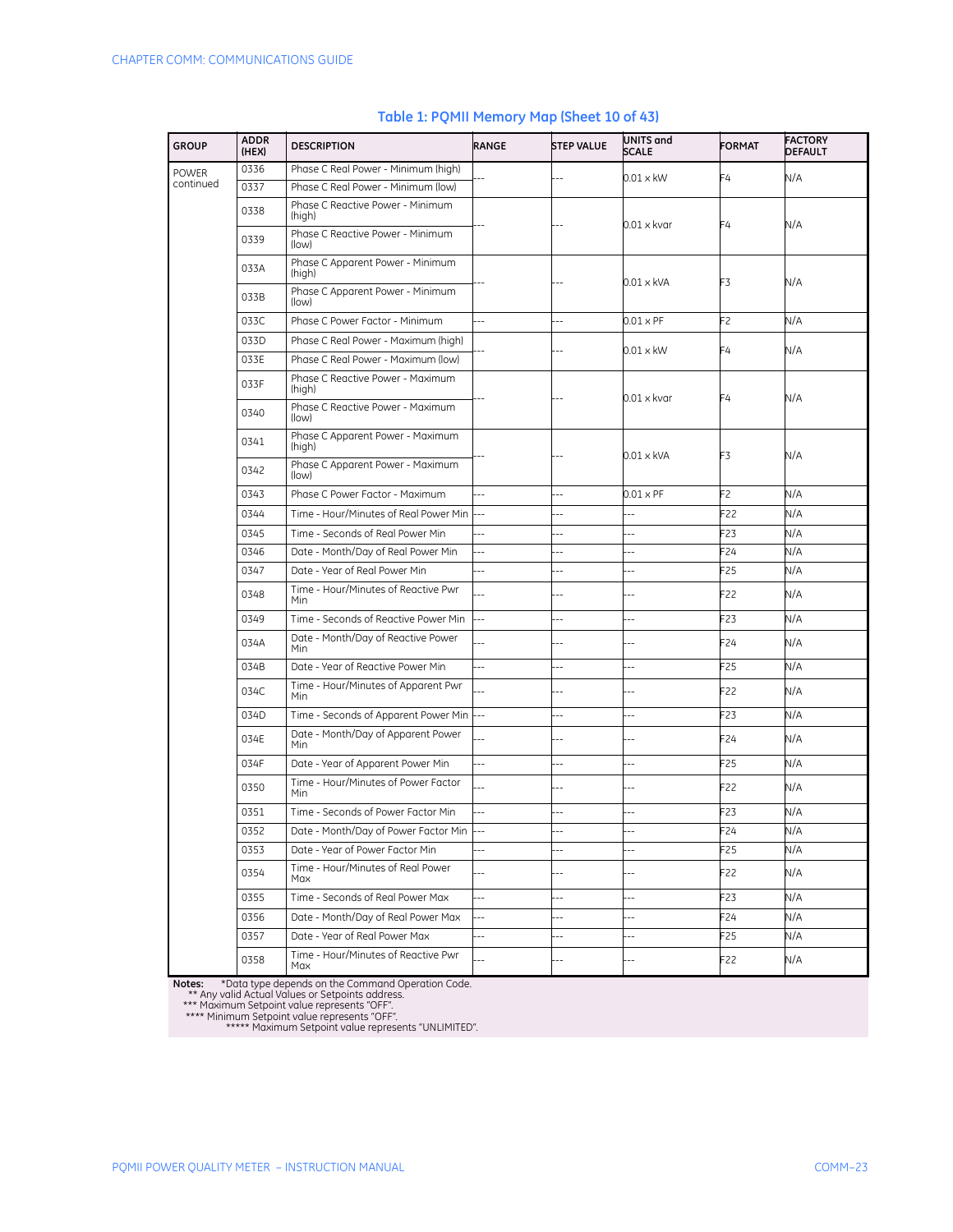| <b>GROUP</b>              | <b>ADDR</b><br>(HEX) | <b>DESCRIPTION</b>                                | RANGE                    | <b>STEP VALUE</b>        | UNITS and<br><b>SCALE</b> | <b>FORMAT</b>   | <b>FACTORY</b><br><b>DEFAULT</b> |
|---------------------------|----------------------|---------------------------------------------------|--------------------------|--------------------------|---------------------------|-----------------|----------------------------------|
| <b>POWER</b><br>continued | 0359                 | Time - Seconds of Reactive Power Max              |                          |                          |                           | F <sub>23</sub> | N/A                              |
|                           | 035A                 | Date - Month/Day of Reactive Pwr Max              |                          |                          |                           | F24             | N/A                              |
|                           | 035B                 | Date - Year of Reactive Power Max                 |                          |                          | ц,                        | F25             | N/A                              |
|                           | 035C                 | Time - Hour/Minutes of Apparent Pwr<br>Max        |                          |                          |                           | F22             | N/A                              |
|                           | 035D                 | Time - Seconds of Apparent Pwr Max                | $\overline{a}$           | Ξ.                       | --                        | F23             | N/A                              |
|                           | 035E                 | Date - Month/Day of Apparent Pwr<br>Max           |                          |                          |                           | F24             | N/A                              |
|                           | 035F                 | Date - Year of Apparent Power Max                 | $\overline{\phantom{a}}$ | --                       | --                        | F25             | N/A                              |
|                           | 0360                 | Time - Hour/Minutes of Power Factor<br>Max        |                          |                          |                           | F22             | N/A                              |
|                           | 0361                 | Time - Seconds of Power Factor Max                | $-$                      | --                       | Ц,                        | F23             | N/A                              |
|                           | 0362                 | Date - Month/Day of Power Factor<br>Max           |                          |                          |                           | F24             | N/A                              |
|                           | 0363                 | Date - Year of Power Factor Max                   | $\overline{a}$           | $\overline{a}$           | --                        | F25             | N/A                              |
|                           | 0364                 | Time - Hour/Min of Phase A Real Pwr<br>Min        |                          |                          | ٠.                        | F22             | N/A                              |
|                           | 0365                 | Time - Seconds of Phase A Real Pwr<br>Min         |                          |                          |                           | F <sub>23</sub> | N/A                              |
|                           | 0366                 | Date - Month/Day of Phase A Real Pwr<br>Min       |                          |                          |                           | F24             | N/A                              |
|                           | 0367                 | Date - Year of Phase A Real Pwr Min               |                          |                          | $-$                       | F25             | N/A                              |
|                           | 0368                 | Time - Hour/Min of Phase A React Pwr<br>Min       |                          |                          |                           | F22             | N/A                              |
|                           | 0369                 | Time - Seconds of Phase A React Pwr<br>Min        |                          | $-$                      | ٠.                        | F <sub>23</sub> | N/A                              |
|                           | 036A                 | Date - Month/Day of Phase A React<br>Pwr Min      |                          |                          | --                        | F24             | N/A                              |
|                           | 036B                 | Date - Year of Phase A Reactive Pwr<br><b>Min</b> |                          |                          |                           | F <sub>25</sub> | N/A                              |
|                           | 036C                 | Time - Hour/Min of Phase A App Pwr<br>Min         |                          |                          |                           | F22             | N/A                              |
|                           | 036D                 | Time - Seconds of Phase A App Pwr<br>Min          |                          |                          |                           | F23             | N/A                              |
|                           | 036E                 | Date - Month/Day of Phase A App Pwr<br>Min        |                          |                          |                           | F24             | N/A                              |
|                           | 036F                 | Date - Year of Phase A Apparent Pwr<br>Min        |                          | ٠.                       | $-$                       | F <sub>25</sub> | N/A                              |
|                           | 0370                 | Time - Hour/Minutes of Phase A PF Min             | $\ddotsc$                | $-$                      | $-$                       | F22             | N/A                              |
|                           | 0371                 | Time - Seconds of Phase A PF Min                  | $\overline{a}$           | $\overline{\phantom{a}}$ | --                        | F23             | N/A                              |
|                           | 0372                 | Date - Month/Day of Phase A PF Min                | $\ddotsc$                | $\overline{\phantom{a}}$ | ä,                        | F24             | N/A                              |
|                           | 0373                 | Date - Year of Phase A Power Factor<br>Min        |                          |                          |                           | F25             | N/A                              |
|                           | 0374                 | Time - Hour/Min of Phase A Real Pwr<br>Max        |                          | $-$                      | Ц,                        | F22             | N/A                              |
|                           | 0375                 | Time - Seconds of Phase A Real Pwr<br>Max         |                          | $\overline{a}$           | $-$                       | F23             | N/A                              |
|                           | 0376                 | Date - Month/Day of Phase A Real Pwr<br>Max       |                          |                          |                           | F24             | N/A                              |
|                           | 0377                 | Date - Year of Phase A Real Power Max             |                          | L.                       | 44                        | F <sub>25</sub> | N/A                              |
|                           | 0378                 | Time - Hour/Min of Phase A React Pwr<br>Max       |                          | $-1$                     | $-$                       | F22             | N/A                              |
|                           | 0379                 | Time - Seconds of Phase A React Pwr<br>Max        |                          | --                       | $-$                       | F23             | N/A                              |
|                           | 037A                 | Date - Mnth/Day of Phase A React Pwr<br>Max       |                          | $-$                      | $-$                       | F24             | N/A                              |

## **Table 1: PQMII Memory Map (Sheet 11 of 43)**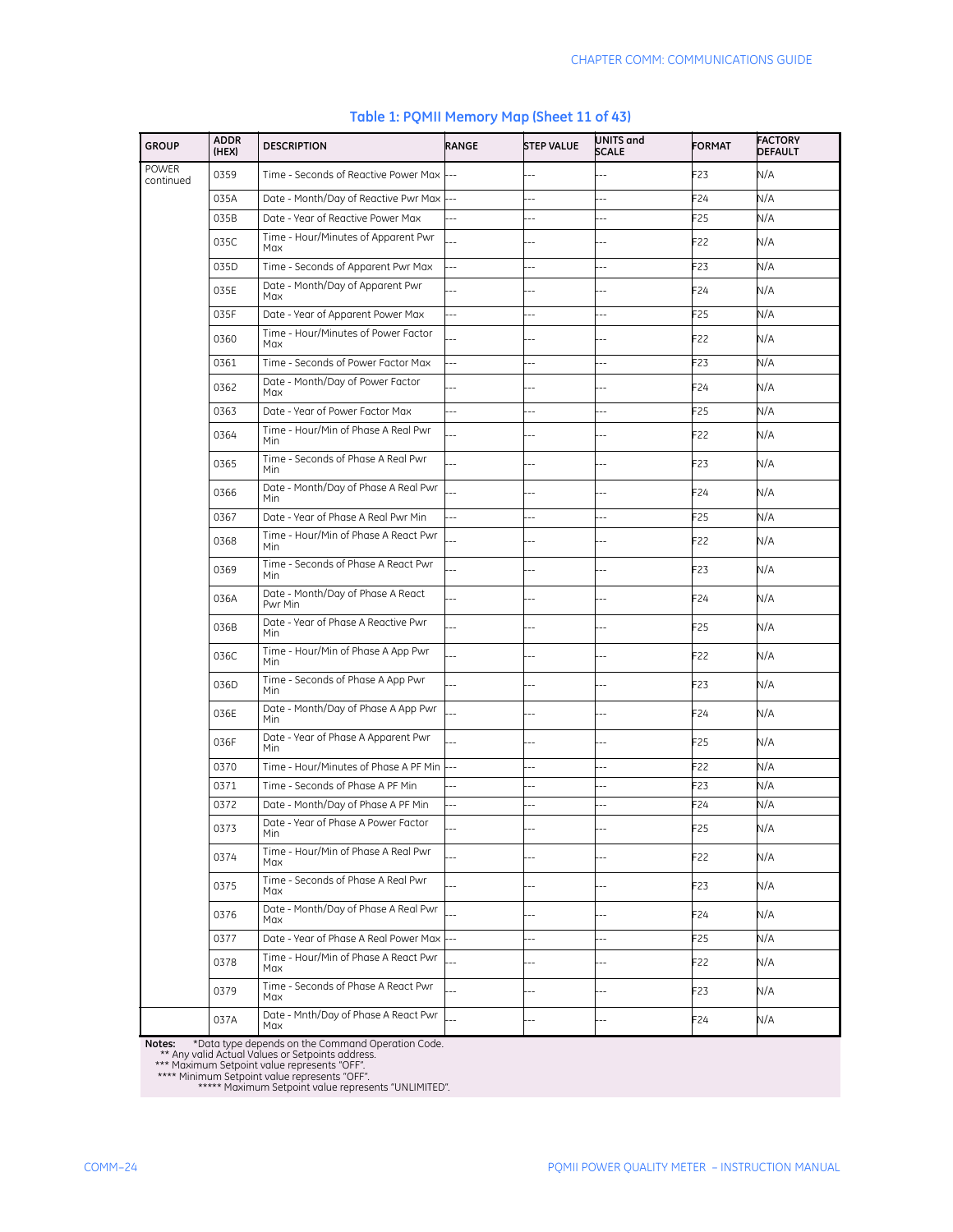| <b>GROUP</b>              | <b>ADDR</b><br>(HEX) | <b>DESCRIPTION</b>                                 | RANGE                    | <b>STEP VALUE</b> | UNITS and<br>SCALE | <b>FORMAT</b>   | <b>FACTORY</b><br><b>DEFAULT</b> |
|---------------------------|----------------------|----------------------------------------------------|--------------------------|-------------------|--------------------|-----------------|----------------------------------|
| <b>POWER</b><br>continued | 037B                 | Date - Year of Phase A Reactive Pwr<br>Max         |                          | Ξ.                |                    | F25             | N/A                              |
|                           | 037C                 | Time - Hour/Min of Phase A App Pwr<br>Max          | ä.                       |                   |                    | F22             | N/A                              |
|                           | 037D                 | Time - Seconds of Phase A App Pwr<br>Max           |                          |                   |                    | F23             | N/A                              |
|                           | 037E                 | Date - Month/Day of Phase A App Pwr<br>Max         |                          |                   |                    | F24             | N/A                              |
|                           | 037F                 | Date - Year of Phase A Apparent Pwr<br>Max         |                          |                   |                    | F25             | N/A                              |
|                           | 0380                 | Time - Hour/Minutes of Phase A PF<br>Max           |                          |                   |                    | F22             | N/A                              |
|                           | 0381                 | Time - Seconds of Phase A PF Max                   | Ц,                       | $-$               | Ξ.                 | F <sub>23</sub> | N/A                              |
|                           | 0382                 | Date - Month/Day of Phase A PF Max                 | $\overline{a}$           |                   |                    | F24             | N/A                              |
|                           | 0383                 | Date - Year of Phase A Power Factor<br>Max         |                          | ٠.                |                    | F <sub>25</sub> | N/A                              |
|                           | 0384                 | Time - Hour/Min of Phase B Real Pwr<br>Min         |                          |                   |                    | F22             | N/A                              |
|                           | 0385                 | Time - Seconds of Phase B Real Pwr<br>Min          |                          |                   |                    | F23             | N/A                              |
|                           | 0386                 | Date - Month/Day of Phase B Real Pwr<br>Min        |                          | Ξ.                | $-$                | F24             | N/A                              |
|                           | 0387                 | Date - Year of Phase B Real Power Min              |                          | Ξ.                | Ξ.                 | F <sub>25</sub> | N/A                              |
|                           | 0388                 | Time - Hour/Min of Phase B React Pwr<br><b>Min</b> |                          |                   |                    | F22             | N/A                              |
|                           | 0389                 | Time - Seconds of Phase B React Pwr<br><b>Min</b>  |                          |                   |                    | F23             | N/A                              |
|                           | 038A                 | Date - Month/Day of Phase B React<br>Pwr Min       |                          | --                |                    | F24             | N/A                              |
|                           | 038B                 | Date - Year of Phase B Reactive Pwr<br><b>Min</b>  |                          |                   |                    | F25             | N/A                              |
|                           | 038C                 | Time - Hour/Min of Phase B App Pwr<br>Min          |                          |                   |                    | F22             | N/A                              |
|                           | 038D                 | Time - Seconds of Phase B App Pwr<br>Min           |                          | ۵.                | $-$                | F <sub>23</sub> | N/A                              |
|                           | 038E                 | Date - Month/Day of Phase B App Pwr<br>Min         |                          |                   |                    | F24             | N/A                              |
|                           | 038F                 | Date - Year of Phase B Apparent Pwr<br>Min         |                          |                   |                    | F25             | N/A                              |
|                           | 0390                 | Time - Hour/Minutes of Phase B PF Min              |                          | ۵.                | ц,                 | F22             | N/A                              |
|                           | 0391                 | Time - Seconds of Phase B PF Min                   | $\overline{\phantom{a}}$ | --                | $\overline{a}$     | F23             | N/A                              |
|                           | 0392                 | Date - Month/Day of Phase B PF Min                 | ш,                       | 4                 | Ξ.                 | F24             | N/A                              |
|                           | 0393                 | Date - Year of Phase B PF Min                      | Ξ.                       | Ξ.                | --                 | F25             | N/A                              |
|                           | 0394                 | Time - Hour/Min of Phase B Real Pwr<br>Max         |                          |                   |                    | F22             | N/A                              |
|                           | 0395                 | Time - Seconds of Phase B Real Pwr<br>Max          |                          |                   |                    | F <sub>23</sub> | N/A                              |
|                           | 0396                 | Date - Month/Day of Phase B Real Pwr<br>Max        |                          | 4                 | $\overline{a}$     | F24             | N/A                              |
|                           | 0397                 | Date - Year of Phase B Real Power Max              |                          | ц,                |                    | F <sub>25</sub> | N/A                              |
|                           | 0398                 | Time - Hour/Min of Phase B React Pwr<br>Max        |                          |                   | --                 | F22             | N/A                              |
|                           | 0399                 | Time - Seconds of Phase B React Pwr<br>Max         |                          | 4                 | $-$                | F23             | N/A                              |
|                           | 039A                 | Date - Mnth/Day of Phase B React Pwr<br>Max        |                          |                   |                    | F24             | N/A                              |
|                           | 039B                 | Date - Year of Phase B Reactive Pwr<br>Max         |                          |                   |                    | F25             | N/A                              |

#### **Table 1: PQMII Memory Map (Sheet 12 of 43)**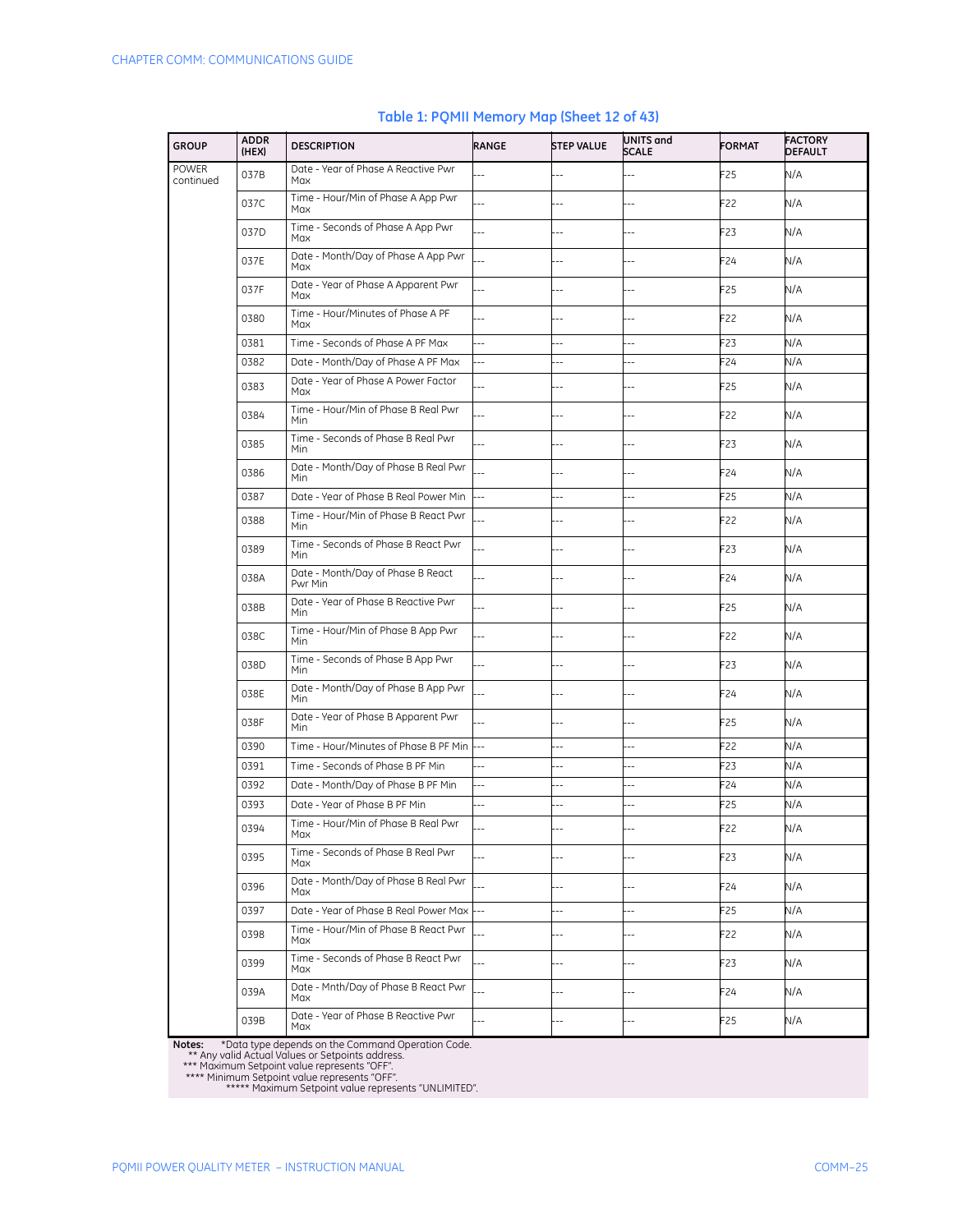| <b>GROUP</b>       | <b>ADDR</b><br>(HEX) | <b>DESCRIPTION</b>                                 | RANGE                    | <b>STEP VALUE</b> | UNITS and<br><b>SCALE</b> | <b>FORMAT</b>   | <b>FACTORY</b><br><b>DEFAULT</b> |
|--------------------|----------------------|----------------------------------------------------|--------------------------|-------------------|---------------------------|-----------------|----------------------------------|
| POWER<br>continued | 039C                 | Time - Hour/Min of Phase B App Pwr<br>Max          |                          | $\overline{a}$    |                           | F22             | N/A                              |
|                    | 039D                 | Time - Seconds of Phase B App Pwr<br>Max           | ä,                       |                   |                           | F <sub>23</sub> | N/A                              |
|                    | 039E                 | Date - Month/Day of Phase B App Pwr<br>Max         |                          |                   |                           | F24             | N/A                              |
|                    | 039F                 | Date - Year of Phase B Apparent Pwr<br>Max         |                          | $\overline{a}$    | $-1$                      | F <sub>25</sub> | N/A                              |
|                    | 03A0                 | Time - Hour/Minutes of Phase B PF<br>Max           |                          |                   |                           | F22             | N/A                              |
|                    | 03A1                 | Time - Seconds of Phase B PF Max                   | Ц,                       | ۵.                | Ξ.                        | F23             | N/A                              |
|                    | 03A2                 | Date - Month/Day of Phase B PF Max                 | 44                       | $\overline{a}$    | --                        | F24             | N/A                              |
|                    | 03A3                 | Date - Year of Phase B Power Factor<br>Max         | $\overline{a}$           |                   | $\overline{a}$            | F <sub>25</sub> | N/A                              |
|                    | 03A4                 | Time - Hour/Min of Phase C Real Pwr<br><b>Min</b>  |                          |                   |                           | F22             | N/A                              |
|                    | 03A5                 | Time - Seconds of Phase C Real Pwr<br><b>Min</b>   |                          |                   |                           | F23             | N/A                              |
|                    | 03A6                 | Date - Month/Day of Phase C Real Pwr<br><b>Min</b> |                          |                   |                           | F24             | N/A                              |
|                    | 03A7                 | Date - Year of Phase C Real Power Min              | --                       | $\overline{a}$    | $\overline{a}$            | F <sub>25</sub> | N/A                              |
|                    | 03A8                 | Time - Hour/Min of Phase C React Pwr<br><b>Min</b> |                          | --                | ۵.                        | F22             | N/A                              |
|                    | 03A9                 | Time - Seconds of Phase C React Pwr<br>Min         | Ξ.                       |                   | --                        | F <sub>23</sub> | N/A                              |
|                    | 03AA                 | Date - Mnth/Day of Phase C React Pwr<br><b>Min</b> |                          |                   |                           | F24             | N/A                              |
|                    | 03AB                 | Date - Year of Phase C Reactive Pwr<br><b>Min</b>  |                          | --                | $-$                       | F25             | N/A                              |
|                    | 03AC                 | Time - Hour/Min of Phase C App Pwr<br>Min          |                          |                   |                           | F22             | N/A                              |
|                    | 03AD                 | Time - Seconds of Phase C App Pwr<br>Min           |                          | $-$               | $-$                       | F <sub>23</sub> | N/A                              |
|                    | 03AE                 | Date - Month/Day of Phase C App Pwr<br><b>Min</b>  |                          |                   | $-$                       | F24             | N/A                              |
|                    | 03AF                 | Date - Year of Phase C Apparent Pwr<br>Min         |                          |                   | --                        | F <sub>25</sub> | N/A                              |
|                    | 03B0                 | Time - Hour/Minutes of Phase C PF Min              | $\ddotsc$                | Ξ.                |                           | F22             | N/A                              |
|                    | 03B1                 | Time - Seconds of Phase C PF Min                   |                          | Ξ.                | $\overline{a}$            | F23             | N/A                              |
|                    | 03B2                 | Date - Month/Day of Phase C PF Min                 | $\overline{\phantom{a}}$ | --                | --                        | F24             | N/A                              |
|                    | 03B3                 | Date - Year of Phase C Power Factor<br><b>Min</b>  |                          | --                | $-$                       | F <sub>25</sub> | N/A                              |
|                    | 03B4                 | Time - Hour/Min of Phase C Real Pwr<br>Max         |                          | --                |                           | F22             | N/A                              |
|                    | 03B5                 | Time - Seconds of Phase C Real Pwr<br>Max          |                          |                   |                           | F23             | N/A                              |
|                    | 03B6                 | Date - Month/Day of Phase C Real Pwr<br>Max        |                          |                   | $-$                       | F24             | N/A                              |
|                    | 03B7                 | Date - Year of Phase C Real Power Max              |                          | $\overline{a}$    | $\overline{a}$            | F25             | N/A                              |
|                    | 03B8                 | Time - Hour/Min of Phase C React Pwr<br>Max        |                          |                   |                           | F22             | N/A                              |
|                    | 03B9                 | Time - Seconds of Phase C React Pwr<br>Max         |                          |                   | --                        | F23             | N/A                              |
|                    | 03BA                 | Date - Mnth/Day of Phase C React Pwr<br>Max        |                          | $\overline{a}$    | $-1$                      | F24             | N/A                              |
|                    | 03BB                 | Date - Year of Phase C Reactive Pwr<br>Max         |                          |                   |                           | F25             | N/A                              |
|                    | 03BC                 | Time - Hour/Min of Phase C App Pwr<br>Max          |                          | --                |                           | F22             | N/A                              |

## **Table 1: PQMII Memory Map (Sheet 13 of 43)**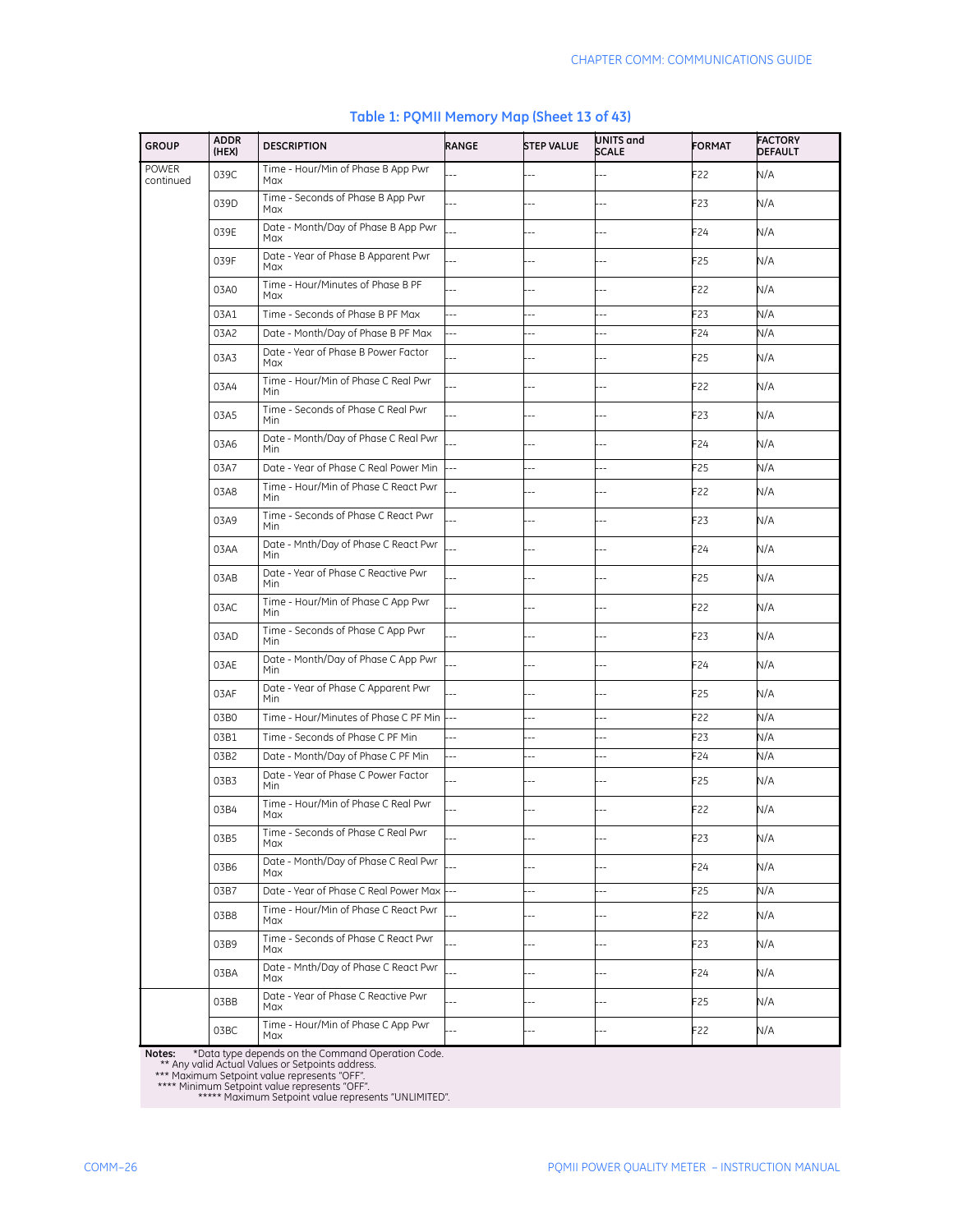| <b>GROUP</b>              | <b>ADDR</b><br>(HEX) | <b>DESCRIPTION</b>                             | RANGE                    | <b>STEP VALUE</b> | UNITS and<br><b>SCALE</b> | <b>FORMAT</b>   | <b>FACTORY</b><br><b>DEFAULT</b> |
|---------------------------|----------------------|------------------------------------------------|--------------------------|-------------------|---------------------------|-----------------|----------------------------------|
| <b>POWER</b><br>continued | 03BD                 | Time - Seconds of Phase C App Pwr<br>Max       |                          | Ξ.                |                           | F23             | N/A                              |
|                           | 03BE                 | Date - Month/Day of Phase C App Pwr<br>Max     |                          |                   |                           | F24             | N/A                              |
|                           | 03BF                 | Date - Year of Phase C Apparent Pwr<br>Max     |                          | ۵.                | $\overline{a}$            | F <sub>25</sub> | N/A                              |
|                           | 03C0                 | Time - Hour/Minutes of Phase C PF<br>Max       |                          | ۵.                | ٠.                        | F22             | N/A                              |
|                           | 03C1                 | Time - Seconds of Phase C PF Max               | --                       | $\overline{a}$    | $\overline{a}$            | F23             | N/A                              |
|                           | 03C2                 | Date - Month/Day of Phase C PF Max             | 44                       | ä,                | ä,                        | F24             | N/A                              |
|                           | 03C3                 | Date - Year of Phase C Power Factor<br>Max     |                          |                   |                           | F25             | N/A                              |
|                           | 03C4                 | Reserved                                       |                          |                   |                           |                 |                                  |
|                           | to                   | ↓                                              |                          |                   |                           |                 |                                  |
|                           | 03CF                 | Reserved                                       |                          |                   |                           |                 |                                  |
| <b>ENERGY</b>             | 03D0                 | 3 Phase Positive Real Energy Used<br>(high)    |                          |                   | kWh                       |                 |                                  |
|                           | 03D1                 | 3 Phase Positive Real Energy Used<br>(low)     |                          |                   |                           | F3              | N/A                              |
|                           | 03D2                 | 3 Phase Negative Real Energy Used<br>(high)    |                          |                   | kWh                       | F3              | N/A                              |
|                           | 03D3                 | 3 Phase Negative Real Energy Used<br>(low)     |                          |                   |                           |                 |                                  |
|                           | 03D4                 | 3 Phase Positive React. Energy Used<br>(high)  |                          |                   | kvarh                     | F3              | N/A                              |
|                           | 03D5                 | 3 Phase Positive React. Energy Used<br>(low)   |                          |                   |                           |                 |                                  |
|                           | 03D6                 | 3 Phase Neg Reactive Energy Used<br>(high)     |                          |                   | kvarh                     | F3              | N/A                              |
|                           | 03D7                 | 3 Phase Neg Reactive Energy Used<br>(low)      |                          |                   |                           |                 |                                  |
|                           | 03D8                 | 3 Phase Apparent Energy Used (high)            |                          |                   | kVAh                      | F3              | N/A                              |
|                           | 03D9                 | 3 Phase Apparent Energy Used (low)             |                          |                   |                           |                 |                                  |
|                           | 03DA                 | 3 Phase Energy Used in Last 24 h (high)        |                          |                   | kWh                       | F3              | N/A                              |
|                           | 03DB                 | 3 Phase Energy Used in Last 24 h (low)         |                          |                   |                           |                 |                                  |
|                           | 03DC                 | 3 Phase Energy Cost Since Reset (high)         |                          |                   | $$ \times 0.01$           | F3              | N/A                              |
|                           | 03DD                 | 3 Phase Energy Cost Since Reset (low)          |                          |                   |                           |                 |                                  |
|                           | 03DE                 | 3 Phase Energy Cost Per Day (high)             |                          |                   | $$ \times 0.01$           | F3              | N/A                              |
|                           | 03DF                 | 3 Phase Energy Cost Per Day (low)              |                          |                   |                           |                 |                                  |
|                           | 03E0                 | Time - Hours/Minutes of Last Reset             | Ξ.                       | ÷.                | ÷.                        | F22             | N/A                              |
|                           | 03E1                 | Time - Seconds of Last Reset                   | Ξ.                       | ц,                | ц,                        | F23             | N/A                              |
|                           | 03E2                 | Date - Month/Day of Last Reset                 |                          | Ξ.                | --                        | F24             | N/A                              |
|                           | 03E3                 | Date - Year of Last Reset                      | $\overline{\phantom{a}}$ | $\overline{a}$    | $\overline{\phantom{a}}$  | F <sub>25</sub> | N/A                              |
|                           | 03E4                 | Tariff Period 1 Positive Real Energy<br>(high) |                          |                   | kWh                       | F3              | N/A                              |
|                           | 03E5                 | Tariff Period 1 Positive Real Energy<br>(low)  |                          |                   |                           |                 |                                  |
|                           | 03E6                 | Tariff Period 1 Negative Real Energy<br>(high) |                          |                   | kWh                       | F3              | N/A                              |
|                           | 03E7                 | Tariff Period 1 Negative Real Energy<br>(low)  |                          |                   |                           |                 |                                  |
|                           | 03E8                 | Tariff Period 2 Positive Real Energy<br>(high) |                          |                   | kWh                       | F3              | N/A                              |
|                           | 03E9                 | Tariff Period 2 Positive Real Energy<br>(low)  |                          |                   |                           |                 |                                  |

## **Table 1: PQMII Memory Map (Sheet 14 of 43)**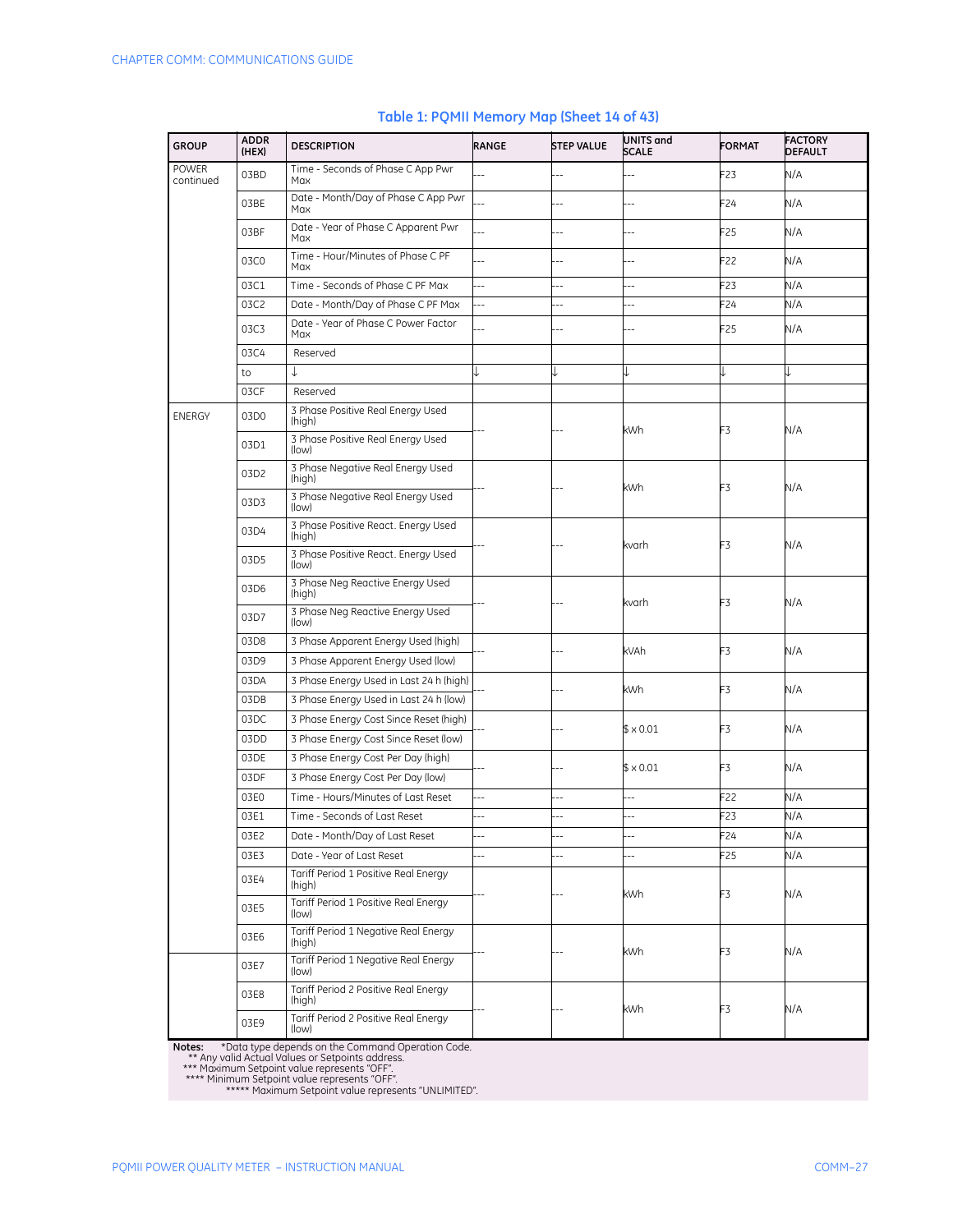| <b>GROUP</b>               | <b>ADDR</b><br>(HEX) | <b>DESCRIPTION</b>                             | RANGE          | <b>STEP VALUE</b> | UNITS and<br><b>SCALE</b> | <b>FORMAT</b>            | <b>FACTORY</b><br><b>DEFAULT</b> |
|----------------------------|----------------------|------------------------------------------------|----------------|-------------------|---------------------------|--------------------------|----------------------------------|
| <b>ENERGY</b><br>continued | 03EA                 | Tariff Period 2 Negative Real Energy<br>(high) |                |                   | kWh                       | F3                       | N/A                              |
|                            | 03EB                 | Tariff Period 2 Negative Real Energy<br>(low)  |                |                   |                           |                          |                                  |
|                            | 03EC                 | Tariff Period 3 Positive Real Energy<br>(high) |                |                   | kWh                       | F3                       | N/A                              |
|                            | 03ED                 | Tariff Period 3 Positive Real Energy<br>(low)  |                |                   |                           |                          |                                  |
|                            | 03EE                 | Tariff Period 3 Negative Real Energy<br>(high) |                |                   | kWh                       | F3                       | N/A                              |
|                            | 03EF                 | Tariff Period 3 Negative Real Energy<br>(low)  |                |                   |                           |                          |                                  |
|                            | 03F0                 | Tariff Period 1 Cost (high)                    |                |                   | $$ \times 0.01$           | F3                       | N/A                              |
|                            | 03F1                 | Tariff Period 1 Cost (low)                     |                |                   |                           |                          |                                  |
|                            | 03F2                 | Tariff Period 2 Cost (high)                    |                |                   |                           |                          |                                  |
|                            | 03F3                 | Tariff Period 2 Cost (low)                     |                |                   | $$ \times 0.01$           | F3                       | N/A                              |
|                            | 03F4                 | Tariff Period 3 Cost (high)                    |                |                   |                           |                          |                                  |
|                            | 03F5                 | Tariff Period 3 Cost (low)                     |                |                   | $$ \times 0.01$           | F3                       | N/A                              |
|                            | 03F6                 | Tariff Period 1 Net Energy Used (high)         |                |                   |                           | F3                       | N/A                              |
|                            | 03F7                 | Tariff Period 1 Net Energy Used (low)          |                |                   | kWh                       |                          |                                  |
|                            | 03F8                 | Tariff Period 2 Net Energy Used (high)         |                |                   |                           | F3                       |                                  |
|                            | 03F9                 | Tariff Period 2 Net Energy Used (low)          |                |                   | kWh                       |                          | N/A                              |
|                            | 03FA                 | Tariff Period 3 Net Energy Used (high)         |                |                   |                           | F3                       | N/A                              |
|                            | 03FB                 | Tariff Period 3 Net Energy Used (low)          |                |                   | kWh                       |                          |                                  |
|                            | 03FC                 | Reserved                                       |                |                   |                           |                          |                                  |
|                            | to                   | ↓                                              |                |                   |                           |                          |                                  |
|                            | 03FF                 | Reserved                                       |                |                   |                           |                          |                                  |
| DEMAND                     | 0400                 | Phase A Current Demand                         |                |                   | A                         | F1                       | N/A                              |
|                            | 0401                 | Phase B Current Demand                         |                |                   | A                         | F1                       | N/A                              |
|                            | 0402                 | Phase C Current Demand                         |                | --                | Α                         | F1                       | N/A                              |
|                            | 0403                 | Neutral Current Demand                         | $\overline{a}$ | $\overline{a}$    | A                         | F1                       | N/A                              |
|                            | 0404                 | 3 Phase Real Power Demand (high)               |                |                   |                           |                          |                                  |
|                            | 0405                 | 3 Phase Real Power Demand (low)                |                |                   | $0.01 \times$ kW          | F4                       | N/A                              |
|                            | 0406                 | 3 Phase React Power Demand (high)              |                |                   |                           |                          |                                  |
|                            | 0407                 | 3 Phase React Power Demand (low)               |                |                   | $0.01 \times k$ var       | F4                       | N/A                              |
|                            | 0408                 | 3 Phase Apparent Power Demand (high)           |                |                   |                           |                          |                                  |
|                            | 0409                 |                                                |                |                   | $0.01 \times kVA$         | F3                       | N/A                              |
|                            |                      | 3 Phase Apparent Power Demand (low)            |                |                   |                           |                          |                                  |
|                            | 040A                 | Phase A Current Demand - Maximum               |                |                   |                           | $\overline{\phantom{1}}$ | N/A                              |
|                            | 040B                 | Phase B Current Demand - Maximum               |                | --                | A                         | F1                       | N/A                              |
|                            | 040C                 | Phase C Current Demand - Maximum               |                | $\overline{a}$    | A                         | F1                       | N/A                              |
|                            | 040D                 | Neutral Current Demand - Maximum               | --             | --                | A                         | F1                       | N/A                              |
|                            | 040E                 | 3 Phase Real Power Dmd (high) - Max            |                |                   | 0.01 x kW                 | F4                       | N/A                              |
|                            | 040F                 | 3 Phase Real Power Dmd (low) - Max             |                |                   |                           |                          |                                  |
|                            | 0410                 | 3 Phase React Power Dmd (high) - Max           |                |                   | $0.01 \times k$ var       | F4                       | N/A                              |
|                            | 0411                 | 3 Phase React Power Dmd (low) - Max            |                |                   |                           |                          |                                  |
|                            | 0412                 | 3 Phase Apparent Power Dmd (high) -<br>Max     |                |                   | 0.01 x kVA                | F3                       | N/A                              |
|                            | 0413                 | 3 Phase Apparent Power Dmd (low) -<br>Max      |                |                   |                           |                          |                                  |
|                            | 0414                 | Time - Hours/Min of Phase A Cur. Dmd<br>Max    |                |                   |                           | F22                      | N/A                              |

## **Table 1: PQMII Memory Map (Sheet 15 of 43)**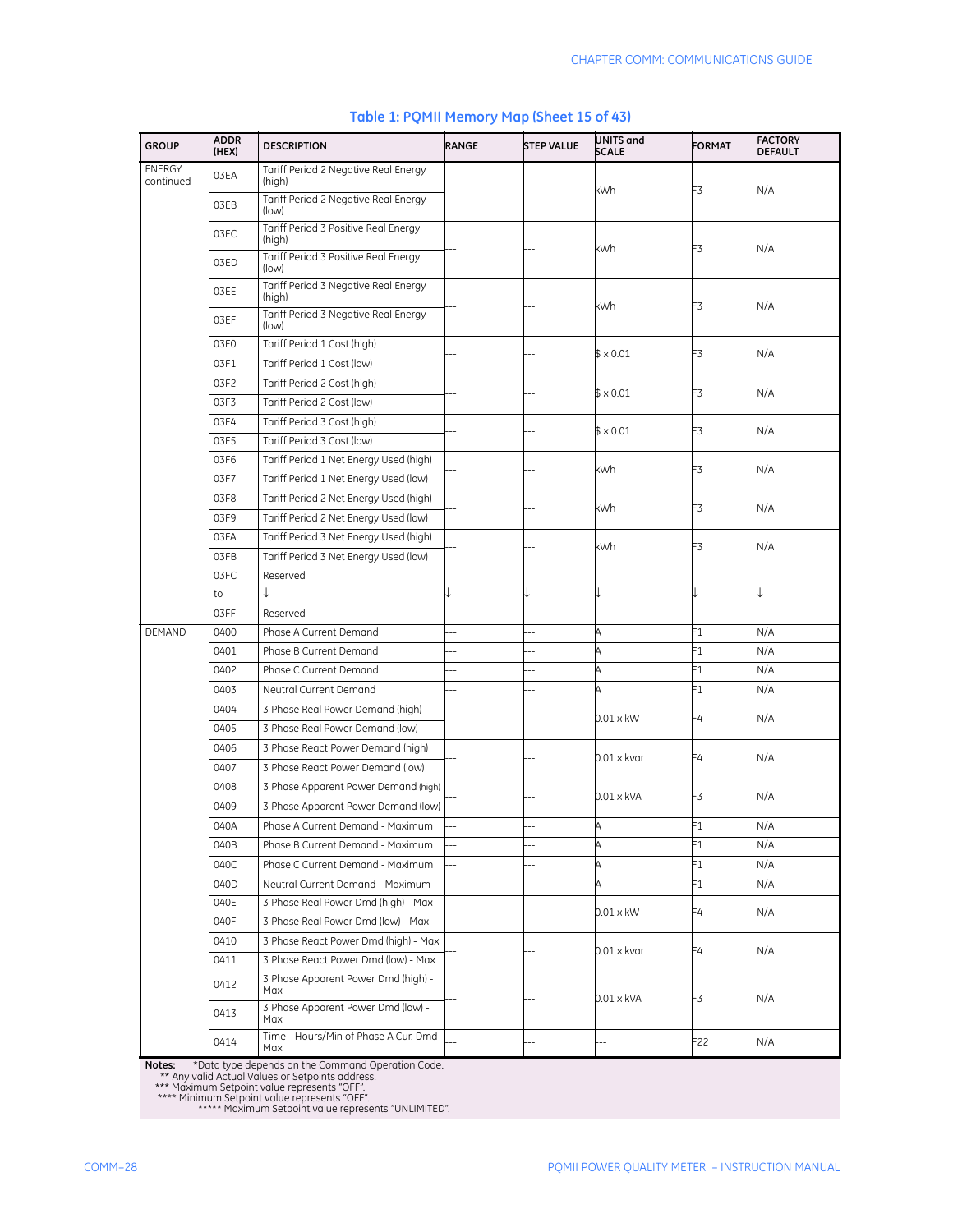| <b>GROUP</b>  | <b>ADDR</b><br>(HEX) | <b>DESCRIPTION</b>                          | RANGE                    | <b>STEP VALUE</b>        | UNITS and<br><b>SCALE</b> | <b>FORMAT</b>   | <b>FACTORY</b><br><b>DEFAULT</b> |
|---------------|----------------------|---------------------------------------------|--------------------------|--------------------------|---------------------------|-----------------|----------------------------------|
| <b>DEMAND</b> | 0415                 | Time - Seconds of Phase A Cur. Dmd<br>Max   |                          | 4                        |                           | F <sub>23</sub> | N/A                              |
| continued     | 0416                 | Date - Mnth/Day of Phase A Cur. Dmd<br>Max  |                          |                          |                           | F <sub>24</sub> | N/A                              |
|               | 0417                 | Date - Year of Phase A Cur. Dmd Max         | Ξ.                       | ۵.                       | ш,                        | F25             | N/A                              |
|               | 0418                 | Time - Hours/Min of Phase B Cur. Dmd<br>Max |                          |                          |                           | F22             | N/A                              |
|               | 0419                 | Time - Seconds of Phase B Cur. Dmd<br>Max   |                          |                          |                           | F23             | N/A                              |
|               | 041A                 | Date - Mnth/Day of Phase B Cur. Dmd<br>Max  |                          |                          |                           | F24             | N/A                              |
|               | 041B                 | Date - Year of Phase B Cur. Dmd Max         | $\overline{a}$           | $\overline{\phantom{a}}$ | --                        | F <sub>25</sub> | N/A                              |
|               | 041C                 | Time - Hours/Min of Phase C Cur. Dmd<br>Max |                          |                          |                           | F22             | N/A                              |
|               | 041D                 | Time - Seconds of Phase C Cur. Dmd<br>Max   |                          |                          |                           | F23             | N/A                              |
|               | 041E                 | Date - Mnth/Day of Phase C Cur. Dmd<br>Max  |                          |                          |                           | F24             | N/A                              |
|               | 041F                 | Date - Year of Phase C Cur. Dmd Max         | $\overline{a}$           | н,                       | $\overline{a}$            | F <sub>25</sub> | N/A                              |
|               | 0420                 | Time - Hours/Min of Neutral Cur. Dmd<br>Max |                          |                          |                           | F22             | N/A                              |
|               | 0421                 | Time - Seconds of Neutral Cur. Dmd<br>Max   |                          | $-$                      | $-$                       | F23             | N/A                              |
|               | 0422                 | Date - Month/Day of Neutral Cur. Dmd<br>Max |                          |                          | --                        | F24             | N/A                              |
|               | 0423                 | Date - Year of Neutral Cur. Dmd Max         | $\overline{a}$           |                          | ш,                        | F <sub>25</sub> | N/A                              |
|               | 0424                 | Time - Hours/Min of Real Pwr Dmd<br>Max     |                          |                          |                           | F22             | N/A                              |
|               | 0425                 | Time - Seconds of Real Pwr Dmd Max          | $-$                      | --                       | $\overline{a}$            | F23             | N/A                              |
|               | 0426                 | Date - Month/Day of Real Pwr Dmd<br>Max     |                          |                          | Ц,                        | F24             | N/A                              |
|               | 0427                 | Date - Year of Real Pwr Dmd Max             | $\overline{a}$           | ц,                       | --                        | F <sub>25</sub> | N/A                              |
|               | 0428                 | Time - Hours/Min of React Pwr Dmd<br>Max    |                          |                          |                           | F22             | N/A                              |
|               | 0429                 | Time - Seconds of React Pwr Dmd Max         |                          | $\overline{a}$           | $-$                       | F23             | N/A                              |
|               | 042A                 | Date - Month/Day of React Pwr Dmd<br>Max    |                          |                          |                           | F <sub>24</sub> | N/A                              |
|               | 042B                 | Date - Year of React Pwr Dmd Max            | $\overline{a}$           |                          | Ξ.                        | F <sub>25</sub> | N/A                              |
|               | 042C                 | Time - Hour/Min of App. Pwr Dmd Max         | $\ddotsc$                | $-$                      | Ц,                        | F22             | N/A                              |
|               | 042D                 | Time - Seconds of Apparent Pwr Dmd<br>Max   |                          | --                       |                           | F <sub>23</sub> | N/A                              |
|               | 042E                 | Date - Month/Day of App. Pwr Dmd<br>Max     |                          |                          |                           | F24             | N/A                              |
|               | 042F                 | Date - Year of Apparent Pwr Dmd Max         |                          |                          | --                        | F25             | N/A                              |
|               | 0430                 | Reserved                                    |                          |                          |                           |                 |                                  |
|               | to                   | ↓                                           |                          | ↓                        | ↓                         |                 |                                  |
|               | 043F                 | Reserved                                    |                          |                          |                           |                 |                                  |
| FREQUENCY     | 0440                 | Frequency                                   | ä.                       | Ξ.                       | 0.01 x Hz                 | F1              | N/A                              |
|               | 0441                 | Frequency Minimum                           | $-$                      | --                       | 0.01 x Hz                 | F1              | N/A                              |
|               | 0442                 | Frequency Maximum                           | $\overline{\phantom{a}}$ | $\overline{\phantom{a}}$ | 0.01 x Hz                 | F1              | N/A                              |
|               | 0443                 | Time - Hours/Min of Frequency Max           | $\overline{a}$           | --                       | --                        | F22             | N/A                              |
|               | 0444                 | Time - Seconds of Frequency Max             | $\overline{\phantom{a}}$ | --                       | $\overline{a}$            | F23             | N/A                              |
|               | 0445                 | Date - Month/Day of Frequency Max           | $\overline{\phantom{a}}$ | $\overline{\phantom{a}}$ | $-$                       | F24             | N/A                              |
|               | 0446                 | Date - Year of Frequency Max                | $\overline{a}$           | $\overline{a}$           | $\overline{\phantom{a}}$  | F25             | N/A                              |
|               | 0447                 | Time - Hours/Min of Frequency Min           | Ξ.                       | $\overline{\phantom{a}}$ | $\overline{\phantom{a}}$  | F22             | N/A                              |

#### **Table 1: PQMII Memory Map (Sheet 16 of 43)**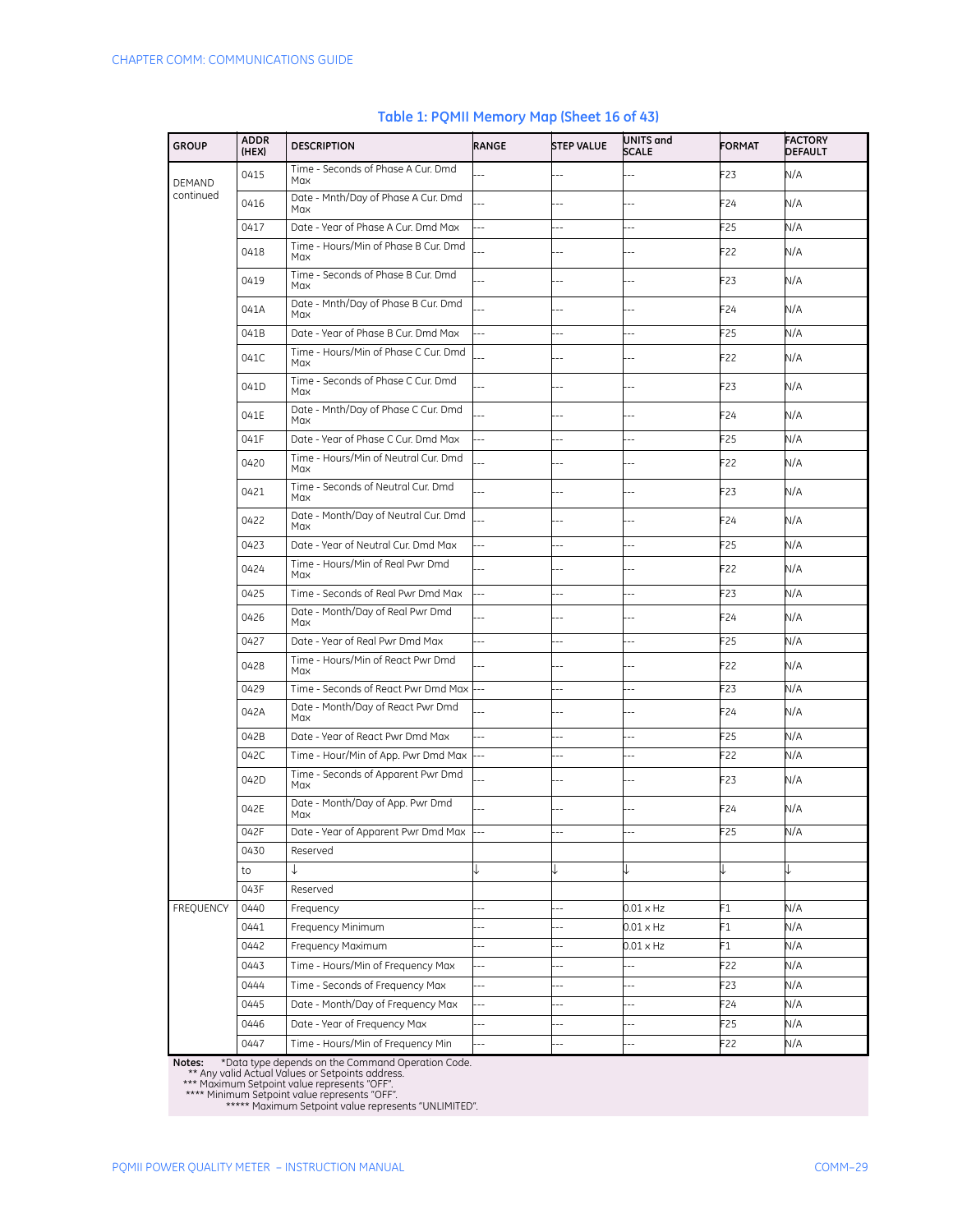| <b>GROUP</b>                         | <b>ADDR</b><br>(HEX) | <b>DESCRIPTION</b>                         | RANGE                    | <b>STEP VALUE</b> | UNITS and<br><b>SCALE</b> | <b>FORMAT</b>   | <b>FACTORY</b><br><b>DEFAULT</b> |
|--------------------------------------|----------------------|--------------------------------------------|--------------------------|-------------------|---------------------------|-----------------|----------------------------------|
| <b>FREQUENCY</b>                     | 0448                 | Time - Seconds of Frequency Min            |                          |                   |                           | F23             | N/A                              |
| continued                            | 0449                 | Date - Month/Day of Frequency Min          |                          |                   |                           | F <sub>24</sub> | N/A                              |
|                                      | 044A                 | Date - Year of Frequency Min               |                          |                   |                           | F <sub>25</sub> | N/A                              |
|                                      | 044B                 | Reserved                                   |                          |                   |                           |                 |                                  |
|                                      | to                   | ↓                                          |                          |                   |                           |                 |                                  |
|                                      | 044F                 | Reserved                                   |                          |                   |                           |                 |                                  |
| PULSE INPUT                          | 0450                 | Pulse Input 1 (high)                       |                          |                   |                           | F3              | N/A                              |
| <b>COUNTERS</b>                      | 0451                 | Pulse Input 1 (low)                        |                          |                   |                           |                 |                                  |
|                                      | 0452                 | Pulse Input 2 (high)                       |                          |                   |                           | F3              | N/A                              |
|                                      | 0453                 | Pulse Input 2 (low)                        |                          |                   |                           |                 |                                  |
|                                      | 0454                 | Pulse Input 3 (high)                       |                          |                   |                           | F3              | N/A                              |
|                                      | 0455                 | Pulse Input 3 (low)                        |                          |                   |                           |                 |                                  |
|                                      | 0456                 | Pulse Input 4 (high)                       |                          |                   |                           | F3              |                                  |
|                                      | 0457                 | Pulse Input 4 (low)                        |                          |                   |                           |                 | N/A                              |
| ANALOG                               | 0458                 | Main/Alternate Analog Input (High)         |                          |                   |                           | F3              | N/A                              |
| <b>INPUT</b>                         | 0459                 | Main/Alternate Analog Input (low)          |                          |                   |                           |                 |                                  |
|                                      | 045A                 | Reserved                                   |                          |                   |                           |                 |                                  |
|                                      | to                   | ↓                                          | J                        |                   |                           |                 |                                  |
|                                      | 045F                 | Reserved                                   |                          |                   |                           |                 |                                  |
| <b>PULSE INPUT</b>                   | 0460                 | Totalized Pulse Input (high)               |                          |                   |                           | F3              |                                  |
| <b>COUNTERS</b>                      | 0461                 | Totalized Pulse Input (low)                |                          |                   |                           |                 | N/A                              |
|                                      | 0462                 | Pulse Count Cleared Time - Hours/Min       | Ξ.                       | $\overline{a}$    |                           | F22             | N/A                              |
|                                      | 0463                 | Pulse Count Cleared Time - Seconds         |                          | $-$               |                           | F23             | N/A                              |
|                                      | 0464                 | Pulse Count Cleared Date - Month/Day       | $\overline{a}$           |                   |                           | F24             | N/A                              |
|                                      | 0465                 | Pulse Count Cleared Date - Year            | ш,                       | $-$               |                           | F <sub>25</sub> | N/A                              |
|                                      | 0466                 | Reserved                                   |                          |                   |                           |                 |                                  |
|                                      | to                   | J                                          |                          |                   |                           |                 |                                  |
|                                      | 046F                 | Reserved                                   |                          |                   |                           |                 |                                  |
| <b>POWER</b>                         | 0470                 | la Crest Factor                            | $-$                      | Ξ.                | 0.001 xCF                 | F1              | N/A                              |
| QUALITY                              | 0471                 | Ib Crest Factor                            | --                       | $\overline{a}$    | 0.001 xCF                 | F1              | N/A                              |
|                                      | 0472                 | Ic Crest Factor                            |                          | ٠.                | $0.001 \times CF$         | F1              | N/A                              |
|                                      | 0473                 | la Transformer Harmonic Derating<br>Factor |                          |                   | 0.01xTHDF                 | F1              | N/A                              |
|                                      | 0474                 | Ib Transformer Harmonic Derating<br>Factor |                          |                   | 0.01xTHDF                 | F1              | N/A                              |
|                                      | 0475                 | Ic Transformer Harmonic Derating<br>Factor |                          |                   | 0.01xTHDF                 | F1              | N/A                              |
|                                      | 0476                 | Reserved                                   |                          |                   |                           |                 |                                  |
|                                      | 0477                 | Reserved                                   |                          |                   |                           |                 |                                  |
| <b>TOTAL</b>                         | 0478                 | Phase A Current THD                        |                          |                   | $0.1 \times %$            | F1              | N/A                              |
| <b>HARMONIC</b><br><b>DISTORTION</b> | 0479                 | Phase B Current THD                        | Ц,                       | $-$               | $0.1 \times %$            | F1              | N/A                              |
|                                      | 047A                 | Phase C Current THD                        | $\overline{a}$           |                   | $0.1 \times \%$           | F1              | N/A                              |
|                                      | 047B                 | Neutral Current THD                        | --                       | $---$             | $0.1 \times %$            | F1              | N/A                              |
|                                      | 047C                 | Voltage Van THD                            | --                       | --                | $0.1 \times \%$           | F1              | N/A                              |
|                                      | 047D                 | Voltage Vbn THD                            | --                       | $\overline{a}$    | $0.1 \times \%$           | F1              | N/A                              |
|                                      | 047E                 | Voltage Vcn THD                            | $\overline{\phantom{a}}$ |                   | $0.1 \times \%$           | F1              | N/A                              |
|                                      | 047F                 | Voltage Vab THD                            | --                       |                   | $0.1 \times \%$           | F1              | N/A                              |
|                                      | 0480                 | Voltage Vbc THD                            | 4                        |                   | $0.1 \times \%$           | F1              | N/A                              |

## **Table 1: PQMII Memory Map (Sheet 17 of 43)**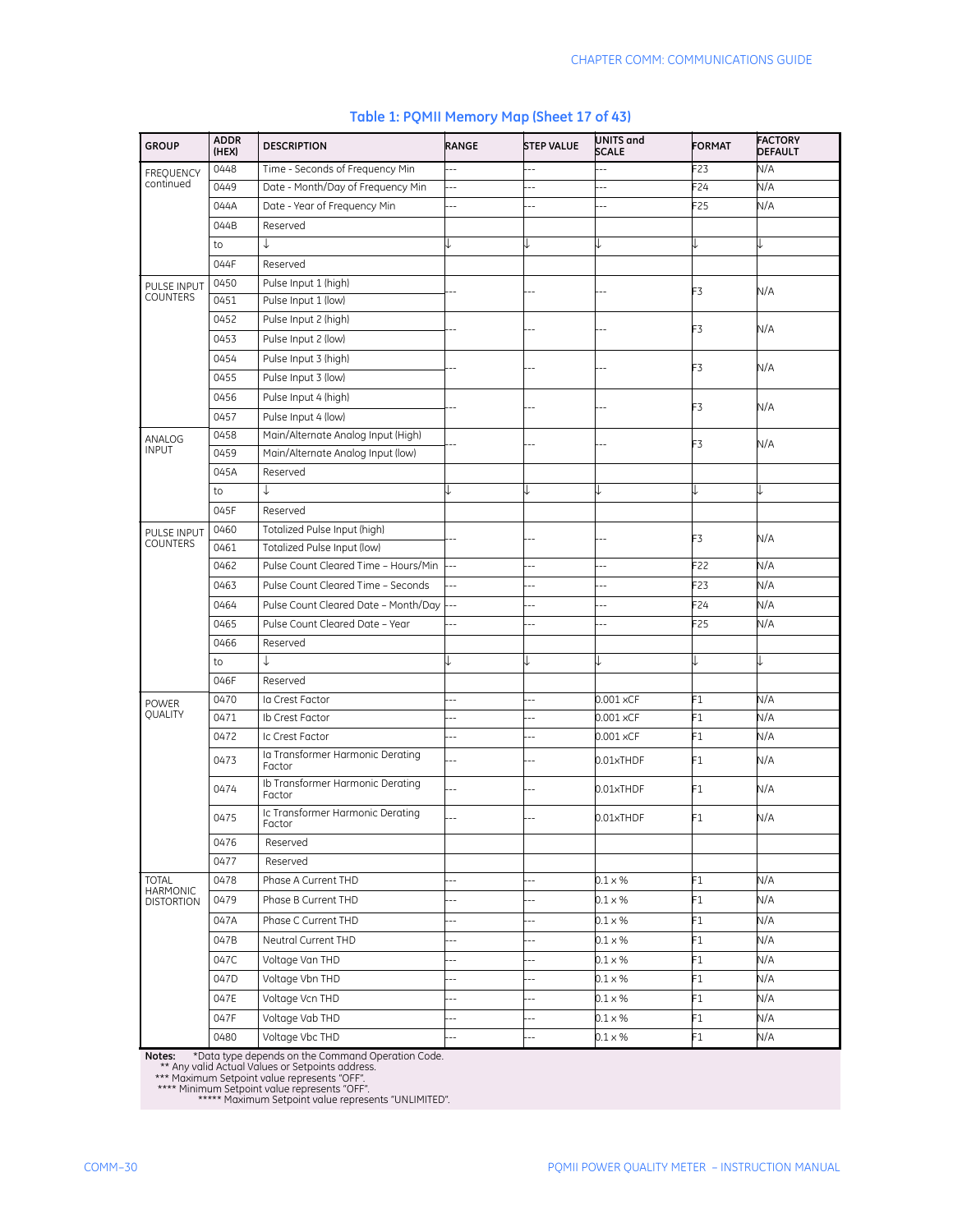| <b>GROUP</b>                         | <b>ADDR</b><br>(HEX) | <b>DESCRIPTION</b>                                     | <b>RANGE</b>             | <b>STEP VALUE</b>        | UNITS and<br><b>SCALE</b>        | <b>FORMAT</b>   | <b>FACTORY</b><br><b>DEFAULT</b> |
|--------------------------------------|----------------------|--------------------------------------------------------|--------------------------|--------------------------|----------------------------------|-----------------|----------------------------------|
| <b>TOTAL</b>                         | 0481                 | Reserved                                               |                          |                          |                                  |                 |                                  |
| <b>HARMONIC</b><br><b>DISTORTION</b> | 0482                 | Phase A Current THD - Maximum                          |                          |                          | $0.1 \times %$                   | F1              | N/A                              |
| continued                            | 0483                 | Phase B Current THD - Maximum                          | 44                       | ц,                       | $0.1 \times %$                   | F1              | N/A                              |
|                                      | 0484                 | Phase C Current THD - Maximum                          | $\overline{a}$           |                          | $0.1 \times %$                   | F1              | N/A                              |
|                                      | 0485                 | Neutral Current THD - Maximum                          | $\overline{a}$           | ż.                       | $0.1 \times %$                   | F1              | N/A                              |
|                                      | 0486                 | Voltage Van THD - Maximum                              | ۵.                       |                          | $0.1 \times %$                   | F1              | N/A                              |
|                                      | 0487                 | Voltage Vbn THD - Maximum                              | $-$                      |                          | $0.1 \times %$                   | F1              | N/A                              |
|                                      | 0488                 | Voltage Vcn THD - Maximum                              | Ξ.<br>ä,                 | ż.                       | $0.1 \times %$                   | F1              | N/A                              |
|                                      | 0489<br>048A         | Voltage Vab THD - Maximum<br>Voltage Vbc THD - Maximum | $-$                      |                          | $0.1 \times %$<br>$0.1 \times %$ | F1<br>F1        | N/A<br>N/A                       |
|                                      | 048B                 | Reserved                                               |                          |                          |                                  |                 |                                  |
|                                      |                      | Time - Hour/Min of Phase A Cur. THD                    |                          |                          |                                  |                 |                                  |
|                                      | 048C                 | Max                                                    |                          |                          |                                  | F22             | N/A                              |
|                                      | 048D                 | Time - Seconds of Phase A Cur. THD<br>Max              |                          |                          |                                  | F <sub>23</sub> | N/A                              |
|                                      | 048E                 | Date - Mnth/Day of Phase A Cur. THD<br>Max             |                          |                          | $-$                              | F24             | N/A                              |
|                                      | 048F                 | Date - Year of Phase A Cur. THD Max                    | 44                       | $-$                      | $-$                              | F <sub>25</sub> | N/A                              |
|                                      | 0490                 | Time - Hour/Min of Phase B Cur. THD<br>Max             |                          |                          |                                  | F22             | N/A                              |
|                                      | 0491                 | Time - Seconds of Phase B Cur. THD<br>Max              |                          | $-$                      | ٠.                               | F23             | N/A                              |
|                                      | 0492                 | Date - Mnth/Day of Phase B Cur. THD<br>Max             |                          |                          |                                  | F24             | N/A                              |
|                                      | 0493                 | Date - Year of Phase B Cur. THD Max                    | ш,                       |                          | $\overline{a}$                   | F <sub>25</sub> | N/A                              |
|                                      | 0494                 | Time - Hour/Min of Phase C Cur. THD<br>Max             |                          | $-$                      | $-$                              | F22             | N/A                              |
|                                      | 0495                 | Time - Seconds of Phase C Cur. THD<br>Max              |                          |                          | $\overline{a}$                   | F23             | N/A                              |
|                                      | 0496                 | Date - Mnth/Day of Phase C Cur. THD<br>Max             |                          |                          |                                  | F24             | N/A                              |
| <b>POWER</b><br>QUALITY<br>continued | 0497                 | Date - Year of Phase C Cur. THD Max                    |                          |                          |                                  | F25             | N/A                              |
|                                      | 0498                 | Time - Hour/Min of Neutral Cur. THD<br>Max             |                          |                          | $-$                              | F22             | N/A                              |
|                                      | 0499                 | Time - Seconds of Neutral Cur. THD<br>Max              |                          |                          |                                  | F <sub>23</sub> | N/A                              |
|                                      | 049A                 | Date - Mnth/Day of Neutral Cur. THD<br>Max             | ц,                       |                          | $\overline{a}$                   | F24             | N/A                              |
|                                      | 049B                 | Date - Year of Neutral Cur. THD Max                    | $\overline{a}$           | ш,                       |                                  | F25             | N/A                              |
|                                      | 049C                 | Time - Hours/Min of Van THD Max                        |                          |                          |                                  | F22             | N/A                              |
|                                      | 049D                 | Time - Seconds of Van THD Max                          | $\overline{a}$           |                          | $\overline{a}$                   | F23             | N/A                              |
|                                      | 049E                 | Date - Month/Day of Van THD Max                        | 44                       | ш,                       | --                               | F24             | N/A                              |
|                                      | 049F                 | Date - Year of Van THD Max                             | $\overline{\phantom{a}}$ | ц,                       | --                               | F25             | N/A                              |
|                                      | 04A0                 | Time - Hours/Min of Vbn THD Max                        | $\overline{a}$           | $\overline{a}$           | --                               | F22             | N/A                              |
|                                      | 04A1                 | Time - Seconds of Vbn THD Max                          | $-$                      | --                       | --                               | F23             | N/A                              |
|                                      | 04A2                 | Date - Month/Day of Vbn THD Max                        | $\overline{a}$           | Ξ.                       | --                               | F24             | N/A                              |
|                                      | 04A3                 | Date - Year of Vbn THD Max                             | $\overline{\phantom{a}}$ | $\overline{\phantom{a}}$ | $\overline{\phantom{a}}$         | F25             | N/A                              |
|                                      | 04A4                 | Time - Hours/Min of Vcn THD Max                        |                          | --                       | $\overline{\phantom{a}}$         | F22             | N/A                              |
|                                      | 04A5                 | Time - Seconds of Vcn THD Max                          | $\overline{a}$           | --                       | --                               | F <sub>23</sub> | N/A                              |
|                                      | 04A6                 | Date - Month/Day of Vcn THD Max                        | $\overline{a}$           | $\overline{\phantom{a}}$ | --                               | F24             | N/A                              |
|                                      | 04A7                 | Date - Year of Vcn THD Max                             |                          |                          |                                  | F25             | N/A                              |

#### **Table 1: PQMII Memory Map (Sheet 18 of 43)**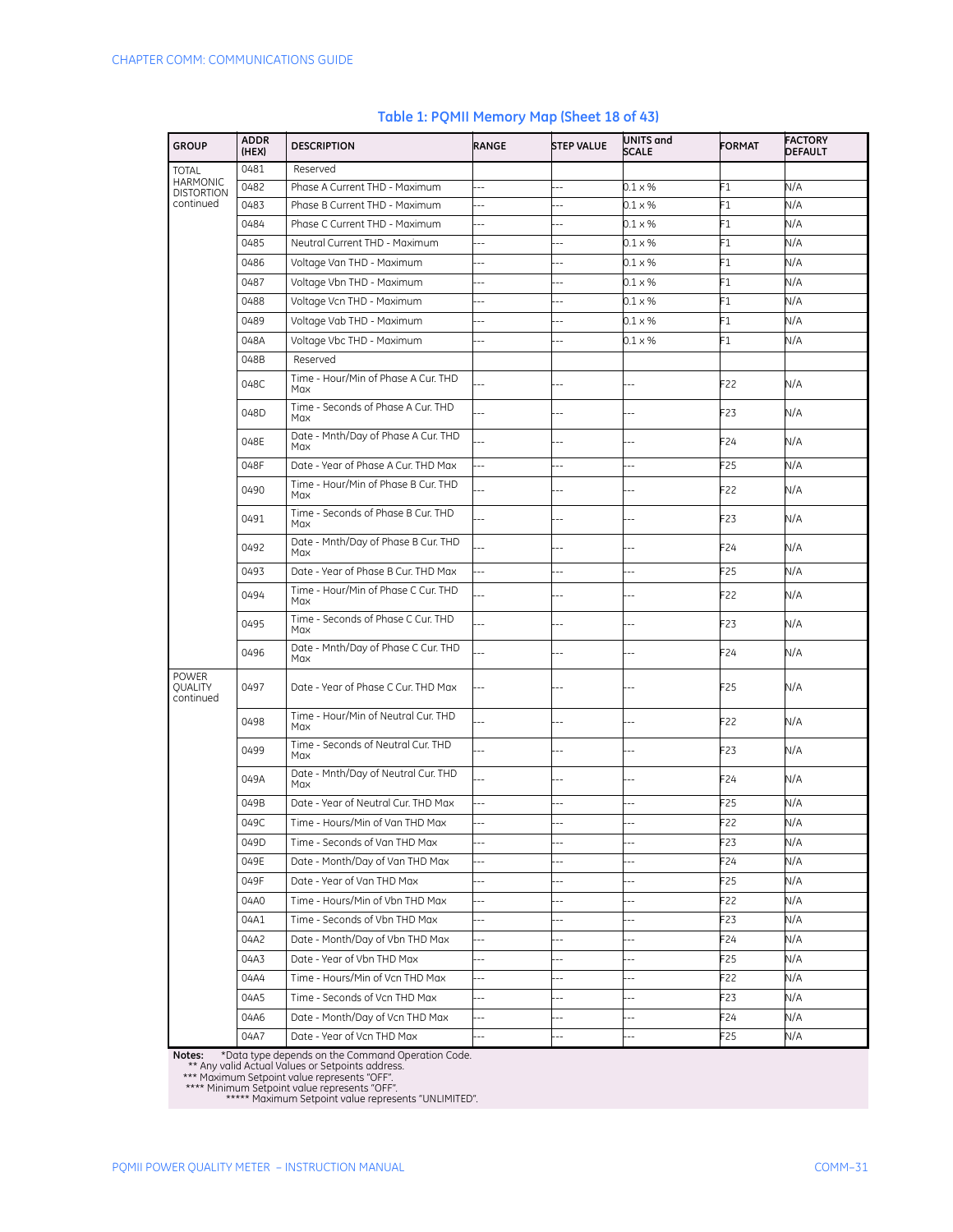| <b>GROUP</b>                         | <b>ADDR</b><br>(HEX) | <b>DESCRIPTION</b>                  | RANGE                    | <b>STEP VALUE</b>        | UNITS and<br><b>SCALE</b> | <b>FORMAT</b> | <b>FACTORY</b><br><b>DEFAULT</b> |
|--------------------------------------|----------------------|-------------------------------------|--------------------------|--------------------------|---------------------------|---------------|----------------------------------|
| <b>TOTAL</b>                         | 04A8                 | Time - Hours/Min of Vab THD Max     | --                       | ш,                       |                           | F22           | N/A                              |
| <b>HARMONIC</b><br><b>DISTORTION</b> | 04A9                 | Time - Seconds of Vab THD Max       | --                       |                          |                           | F23           | N/A                              |
| continued                            | 04AA                 | Date - Month/Day of Vab THD Max     | $\overline{a}$           |                          |                           | F24           | N/A                              |
|                                      | 04AB                 | Date - Year of Vab THD Max          |                          |                          |                           | F25           | N/A                              |
|                                      | 04AC                 | Time - Hours/Min of Vbc THD Max     | $\overline{a}$           |                          | $\overline{a}$            | F22           | N/A                              |
|                                      | 04AD                 | Time - Seconds of Vbc THD Max       | --                       | $\overline{\phantom{a}}$ | Ξ.                        | F23           | N/A                              |
|                                      | 04AE                 | Date - Month/Day of Vbc THD Max     | $-$                      | ۵.                       | ۵.                        | F24           | N/A                              |
|                                      | 04AF                 | Date - Year of Vbc THD Max          |                          |                          |                           | F25           | N/A                              |
|                                      | 04B0                 | Reserved                            |                          |                          |                           |               |                                  |
|                                      | 04B1                 | Reserved                            |                          |                          |                           |               |                                  |
|                                      | 04B2                 | Reserved                            |                          |                          |                           |               |                                  |
|                                      | 04B3                 | Reserved                            |                          |                          |                           |               |                                  |
|                                      | 04B4                 | Average Current THD                 | ٠.                       |                          | $0.1 \times %$            | F1            | N/A                              |
|                                      | 04B5                 | Average Voltage THD                 |                          |                          | $0.1 \times\%$            | F1            | N/A                              |
|                                      | 04B6                 | Reserved                            |                          |                          |                           |               |                                  |
|                                      | to                   | ↓                                   |                          |                          |                           |               |                                  |
|                                      | 04C7                 | Reserved                            |                          |                          |                           |               |                                  |
| <b>DEBUG DATA</b>                    | 04C8                 | ADC Reference                       | Ξ.                       |                          | 4                         | F1            | N/A                              |
|                                      | 04C9                 | Power Loss Fine Time                |                          |                          | 10 <sub>ms</sub>          | F1            | N/A                              |
|                                      | 04CA                 | Power Loss Coarse Time              | $\overline{a}$           | $\overline{\phantom{a}}$ | $0.1 \text{ min}$         | F1            | N/A                              |
|                                      | 04CB                 | Current Key Press                   |                          |                          |                           | F6            | N/A                              |
|                                      | 04CC                 | Internal Fault Error Code           |                          |                          |                           | F108          | N/A                              |
|                                      | 04CD                 | Reserved                            |                          |                          |                           |               |                                  |
|                                      | to                   |                                     |                          |                          |                           |               |                                  |
|                                      | 04D7                 | Reserved                            |                          |                          |                           |               |                                  |
| MESSAGE<br><b>BUFFER</b>             | 04D8                 | Message Buffer characters 1 and 2   | Ξ.                       |                          | <b>ASCII</b>              | F10           | N/A                              |
|                                      | 04D9                 | Message Buffer characters 3 and 4   | $\overline{a}$           | $-$                      | <b>ASCII</b>              | F10           | N/A                              |
|                                      | 04DA                 | Message Buffer characters 5 and 6   | $\overline{a}$           |                          | <b>ASCII</b>              | F10           | N/A                              |
|                                      | 04DB                 | Message Buffer characters 7 and 8   | --                       |                          | <b>ASCII</b>              | F10           | N/A                              |
|                                      | 04DC                 | Message Buffer characters 9 and 10  | $\overline{a}$           | $-$                      | ASCII                     | F10           | N/A                              |
|                                      | 04DD                 | Message Buffer characters 11 and 12 | $\overline{a}$           | $-$                      | ASCII                     | F10           | N/A                              |
|                                      | 04DE                 | Message Buffer characters 13 and 14 | $\overline{a}$           |                          | <b>ASCII</b>              | F10           | N/A                              |
|                                      | 04DF                 | Message Buffer characters 15 and 16 | Ξ.                       |                          | <b>ASCII</b>              | F10           | N/A                              |
|                                      | 04E0                 | Message Buffer characters 17 and 18 | $\overline{a}$           | ц,                       | <b>ASCII</b>              | F10           | N/A                              |
|                                      | 04E1                 | Message Buffer characters 19 and 20 |                          |                          | <b>ASCII</b>              | F10           | N/A                              |
|                                      | 04E2                 | Message Buffer characters 21 and 22 |                          |                          | <b>ASCII</b>              | F10           | N/A                              |
|                                      | 04E3                 | Message Buffer characters 23 and 24 |                          | Ц.                       | ASCII                     | F10           | N/A                              |
|                                      | 04E4                 | Message Buffer characters 25 and 26 |                          |                          | ASCII                     | F10           | N/A                              |
|                                      | 04E5                 | Message Buffer characters 27 and 28 |                          |                          | ASCII                     | F10           | N/A                              |
|                                      | 04E6                 | Message Buffer characters 29 and 30 |                          | ш,                       | ASCII                     | F10           | N/A                              |
|                                      | 04E7                 | Message Buffer characters 31 and 32 |                          | --                       | ASCII                     | F10           | N/A                              |
|                                      | 04E8                 | Message Buffer characters 33 and 34 |                          | н,                       | <b>ASCII</b>              | F10           | N/A                              |
|                                      | 04E9                 | Message Buffer characters 35 and 36 | $\overline{\phantom{a}}$ | --                       | <b>ASCII</b>              | F10           | N/A                              |

## **Table 1: PQMII Memory Map (Sheet 19 of 43)**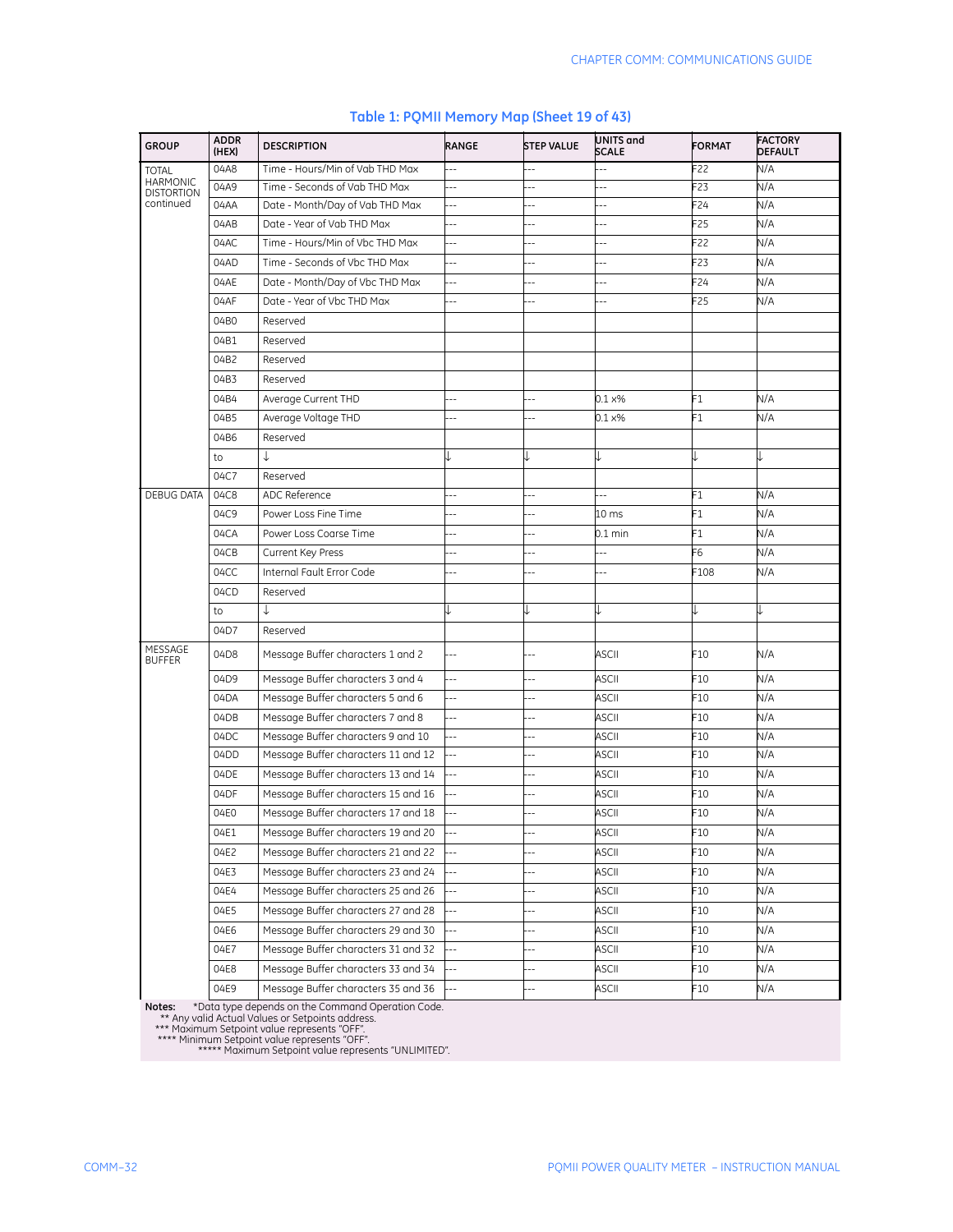| <b>GROUP</b>                             | <b>ADDR</b><br>(HEX) | <b>DESCRIPTION</b>                         | RANGE                    | <b>STEP VALUE</b>        | <b>UNITS</b> and<br><b>SCALE</b> | <b>FORMAT</b>   | <b>FACTORY</b><br><b>DEFAULT</b> |
|------------------------------------------|----------------------|--------------------------------------------|--------------------------|--------------------------|----------------------------------|-----------------|----------------------------------|
| MESSAGE                                  | 04EA                 | Message Buffer characters 37 and 38        |                          |                          | <b>ASCII</b>                     | F10             | N/A                              |
| <b>BUFFER</b><br>continued               | 04EB                 | Message Buffer characters 39 and 40        |                          |                          | ASCII                            | F10             | N/A                              |
|                                          | 04EC                 | Reserved                                   |                          |                          |                                  |                 |                                  |
|                                          | to                   | ↓                                          |                          |                          | J                                |                 |                                  |
|                                          | 04F7                 | Reserved                                   |                          |                          |                                  |                 |                                  |
| <b>HIGH SPEED</b>                        | 04F8                 | High Speed Sampling Parameter              | --                       |                          | --                               | F <sub>26</sub> | N/A                              |
| SAMPLES<br><b>FOR</b><br><b>HARMONIC</b> | 04F9                 | High Speed Sampling Scale Factor<br>(high) |                          |                          | A or V × 10000                   | F3              | N/A                              |
| SPECTRUM                                 | 04FA                 | High Speed Sampling Scale Factor<br>(low)  |                          |                          |                                  |                 |                                  |
|                                          | 04FB                 | Freq. of High Speed Sampling<br>Waveform   | $\overline{a}$           |                          | $0.01$ xHz                       | F1              | N/A                              |
|                                          | 04FC                 | Time - Hours/Minutes of Last Sampling      | $\overline{a}$           |                          | --                               | F22             | N/A                              |
|                                          | 04FD                 | Time - Seconds of Last Sampling            | $\overline{a}$           | $\overline{\phantom{a}}$ | --                               | F <sub>23</sub> | N/A                              |
|                                          | 04FE                 | Date - Month/Day of Last Sampling          | $\overline{a}$           |                          | $\overline{a}$                   | F <sub>24</sub> | N/A                              |
|                                          | 04FF                 | Date - Year of Last Sampling               | --                       |                          | --                               | F25             | N/A                              |
|                                          | 0500                 | High Speed Sample Buffer 1                 | J.                       | ä,                       | <b>ADC</b> counts                | F <sub>2</sub>  | N/A                              |
|                                          | 0501                 | High Speed Sample Buffer 2                 | à.                       |                          | <b>ADC</b> counts                | F <sub>2</sub>  | N/A                              |
|                                          | 0502                 | High Speed Sample Buffer 3                 | $\overline{a}$           |                          | <b>ADC</b> counts                | F2              | N/A                              |
|                                          | 0503                 | High Speed Sample Buffer 4                 | $\overline{a}$           | --                       | <b>ADC</b> counts                | F <sub>2</sub>  | N/A                              |
|                                          | to                   | J                                          | ↓                        | ↓                        | ↓                                | ↓               |                                  |
|                                          | 05FD                 | High Speed Sample Buffer 254               | ÷.                       |                          | <b>ADC</b> counts                | F2              | N/A                              |
|                                          | 05FE                 | High Speed Sample Buffer 255               | --                       |                          | <b>ADC</b> counts                | F2              | N/A                              |
|                                          | 05FF                 | High Speed Sample Buffer 256               | ш,                       |                          | <b>ADC</b> counts                | F2              | N/A                              |
|                                          | 0600                 | Reserved                                   |                          |                          |                                  |                 |                                  |
|                                          | to                   | ↓                                          | ↓                        | ↓                        | ↓                                | ↓               |                                  |
|                                          | 061F                 | Reserved                                   |                          |                          |                                  |                 |                                  |
| WAVEFORM                                 | 0620                 | Time - Hours/Minutes of Last Capture       | $\overline{\phantom{a}}$ |                          |                                  | F22             | N/A                              |
| CAPTURE<br><b>HEADER</b>                 | 0621                 | Time - Seconds of Last Capture             | Ξ.                       | Ξ.                       | $\overline{a}$                   | F23             | N/A                              |
|                                          | 0622                 | Date - Month/Day of Last Capture           | $\overline{a}$           | 4                        |                                  | F <sub>24</sub> | N/A                              |
|                                          | 0623                 | Date - Year of Last Capture                | н,                       |                          |                                  | F25             | N/A                              |
|                                          | 0624                 | Frequency of Last Capture                  |                          |                          | $0.01 \times Hz$                 | F1              | N/A                              |
|                                          | 0625                 | Reserved                                   |                          |                          |                                  |                 |                                  |
|                                          | 0626                 | Reserved                                   |                          |                          |                                  |                 |                                  |
|                                          | 0627                 | Reserved                                   |                          |                          |                                  |                 |                                  |
| WAVEFORM<br>CAPTURE                      | 0628                 | la Waveform Capture Scale Factor<br>(high) |                          |                          | $A \times 10000$                 | F3              | N/A                              |
| la                                       | 0629                 | la Waveform Capture Scale Factor<br>(low)  |                          |                          |                                  |                 |                                  |
|                                          | 062A                 | Ia Sample Buffer 1                         | $\overline{\phantom{a}}$ | $-1$                     | ADC counts                       | F2              | N/A                              |
|                                          | 062B                 | Ia Sample Buffer 2                         | --                       |                          | ADC counts                       | F2              | N/A                              |
|                                          | 062C                 | Ia Sample Buffer 3                         | н,                       |                          | ADC counts                       | F2              | N/A                              |
|                                          | 062D                 | la Sample Buffer 4                         | $\overline{\phantom{a}}$ | $-$                      | ADC counts                       | F2              | N/A                              |
|                                          | to                   |                                            | ↓                        | ↓                        | ↓                                | ↓               | ↓                                |
|                                          | 06A6                 | Ia Sample Buffer 125                       | $\overline{a}$           |                          | ADC counts                       | F2              | N/A                              |
|                                          | 06A7                 | Ia Sample Buffer 126                       | $\overline{a}$           | --                       | ADC counts                       | F <sub>2</sub>  | N/A                              |
|                                          | 06A8                 | Ia Sample Buffer 127                       |                          |                          | ADC counts                       | F2              | N/A                              |
|                                          | 06A9                 | Ia Sample Buffer 128                       |                          |                          | ADC counts                       | F2              | N/A                              |

#### **Table 1: PQMII Memory Map (Sheet 20 of 43)**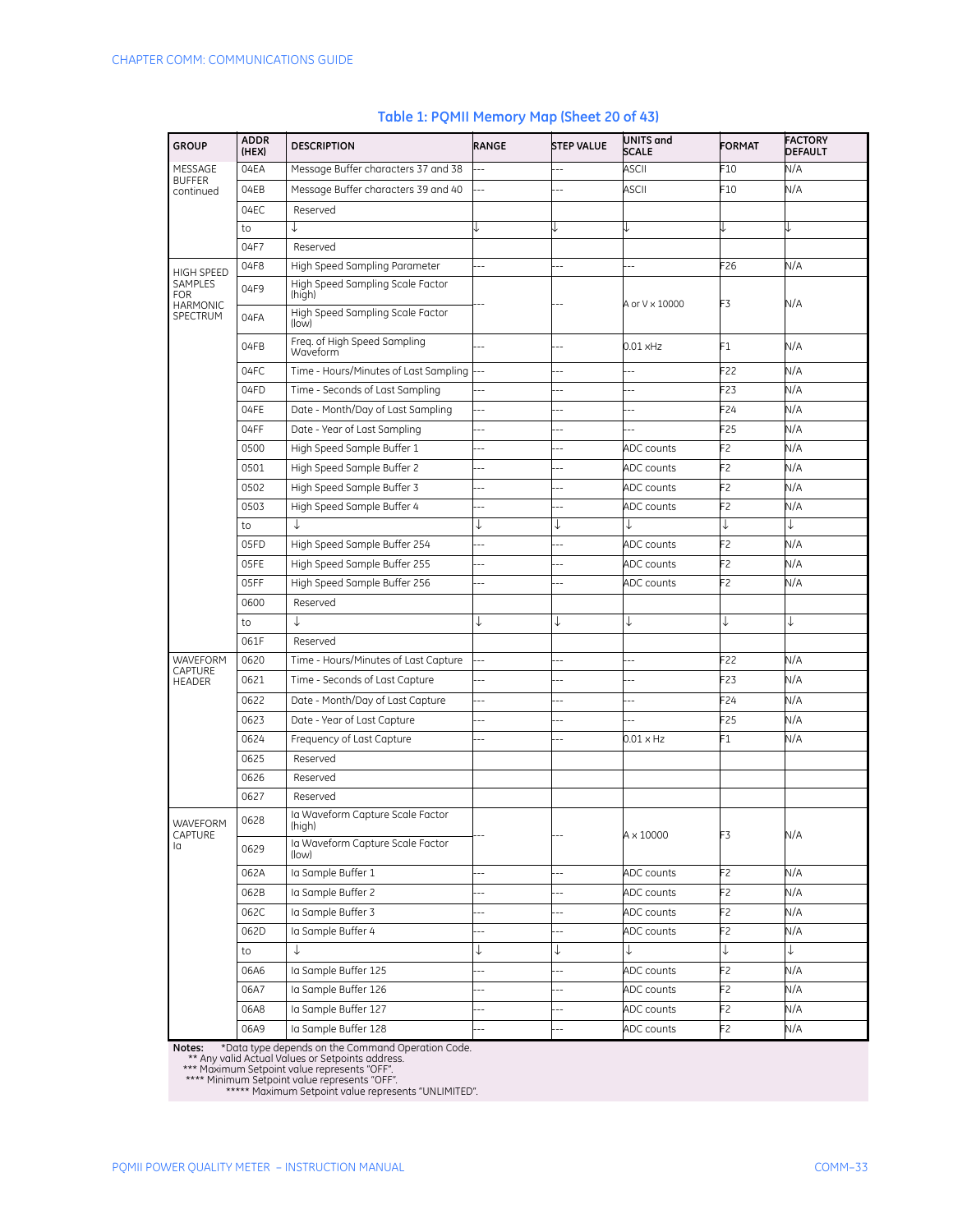| <b>GROUP</b>               | <b>ADDR</b><br>(HEX) | <b>DESCRIPTION</b>                         | <b>RANGE</b> | <b>STEP VALUE</b> | UNITS and<br><b>SCALE</b> | <b>FORMAT</b>  | <b>FACTORY</b><br>DEFAULT |
|----------------------------|----------------------|--------------------------------------------|--------------|-------------------|---------------------------|----------------|---------------------------|
| WAVEFORM                   | 06AA                 | Reserved                                   |              |                   |                           |                |                           |
| CAPTURE<br>la              | to                   | T                                          | ↓            | ↓                 | ↓                         | ↓              | ↓                         |
| continued                  | 06AF                 | Reserved                                   |              |                   |                           |                |                           |
| <b>WAVEFORM</b><br>CAPTURE | 06B0                 | Ib Waveform Capture Scale Factor<br>(high) |              |                   | A × 10000                 | F3             | N/A                       |
| Ib                         | 06B1                 | Ib Waveform Capture Scale Factor<br>(low)  |              |                   |                           |                |                           |
|                            | 06B2                 | Ib Sample Buffer 1                         |              |                   | ADC counts                | F2             | N/A                       |
|                            | 06B3                 | Ib Sample Buffer 2                         |              |                   | ADC counts                | F <sub>2</sub> | N/A                       |
|                            | 06B4                 | Ib Sample Buffer 3                         |              | --                | ADC counts                | F2             | N/A                       |
|                            | 06B5                 | Ib Sample Buffer 4                         |              | 4                 | ADC counts                | F <sub>2</sub> | N/A                       |
|                            | to                   | ↓                                          | ↓            | ↓                 | ↓                         |                | ↓                         |
|                            | 072E                 | Ib Sample Buffer 125                       |              |                   | <b>ADC</b> counts         | F2             | N/A                       |
|                            | 072F                 | Ib Sample Buffer 126                       |              | 4                 | ADC counts                | F2             | N/A                       |
|                            | 0730                 | Ib Sample Buffer 127                       | --           | $-$               | ADC counts                | F2             | N/A                       |
|                            | 0731                 | Ib Sample Buffer 128                       |              | $-$               | ADC counts                | F2             | N/A                       |
|                            | 0732                 | Reserved                                   |              |                   |                           |                |                           |
|                            | to                   | ↓                                          | ↓            | ↓                 | ↓                         | ↓              | ↓                         |
|                            | 0737                 | Reserved                                   |              |                   |                           |                |                           |
| WAVEFORM<br>CAPTURE        | 0738                 | Ic Waveform Capture Scale Factor<br>(high) |              |                   |                           |                |                           |
| lc.                        | 0739                 | Ic Waveform Capture Scale Factor<br>(low)  |              |                   | A × 10000                 | F3             | N/A                       |
|                            | 073A                 | Ic Sample Buffer 1                         | Ξ.           | $\overline{a}$    | ADC counts                | F2             | N/A                       |
|                            | 073B                 | Ic Sample Buffer 2                         |              |                   | ADC counts                | F2             | N/A                       |
|                            | 073C                 | Ic Sample Buffer 3                         |              |                   | ADC counts                | F2             | N/A                       |
|                            | 073D                 | Ic Sample Buffer 4                         |              | $-$               | ADC counts                | F <sub>2</sub> | N/A                       |
|                            | to                   | J                                          | ↓            | ↓                 | ↓                         |                | ↓                         |
|                            | 07B6                 | Ic Sample Buffer 125                       | Ξ.           | --                | ADC counts                | F2             | N/A                       |
|                            | 07B7                 | Ic Sample Buffer 126                       | ш,           |                   | ADC counts                | F2             | N/A                       |
|                            | 07B8                 | Ic Sample Buffer 127                       |              |                   | ADC counts                | F2             | N/A                       |
|                            | 07B9                 | Ic Sample Buffer 128                       |              |                   | ADC counts                | F2             | N/A                       |
|                            | 07BA                 | Reserved                                   |              |                   |                           |                |                           |
|                            | to                   | ↓                                          | ↓            | ↓                 | ↓                         | ↓              | ↓                         |
|                            | 07BF                 | Reserved                                   |              |                   |                           |                |                           |
| WAVEFORM<br>CAPTURE        | 07C0                 | In Waveform Capture Scale Factor<br>(high) |              |                   |                           | F3             | N/A                       |
| In                         | 07C1                 | In Waveform Capture Scale Factor<br>(low)  |              |                   | A × 10000                 |                |                           |
|                            | 07C2                 | In Sample Buffer 1                         |              |                   | ADC counts                | F2             | N/A                       |
|                            | 07C3                 | In Sample Buffer 2                         | Ц,           | --                | ADC counts                | F2             | N/A                       |
|                            | 07C4                 | In Sample Buffer 3                         |              |                   | ADC counts                | F2             | N/A                       |
|                            | 07C5                 | In Sample Buffer 4                         |              | $\overline{a}$    | ADC counts                | F2             | N/A                       |
|                            | to                   | ↓                                          | ↓            | ↓                 | ↓                         |                | ↓                         |
|                            | 083E                 | In Sample Buffer 125                       |              |                   | ADC counts                | F2             | N/A                       |
|                            | 083F                 | In Sample Buffer 126                       | $-$          | --                | ADC counts                | F2             | N/A                       |
|                            | 0840                 | In Sample Buffer 127                       | --           | --                | ADC counts                | F2             | N/A                       |
|                            | 0841                 | In Sample Buffer 128                       |              | --                | ADC counts                | F2             | N/A                       |
|                            | 0842                 | Reserved                                   |              |                   |                           |                |                           |

#### **Table 1: PQMII Memory Map (Sheet 21 of 43)**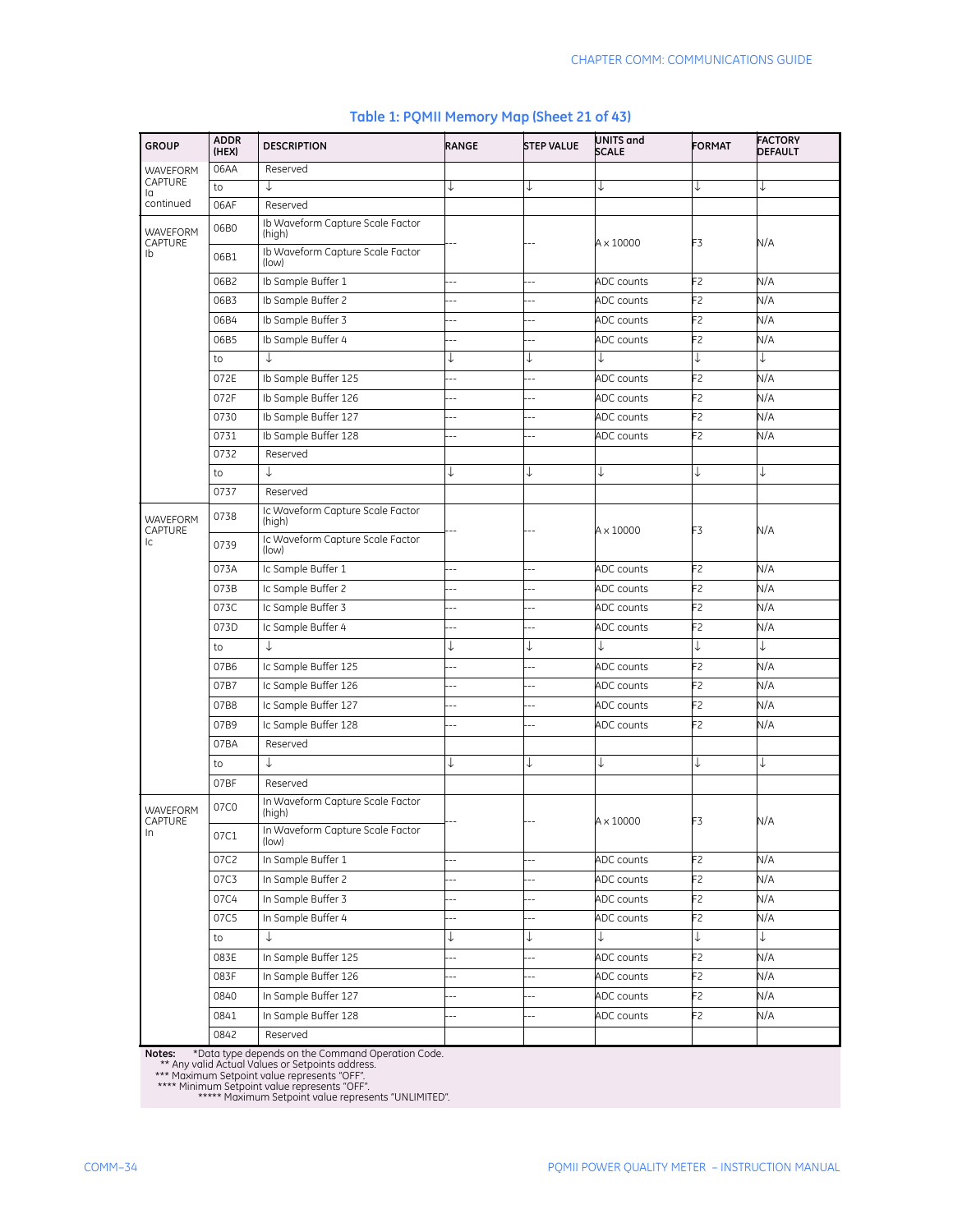| <b>GROUP</b>        | <b>ADDR</b><br>(HEX) | <b>DESCRIPTION</b>                          | RANGE                    | <b>STEP VALUE</b> | UNITS and<br><b>SCALE</b> | <b>FORMAT</b>  | <b>FACTORY</b><br><b>DEFAULT</b> |
|---------------------|----------------------|---------------------------------------------|--------------------------|-------------------|---------------------------|----------------|----------------------------------|
|                     | to                   | ↓                                           | ↓                        | ↓                 | T                         | ↓              | ↓                                |
|                     | 0847                 | Reserved                                    |                          |                   |                           |                |                                  |
| WAVEFORM<br>CAPTURE | 0848                 | Van Waveform Capture Scale Factor<br>(high) |                          |                   | $V \times 10000$          | F3             | N/A                              |
| Van                 | 0849                 | Van Waveform Capture Scale Factor<br>(low)  |                          |                   |                           |                |                                  |
|                     | 084A                 | Van Sample Buffer 1                         | --                       | Ξ.                | ADC counts                | F2             | N/A                              |
|                     | 084B                 | Van Sample Buffer 2                         | Ξ.                       | ÷.                | ADC counts                | F2             | N/A                              |
|                     | 084C                 | Van Sample Buffer 3                         | 44                       | ш,                | ADC counts                | F2             | N/A                              |
|                     | 084D                 | Van Sample Buffer 4                         | $\overline{\phantom{a}}$ | --                | ADC counts                | F2             | N/A                              |
|                     | to                   | $\downarrow$                                | ↓                        | J                 |                           | J              | ↓                                |
|                     | 08C6                 | Van Sample Buffer 125                       | $\overline{a}$           | ۵.                | ADC counts                | F2             | N/A                              |
|                     | 08C7                 | Van Sample Buffer 126                       | --                       | ÷                 | ADC counts                | F2             | N/A                              |
|                     | 08C8                 | Van Sample Buffer 127                       | Ξ.                       | ц,                | ADC counts                | F2             | N/A                              |
|                     | 08C9                 | Van Sample Buffer 128                       | --                       | $\overline{a}$    | ADC counts                | F2             | N/A                              |
|                     | 08CA                 | Reserved                                    |                          |                   |                           |                |                                  |
|                     | to                   | ↓                                           |                          | ↓                 | J                         | ↓              | ↓                                |
|                     | 08CF                 | Reserved                                    |                          |                   |                           |                |                                  |
| WAVEFORM<br>CAPTURE | 08D0                 | Vbn Waveform Capture Scale Factor<br>(high) |                          |                   | $V \times 10000$          | F3             | N/A                              |
| Vbn                 | 08D1                 | Vbn Waveform Capture Scale Factor<br>(low)  |                          |                   |                           |                |                                  |
|                     | 08D2                 | Vbn Sample Buffer 1                         | --                       | Ξ.                | ADC counts                | F <sub>2</sub> | N/A                              |
|                     | 08D3                 | Vbn Sample Buffer 2                         |                          | ÷.                | ADC counts                | F2             | N/A                              |
|                     | 08D4                 | Vbn Sample Buffer 3                         | Ξ.                       | ш,                | ADC counts                | F2             | N/A                              |
|                     | 08D5                 | Vbn Sample Buffer 4                         | Ξ.                       | ш,                | ADC counts                | F2             | N/A                              |
|                     | to                   | ↓                                           | ↓                        | ↓                 | ↓                         | J              | ↓                                |
|                     | 094E                 | Vbn Sample Buffer 125                       | $\overline{a}$           | $\overline{a}$    | ADC counts                | F2             | N/A                              |
|                     | 094F                 | Vbn Sample Buffer 126                       | ۵.                       | ÷.                | ADC counts                | F2             | N/A                              |
|                     | 0950                 | Vbn Sample Buffer 127                       | $\overline{a}$           | Ц,                | ADC counts                | F2             | N/A                              |
|                     | 0951                 | Vbn Sample Buffer 128                       | --                       | ÷                 | ADC counts                | F2             | N/A                              |
|                     | 0952                 | Reserved                                    |                          |                   |                           |                |                                  |
|                     | to                   | ↓                                           |                          | ↓                 | J                         | ↓              | ↓                                |
|                     | 0957                 | Reserved                                    |                          |                   |                           |                |                                  |
| WAVEFORM<br>CAPTURE | 0958                 | Vcn Waveform Capture Scale Factor<br>(high) |                          |                   | $V \times 10000$          | F3             | N/A                              |
| Vcn                 | 0959                 | Vcn Waveform Capture Scale Factor<br>(low)  |                          |                   |                           |                |                                  |
|                     | 095A                 | Vcn Sample Buffer 1                         | $\overline{\phantom{a}}$ |                   | ADC counts                | F2             | N/A                              |
|                     | 095B                 | Vcn Sample Buffer 2                         | $\overline{\phantom{a}}$ | ä,                | ADC counts                | F2             | N/A                              |
|                     | 095C                 | Vcn Sample Buffer 3                         | Ξ.                       | $\overline{a}$    | ADC counts                | F2             | N/A                              |
|                     | 095D                 | Vcn Sample Buffer 4                         |                          |                   | ADC counts                | F2             | N/A                              |
|                     | to                   | $\downarrow$                                | ↓                        | ↓                 | ↓                         | ↓              | ↓                                |
|                     | 09D6                 | Vcn Sample Buffer 125                       | $---$                    | $\overline{a}$    | ADC counts                | F2             | N/A                              |
|                     | 09D7                 | Vcn Sample Buffer 126                       | $\overline{\phantom{a}}$ |                   | ADC counts                | F2             | N/A                              |
|                     | 09D8                 | Vcn Sample Buffer 127                       | $\overline{\phantom{a}}$ |                   | ADC counts                | F2             | N/A                              |
|                     | 09D9                 | Vcn Sample Buffer 128                       | $\overline{\phantom{a}}$ | ÷,                | ADC counts                | F2             | N/A                              |

#### **Table 1: PQMII Memory Map (Sheet 22 of 43)**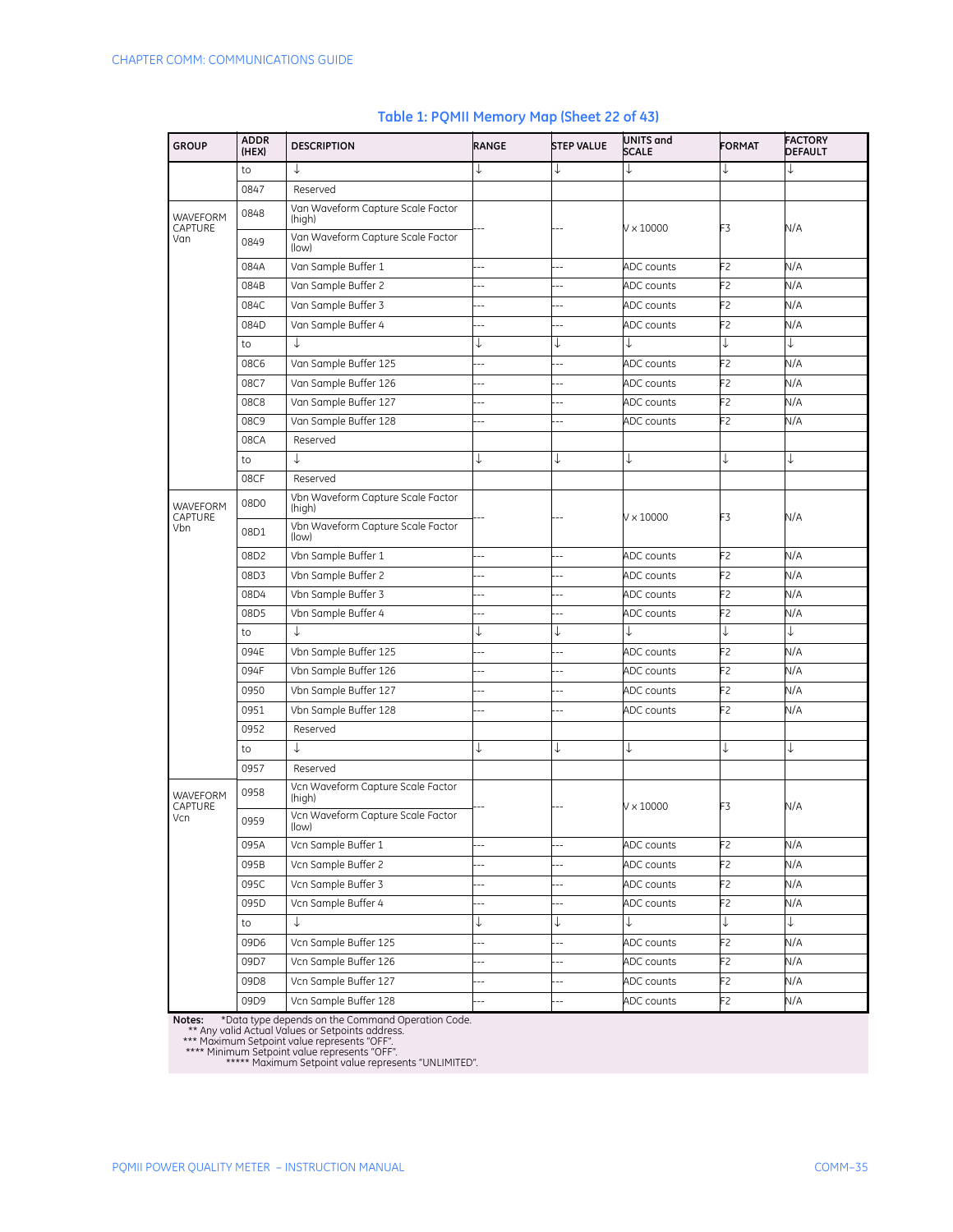| <b>GROUP</b>   | <b>ADDR</b><br>(HEX) | <b>DESCRIPTION</b>                     | <b>RANGE</b>   | <b>STEP VALUE</b> | UNITS and<br><b>SCALE</b> | <b>FORMAT</b> | <b>FACTORY</b><br><b>DEFAULT</b> |
|----------------|----------------------|----------------------------------------|----------------|-------------------|---------------------------|---------------|----------------------------------|
| WAVEFORM       | 09DA                 | Reserved                               |                |                   |                           |               |                                  |
| CAPTURE<br>Vcn | to                   | J                                      |                | ↓                 |                           |               |                                  |
| continued      | 09FF                 | Reserved                               |                |                   |                           |               |                                  |
| DATA<br>LOGGER | 0A00                 | Data Log Memory Access Block<br>Number |                |                   |                           | F1            | 0                                |
| DATA           | 0A01                 | Data Log Register 0                    |                |                   |                           | F1            | $\overline{\phantom{a}}$         |
|                | 0A02                 | Data Log Register 1                    |                |                   | ۵.                        | F1            | $\overline{a}$                   |
|                | 0A03                 | Data Log Register 2                    |                |                   | ä.                        | F1            | --                               |
|                | 0A04                 | Data Log Register 3                    |                | ۵.                | ۵.                        | F1            |                                  |
|                | to                   | ↓                                      | ↓              | ↓                 | ↓                         | ↓             | ↓                                |
|                | 0A3D                 | Data Log Register 60                   | ä.             | $\overline{a}$    | $\overline{a}$            | F1            | $\overline{a}$                   |
|                | 0A3E                 | Data Log Register 61                   | ٠.             | ۵.                | $\sim$                    | F1            |                                  |
|                | 0A3F                 | Data Log Register 62                   |                |                   |                           | F1            |                                  |
|                | 0A40                 | Data Log Register 63                   |                | --                |                           | F1            |                                  |
|                | 0A41                 | Reserved                               |                |                   |                           |               |                                  |
|                | to                   | ↓                                      | ↓              | ↓                 | ↓                         | ↓             | ↓                                |
|                | 0A4F                 | Reserved                               |                |                   |                           |               |                                  |
| DATA           | 0A50                 | Ia Log Number                          |                | ۵.                |                           | F110          | $0 = not selected$               |
| LOGGER<br>LOG  | 0A51                 | Ib Log Number                          |                | $-$               | ٠.                        | F110          | $0 = not selected$               |
| <b>NUMBERS</b> | 0A52                 | Ic Log Number                          |                | $\overline{a}$    |                           | F110          | $0 = not selected$               |
|                | 0A53                 | lavg Log Number                        |                | --                |                           | F110          | $0 = not selected$               |
|                | 0A54                 | In Log Number                          |                |                   |                           | F110          | $0 = not selected$               |
|                | 0A55                 | I Unbalance Log Number                 |                |                   |                           | F110          | $0 = not selected$               |
|                | 0A56                 | Van Log Number                         |                | $-$               | Ξ.                        | F110          | $0 = not selected$               |
|                | 0A57                 | Vbn Log Number                         | ۵.             | Ξ.                | $\overline{a}$            | F110          | $0 = not selected$               |
|                | 0A58                 | Vcn Log Number                         | ٠.             | $\overline{a}$    | $-$                       | F110          | $0 = not selected$               |
|                | 0A59                 | Vpavg Log Number                       |                | $\overline{a}$    | ۵.                        | F110          | $0 = not selected$               |
|                | 0A5A                 | Vab Log Number                         |                | --                | ۵.                        | F110          | $0 = not selected$               |
|                | 0A5B                 | Vbc Log Number                         |                | --                | --                        | F110          | $0 = not selected$               |
|                | 0A5C                 | Vca Log Number                         | ÷              | --                | --                        | F110          | $0 = not selected$               |
|                | 0A5D                 | Vlava Log Number                       |                | 4                 | 4                         | F110          | $0 = not selected$               |
|                | 0A5E                 | V Unbalance Log Number                 | ٠.             | --                | ۵.                        | F110          | $0 = not selected$               |
|                | 0A5F                 | Pa Log Number                          |                | --                | Ξ.                        | F110          | $0 = not selected$               |
|                | 0A60                 | Qa Log Number                          | ٠.             | $\overline{a}$    | $-$                       | F110          | $0 = not selected$               |
|                | 0A61                 | Sa Log Number                          |                | 44                | $\sim$                    | F110          | $0 = not selected$               |
|                | OA62                 | PFa Log Number                         |                | --                |                           | -110          | 0 = not selected                 |
|                | 0A63                 | Pb Log Number                          | $\overline{a}$ | $\overline{a}$    | $-$                       | F110          | 0 = not selected                 |
|                | 0A64                 | Qb Log Number                          | --             |                   | $-$                       | F110          | $0 = not selected$               |
|                | 0A65                 | Sb Log Number                          | --             | $-$               | --                        | F110          | $0 = not selected$               |
|                | 0A66                 | PFb Log Number                         | $\overline{a}$ | --                | --                        | F110          | $0 = not selected$               |
|                | 0A67                 | Pc Log Number                          | ٠.             | $-1$              | $-$                       | F110          | $0 = not selected$               |
|                | 0A68                 | Qc Log Number                          | --             | --                | --                        | F110          | $0 = not selected$               |
|                | 0A69                 |                                        |                | $-$               | --                        | F110          | $0 = not selected$               |
|                |                      | Sc Log Number                          | $\overline{a}$ |                   | $-$                       |               |                                  |
|                | 0A6A                 | PFc Log Number                         |                |                   |                           | F110          | $0 = not selected$               |
|                | 0A6B                 | P3 Log Number                          |                | --                | $-$                       | F110          | $0 = not selected$               |
|                | 0A6C                 | Q3 Log Number                          | ц,             | --                | --                        | F110          | $0 = not selected$               |
|                | 0A6D                 | S3 Log Number                          |                | $\overline{a}$    | $\overline{a}$            | F110          | 0 = not selected                 |

#### **Table 1: PQMII Memory Map (Sheet 23 of 43)**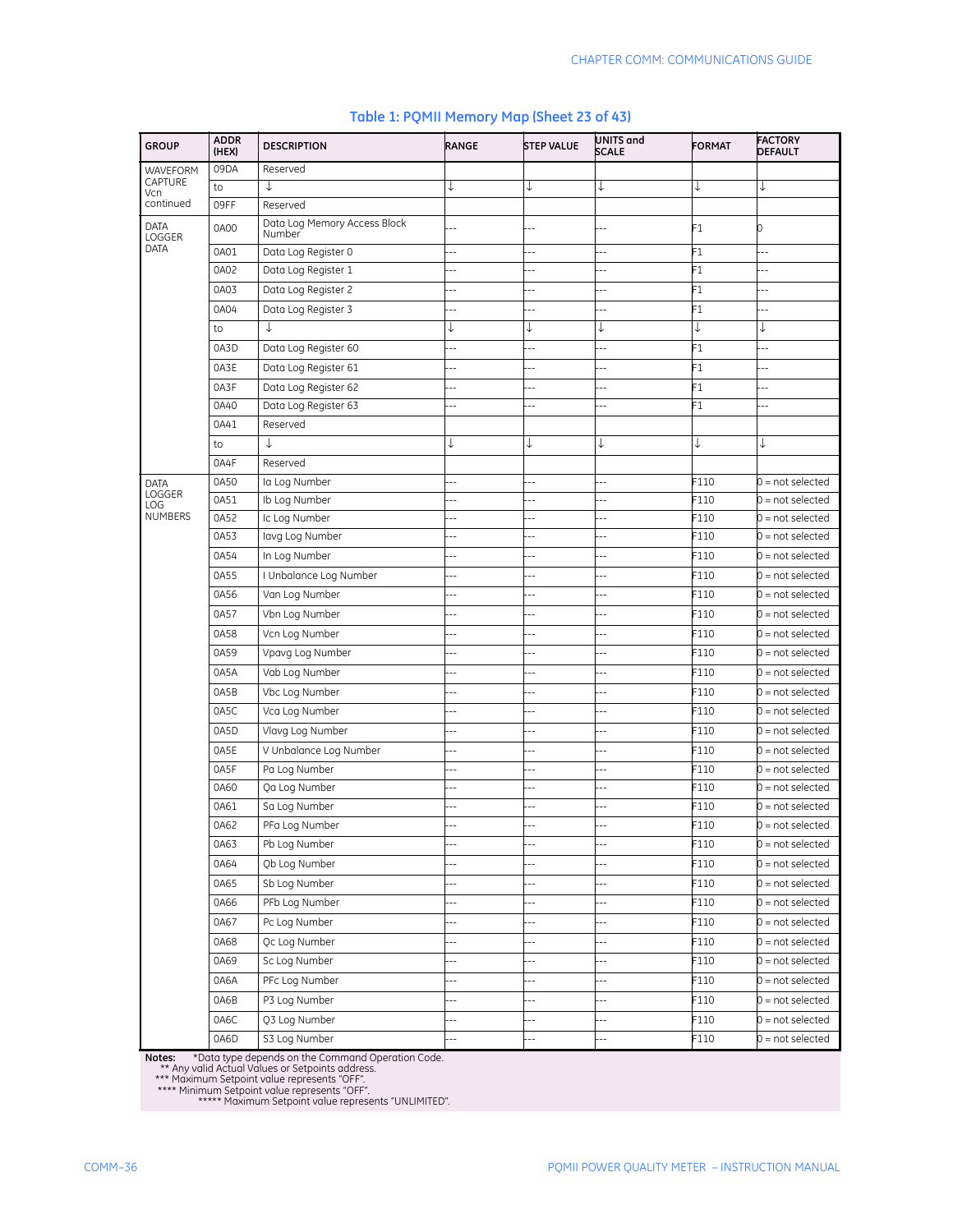| <b>GROUP</b>               | <b>ADDR</b><br>(HEX) | <b>DESCRIPTION</b>                               | RANGE                    | <b>STEP VALUE</b>        | UNITS and<br><b>SCALE</b> | <b>FORMAT</b> | <b>FACTORY</b><br><b>DEFAULT</b> |
|----------------------------|----------------------|--------------------------------------------------|--------------------------|--------------------------|---------------------------|---------------|----------------------------------|
| DATA                       | 0A6E                 | PF3 Log Number                                   |                          |                          |                           | F110          | $0 = not selected$               |
| LOGGER<br><b>LOG</b>       | 0A6F                 | Frequency Log Number                             | ц,                       | Ξ.                       |                           | F110          | $0 = not selected$               |
| <b>NUMBERS</b>             | 0A70                 | Positive kWh Log Number                          | ۵.                       | ۵.                       | ۵.                        | F110          | $0 = not selected$               |
| continued                  | 0A71                 | Negative kWh Log Number                          | $-$                      | $\overline{\phantom{a}}$ | --                        | F110          | $0 = not selected$               |
|                            | 0A72                 | Positive kvarh Log Number                        | --                       | J.                       | --                        | F110          | $0 = not selected$               |
|                            | 0A73                 | Negative kvarh Log Number                        | Ξ.                       | $\overline{a}$           | $\overline{a}$            | F110          | $0 = not selected$               |
|                            | 0A74                 | kVAh Log Number                                  | Ξ.                       | ц,                       |                           | F110          | $0 = not selected$               |
|                            | 0A75                 | Ia Demand Log Number                             | ц,                       | ż,                       |                           | F110          | $0 = not selected$               |
|                            | 0A76                 | Ib Demand Log Number                             | Ξ.                       | ۵.                       | ۵.                        | F110          | $0 = not selected$               |
|                            | 0A77                 | Ic Demand Log Number                             |                          | ц,                       |                           | F110          | $0 = not selected$               |
|                            | 0A78                 | In Demand Log Number                             | $\overline{\phantom{a}}$ | --                       | --                        | F110          | $0 = not selected$               |
|                            | 0A79                 | P3 Demand Log Number                             | --                       | ò,                       | --                        | F110          | $0 = not selected$               |
|                            | 0A7A                 | Q3 Demand Log Number                             | ٠.                       | ż,                       | ц,                        | F110          | $0 = not selected$               |
|                            | 0A7B                 | S3 Demand Log Number                             | 44                       | Ξ.                       | $\overline{a}$            | F110          | $0 = not selected$               |
|                            | 0A7C                 | Ia THD Log Number                                | $-$                      |                          | --                        | F110          | $0 = not selected$               |
|                            | 0A7D                 | Ib THD Log Number                                | ٠.                       |                          |                           | F110          | $0 = not selected$               |
|                            | 0A7E                 | Ic THD Log Number                                | $\overline{a}$           | --                       | ۵.                        | F110          | $0 = not selected$               |
|                            | 0A7F                 | In THD Log Number                                | $\overline{a}$           | ò,                       | Ξ.                        | F110          | $0 = not selected$               |
|                            | 0A80                 |                                                  | --                       |                          | ۵.                        | F110          | $0 = not selected$               |
|                            |                      | Van THD Log Number                               |                          | $-$                      |                           |               |                                  |
|                            | 0A81                 | Vbn THD Log Number                               | --                       | Ξ.                       | $\overline{a}$            | F110          | $0 = not selected$               |
|                            | 0A82                 | Vcn THD Log Number                               |                          | --                       |                           | F110          | $0 = not selected$               |
|                            | 0A83                 | Vab THD Log Number                               | --                       | $-$                      | ۵.                        | F110          | $0 = not selected$               |
|                            | 0A84                 | Vbc THD Log Number                               | ٠.                       | ٠.                       | ۵.                        | F110          | $0 = not selected$               |
|                            | 0A85                 | Analog Input Log Number                          |                          |                          |                           | F110          | $0 = not selected$               |
|                            | 0A86                 | Reserved                                         |                          |                          |                           |               |                                  |
|                            | to                   | ↓                                                | ↓                        | ↓                        | ↓                         | ↓             | ↓                                |
|                            | 0A8F                 | Reserved                                         |                          |                          |                           |               |                                  |
| <b>DATA</b>                | 0A90                 | Log 1 Time Interval (high)                       |                          |                          |                           | F3            | N/A                              |
| LOGGER<br>LOG <sub>1</sub> | 0A91                 | Log 1 Time Interval (low)                        |                          |                          |                           |               |                                  |
| <b>HEADER</b>              | 0A92                 | Log 1 Time - Hours/Minutes                       | $-$                      | ц,                       | $\overline{\phantom{a}}$  | F22           | N/A                              |
|                            | 0A93                 | Log 1 Time - Seconds                             | --                       | à,                       |                           | F23           | N/A                              |
|                            | 0A94                 | Log 1 Date - Month/Day                           | 44                       | ۵.                       | $\overline{a}$            | F24           | N/A                              |
|                            | 0A95                 | Log 1 Date - Year                                | $-$                      |                          | --                        | F25           | N/A                              |
|                            | 0A96                 | Log 1 Start Block Number                         | Ξ.                       | ۵.                       | --                        | F1            | 0                                |
|                            | 0A97                 | Log 1 Start Register Number                      | $-$                      | $-$                      | Ξ.                        | F1            | 0                                |
|                            | 0A98                 | Log 1 Record Size                                |                          |                          | bytes                     | F1            | 0                                |
|                            | 0A99                 | Log 1 Total Records (high)                       |                          |                          |                           |               |                                  |
|                            | 0A9A                 | Log 1 Total Records (low)                        |                          |                          |                           | F3            |                                  |
|                            | 0A9B                 | Log 1 Block Number of First Record               |                          |                          |                           | F1            |                                  |
|                            | 0A9C                 | Log 1 Register Number of First Record            |                          |                          |                           | F1            |                                  |
|                            | 0A9D                 | Log 1 Pointer to 1st Item of 1st Rec.<br>(high)  |                          |                          |                           | F1            | U                                |
|                            | 0A9E                 | Log 1 Pointer to 1st Item of 1st Record<br>(low) |                          |                          |                           | F1            | n                                |
|                            | 0A9F                 | Log 1 Block Number of Next Record to<br>Write    |                          |                          |                           | F1            |                                  |
|                            | 0AA0                 | Log 1 Register No. of Next Record to<br>Write    |                          |                          |                           | F1            |                                  |

#### **Table 1: PQMII Memory Map (Sheet 24 of 43)**

**Notes:** \*Data type depends on the Command Operation Code.<br>\*\* Any valid Actual Values or Setpoints address.<br>\*\*\* Maximum Setpoint value represents "OFF".<br>\*\*\*\*\* Minimum Setpoint value represents "OFF".<br>\*\*\*\*\* Maximum Setpoint

PQMII POWER QUALITY METER – INSTRUCTION MANUAL COMM–37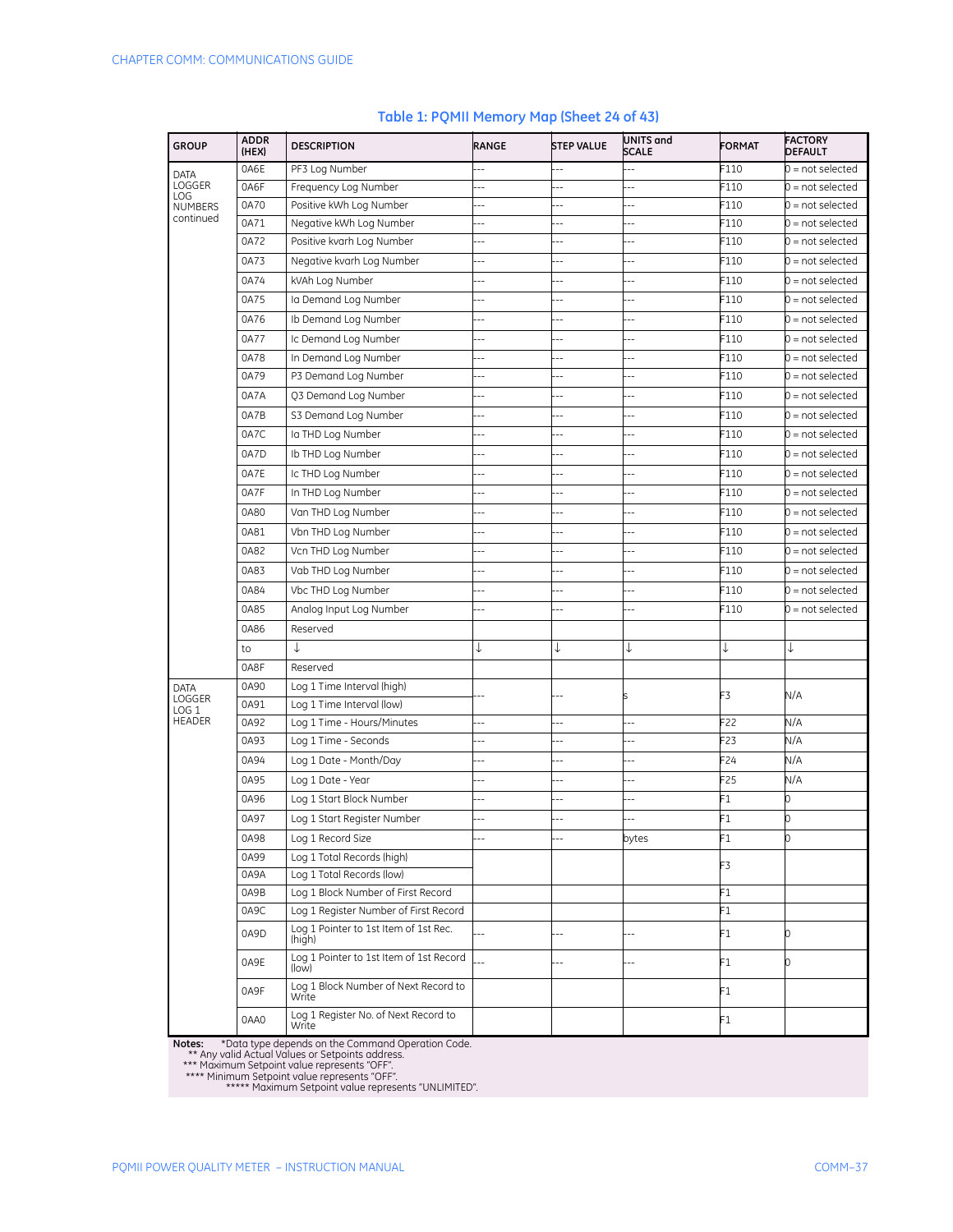| <b>GROUP</b>                      | <b>ADDR</b><br>(HEX) | <b>DESCRIPTION</b>                                       | <b>RANGE</b>             | <b>STEP VALUE</b>        | UNITS and<br><b>SCALE</b> | <b>FORMAT</b>   | <b>FACTORY</b><br><b>DEFAULT</b> |
|-----------------------------------|----------------------|----------------------------------------------------------|--------------------------|--------------------------|---------------------------|-----------------|----------------------------------|
| <b>DATA</b><br>LOGGER             | 0AA1                 | Log 1 Pointer of 1st Item of Record<br>after Last (high) |                          |                          |                           | F3              |                                  |
| LOG <sub>1</sub><br><b>HEADER</b> | 0AA2                 | Log 1 Pointer of 1st Item of Record<br>after Last (low)  |                          |                          |                           |                 |                                  |
| continued                         | 0AA3                 | Log 1 Status                                             | $\overline{a}$           |                          |                           | F35             | $0 =$ STOPPED                    |
|                                   | 0AA4                 | Log 1 Records Used (high)                                |                          |                          |                           | F3              |                                  |
|                                   | 0AA5                 | Log 1 Records Used (low)                                 |                          |                          |                           |                 |                                  |
|                                   | 0AA6                 | Log 1 Time Until next Reading (high)                     |                          |                          |                           | F3              | N/A                              |
|                                   | 0AA7                 | Log 1 Time Until next Reading (low)                      |                          |                          |                           |                 |                                  |
|                                   | 0AA8                 | Reserved                                                 |                          |                          |                           |                 |                                  |
|                                   | to                   | ↓                                                        | ↓                        | ↓                        | ↓                         | ↓               | ↓                                |
|                                   | 0AAB                 | Reserved                                                 |                          |                          |                           |                 |                                  |
| <b>DATA</b>                       | 0AAC                 | Log 2 Time Interval (high)                               |                          |                          |                           | F3              | N/A                              |
| LOGGER<br>LOG <sub>2</sub>        | 0AAD                 | Log 2 Time Interval (low)                                |                          |                          |                           |                 |                                  |
| <b>HEADER</b>                     | 0AAE                 | Log 2 Time - Hours/Minutes                               |                          |                          | ٠.                        | F22             | N/A                              |
|                                   | 0AAF                 | Log 2 Time - Seconds                                     | --                       | ۵.                       | --                        | F23             | N/A                              |
|                                   | 0AB0                 | Log 2 Date - Month/Day                                   | $\overline{a}$           | ц,                       | $\overline{a}$            | F24             | N/A                              |
|                                   | 0AB1                 | Log 2 Date - Year                                        | $\overline{a}$           |                          |                           | F25             | N/A                              |
|                                   | 0AB2                 | Log 2 Start Block Number                                 | $\overline{a}$           | $-$                      | Ц,                        | F1              | 0                                |
|                                   | 0AB3                 | Log 2 Start Register Number                              | $\overline{a}$           | --                       | $\overline{a}$            | F1              | 0                                |
|                                   | 0AB4                 | Log 2 Record Size                                        | Ξ.                       | $\overline{\phantom{a}}$ | bytes                     | F1              | 0                                |
|                                   | 0AB5                 | Log 2 Total Records (high)                               |                          |                          |                           |                 |                                  |
|                                   | 0AB6                 | Log 2 Total Records (low)                                |                          |                          |                           | F3              |                                  |
|                                   | 0AB7                 | Log 2 Block Number of First Record                       |                          |                          |                           | F1              |                                  |
|                                   | 0AB8                 | Log 2 Register Number of First Record                    |                          |                          |                           | F1              |                                  |
|                                   | 0AB9                 | Log 2 Pointer to 1st Item of 1st Rec.<br>(high)          |                          |                          |                           | F1              | n                                |
|                                   | 0ABA                 | Log 2 Pointer to 1st Item of 1st Record<br>(low)         |                          |                          |                           | F1              | n                                |
|                                   | 0ABB                 | Log 2 Block Number of Next Record to<br>Write            |                          |                          |                           | F1              |                                  |
|                                   | 0ABC                 | Log 2 Register No. of Next Record to<br>Write            |                          |                          |                           | F1              |                                  |
|                                   | 0ABD                 | Log 2 Pointer of 1st Item of Record<br>after Last (high) |                          |                          |                           | F3              |                                  |
|                                   | 0ABE                 | Log 2 Pointer of 1st Item of Record<br>after Last (low)  |                          |                          |                           |                 |                                  |
|                                   | 0ABF                 | Log 2 Status                                             | $\overline{a}$           | Ξ.                       |                           | F35             | $0 = STOPPED$                    |
|                                   | 0AC0                 | Log 2 Records Used (high)                                |                          |                          |                           | F3              |                                  |
|                                   | 0AC1                 | Log 2 Records Used (low)                                 |                          |                          |                           |                 |                                  |
|                                   | 0AC2                 | Log 2 Time Until next Reading (high)                     |                          |                          |                           | F3              |                                  |
|                                   | 0AC3                 | Log 2 Time Until next Reading (low)                      |                          |                          |                           |                 | N/A                              |
|                                   | 0AC4                 | Reserved                                                 |                          |                          |                           |                 |                                  |
|                                   | to                   | ↓                                                        | ↓                        | ↓                        | ↓                         | ↓               | ↓                                |
|                                   | 0ACF                 | Reserved                                                 |                          |                          |                           |                 |                                  |
| <b>EVENT</b><br>RECORD            | 0AD0                 | Total Number of Events Since Last<br>Clear               | $-$                      |                          |                           | F1              | 0                                |
|                                   | 0AD1                 | Event Record Last Cleared Time - Hrs./<br>Min.           |                          | --                       |                           | F22             | N/A                              |
|                                   | 0AD2                 | Event Record Last Cleared Time -<br>Seconds              | 44                       | Ξ.                       | $\overline{a}$            | F <sub>23</sub> | N/A                              |
|                                   | 0AD3                 | Event Record Last Cleared Date -<br>Month/Day            | $\overline{\phantom{a}}$ | --                       |                           | F24             | N/A                              |

#### **Table 1: PQMII Memory Map (Sheet 25 of 43)**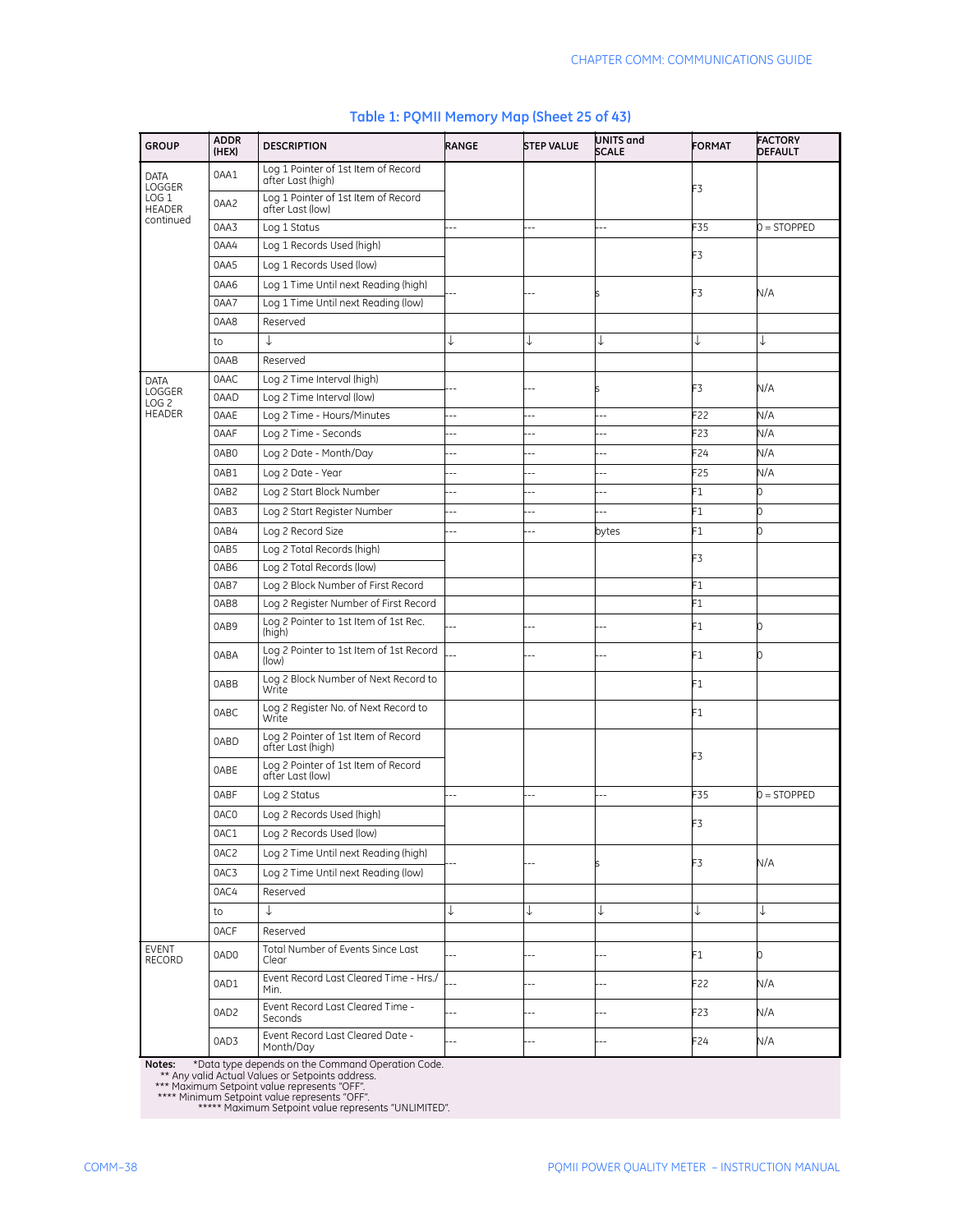| <b>GROUP</b>               | <b>ADDR</b><br>(HEX) | <b>DESCRIPTION</b>                    | RANGE          | <b>STEP VALUE</b>        | UNITS and<br><b>SCALE</b> | <b>FORMAT</b>  | <b>FACTORY</b><br><b>DEFAULT</b> |
|----------------------------|----------------------|---------------------------------------|----------------|--------------------------|---------------------------|----------------|----------------------------------|
| <b>EVENT</b>               | 0AD4                 | Event Record Last Cleared Date - Year |                |                          |                           | F25            | N/A                              |
| <b>RECORD</b><br>continued | 0AD5                 | Reserved                              |                |                          |                           |                |                                  |
|                            | to                   | ↓                                     |                | ↓                        | ↓                         | ↓              |                                  |
|                            | 0ADF                 | Reserved                              |                |                          |                           |                |                                  |
|                            | 0AE0                 | Record #N Event Number                | 44             | $\sim$                   | ٠.                        | F1             | N/A                              |
|                            | 0AE1                 | Record #N Event Cause                 | $-$            |                          |                           | F36            | $0 = NO$ EVENT                   |
|                            | 0AE2                 | Record #N Time - Hours/Minutes        | $-$            |                          |                           | F22            | N/A                              |
|                            | 0AE3                 | Record #N Time - Seconds              | $\overline{a}$ | $\overline{a}$           | ۵.                        | F23            | N/A                              |
|                            | 0AE4                 | Record #N Date - Month/Day            |                |                          |                           | F24            | N/A                              |
|                            | 0AE5                 | Record #N Date - Year                 |                |                          | Ξ.                        | F25            | N/A                              |
|                            | 0AE6                 | Record #N Switches and Relays States  |                | ۵.                       | ۵.                        | F111           | N/A                              |
|                            | 0AE7                 | Record #N Ia                          | --             | $\overline{a}$           | A                         | F1             | N/A                              |
|                            | 0AE8                 | Record #N Ib                          |                |                          | Α                         | F <sub>1</sub> | N/A                              |
|                            | 0AE9                 | Record #N Ic                          | ۵.             | ۵.                       | A                         | F1             | N/A                              |
|                            | 0AEA                 | Record #N In                          |                | --                       | A                         | F1             | N/A                              |
|                            | 0AEB                 | Record #N I Unbalance                 |                | $\overline{\phantom{a}}$ | $0.1 \times %$            | F1             | N/A                              |
|                            | 0AEC                 | Record #N Van (high)                  |                |                          |                           |                |                                  |
|                            | 0AED                 | Record #N Van (low)                   |                |                          |                           | F3             | N/A                              |
|                            | <b>OAEE</b>          | Record #N Vbn (high)                  |                |                          |                           |                | N/A                              |
|                            | <b>OAEF</b>          | Record #N Vbn (low)                   |                |                          |                           | F3             |                                  |
|                            | 0AF0                 | Record #N Vcn (high)                  |                |                          |                           |                | N/A                              |
|                            | 0AF1                 | Record #N Vcn (low)                   |                |                          |                           | F3             |                                  |
|                            | 0AF2                 | Record #N Vab (high)                  |                |                          |                           |                |                                  |
|                            | 0AF3                 | Record #N Vab (low)                   |                |                          |                           | F3             | N/A                              |
|                            | 0AF4                 | Record #N Vbc (high)                  |                |                          |                           |                | N/A                              |
|                            | 0AF5                 | Record #N Vbc (low)                   |                |                          |                           | F3             |                                  |
|                            | 0AF6                 | Record #N Vca (high)                  |                |                          |                           |                |                                  |
|                            | 0AF7                 | Record #N Vca (low)                   |                |                          |                           | F3             | N/A                              |
|                            | 0AF8                 | Record #N V Unbalance                 |                | $-$                      | $0.1 \times\%$            | F1             | N/A                              |
|                            | 0AF9                 | Record #N Pa (high)                   |                |                          |                           |                |                                  |
|                            | 0AFA                 | Record #N Pa (low)                    |                |                          | $0.01 \times$ kW          | F4             | N/A                              |
|                            | 0AFB                 | Record #N Qa (high)                   |                |                          |                           |                |                                  |
|                            | 0AFC                 | Record #N Qa (low)                    |                |                          | $0.01 \times k$ var       | F4             | N/A                              |
|                            | 0AFD                 | Record #N Sa (high)                   |                |                          |                           |                |                                  |
|                            | <b>OAFE</b>          | Record #N Sa (low)                    |                |                          | $0.01 \times$ kVA         | F3             | N/A                              |
|                            | 0AFF                 | Record #N PFa                         | --             |                          | $0.01 \times PF$          | F2             | N/A                              |
|                            | 0B00                 | Record #N Pb (high)                   |                |                          |                           |                |                                  |
|                            | 0B01                 | Record #N Pb (low)                    |                |                          | $0.01 \times$ kW          | F4             | N/A                              |
|                            | 0B02                 | Record #N Qb (high)                   |                |                          |                           |                |                                  |
|                            | 0B03                 | Record #N Qb (low)                    |                |                          | 0.01 x kvar               | F4             | N/A                              |
|                            | 0B04                 | Record #N Sb (high)                   |                |                          |                           |                |                                  |
|                            | OB05                 | Record #N Sb (low)                    |                |                          | 0.01 x kVA                | F3             | N/A                              |
|                            |                      | Record #N PFb                         | $-$            | $-$                      | $0.01 \times PF$          |                | N/A                              |
|                            | 0B06                 |                                       |                |                          |                           | F2             |                                  |
|                            | 0B07                 | Record #N Pc (high)                   |                |                          | $0.01 \times$ kW          | F4             | N/A                              |
|                            | 0B08                 | Record #N Pc (low)                    |                |                          |                           |                |                                  |

#### **Table 1: PQMII Memory Map (Sheet 26 of 43)**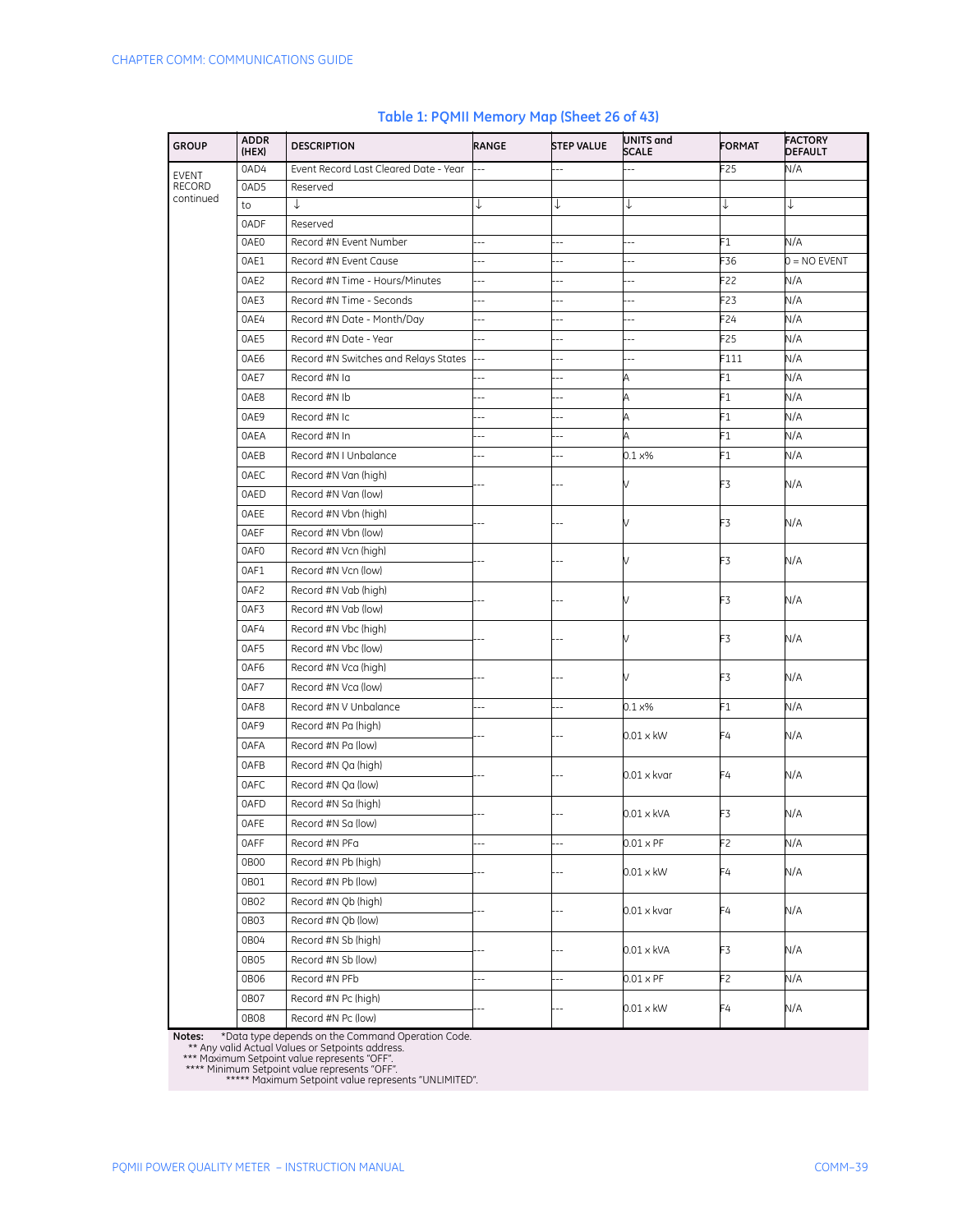| <b>GROUP</b>                  | <b>ADDR</b><br>(HEX) | <b>DESCRIPTION</b>              | RANGE                    | <b>STEP VALUE</b> | UNITS and<br><b>SCALE</b> | <b>FORMAT</b>  | <b>FACTORY</b><br><b>DEFAULT</b> |
|-------------------------------|----------------------|---------------------------------|--------------------------|-------------------|---------------------------|----------------|----------------------------------|
| <b>EVENT</b><br><b>RECORD</b> | 0B09                 | Record #N Oc (high)             |                          |                   | $0.01 \times k$ var       | F4             | N/A                              |
| continued                     | 0B0A                 | Record #N Qc (low)              |                          |                   |                           |                |                                  |
|                               | 0B0B                 | Record #N Sc (high)             |                          |                   | $0.01 \times$ kVA         | F3             | N/A                              |
|                               | 0B <sub>O</sub> C    | Record #N Sc (low)              |                          |                   |                           |                |                                  |
|                               | 0B0D                 | Record #N PFc                   | Ξ.                       |                   | $0.01 \times PF$          | F <sub>2</sub> | N/A                              |
|                               | 0B0E                 | Record #N P3 (high)             |                          |                   | $0.01 \times$ kW          | F4             | N/A                              |
|                               | 0B0F                 | Record #N P3 (low)              |                          |                   |                           |                |                                  |
|                               | 0B10                 | Record #N Q3 (high)             |                          |                   | $0.01 \times k$ var       | F4             | N/A                              |
|                               | 0B11                 | Record #N Q3 (low)              |                          |                   |                           |                |                                  |
|                               | 0B12                 | Record #N S3 (high)             |                          |                   | $0.01 \times$ kVA         | F3             | N/A                              |
|                               | 0B13                 | Record #N S3 (low)              |                          |                   |                           |                |                                  |
|                               | 0B14                 | Record #N PF3                   |                          |                   | $0.01 \times PF$          | F2             | N/A                              |
|                               | 0B15                 | Record #N Frequency             |                          | ä.                | $0.01 \times Hz$          | F1             | N/A                              |
|                               | 0B16                 | Record #N Positive kWh (high)   |                          |                   | kWh                       | F3             | N/A                              |
|                               | 0B17                 | Record #N Positive kWh (low)    |                          |                   |                           |                |                                  |
|                               | 0B18                 | Record #N Negative kWh (high)   |                          |                   |                           |                |                                  |
|                               | 0B19                 | Record #N Negative kWh (low)    |                          |                   | kWh                       | F3             | N/A                              |
|                               | 0B1A                 | Record #N Positive kvarh (high) |                          |                   |                           |                |                                  |
|                               | OB1B                 | Record #N Positive kvarh (low)  |                          |                   | kvarh                     | F3             | N/A                              |
|                               | 0B1C                 | Record #N Negative kvarh (high) |                          |                   |                           |                |                                  |
|                               | 0B1D                 | Record #N Negative kvarh (low)  |                          |                   | kvarh                     | F3             | N/A                              |
|                               | 0B1E                 | Record #N kVAh (high)           |                          |                   |                           |                |                                  |
|                               | 0B1F                 | Record #N kVAh (low)            |                          |                   | kVAh                      | F3             | N/A                              |
|                               | 0B20                 | Record #N Ia Demand             |                          |                   | A                         | F1             | N/A                              |
|                               | 0B21                 | Record #N Ib Demand             | Ξ.                       |                   | A                         | F1             | N/A                              |
|                               | 0B22                 | Record #N Ic Demand             | $-$                      | $-$               | A                         | F1             | N/A                              |
|                               | 0B23                 | Record #N In Demand             | $\overline{a}$           | ۵.                | A                         | F1             | N/A                              |
|                               | 0B24                 | Record #N P3 Demand (high)      |                          |                   |                           |                |                                  |
|                               | 0B25                 | Record #N P3 Demand (low)       |                          |                   | $0.01 \times$ kW          | F4             | N/A                              |
|                               | 0B26                 | Record #N 03 Demand (high)      |                          |                   |                           |                |                                  |
|                               | 0B27                 | Record #N Q3 Demand (low)       |                          |                   | $0.01 \times k$ var       | F4             | N/A                              |
|                               | 0B28                 | Record #N S3 Demand (high)      |                          |                   |                           |                |                                  |
|                               | 0B29                 | Record #N S3 Demand (low)       |                          |                   | $0.01 \times$ kVA         | F3             | N/A                              |
|                               | 0B <sub>2</sub> A    | Record #N Ia THD                |                          |                   | $0.1 \times %$            | F1             | N/A                              |
|                               | 0B2B                 | Record #N Ib THD                |                          |                   | $0.1 \times \%$           | F1             | N/A                              |
|                               | 0B <sub>2</sub> C    | Record #N Ic THD                | $\overline{a}$           |                   | 0.1 x %                   | F1             | N/A                              |
|                               | 0B2D                 | Record #N In THD                | $\overline{a}$           |                   | $0.1 \times \%$           | F1             | N/A                              |
|                               | OB2E                 | Record #N Van THD               | $\overline{\phantom{a}}$ | $\overline{a}$    | $0.1 \times \%$           | F1             | N/A                              |
|                               | 0B2F                 | Record #N Vbn THD               | $-$                      | $\overline{a}$    | $0.1 \times \%$           | F1             | N/A                              |
|                               | 0B30                 | Record #N Vcn THD               | --                       | --                | $0.1 \times %$            | F1             | N/A                              |
|                               | 0B31                 | Record #N Vab THD               | --                       | --                | $0.1 \times \%$           | F1             | N/A                              |
|                               | 0B32                 | Record #N Vbc THD               | --                       | Ξ.                | $0.1 \times \%$           | F1             | N/A                              |
|                               | 0B33                 | Record #N Analog Input (high)   |                          |                   |                           |                |                                  |
|                               | 0B34                 | Record #N Analog Input (low)    |                          |                   | $---$                     | F3             | N/A                              |
|                               |                      | Record #N Trace Memory Trigger  |                          |                   |                           |                |                                  |
|                               | 0B35                 | Cause                           | $---$                    | $-$               | ---                       | F41            | N/A                              |

#### **Table 1: PQMII Memory Map (Sheet 27 of 43)**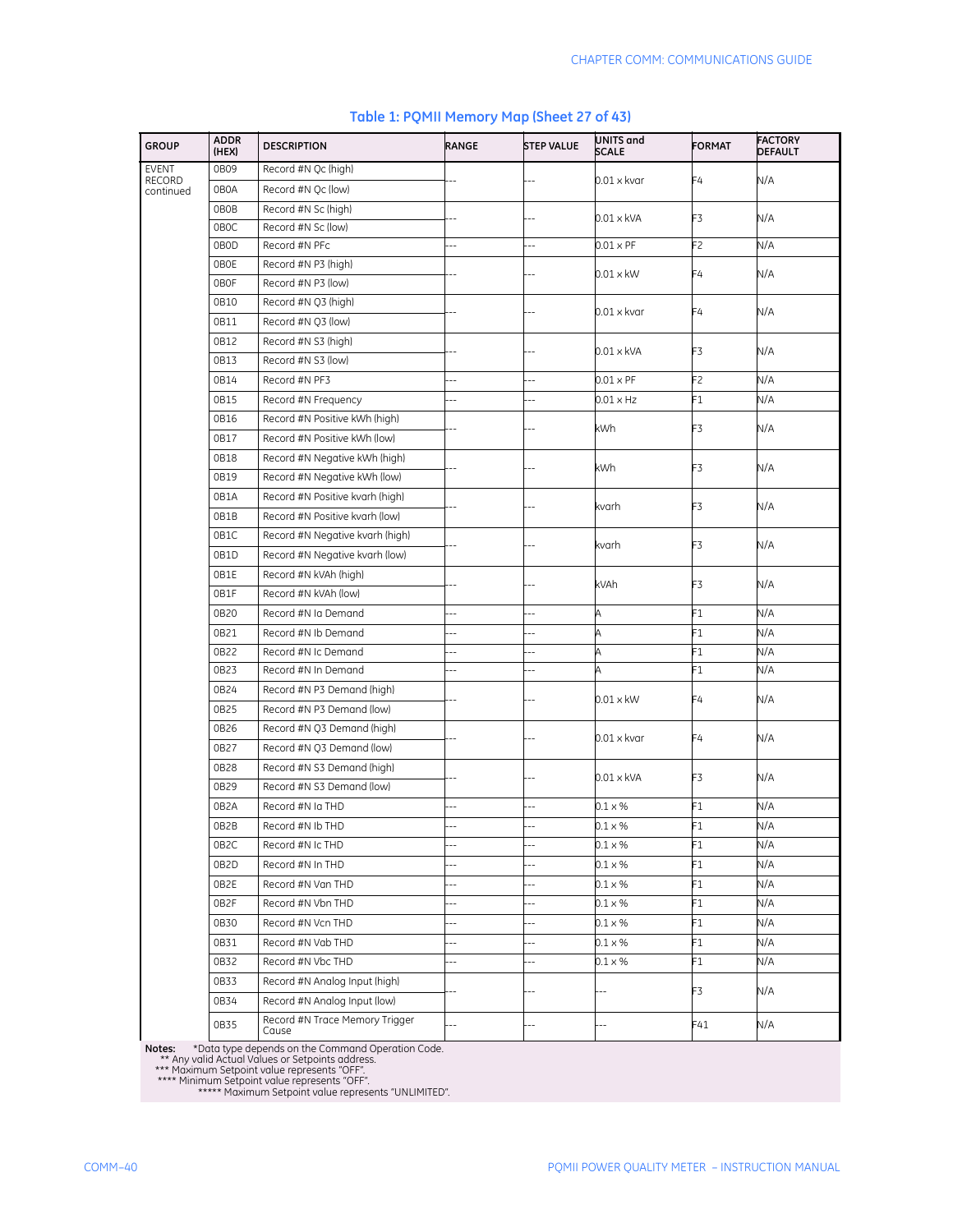| <b>GROUP</b>               | <b>ADDR</b><br>(HEX) | <b>DESCRIPTION</b>                  | RANGE                    | <b>STEP VALUE</b>        | <b>UNITS and</b><br><b>SCALE</b> | <b>FORMAT</b>  | <b>FACTORY</b><br><b>DEFAULT</b> |
|----------------------------|----------------------|-------------------------------------|--------------------------|--------------------------|----------------------------------|----------------|----------------------------------|
|                            | 0B36                 | Record #N Internal Fault Error Code | $\overline{\phantom{a}}$ |                          |                                  | F108           | N/A                              |
| <b>EVENT</b>               | 0B37                 | Reserved                            |                          |                          |                                  |                |                                  |
| <b>RECORD</b><br>continued | to                   | ↓                                   |                          | ↓                        |                                  | ↓              | ↓                                |
|                            | 0B7F                 | Reserved                            |                          |                          |                                  |                |                                  |
| TRACE<br><b>MEMORY</b>     | 0B80                 | Trace Memory Usage                  | --                       | Ξ.                       | ۵.                               | F37            | N/A                              |
|                            | 0B81                 | Trace Memory Trigger Flag           | --                       | ۵.                       |                                  | F113           | N/A                              |
|                            | 0B82                 | Trace Memory Trigger Counter        | $-$                      | $\overline{\phantom{a}}$ | $\overline{a}$                   | F1             | N/A                              |
|                            | 0B83                 | <b>Total Trace Memory Triggers</b>  | 44                       | --                       | $\overline{a}$                   | F1             | N/A                              |
|                            | 0B88                 | Trigger Cause - Trace 1             | $\overline{a}$           | --                       | $-$                              | F41            | N/A                              |
|                            | 0B89                 | Time - Hours/Minutes - Trace 1      | $\overline{a}$           | $\overline{\phantom{a}}$ | ц,                               | F22            | N/A                              |
|                            | 0B8A                 | Time - Seconds - Trace 1            | Ξ.                       | ۵.                       | ۵.                               | F23            | N/A                              |
|                            | OB8B                 | Date - Month/Day - Trace 1          | $\overline{a}$           |                          | $\overline{a}$                   | F24            | N/A                              |
|                            | 0B8C                 | Date - Year - Trace 1               | ц,                       | ц,                       | ц,                               | F25            | N/A                              |
|                            | 0B8D                 | Trigger Sample Number 1             | $\overline{a}$           | --                       | --                               | F1             | N/A                              |
|                            | OB8E                 | Frequency 1                         | $-$                      |                          | $0.01 \times HZ$                 | F1             | N/A                              |
|                            | 0B98                 | Trigger Cause - Trace 2             |                          | ۵.                       | --                               | F41            | N/A                              |
|                            | 0B99                 | Time - Hours/Minutes - Trace 2      |                          | $-$                      | ۵.                               | F22            | N/A                              |
|                            | 0B9A                 | Time - Seconds - Trace 2            | $\overline{a}$           |                          | Ξ.                               | F23            | N/A                              |
|                            | 0B9B                 | Date - Month/Day - Trace 2          | $-$                      | --                       |                                  | F24            | N/A                              |
|                            | 0B9C                 | Date - Year - Trace 2               | --                       | $\overline{a}$           | $\overline{a}$                   | F25            | N/A                              |
|                            | 0B9D                 | Trigger Sample Number 2             |                          |                          | ۵.                               | F1             | N/A                              |
|                            | OB9E                 | Frequency 2                         | Ξ.                       | $-$                      | $0.01 \times HZ$                 | F1             | N/A                              |
|                            | 0BA8                 | Trigger Cause - Trace 3             | Ξ.                       | ۵.                       |                                  | F41            | N/A                              |
|                            | 0BA9                 | Time - Hours/Minutes - Trace 3      | $\overline{a}$           |                          |                                  | F22            | N/A                              |
|                            | 0BAA                 | Time - Seconds - Trace 3            | ц,                       | ۵.                       | ц,                               | F23            | N/A                              |
|                            | 0BAB                 | Date - Month/Day - Trace 3          | $\overline{a}$           | $-$                      | $\overline{a}$                   | F24            | N/A                              |
|                            | 0BAC                 | Date - Year - Trace 3               | ۵.                       |                          | --                               | F25            | N/A                              |
|                            | 0BAD                 | Trigger Sample Number 3             |                          |                          | ц,                               | F1             | N/A                              |
|                            | <b>OBAE</b>          | Frequency 3                         | --                       | ۵.                       | $0.01$ xHz                       | F1             | N/A                              |
|                            | OBB8                 | Trace Memory Waveform Selection     |                          | --                       | --                               | F40            | N/A                              |
|                            | OBB9                 | Waveform Scale Factor (high)        |                          |                          | A/Vx10000                        | F3             | N/A                              |
|                            | 0BBA                 | Waveform Scale Factor (low)         |                          |                          |                                  |                |                                  |
|                            | <b>OBBB</b>          | Data Buffer 1                       | $-$                      | --                       | ADCcounts/2                      | F2             | N/A                              |
|                            | <b>OBBC</b>          | Data Buffer 2                       | Ξ.                       | --                       | ADCcounts/2                      | F <sub>2</sub> | N/A                              |
|                            | to                   |                                     |                          |                          |                                  |                |                                  |
|                            | ODF9                 | Data Buffer 575                     |                          | $\overline{\phantom{a}}$ | ADCcounts/2                      | F2             | N/A                              |
|                            | 0DFA                 | Data Buffer 576                     | 44                       | $\overline{\phantom{a}}$ | ADCcounts/2                      | F2             | N/A                              |
|                            | ODFB                 | Reserved                            |                          |                          |                                  |                |                                  |
|                            | to                   | $\downarrow$                        |                          | ↓                        | ↓                                | ↓              | ↓                                |
|                            | 0DFF                 | Reserved                            |                          |                          |                                  |                |                                  |
|                            | 0E00                 | Invalid Serial Number Flag          | $-$                      | --                       | --                               | F117           | N/A                              |
|                            | OEO1                 | Reserved                            |                          |                          |                                  |                |                                  |
|                            | to                   | $\downarrow$                        | ↓                        | ↓                        | ↓                                | $\downarrow$   | ↓                                |
|                            | OE1F                 | Reserved                            |                          |                          |                                  |                |                                  |

#### **Table 1: PQMII Memory Map (Sheet 28 of 43)**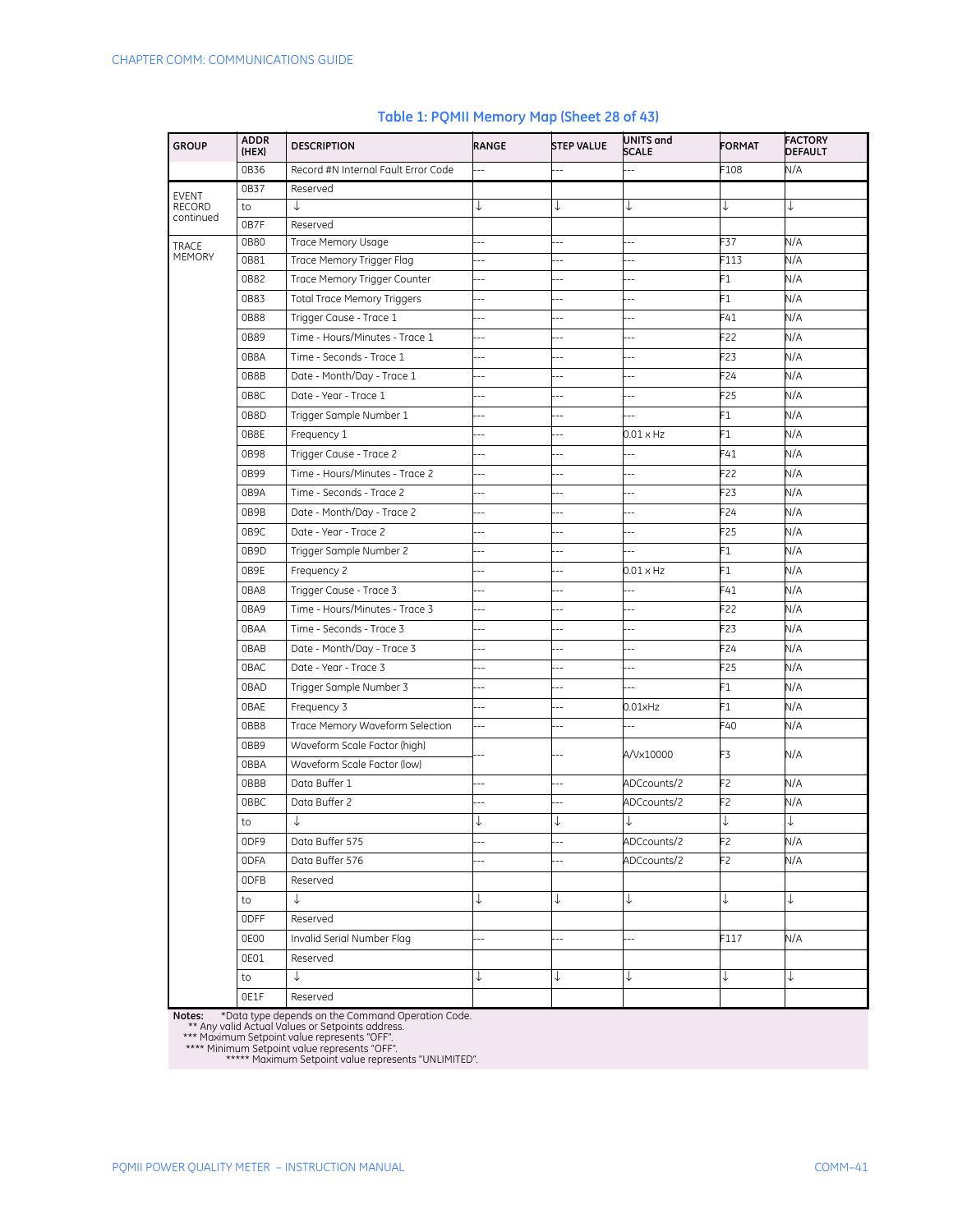| <b>GROUP</b>                    | <b>ADDR</b><br>(HEX) | <b>DESCRIPTION</b>                                          | RANGE          | <b>STEP VALUE</b>        | UNITS and<br><b>SCALE</b> | <b>FORMAT</b>   | <b>FACTORY</b><br><b>DEFAULT</b> |
|---------------------------------|----------------------|-------------------------------------------------------------|----------------|--------------------------|---------------------------|-----------------|----------------------------------|
| VOLTAGE<br>DISTUR-              | 0E20                 | Disturbances since Last Clear                               | $\overline{a}$ | Ξ.                       |                           | F1              | 0                                |
| <b>BANCE</b><br><b>RECORDER</b> | 0E21                 | Swell/Sag Last Cleared Time (Hrs./Min.)                     | $\ddotsc$      | $\overline{a}$           | ٠.                        | F22             | N/A                              |
|                                 | 0E22                 | Swell/Sag Last Cleared Time (Sec.)                          | $-$            | $\overline{\phantom{a}}$ | $-$                       | F23             | N/A                              |
|                                 | 0E23                 | Swell/Sag Last Cleared Date (Month/<br>Day.)                |                |                          |                           | F <sub>24</sub> | N/A                              |
|                                 | 0E24                 | Swell/Sag Last Cleared Date (Year.)                         | $\overline{a}$ | $\overline{a}$           | 4                         | F25             | N/A                              |
|                                 | 0E25                 | Reserved                                                    |                |                          |                           |                 |                                  |
|                                 | to                   | J                                                           | ↓              | ↓                        | ↓                         | ↓               | ↓                                |
|                                 | OE2F                 | Reserved                                                    |                |                          |                           |                 |                                  |
|                                 | 0E30                 | Record N Disturbance Number                                 |                |                          |                           | F1              | N/A                              |
|                                 | 0E31                 | Record N Disturbance Type                                   |                |                          |                           | F118            | N/A                              |
|                                 | 0E32                 | Record N Disturbance Source                                 |                |                          |                           | F119            | N/A                              |
|                                 | 0E33                 | Record N Time (hours/minutes)                               |                |                          |                           | F22             | N/A                              |
|                                 | 0E34                 | Record N Time (seconds)                                     |                |                          |                           | F <sub>23</sub> | N/A                              |
|                                 | 0E35                 | Record N Date (month/day)                                   |                |                          |                           | F24             | N/A                              |
|                                 | 0E36                 | Record N Date (seconds)                                     |                |                          |                           | F25             | N/A                              |
|                                 | 0E37                 | Record N Over/Undervoltage Duration<br>(high)               |                |                          |                           |                 |                                  |
|                                 | 0E38                 | Record N Over/Undervoltage Duration<br>(low)                |                |                          | cycles                    | F3              | N/A                              |
|                                 | 0E39                 | Record N Average Voltage (high)                             |                |                          |                           | F3              |                                  |
|                                 | 0E3A                 | Record N Average Voltage (low)                              |                |                          | $0.1 \times V$            |                 | N/A                              |
|                                 | OE3B                 | Reserved                                                    |                |                          |                           |                 |                                  |
|                                 | to                   | T                                                           | ↓              | ↓                        | ↓                         | ↓               | ↓                                |
|                                 | <b>OFFF</b>          | Reserved                                                    |                |                          |                           |                 |                                  |
|                                 |                      | Setpoint Values (Holding Registers) Addresses: 1000 to 131F |                |                          |                           |                 |                                  |
| METER ID                        | 1000                 | Meter ID characters 1 and 2                                 |                |                          | <b>ASCII</b>              | F10             | N/A                              |
|                                 | 1001                 | Meter ID characters 3 and 4                                 | $\overline{a}$ |                          | <b>ASCII</b>              | F <sub>10</sub> | N/A                              |
|                                 | 1002                 | Meter ID characters 5 and 6                                 |                |                          | <b>ASCII</b>              | F10             | N/A                              |
|                                 | 1003                 | Meter ID characters 7 and 8                                 | $-$            |                          | <b>ASCII</b>              | F10             | N/A                              |
|                                 | 1004                 | Meter ID characters 9 and 10                                | $-$            |                          | <b>ASCII</b>              | F10             | N/A                              |
|                                 | 1005                 | Meter ID characters 11 and 12                               | $-$            |                          | <b>ASCII</b>              | F10             | N/A                              |
|                                 | 1006                 | Meter ID characters 13 and 14                               | --             | ц,                       | <b>ASCII</b>              | F <sub>10</sub> | N/A                              |
|                                 | 1007                 | Meter ID characters 15 and 16                               | ä.             | $\overline{a}$           | <b>ASCII</b>              | F10             | N/A                              |
|                                 | 1008                 | Meter ID characters 17 and 18                               |                | $\overline{\phantom{a}}$ | <b>ASCII</b>              | F10             | N/A                              |
|                                 | 1009                 | Meter ID characters 19 and 20                               |                |                          | ASCII                     | F10             | N/A                              |
|                                 | 100A                 | Reserved                                                    |                |                          |                           |                 |                                  |
|                                 | to                   | $\downarrow$                                                | ↓              | ↓                        | ↓                         | ↓               | ↓                                |
|                                 | 100F                 | Reserved                                                    |                |                          |                           |                 |                                  |
| PREFERENCES                     | 1010                 | Default Message Time                                        | 1 to $1201***$ | $\mathbf{1}$             | min x0.1                  | F1              | $10 = 1.0$ min                   |
|                                 | 1011                 | Reserved                                                    |                |                          |                           |                 |                                  |
|                                 | 1012                 | Display Filter Constant                                     | 1 to 10        | 1                        | $\overline{a}$            | F1              | 4                                |
|                                 | 1013                 | Reserved                                                    |                |                          |                           |                 |                                  |
|                                 | to                   | $\downarrow$                                                | ↓              | $\downarrow$             | ↓                         | ↓               | ↓                                |
|                                 | 1017                 | Reserved                                                    |                |                          |                           |                 |                                  |

#### **Table 1: PQMII Memory Map (Sheet 29 of 43)**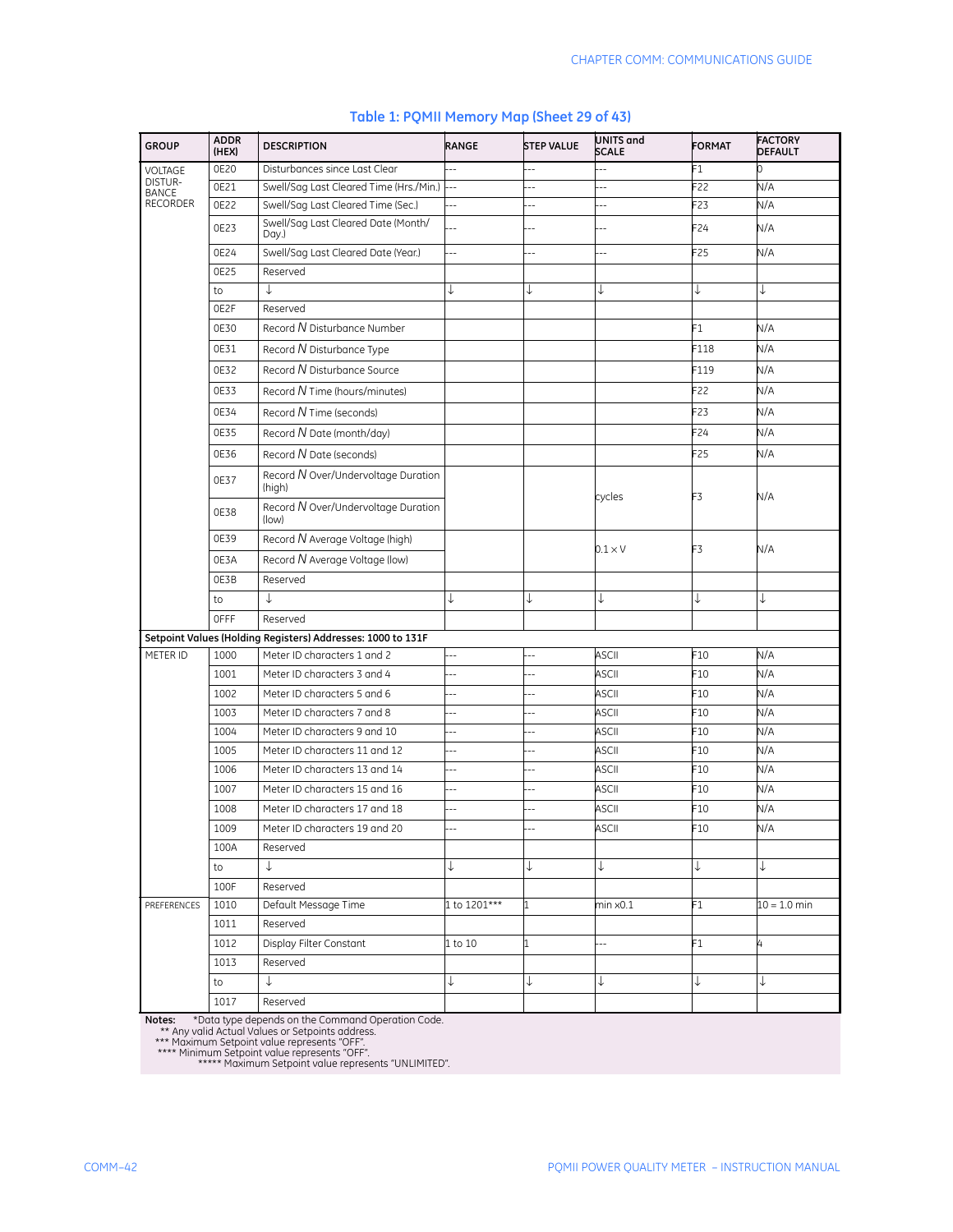| <b>GROUP</b>                     | <b>ADDR</b><br>(HEX) | <b>DESCRIPTION</b>                     | RANGE      | <b>STEP VALUE</b> | <b>UNITS and</b><br><b>SCALE</b>  | <b>FORMAT</b> | <b>FACTORY</b><br><b>DEFAULT</b>    |
|----------------------------------|----------------------|----------------------------------------|------------|-------------------|-----------------------------------|---------------|-------------------------------------|
| RS485 COM1                       | 1018                 | Serial Communication Address           | 1 to 255   |                   |                                   | F1            |                                     |
| <b>SERIAL PORT</b>               | 1019                 | Modbus Baud Rate for RS485 COM1        | 0 to 4     |                   |                                   | F12           | $3 = 9600$                          |
|                                  | 101A                 | Parity for RS485 COM1                  | 0 to 2     |                   |                                   | F13           | $0 = \text{NONE}$                   |
|                                  | 101B                 | Reserved                               |            |                   |                                   |               |                                     |
|                                  | to                   | ↓                                      |            | J                 |                                   | ↓             |                                     |
|                                  | 101F                 | Reserved                               |            |                   |                                   |               |                                     |
| <b>RS485 COM2</b><br>SERIAL PORT | 1020                 | Modbus Baud Rate for RS485 COM2        | 0 to 4     |                   |                                   | F12           | $3 = 9600$                          |
|                                  | 1021                 | Parity for RS485 COM2                  | 0 to 2     | 1                 | Ξ.                                | F13           | $0 = \text{NONE}$                   |
|                                  | 1022                 | Reserved                               |            |                   |                                   |               |                                     |
|                                  | to                   | ↓                                      |            | ↓                 | ↓                                 | ↓             | ↓                                   |
|                                  | 1027                 | Reserved                               |            |                   |                                   |               |                                     |
| <b>RS232</b>                     | 1028                 | Modbus Baud Rate for RS232             | 0 to 4     |                   |                                   | F12           | $3 = 9600$                          |
| <b>SERIAL PORT</b>               | 1029                 | Parity for RS232                       | 0 to 2     |                   |                                   | F13           | $0 = \text{NONE}$                   |
|                                  | 102A                 | Reserved                               |            |                   |                                   |               |                                     |
|                                  | to                   | ↓                                      |            | ↓                 | ↓                                 | ↓             | ↓                                   |
|                                  | 102F                 | Reserved                               |            |                   |                                   |               |                                     |
| CALCU-                           | 1030                 | <b>Current Demand Calculation Type</b> | 0 to 2     |                   |                                   | F28           | $0 =$ Thermal<br>Exponential        |
| LATION                           | 1031                 | Current Demand Time Interval           | 5 to 180   |                   | minutes                           | F1            | 30 min                              |
| PARAMETERS                       | 1032                 | Power Demand Calculation Type          | 0 to 2     |                   |                                   | F28           | $0 = \text{Thermal}$<br>Exponential |
|                                  | 1033                 | Power Demand Time Interval             | 5 to 180   |                   | minutes                           | F1            | 30 min                              |
|                                  | 1034                 | Energy Cost Per kWh                    | 1 to 50000 |                   | ¢ × 0.01                          | F1            | 10.00 ¢                             |
|                                  | 1035                 | <b>Extract Fundamental</b>             | 0 to 1     |                   | $\overline{a}$                    | F11           | 0=DISABLE                           |
|                                  | 1036                 | Reserved                               |            |                   |                                   |               |                                     |
|                                  | 1037                 | Reserved                               |            |                   |                                   |               |                                     |
| <b>CLEAR DATA</b>                | 1038                 | Clear Energy Values                    | 0 to 1     |                   |                                   | F31           | $0 = NO$                            |
|                                  | 1039                 | Clear Max Demand Values                | 0 to 1     |                   |                                   | F31           | $0 = NO$                            |
|                                  | 103A                 | Clear Min/Max Current Values           | 0 to 1     |                   |                                   | F31           | $0 = NO$                            |
|                                  | 103B                 | Clear Min/Max Voltage Values           | 0 to 1     |                   |                                   | F31           | $0 = NO$                            |
|                                  | 103C                 | Clear Min/Max Power Values             | 0 to 1     |                   | Ξ.                                | F31           | $0 = NO$                            |
|                                  | 103D                 | Clear Max THD Values                   | 0 to 1     |                   | $-$                               | F31           | $0 = NO$                            |
|                                  | 103E                 | Clear Pulse Input Values               | 0 to 1     |                   |                                   | F31           | $0 = NO$                            |
|                                  | 103F                 | Clear Event Record                     | 0 to 1     |                   | Ξ.                                | F31           | $0 = NO$                            |
|                                  | 1040                 | Clear All Demand Values                | 0 to 1     |                   |                                   | F31           | $0 = NO$                            |
|                                  | 1041                 | Clear Frequency Values                 | 0 to 1     | 1                 |                                   | F31           | 0 = NO                              |
|                                  | 1042                 | Reserved                               |            |                   |                                   |               |                                     |
|                                  | 1043                 | Reserved                               |            |                   |                                   |               |                                     |
| <b>DNP</b>                       | 1044                 | DNP Port                               | 0 to 3     |                   |                                   | F47           | $0 = \text{NONE}$                   |
|                                  | 1045                 | <b>DNP Slave Address</b>               | 0 to 255   | 1                 | --                                | F1            | 0                                   |
|                                  | 1046                 | DNP Turnaround Time                    | 0 to 100   | 10                | ms                                | F1            | 10 <sub>ms</sub>                    |
| <b>TARIFF</b>                    | 1047                 | Tariff Period 1 Start Time             | 0 to 1439  |                   | minutes                           | F1            | 0 min.                              |
|                                  | 1048                 | Tariff Period 1 Cost per kWh           | 1 to 50000 |                   | $\text{C} \times 0.01$            | F1            | 10.00 ¢                             |
|                                  | 1049                 | Tariff Period 2 Start Time             | 0 to 1439  | 1                 | minutes                           | F1            | 0 min.                              |
|                                  | 104A                 | Tariff Period 2 Cost per kWh           | 1 to 50000 |                   | $\texttt{\textup{t}} \times 0.01$ | F1            | 10.00 ¢                             |
|                                  | 104B                 | Tariff Period 3 Start Time             | 0 to 1439  |                   | minutes                           | F1            | 0 min.                              |
|                                  | 104C                 | Tariff Period 3 Cost per kWh           | 1 to 50000 |                   | $\texttt{\textup{t}} \times 0.01$ | F1            | 10.00 ¢                             |

#### **Table 1: PQMII Memory Map (Sheet 30 of 43)**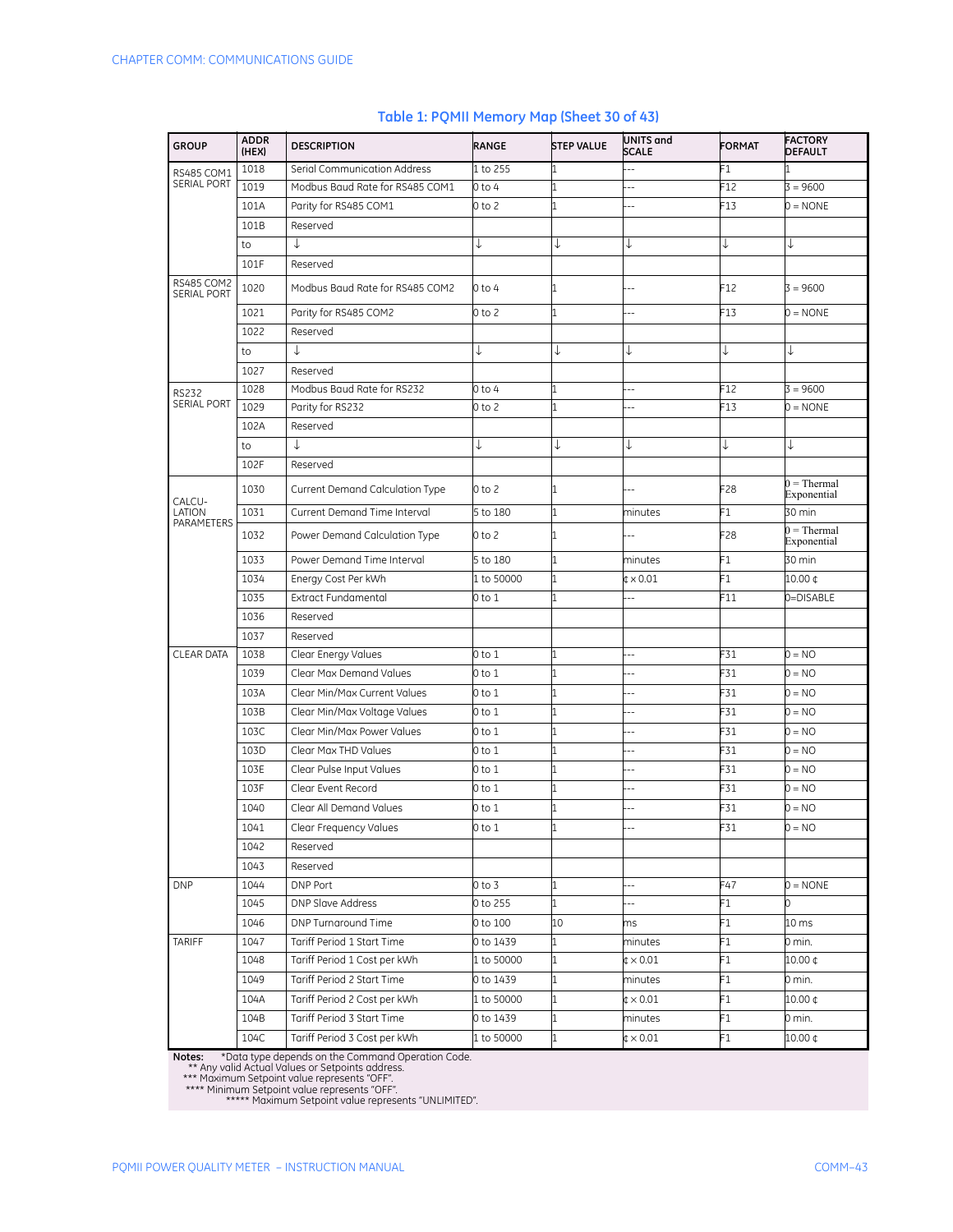| <b>GROUP</b>              | <b>ADDR</b><br>(HEX) | <b>DESCRIPTION</b>                  | RANGE                                                                        | <b>STEP VALUE</b> | UNITS and<br><b>SCALE</b>                               | <b>FORMAT</b> | <b>FACTORY</b><br><b>DEFAULT</b> |  |  |
|---------------------------|----------------------|-------------------------------------|------------------------------------------------------------------------------|-------------------|---------------------------------------------------------|---------------|----------------------------------|--|--|
| <b>TARIFF</b>             | 104D                 | Reserved                            |                                                                              |                   |                                                         |               |                                  |  |  |
| continued                 | 104E                 | Reserved                            |                                                                              |                   |                                                         |               |                                  |  |  |
|                           | 104F                 | Reserved                            |                                                                              |                   |                                                         |               |                                  |  |  |
| CURRENT                   | 1050                 | Phase CT Primary                    | 0 to 12000 <sup>****</sup>                                                   | 5                 | А                                                       | F1            | $0 = OFF$                        |  |  |
| /VOLTAGE                  | 1051                 | Neutral Current Sensing             | 0 to 2                                                                       |                   | ц,                                                      | F16           | $0 = OFF$                        |  |  |
| CONFIG.                   | 1052                 | Neutral CT Primary                  | 5 to 6000                                                                    | 5                 | А                                                       | -1            | 100 A                            |  |  |
|                           | 1053                 | VT Wiring                           | 0 to 6                                                                       |                   |                                                         | F15           | $0 =$ OFF                        |  |  |
|                           | 1054                 | VT Ratio                            | 10 to 35000                                                                  | 1                 | $0.1\times$ ratio                                       | F1            | 1.0:1                            |  |  |
|                           | 1055                 | VT Nominal Secondary Voltage        | 40 to 600                                                                    | 1                 |                                                         | F1            | 120 V                            |  |  |
|                           | 1056                 | Nominal Direct Input Voltage        | 40 to 600                                                                    |                   |                                                         | F1            | 600 V                            |  |  |
|                           | 1057                 | Nominal Frequency                   | 50 to 60                                                                     | 10                | Ηz                                                      | F1            | 60 Hz                            |  |  |
|                           | 1058                 | CT Wiring                           | 0 to 3                                                                       |                   |                                                         | F44           | 0=A,B AND C                      |  |  |
|                           | 1059                 | Reserved                            |                                                                              |                   |                                                         |               |                                  |  |  |
|                           | to                   | T                                   |                                                                              | ↓                 |                                                         |               |                                  |  |  |
|                           | 105F                 | Reserved                            |                                                                              |                   |                                                         |               |                                  |  |  |
|                           | 1060                 | Analog Output 1 Main Type           | F14<br>0 to 59                                                               |                   |                                                         |               | 5=Avg Ph Current                 |  |  |
| ANALOG<br><b>OUTPUT 1</b> | 1061                 | Analog Output 1 Main Min Value      | See "Analog Output Parameter Range for Serial Ports" on<br>oage COMM-74      |                   |                                                         |               |                                  |  |  |
|                           | 1062                 | Analog Output 1 Main Max Value      | page COMM-74                                                                 |                   | See "Analog Output Parameter Range for Serial Ports" on |               |                                  |  |  |
|                           | 1063                 | Analog Output 1 Alternate Type      | 0 to 59                                                                      |                   |                                                         | F14           | 0=NOT USED                       |  |  |
|                           | 1064                 | Analog Output 1 Alternate Min Value | page COMM-74                                                                 |                   | See "Analog Output Parameter Range for Serial Ports" on |               |                                  |  |  |
|                           | 1065                 | Analog Output 1 Alternate Max Value | oage COMM-74                                                                 |                   | See "Analog Output Parameter Range for Serial Ports" on |               |                                  |  |  |
|                           | 1066                 | Reserved                            |                                                                              |                   |                                                         |               |                                  |  |  |
|                           | 1067                 | Analog Output 1 Serial Value        |                                                                              |                   |                                                         | F2            |                                  |  |  |
| ANALOG                    | 1068                 | Analog Output 2 Main Type           | 0 to 59                                                                      |                   |                                                         | F14           | 18=3Ph Real Pwr                  |  |  |
| OUTPUT <sub>2</sub>       | 1069                 | Analog Output 2 Main Min Value      | See "Analog Output Parameter Range for Serial Ports" on<br>U<br>page COMM-74 |                   |                                                         |               |                                  |  |  |
|                           | 106A                 | Analog Output 2 Main Max Value      | page COMM-74                                                                 |                   | See "Analog Output Parameter Range for Serial Ports" on |               |                                  |  |  |
|                           | 106B                 | Analog Output 2 Alternate Type      | 0 to 59                                                                      | 1                 |                                                         | F14           | 0=NOT USED                       |  |  |
|                           | 106C                 | Analog Output 2 Alternate Min Value | page COMM-74                                                                 |                   | See "Analog Output Parameter Range for Serial Ports" on |               |                                  |  |  |
|                           | 106D                 | Analog Output 2 Alternate Max Value | оаае СОМЙ-74                                                                 |                   | See "Analog Output Parameter Range for Serial Ports" on |               |                                  |  |  |
|                           | 106E                 | Reserved                            |                                                                              |                   |                                                         |               |                                  |  |  |
|                           | 106F                 | Analog Output 2 Serial Value        |                                                                              | 11                |                                                         | F2            | 0                                |  |  |
| ANALOG                    | 1070                 | Analog Output 3 Main Type           | 0 to 59                                                                      |                   |                                                         | F14           | 19=3Ph React Pwr                 |  |  |
| OUTPUT 3                  | 1071                 | Analog Output 3 Main Min Value      | page COMM-74                                                                 |                   | See "Analog Output Parameter Range for Serial Ports" on |               |                                  |  |  |
|                           | 1072                 | Analog Output 3 Main Max Value      | page COMM-74                                                                 |                   | See "Analog Output Parameter Range for Serial Ports" on |               |                                  |  |  |
|                           | 1073                 | Analog Output 3 Alternate Type      | 0 to 59                                                                      |                   |                                                         | F14           | 0=NOT USED                       |  |  |
|                           | 1074                 | Analog Output 3 Alternate Min Value | page COMM-74                                                                 |                   | See "Analog Output Parameter Range for Serial Ports" on |               |                                  |  |  |
|                           | 1075                 | Analog Output 3 Alternate Max Value | page COMM-74                                                                 |                   | See "Analog Output Parameter Range for Serial Ports" on |               |                                  |  |  |
|                           | 1076                 | Reserved                            |                                                                              |                   |                                                         |               |                                  |  |  |
|                           | 1077                 | Analog Output 3 Serial Value        |                                                                              |                   |                                                         | F2            | 0                                |  |  |

#### **Table 1: PQMII Memory Map (Sheet 31 of 43)**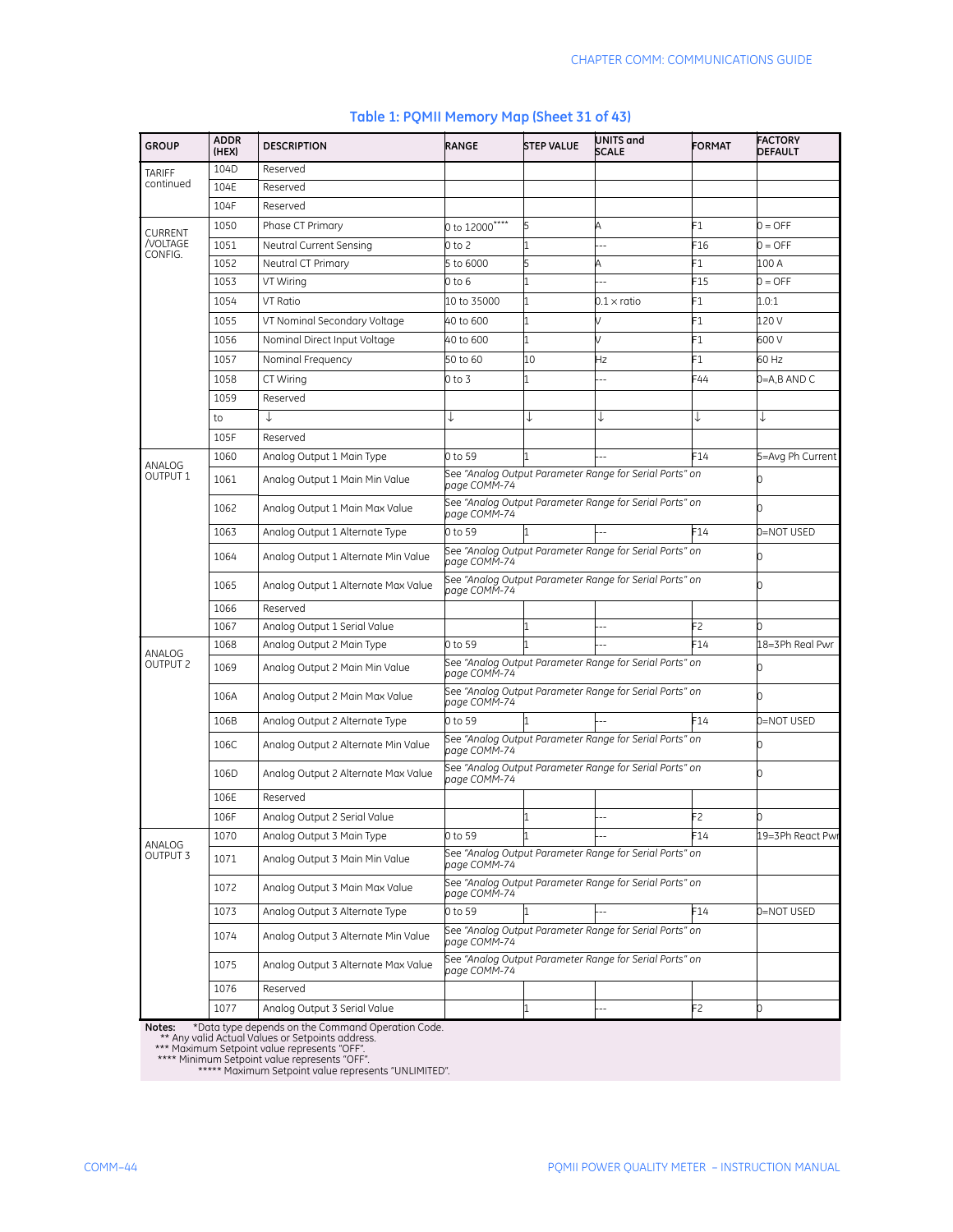| <b>GROUP</b>    | <b>ADDR</b><br>(HEX) | <b>DESCRIPTION</b>                                                 | RANGE                    | <b>STEP VALUE</b> | UNITS and<br><b>SCALE</b>                               | <b>FORMAT</b> | <b>FACTORY</b><br><b>DEFAULT</b> |
|-----------------|----------------------|--------------------------------------------------------------------|--------------------------|-------------------|---------------------------------------------------------|---------------|----------------------------------|
| ANALOG          | 1078                 | Analog Output 4 Main Type                                          | 0 to 59                  |                   |                                                         | F14           | 17=3Ph Pwr<br>Factor             |
| <b>OUTPUT 4</b> | 1079                 | Analog Output 4 Main Min Value                                     | page COMM-74             |                   | See "Analog Output Parameter Range for Serial Ports" on |               |                                  |
|                 | 107A                 | Analog Output 4 Main Max Value                                     | page COMM-74             |                   | See "Analog Output Parameter Range for Serial Ports" on |               |                                  |
|                 | 107B                 | Analog Output 4 Alternate Type                                     | 0 to 59                  |                   |                                                         | F14           | 0=NOT USED                       |
|                 | 107C                 | Analog Output 4 Alternate Min Value                                | page COMM-74             |                   | See "Analog Output Parameter Range for Serial Ports" on |               |                                  |
|                 | 107D                 | Analog Output 4 Alternate Max Value                                | page COMM-74             |                   | See "Analog Output Parameter Range for Serial Ports" on |               |                                  |
|                 | 107E                 | Reserved                                                           |                          |                   |                                                         |               |                                  |
|                 | 107F                 | Analog Output 4 Serial Value                                       |                          |                   |                                                         | F2            | 0                                |
| ANALOG          | 1080                 | Analog Input Main/Alt Select Relay                                 | $0$ to 3                 |                   | $\overline{a}$                                          | F19           | $0 =$ OFF                        |
| <b>INPUT</b>    | 1081                 | Analog In Main Name 1st and 2 <sup>nd</sup> char.                  |                          |                   | ASCII                                                   | F10           |                                  |
|                 | 1082                 | Analog In Main Name 3 <sup>rd</sup> and 4 <sup>th</sup> char.      |                          |                   | ASCII                                                   | F10           | $M^{\prime}$                     |
|                 | 1083                 | Analog In Main Name 5 <sup>th</sup> and 6 <sup>th</sup> char.      |                          |                   | <b>ASCII</b>                                            | F10           | "IN"                             |
|                 | 1084                 | Analog In Main Name 7 <sup>th</sup> and 8 <sup>th</sup> char.      |                          |                   | ASCII                                                   | F10           | A''                              |
|                 | 1085                 | Analog In Main Name 9 <sup>th</sup> and 10 <sup>th</sup><br>char.  |                          |                   | <b>ASCII</b>                                            | F10           | "NA"                             |
|                 | 1086                 | Analog In Main Name 11 <sup>th</sup> and 12 <sup>th</sup><br>char. |                          |                   | ASCII                                                   | F10           | "LO"                             |
|                 | 1087                 | Analog In Main Name 13 <sup>th</sup> and 14 <sup>th</sup><br>char  |                          |                   | <b>ASCII</b>                                            | F10           | "G "                             |
|                 | 1088                 | Analog In Main Name 15 <sup>h</sup> and 16 <sup>th</sup><br>char.  |                          |                   | <b>ASCII</b>                                            | F10           | "IN"                             |
|                 | 1089                 | Analog In Main Name 17 <sup>th</sup> and 18 <sup>th</sup><br>char. |                          |                   | ASCII                                                   | F10           | "PU"                             |
|                 | 108A                 | Analog In Main Name 19 <sup>th</sup> and 20 <sup>th</sup><br>char. |                          |                   | <b>ASCII</b>                                            | F10           | "T"                              |
|                 | 108B                 | Analog In Main Units 1st and 2 <sup>nd</sup> char.                 | 44                       | Ξ.                | ASCII                                                   | F10           | $\bigcup''$                      |
|                 | 108C                 | Analog In Main Units 3rd and 4 <sup>th</sup> char.                 | $\overline{a}$           |                   | ASCII                                                   | F10           | "ni"                             |
|                 | 108D                 | Analog In Main Units 5 <sup>th</sup> and 6 <sup>th</sup> char.     |                          |                   | ASCII                                                   | F10           | "ts"                             |
|                 | 108E                 | Analog In Main Units 7 <sup>th</sup> and 8 <sup>th</sup> char.     |                          |                   | ASCII                                                   | F10           |                                  |
|                 | 108F                 | Analog In Main Units 9 <sup>th</sup> and 10 <sup>th</sup> char.    |                          |                   | ASCII                                                   | F10           | $\overline{\phantom{a}}$         |
|                 | 1090                 | Analog Input Main 4 mA Value                                       | 0 to 65000               |                   | $-$                                                     | F1            | 0                                |
|                 | 1091                 | Analog Input Main 20 mA Value                                      | 0 to 65000               |                   | $\overline{a}$                                          | F1            | <sup>o</sup>                     |
|                 | 1092                 | Analog Input Main Relay                                            | $0$ to 4                 |                   |                                                         | F29           | $0=$ OFF                         |
|                 | 1093                 | Analog Input Main Level                                            | 0 to 65000               |                   |                                                         | F1            |                                  |
|                 | 1094                 | Analog Input Main Delay                                            | 5 to 6000                | 5                 | 0.1 × s                                                 | F1            | 100=10.0 s                       |
|                 | 1095                 | Reserved                                                           |                          |                   |                                                         |               |                                  |
|                 | 1096                 | Reserved                                                           |                          |                   |                                                         |               |                                  |
|                 | 1097                 | Reserved                                                           |                          |                   |                                                         |               |                                  |
|                 | 1098                 | Analog In Alt Name 1 <sup>st</sup> and 2 <sup>nd</sup> char.       |                          |                   | ASCII                                                   | F10           |                                  |
|                 | 1099                 | Analog In Alt Name 3 <sup>rd</sup> and 4 <sup>th</sup> char.       | $\overline{\phantom{a}}$ | --                | ASCII                                                   | F10           | "AL"                             |
|                 | 109A                 | Analog In Alt Name 5 <sup>th</sup> and 6 <sup>th</sup> char.       | Ξ.                       | --                | <b>ASCII</b>                                            | F10           | "T"                              |
|                 | 109B                 | Analog In Alt Name 7 <sup>th</sup> and 8 <sup>th</sup> char.       |                          | $\overline{a}$    | ASCII                                                   | F10           | A''                              |
|                 | 109C                 | Analog In Alt Name 9 <sup>th</sup> and 10 <sup>th</sup> char.      |                          |                   | ASCII                                                   | F10           | "NA"                             |
|                 | 109D                 | Analog In Alt Name 11 <sup>th</sup> and 12 <sup>th</sup> char.     |                          |                   | ASCII                                                   | F10           | "LO"                             |
|                 |                      |                                                                    |                          |                   |                                                         |               |                                  |

#### **Table 1: PQMII Memory Map (Sheet 32 of 43)**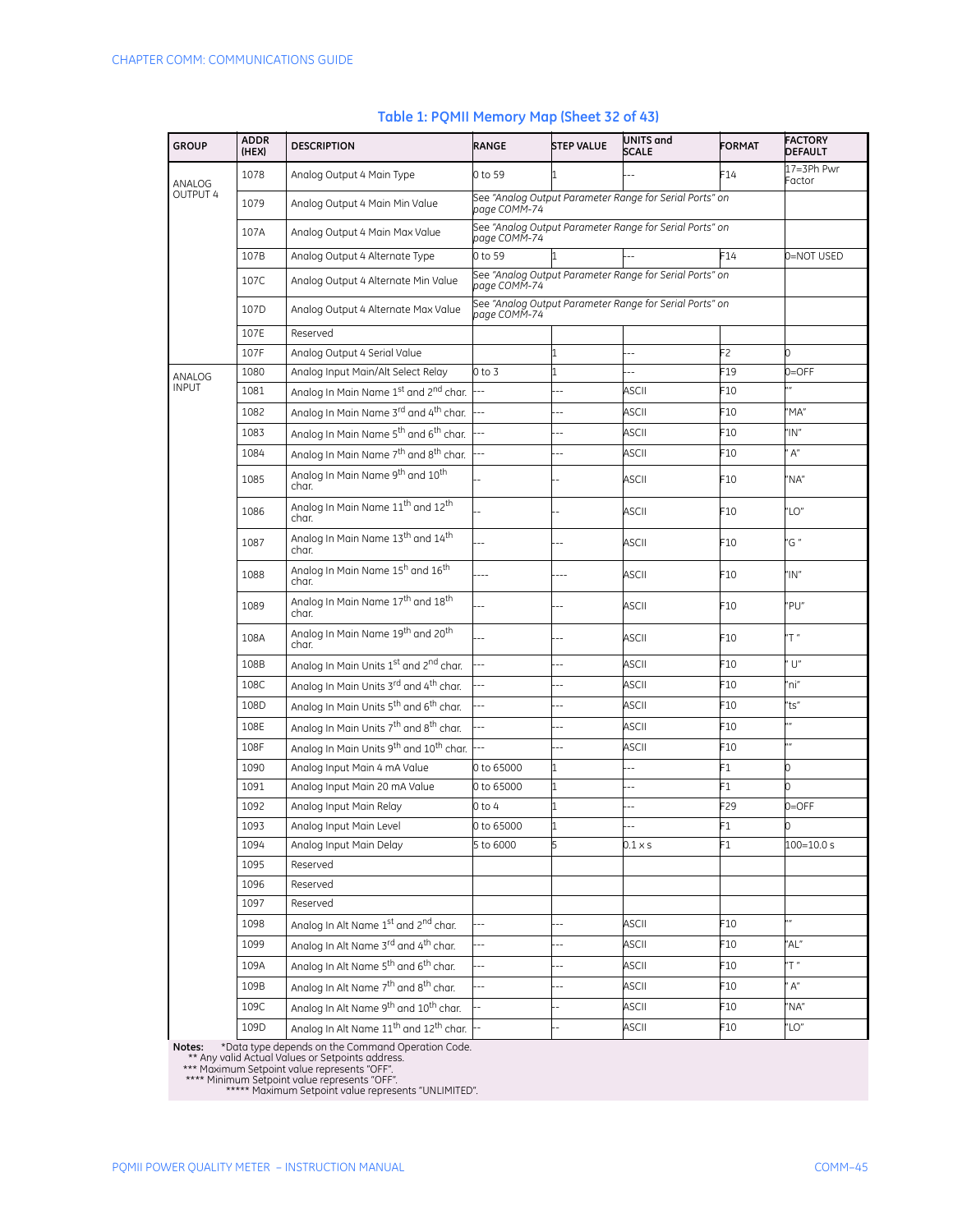| <b>GROUP</b>              | <b>ADDR</b><br>(HEX) | <b>DESCRIPTION</b>                                                       | RANGE                    | <b>STEP VALUE</b>        | UNITS and<br><b>SCALE</b> | <b>FORMAT</b>   | <b>FACTORY</b><br><b>DEFAULT</b> |
|---------------------------|----------------------|--------------------------------------------------------------------------|--------------------------|--------------------------|---------------------------|-----------------|----------------------------------|
|                           | 109E                 | Analog In Alt Name 13 <sup>th</sup> and 14 <sup>th</sup> char.           |                          | Ξ.                       | <b>ASCII</b>              | F10             | "G "                             |
|                           | 109F                 | Analog In Alt Name 15 <sup>h</sup> and 16 <sup>th</sup> char.            |                          | $\sim$                   | <b>ASCII</b>              | F <sub>10</sub> | $^{\prime\prime}$ IN"            |
|                           | 10A0                 | Analog In Alt Name 17 <sup>th</sup> and 18 <sup>th</sup> char.           |                          |                          | <b>ASCII</b>              | F10             | "PU"                             |
| ANALOG                    | 10A1                 | Analog In Alt Name 19 <sup>th</sup> and 20 <sup>th</sup> char.           |                          | $-$                      | <b>ASCII</b>              | F10             | "T"                              |
| <b>INPUT</b><br>continued | 10A2                 | Analog In Alt Units 1st and 2 <sup>nd</sup> char.                        |                          | Ξ.                       | <b>ASCII</b>              | F10             | $\bigcup''$                      |
|                           | 10A3                 | Analog In Alt Units 3rd and 4 <sup>th</sup> char.                        |                          |                          | <b>ASCII</b>              | F10             | "ni"                             |
|                           | 10A4                 | Analog In Alt Units 5 <sup>th</sup> and 6 <sup>th</sup> char.            |                          | 4                        | ASCII                     | F10             | "ts"                             |
|                           | 10A5                 | Analog In Alt Units 7 <sup>th</sup> and 8 <sup>th</sup> char.            |                          | Ξ.                       | ASCII                     | F10             | $\boldsymbol{n}$                 |
|                           | 10A6                 | Analog In Alt Units 9 <sup>th</sup> and 10 <sup>th</sup> char.           | Ξ.                       | --                       | ASCII                     | F10             | $\mathbf{a}$                     |
|                           | 10A7                 | Analog Input Alt 4 mA Value                                              | 0 to 65000               |                          | 44                        | F1              | 0                                |
|                           | 10A8                 | Analog Input Alt 20 mA Value                                             | 0 to 65000               |                          | --                        | F1              | 0                                |
|                           | 10A9                 | Analog Input Alt Relay                                                   | $0 - 4$                  |                          |                           | F29             | $0 =$ OFF                        |
|                           | 10AA                 | Analog Input Alt Level                                                   | 0 to 65000               |                          |                           | F1              | 0                                |
|                           | 10AB                 | Analog Input Alt Delay                                                   | 5 to 6000                |                          | 0.1 × s                   | F1              | 100=10.0 s                       |
|                           | 10AC                 | Reserved                                                                 |                          |                          |                           |                 |                                  |
|                           | to                   | ↓                                                                        | ↓                        | ↓                        | ↓                         | ↓               | ↓                                |
|                           | 10AF                 | Reserved                                                                 |                          |                          |                           |                 | , ,                              |
| SWITCH A                  | 10B0                 | Switch A Name characters 1 and 2                                         |                          |                          | <b>ASCII</b>              | F10             |                                  |
|                           | 10B1                 | Switch A Name characters 3 and 4                                         | $\overline{a}$           |                          | <b>ASCII</b>              | F10             | S''                              |
|                           | 10B2                 | Switch A Name characters 5 and 6                                         |                          |                          | <b>ASCII</b>              | F <sub>10</sub> | "WI"                             |
|                           | 10B3                 | Switch A Name characters 7 and 8                                         | 4                        | $\overline{a}$           | <b>ASCII</b>              | F10             | $T^{\prime}$                     |
|                           | 10B4                 | Switch A Name characters 9 and 10                                        | --                       | $\overline{\phantom{a}}$ | <b>ASCII</b>              | F10             | "H"                              |
|                           | 10B5                 | Switch A Name characters 11 and 12                                       | --                       | --                       | ASCII                     | F10             | " $IN$ "                         |
|                           | 10B6                 | Switch A Name characters 13 and 14                                       |                          | $-$                      | <b>ASCII</b>              | F10             | "PU"                             |
|                           | 10B7                 | Switch A Name characters 15 and 16                                       | $\overline{a}$           | $\overline{\phantom{a}}$ | <b>ASCII</b>              | F10             | "T"                              |
|                           | 10B8                 | Switch A Name characters 17 and 18                                       | Ξ.                       | --                       | <b>ASCII</b>              | F10             | "A"<br>$^{\prime\prime}$         |
|                           | 10B9                 | Switch A Name characters 19 and 20                                       |                          | Ξ.                       | ASCII                     | F10             |                                  |
|                           | 10BA                 | Switch A Function                                                        | 0 to 14                  |                          | Ξ.                        | F20             | $0 = Not Used$                   |
|                           | 10BB                 | Switch A Activation                                                      | 0 to 1                   |                          | $\overline{a}$            | F27             | $1 = Closed$                     |
|                           | 10BC                 | Switch A Time Delay                                                      | 0 to 6000                | $\mathbf 1$              | $0.1 \times s$            | F1              | 0.0 s                            |
|                           | 10BD                 | Reserved                                                                 |                          |                          |                           |                 |                                  |
|                           | 10BE                 | Reserved                                                                 |                          |                          |                           |                 |                                  |
|                           | 10BF                 | Reserved                                                                 |                          |                          |                           |                 | $^{\prime\prime}$ n              |
| SWITCH B                  | 10C0                 | Switch B Name characters 1 and 2                                         | J.                       | $\overline{a}$           | <b>ASCII</b>              | F10             |                                  |
|                           | 10C1                 | Switch B Name characters 3 and 4                                         | --                       |                          | ASCII                     | FI0             | S                                |
|                           | 10C2                 | Switch B Name characters 5 and 6                                         | $\overline{a}$           | $\overline{a}$           | ASCII                     | F10             | "WI"                             |
|                           | 10C3                 | Switch B Name characters 7 and 8                                         | $\overline{a}$           | $\overline{\phantom{a}}$ | ASCII                     | F10             | "TC"                             |
|                           | 10C4                 | Switch B Name characters 9 and 10                                        | --                       | --                       | ASCII                     | F10             | "H"                              |
|                           | 10C5                 | Switch B Name characters 11 and 12                                       | $\overline{\phantom{a}}$ | н,                       | ASCII                     | F10             | "IN"                             |
|                           | 10C6                 | Switch B Name characters 13 and 14                                       |                          | н,                       | ASCII                     | F10             | "PU"<br>"T"                      |
|                           | 10C7                 | Switch B Name characters 15 and 16                                       |                          | --                       | ASCII                     | F10             | "B "                             |
|                           | <b>10C8</b>          | Switch B Name characters 17 and 18<br>Switch B Name characters 19 and 20 |                          | --                       | ASCII                     | F10             | a n                              |
|                           | 10C9                 |                                                                          | $\overline{a}$           | $\overline{\phantom{a}}$ | ASCII                     | F10             |                                  |
|                           | 10CA                 | Switch B Function                                                        | 0 to 14                  | 1                        | $\overline{\phantom{a}}$  | F20             | 0=NOT USED                       |
|                           | 10CB                 | Switch B Activation                                                      | 0 to 1                   | 1                        | $\overline{\phantom{a}}$  | F27             | 1=CLOSED                         |
|                           | 10CC                 | Switch B Time Delay                                                      | 0 to 6000                | $\mathbf{1}$             | 0.1 × s                   | F1              | 0.0 s                            |

#### **Table 1: PQMII Memory Map (Sheet 33 of 43)**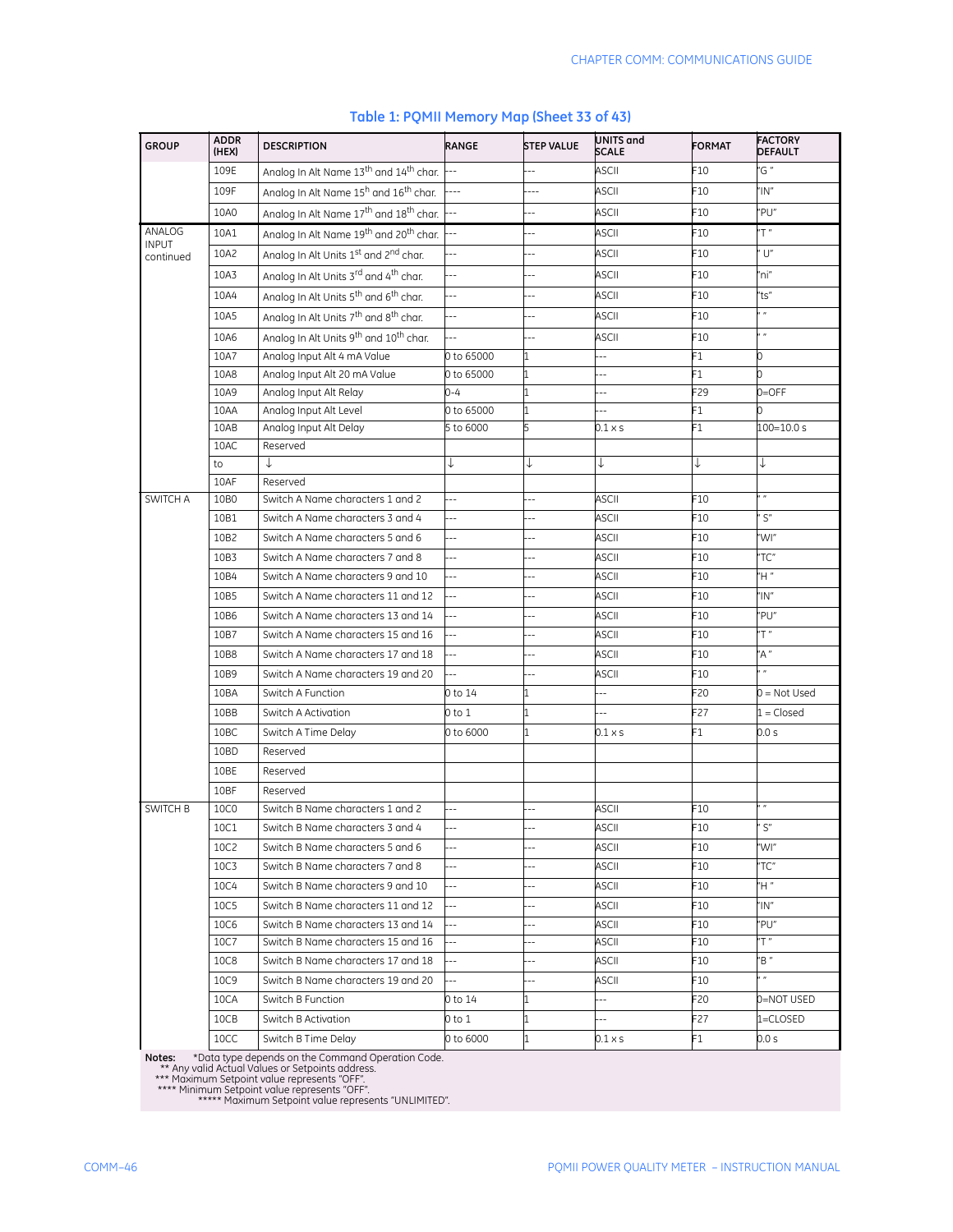| <b>GROUP</b>           | ADDR<br>(HEX) | <b>DESCRIPTION</b>                   | <b>RANGE</b>             | <b>STEP VALUE</b>        | UNITS and<br>SCALE       | <b>FORMAT</b> | <b>FACTORY</b><br><b>DEFAULT</b> |
|------------------------|---------------|--------------------------------------|--------------------------|--------------------------|--------------------------|---------------|----------------------------------|
|                        | 10CD          | Reserved                             |                          |                          |                          |               |                                  |
|                        | 10CE          | Reserved                             |                          |                          |                          |               |                                  |
|                        | 10CF          | Reserved                             |                          |                          |                          |               |                                  |
| SWITCH C               | 10D0          | Switch C Name characters 1 and 2     | $-$                      | Ξ.                       | ASCII                    | F10           | , ,                              |
|                        | 10D1          | Switch C Name characters 3 and 4     | $-$                      |                          | ASCII                    | F10           | S''                              |
|                        | 10D2          | Switch C Name characters 5 and 6     | $-1$                     |                          | ASCII                    | F10           | 'WI"                             |
|                        | 10D3          | Switch C Name characters 7 and 8     | $\overline{\phantom{a}}$ |                          | <b>ASCII</b>             | F10           | 'TC"                             |
|                        | 10D4          | Switch C Name characters 9 and 10    | $\overline{a}$           | $\overline{\phantom{a}}$ | ASCII                    | F10           | Ή"                               |
|                        | 10D5          | Switch C Name characters 11 and 12   | Щ,                       | Ξ.                       | ASCII                    | F10           | $^{\prime\prime}$ IN"            |
|                        | 10D6          | Switch C Name characters 13 and 14   | $\overline{a}$           | $\overline{\phantom{a}}$ | ASCII                    | F10           | "PU"                             |
|                        | 10D7          | Switch C Name characters 15 and 16   | $\ddotsc$                | $\overline{a}$           | ASCII                    | F10           | "T"                              |
|                        | 10D8          | Switch C Name characters 17 and 18   | $\ddotsc$                | ц,                       | ASCII                    | F10           | 'C "                             |
|                        | 10D9          | Switch C Name characters 19 and 20   |                          | --                       | <b>ASCII</b>             | F10           | a n                              |
|                        | 10DA          | Switch C Function                    | 0 to 14                  | 1                        | $-$                      | -20           | 0=NOT USED                       |
|                        | 10DB          | Switch C Activation                  | 0 to 1                   | $\mathbf{1}$             | Ξ.                       | F27           | 1=CLOSED                         |
|                        | 10DC          | Switch C Time Delay                  | 0 to 6000                | 1                        | 0.1 x s                  | -1            | 0.0 s                            |
|                        | 10DD          | Reserved                             |                          |                          |                          |               |                                  |
|                        | 10DE          | Reserved                             |                          |                          |                          |               |                                  |
|                        | 10DF          | Reserved                             |                          |                          |                          |               |                                  |
| SWITCH D               | 10E0          | Switch D Name characters 1 and 2     | $-$                      | --                       | ASCII                    | F10           | $\sqrt{ }$                       |
|                        | 10E1          | Switch D Name characters 3 and 4     | --                       | ш,                       | ASCII                    | F10           | S''                              |
|                        | 10E2          | Switch D Name characters 5 and 6     | Ξ.                       | $\overline{\phantom{a}}$ | <b>ASCII</b>             | F10           | 'WI"                             |
|                        | 10E3          | Switch D Name characters 7 and 8     | $-$                      | Ξ.                       | <b>ASCII</b>             | F10           | 'TC"                             |
|                        | 10E4          | Switch D Name characters 9 and 10    | --                       | Ц,                       | <b>ASCII</b>             | F10           | "H "                             |
|                        | 10E5          | Switch D Name characters 11 and 12   | Щ,                       | Ξ.                       | ASCII                    | F10           | "IN"                             |
|                        | 10E6          | Switch D Name characters 13 and 14   | $-$                      | --                       | ASCII                    | F10           | 'PU"                             |
|                        | 10E7          | Switch D Name characters 15 and 16   | $\ddotsc$                | 44                       | ASCII                    | F10           | "T "                             |
|                        | 10E8          | Switch D Name characters 17 and 18   | $-$                      | --                       | ASCII                    | F10           | 'D"                              |
|                        | 10E9          | Switch D Name characters 19 and 20   |                          | Ξ.                       | <b>ASCII</b>             | F10           | a n                              |
|                        | 10EA          | Switch D Function                    | 0 to 14                  | 1                        | $-$                      | -20           | 0=NOT USED                       |
|                        | 10EB          | Switch D Activation                  | 0 to 1                   | 1                        | Ξ.                       | F27           | 1=CLOSED                         |
|                        | 10EC          | Switch D Time Delay                  | 0 to 6000                | $\mathbf{1}$             | $0.1 \times s$           | F1            | 0.0 s                            |
|                        | 10ED          | Reserved                             |                          |                          |                          |               |                                  |
|                        | 10EE          | Reserved                             |                          |                          |                          |               |                                  |
|                        | 10EF          | Reserved                             |                          |                          |                          |               |                                  |
| <b>PULSE</b><br>OUTPUT | 10F0          | Positive kWh Pulse Output Relay      | 0 to 4                   | $\mathbf{1}$             |                          | F29           | $0 =$ OFF                        |
|                        | 10F1          | Positive kWh Pulse Output Interval   | 1 to 65000               | $\mathbf{1}$             | kWh                      | F1            | 100 kWh                          |
|                        | 10F2          | Negative kWh Pulse Output Relay      | 0 to 4                   | $\mathbf{1}$             |                          | F29           | $0 =$ OFF                        |
|                        | 10F3          | Negative kWh Pulse Output Interval   | 1 to 65000               | $\mathbf{1}$             | kWh                      | F1            | 100 kWh                          |
|                        | 10F4          | Positive kvarh Pulse Output Relay    | $0$ to $4$               | $\mathbf{1}$             | $\overline{\phantom{a}}$ | F29           | $0 =$ OFF                        |
|                        | 10F5          | Positive kvarh Pulse Output Interval | 1 to 65000               | $\mathbf{1}$             | kvarh                    | F1            | 100 kvarh                        |
|                        | 10F6          | Negative kvarh Pulse Output Relay    | $0$ to $4$               | $\mathbf{1}$             |                          | F29           | $0 =$ OFF                        |
|                        | 10F7          | Negative kvarh Pulse Output Interval | 1 to 65000               | $\mathbf{1}$             | kvarh                    | F1            | 100 kvarh                        |
|                        | 10F8          | kVAh Pulse Output Relay              | $0$ to $4$               | $\mathbf{1}$             |                          | -29           | $0 =$ OFF                        |
|                        | 10F9          | kVAh Pulse Output Interval           | 1 to 65000               | $\mathbf{1}$             | kVAh                     | F1            | 100 kVAh                         |
|                        | 10FA          | Pulse Output Width                   | 100 to 2000              | 10                       | ms                       | F1            | 100 ms                           |

#### **Table 1: PQMII Memory Map (Sheet 34 of 43)**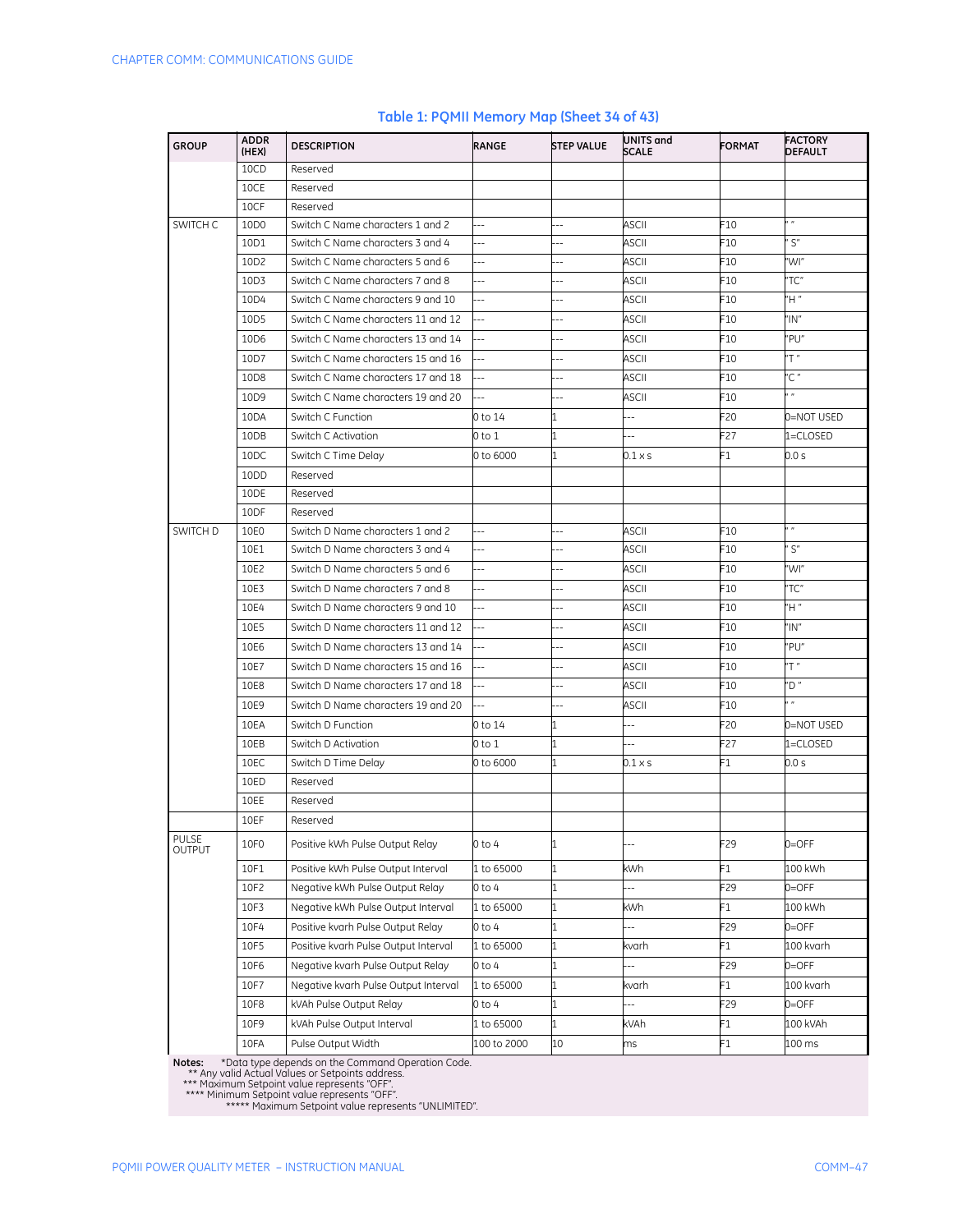| <b>GROUP</b>          | <b>ADDR</b><br>(HEX) | <b>DESCRIPTION</b>                                           | <b>RANGE</b>   | <b>STEP VALUE</b> | UNITS and<br><b>SCALE</b> | <b>FORMAT</b>   | <b>FACTORY</b><br><b>DEFAULT</b> |
|-----------------------|----------------------|--------------------------------------------------------------|----------------|-------------------|---------------------------|-----------------|----------------------------------|
|                       | 10FB                 | Serial Pulse Relay Interval                                  | 100 to 10000   | 100               | ms                        | F1              | 100 ms                           |
|                       | 10FC                 | Reserved                                                     |                |                   |                           |                 |                                  |
| PULSE<br><b>INPUT</b> | 10FD                 | Pulse Input Units 1st and 2nd char.                          |                |                   | ASCII                     | F10             | U''                              |
|                       | 10FE                 | Pulse Input Units 3 <sup>rd</sup> and 4 <sup>th</sup> char.  | Ц,             |                   | <b>ASCII</b>              | F10             | 'ni"                             |
|                       | 10FF                 | Pulse Input Units 5 <sup>th</sup> and 6 <sup>th</sup> char.  | ш,             | $-$               | ASCII                     | F10             | 'ts"                             |
|                       | 1100                 | Pulse Input Units 7 <sup>th</sup> and 8 <sup>th</sup> char.  | $\overline{a}$ | $\overline{a}$    | ASCII                     | F10             | $\boldsymbol{n}$                 |
|                       | 1101                 | Pulse Input Units 9 <sup>th</sup> and 10 <sup>th</sup> char. | ä,             | Ξ.                | ASCII                     | F10             | $\boldsymbol{\eta}$              |
|                       | 1102                 | Pulse Input 1 Value                                          | 0 to 65000     | 1                 | Jnits                     | F1              | 1                                |
|                       | 1103                 | Pulse Input 2 Value                                          | 0 to 65000     | 1                 | Jnits                     | F1              | 1                                |
|                       | 1104                 | Pulse Input 3 Value                                          | 0 to 65000     | 1                 | Jnits                     | F1              | 1                                |
|                       | 1105                 | Pulse Input 4 Value                                          | 0 to 65000     | 1                 | Jnits                     | F1              |                                  |
|                       | 1106                 | Pulse Input Total                                            | 0 to 10        |                   | $\overline{a}$            | -43             | $9 = 1 + 2 + 3 + 4$              |
|                       | 1107                 | Reserved                                                     |                |                   |                           |                 |                                  |
| <b>ALARM</b>          | 1108                 | Alarm Relay Operation                                        | $0$ to $1$     | 1                 | $\overline{a}$            | F17             | 0 = NON-FAILSAFE                 |
| RELAY                 | 1109                 | Alarm Relay Activation                                       | 0 to 1         |                   | $\overline{a}$            | F <sub>18</sub> | 0 = UNLATCHED                    |
|                       | 110A                 | Reserved                                                     |                |                   |                           |                 |                                  |
|                       | to                   | ↓                                                            | ↓              | ↓                 | ↓                         | ↓               | t                                |
|                       | 110F                 | Reserved                                                     |                |                   |                           |                 |                                  |
| <b>AUXILIARY</b>      | 1110                 | Auxiliary Relay 1 Operation                                  | $0$ to $1$     | 1                 | $\overline{a}$            | F17             | $0 = NON-FAILSAFE$               |
| RELAY 1               | 1111                 | Auxiliary Relay 1 Activation                                 | 0 to 1         | 1                 | $\overline{a}$            | F18             | $0 = UNLATCHED$                  |
|                       | 1112                 | Reserved                                                     |                |                   |                           |                 |                                  |
|                       | to                   | ↓                                                            | ↓              | ↓                 | ↓                         | ↓               | ↓                                |
|                       | 1117                 | Reserved                                                     |                |                   |                           |                 |                                  |
| <b>AUXILIARY</b>      | 1118                 | Auxiliary Relay 2 Operation                                  | $0$ to $1$     |                   | $\overline{a}$            | F17             | 0 = NON-FAILSAFE                 |
| RELAY 2               | 1119                 | Auxiliary Relay 2 Activation                                 | 0 to 1         | 1                 | $\overline{a}$            | F18             | 0 = UNLATCHED                    |
|                       | 111A                 | Reserved                                                     |                |                   |                           |                 |                                  |
|                       | to                   | ↓                                                            | ↓              | ↓                 | ↓                         | ↓               | ↓                                |
|                       | 111F                 | Reserved                                                     |                |                   |                           |                 |                                  |
| <b>AUXILIARY</b>      | 1120                 | Auxiliary Relay 3 Operation                                  | 0 to 1         | 1                 | $-$                       | F17             | 0 = NON-FAILSAFE                 |
| RELAY 3               | 1121                 | Auxiliary Relay 3 Activation                                 | 0 to 1         | 1                 | --                        | F18             | 0 = UNLATCHED                    |
|                       | 1122                 | Reserved                                                     |                |                   |                           |                 |                                  |
|                       | 1123                 | Reserved                                                     |                |                   |                           |                 |                                  |
|                       | 1124                 | Reserved                                                     |                |                   |                           |                 |                                  |
|                       | 1125                 | Reserved                                                     |                |                   |                           |                 |                                  |
| CURRENT/              | 1126                 | Phase Overcurrent Activation                                 | 0 to 1         | 1                 | $-$                       | F115            | 0=AVERAGE                        |
| VOLTAGE<br>ALARMS     | 1127                 | Detect I/V Alarms Using Percentage                           | 0 to 1         |                   | $\overline{a}$            | F31             | $0 = NO$                         |
|                       | 1128                 | Phase Undercurrent Relay                                     | 0 to 4         |                   | $\overline{a}$            | F29<br>F1       | $0 =$ OFF                        |
|                       | 1129                 | Phase Undercurrent Level in Amps                             | 1 to 12000     | 1<br>5            | A                         |                 | 100 A                            |
|                       | 112A                 | Phase Undercurrent Delay                                     | 5 to 6000      |                   | $0.1 \times s$            | F1              | 100=10.0 s                       |
|                       | 112B                 | Phase Overcurrent Relay                                      | 0 to 4         |                   | $-$                       | F29             | $0 =$ OFF                        |
|                       | 112C                 | Phase Overcurrent Level in Amps                              | 1 to 12000     | 1                 | A                         | F1              | 100 A                            |
|                       | 112D                 | Phase Overcurrent Delay                                      | 5 to 6000      | 5                 | $0.1 \times s$            | F1              | $100 = 10.0 s$                   |
|                       | 112E                 | Neutral Overcurrent Relay                                    | 0 to 4         |                   |                           | F <sub>29</sub> | $0 =$ OFF                        |
|                       | 112F                 | Neutral Overcurrent Level in Amps                            | 1 to 12000     | 1                 | A                         | F1              | 100 A                            |
|                       | 1130                 | Neutral Overcurrent Delay                                    | 5 to 6000      | 5                 | 0.1 × s                   | F1              | 100=10.0 s                       |
|                       | 1131                 | Undervoltage Relay                                           | 0 to 4         |                   | --                        | F29             | 0=OFF                            |

#### **Table 1: PQMII Memory Map (Sheet 35 of 43)**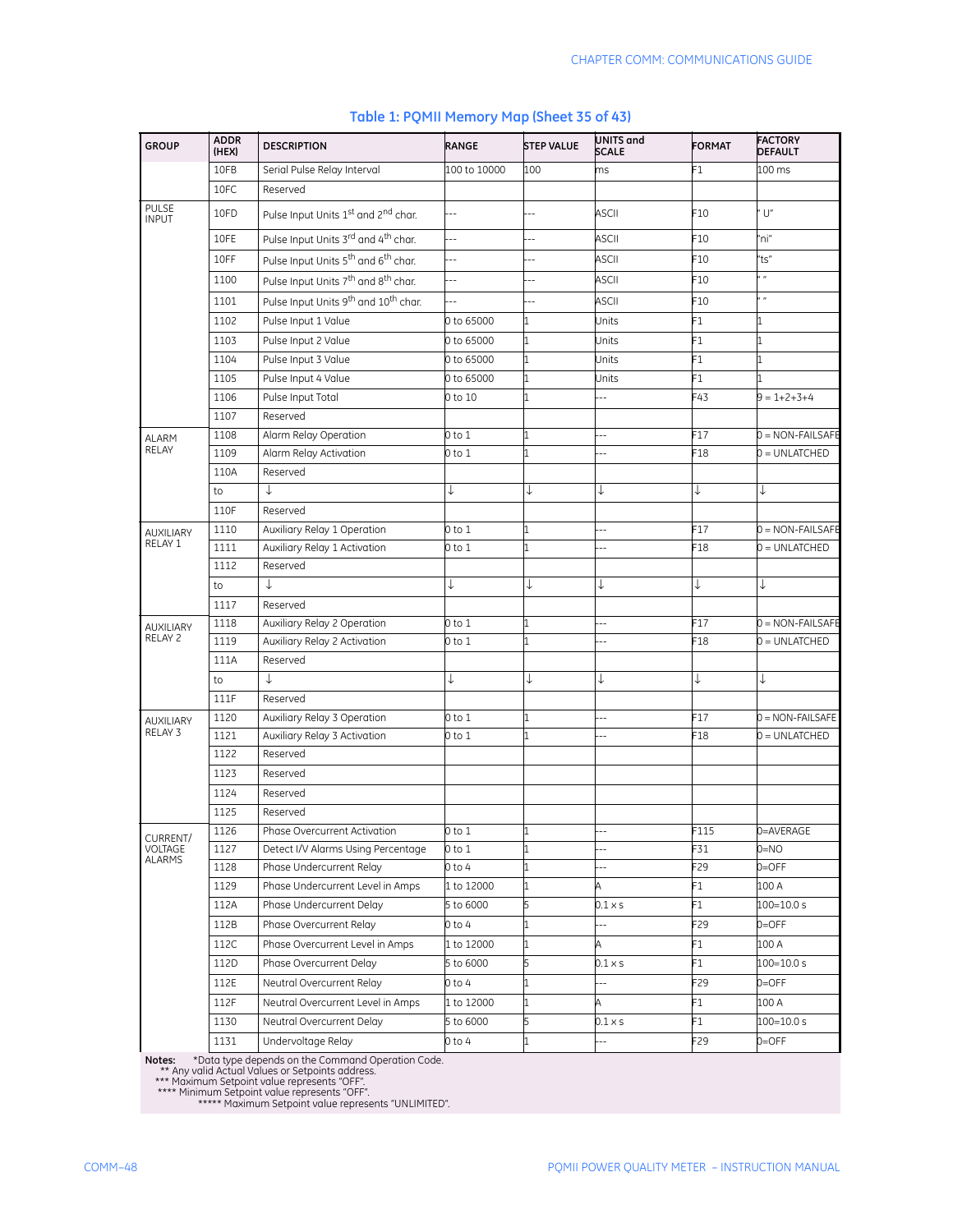| <b>GROUP</b>                      | <b>ADDR</b><br>(HEX) | <b>DESCRIPTION</b>                            | RANGE         | <b>STEP VALUE</b> | UNITS and<br><b>SCALE</b> | <b>FORMAT</b>   | <b>FACTORY</b><br><b>DEFAULT</b> |
|-----------------------------------|----------------------|-----------------------------------------------|---------------|-------------------|---------------------------|-----------------|----------------------------------|
|                                   | 1132                 | Undervoltage Level in Volts                   | 20 to 65000   | 1                 |                           | F1              | 100 V                            |
|                                   | 1133                 | Undervoltage Delay                            | 5 to 6000     | 5                 | $0.1 \times s$            | F1              | 100=10.0 s                       |
| CURRENT/<br>VOLTAGE               | 1134                 | Phases Reg'd for Operation of<br>Undervoltage | 0 to 2        | 1                 |                           | F30             | 0=ANY ONE                        |
| <b>ALARMS</b><br>continued        | 1135                 | Detect Undervoltage Below 20 V                | 0 to 1        | 1                 |                           | F11             | 0=DISABLE                        |
|                                   | 1136                 | Overvoltage Relay                             | 0 to 4        | 1                 |                           | F29             | $0 =$ OFF                        |
|                                   | 1137                 | Overvoltage Level in Volts                    | 1 to 65000    | 1                 |                           | F1              | 100 V                            |
|                                   | 1138                 | Overvoltage Delay                             | 5 to 6000     | 5                 | $0.1 \times s$            | F1              | 100=10.0 s                       |
|                                   | 1139                 | Phases Reg'd for Operation of<br>Overvoltage  | 0 to 2        | 1                 |                           | F30             | 0=ANY ONE                        |
|                                   | 113A                 | Phase Current Unbalance Relay                 | 0 to 4        |                   | ٠.                        | F29             | $0=$ OFF                         |
|                                   | 113B                 | Phase Current Unbalance Level                 | 1 to 100      | 1                 | %                         | F1              | 10%                              |
|                                   | 113C                 | Phase Current Unbalance Delay                 | 5 to 6000     | 5                 | $0.1 \times s$            | F1              | 100=10.0 s                       |
|                                   | 113D                 | Voltage Unbalance Relay                       | 0 to 4        |                   |                           | F29             | $0 =$ OFF                        |
|                                   | 113E                 | Voltage Unbalance Level                       | 1 to 100      | 1                 | %                         | F1              | 10%                              |
|                                   | 113F                 | Voltage Unbalance Delay                       | 5 to 6000     | 5                 | $0.1 \times s$            | F1              | 100=10.0 s                       |
|                                   | 1140                 | Voltage Phase Reversal Relay                  | 0 to 4        | l1                |                           | F29             | $0 =$ OFF                        |
|                                   | 1141                 | Voltage Phase Reversal Delay                  | 5 to 6000     | 5                 | 0.1 × s                   | F1              | $100 = 10.0 s$                   |
|                                   | 1142                 | Detect Undercurrent When 0A                   | 0 to 1        | 1                 |                           | F31             | $0=NO$                           |
|                                   | 1143                 | Phase Undercurrent Level in % of CT           | $1$ to $100$  | 1                 | %                         | F1              | 100%                             |
|                                   | 1144                 | Phase Overcurrent Level in % of CT            | 1 to 150      | 1                 | %                         | F1              | 100%                             |
|                                   | 1145                 | Neutral Overcurrent Level in % of CT          | 1 to 150      | $\overline{1}$    | %                         | F1              | 100%                             |
|                                   | 1146                 | Undervoltage Level in % of VT                 | 20 to 100     | 1                 | %                         | F1              | 100%                             |
|                                   | 1147                 | Overvoltage Level in % of VT                  | 20 to 150     | 11                | %                         | F1              | 100%                             |
| <b>TOTAL</b>                      | 1148                 | Average Current THD Relay                     | 0 to 4        | 1                 |                           | F29             | $0 =$ OFF                        |
| HARMONIC<br><b>DISTORTION</b>     | 1149                 | Average Current THD Level                     | 5 to 1000     | 5                 | $0.1 \times %$            | F1              | 100=10.0%                        |
| <b>ALARMS</b>                     | 114A                 | Average Current THD Delay                     | 5 to 6000     | 5                 | $0.1 \times s$            | F1              | 100=10.0 s                       |
|                                   | 114B                 | Average Voltage THD Relay                     | 0 to 4        | 1                 |                           | F29             | $0=$ OFF                         |
|                                   | 114C                 | Average Voltage THD Level                     | 5 to 1000     | 5                 | $0.1 \times \%$           | F1              | 100=10.0%                        |
|                                   | 114D                 | Average Voltage THD Delay                     | 5 to 6000     | 5                 | $0.1 \times s$            | F1              | 100=10.0 s                       |
|                                   | 114E                 | Reserved                                      |               |                   |                           |                 |                                  |
|                                   | to                   | ↓                                             |               | ↓                 |                           | ↓               | ↓                                |
|                                   | 1157                 | Reserved                                      |               |                   |                           |                 |                                  |
| <b>FREQUENCY</b><br><b>ALARMS</b> | 1158                 | Underfrequency Relay                          | 0 to 4        |                   |                           | F29             | $0 =$ OFF                        |
|                                   | 1159                 | Underfrequency Level                          | 2000 to 7000  | 1                 | $0.01 \times Hz$          | F1              | 40.00 Hz                         |
|                                   | 115A                 | Underfrequency Delay                          | 1 to 100      | 1                 | $0.1 \times s$            | F1              | $100 = 10.0 s$                   |
|                                   | 115B                 | Zero Frequency Detect                         | 0 to 1        | 1                 | $\overline{\phantom{a}}$  | F11             | 0=DISABLE                        |
|                                   | 115C                 | Overfrequency Relay                           | 0 to 4        | 1                 |                           | F <sub>29</sub> | $0 =$ OFF                        |
|                                   | 115D                 | Overfrequency Level                           | 2000 to 12500 | 1                 | 0.01 x Hz                 | F1              | 70.00 Hz                         |
|                                   | 115E                 | Overfrequency Delay                           | 1 to 100      | $\mathbf{1}$      | $0.1 \times s$            | F1              | $100 = 10.0 s$                   |
|                                   | 115F                 | Reserved                                      |               |                   |                           |                 |                                  |
|                                   | to                   | ↓                                             |               | ↓                 |                           | ↓               | ↓                                |
|                                   | 1166                 | Reserved                                      |               |                   |                           |                 |                                  |
| POWER<br><b>ALARMS</b>            | 1167                 | Power Alarms Level Base Units                 | 0 to 1        |                   |                           | F114            | 0=kW/kVAR                        |
|                                   | 1168                 | Positive Real Power Relay                     | 0 to 4        |                   |                           | F29             | $0 =$ OFF                        |
|                                   | 1169                 | Positive Real Power Level in kW               | 1 to 65000    | 1                 | kW                        | F1              | 1000 kW                          |
|                                   | 116A                 | Positive Real Power Delay                     | 5 to 6000     | 5                 | $0.1 \times s$            | F1              | 100=10.0 s                       |

#### **Table 1: PQMII Memory Map (Sheet 36 of 43)**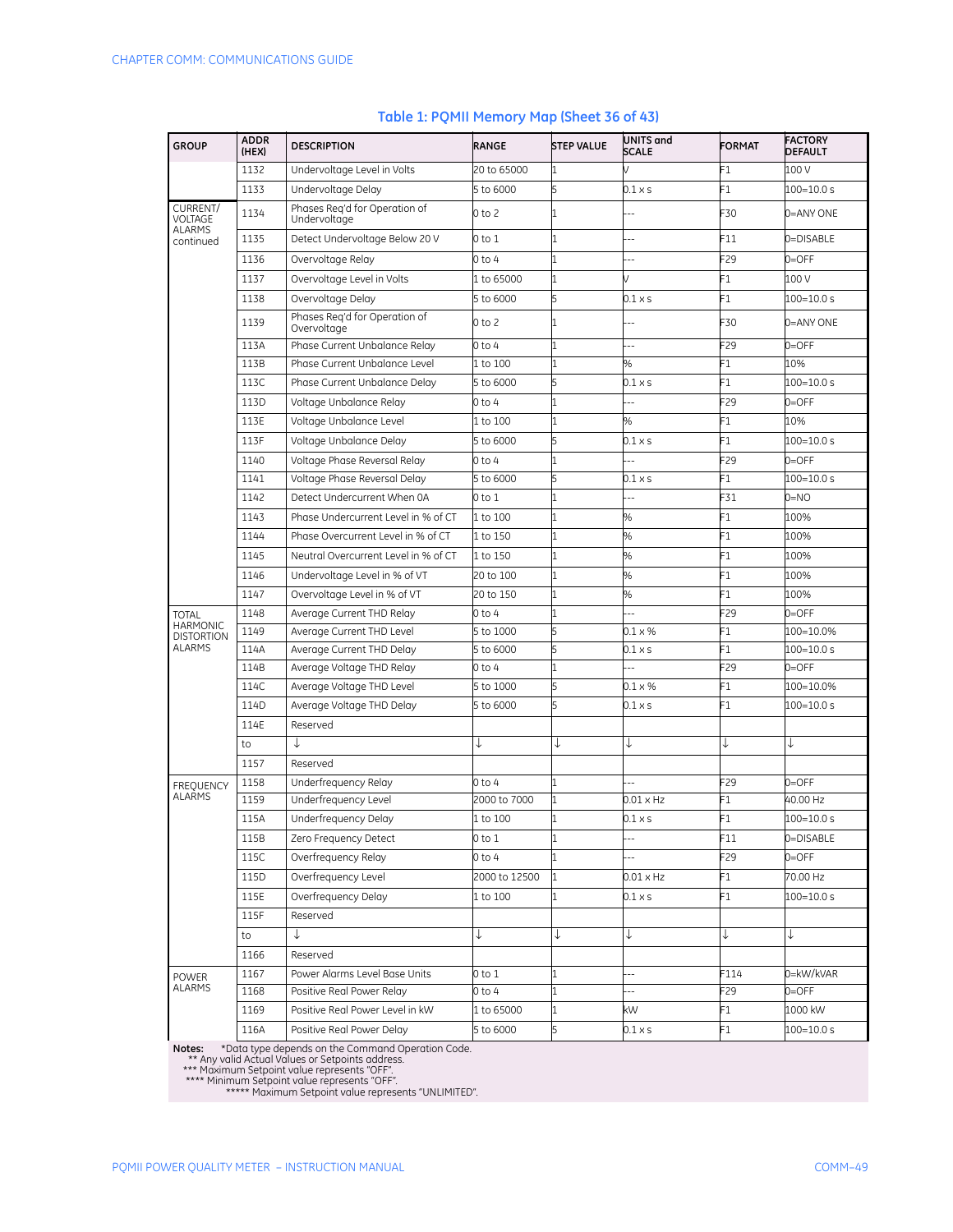| F29<br>$0 =$ OFF<br>116B<br>Negative Real Power Relay<br>0 to 4<br>F1<br>116C<br>Negative Real Power Level in kW<br>kW<br>1000 kW<br>1 to 65000<br>F1<br>116D<br>$100 = 10.0 s$<br>Negative Real Power Delay<br>5 to 6000<br>$0.1 \times s$<br><b>POWER</b><br><b>ALARMS</b><br>116E<br>F29<br>$0 =$ OFF<br>Positive Reactive Power Relay<br>0 to 4<br>continued<br>F1<br>116F<br>Positive Reactive Power Level in kVAR<br>1 to 65000<br>kVAR<br>1000 kVAR<br>F1<br>1170<br>Positive Reactive Power Delay<br>5 to 6000<br>$0.1 \times s$<br>100=10.0 s<br>1171<br>F29<br>Negative Reactive Power Relay<br>0 to 4<br>$0 =$ OFF<br>F1<br>1172<br>Negative Reactive Power Level in kVAR 1 to 65000<br>kVAR<br>1000 kVAR<br>F1<br>1173<br>Negative Reactive Power Delay<br>5 to 6000<br>5<br>$100 = 10.0 s$<br>$0.1 \times s$<br>1174<br>F1<br>Positive Real Power Level in MW<br>0.01 MW<br>10.00MW<br>1 to 65000<br>1175<br>F1<br>Negative Real Power Level in MW<br>1 to 65000<br>10.00MW<br>0.01 MW<br>1176<br>F1<br>Positive Reactive Power Level in MVAR<br>1 to 65000<br>0.01 MVAR<br>10.00MVAR<br>Negative Reactive Power Level in<br>1177<br>F1<br>1 to 65000<br>1<br>0.01 MVAR<br>10.00MVAR<br><b>MVAR</b><br>F29<br>1178<br>Power Factor Lead 1 Relay<br>0=OFF<br>0 to 4<br><b>POWER</b><br>F1<br>0.99<br><b>FACTOR</b><br>1179<br>Power Factor Lead 1 Pickup Level<br>0 to 100<br>$0.01 \times PF$<br><b>ALARMS</b><br>F1<br>117A<br>Power Factor Lead 1 Dropout Level<br>0 to 100<br>$0.01 \times PF$<br>1.00<br>F1<br>117B<br>$100 = 10.0 s$<br>Power Factor Lead 1 Delay<br>5 to 6000<br>0.1 x s<br>F29<br>117C<br>$0 =$ OFF<br>Power Factor Lag 1 Relay<br>0 to 4<br>117D<br>F1<br>Power Factor Lag 1 Pickup Level<br>$0.01 \times PF$<br>0.99<br>0 to 100<br>F1<br>117E<br>Power Factor Lag 1 Dropout Level<br>$0.01 \times PF$<br>1.00<br>0 to 100<br>F1<br>117F<br>Power Factor Lag 1 Delay<br>$100 = 10.0 s$<br>5 to 6000<br>5<br>$0.1 \times s$<br>F29<br>1180<br>$0=$ OFF<br>Power Factor Lead 2 Relay<br>0 to 4<br>F1<br>1181<br>Power Factor Lead 2 Pickup Level<br>0 to 100<br>$0.01 \times PF$<br>0.99<br>1182<br>F1<br>Power Factor Lead 2 Dropout Level<br>0 to 100<br>$0.01 \times PF$<br>1.00<br>F1<br>1183<br>Power Factor Lead 2 Delay<br>100=10.0 s<br>5 to 6000<br>0.1 × s<br>F29<br>1184<br>$0=$ OFF<br>Power Factor Lag 2 Relay<br>0 to 4<br>F1<br>1185<br>0.99<br>Power Factor Lag 2 Pickup Level<br>0 to 100<br>$0.01 \times PF$<br>F1<br>1186<br>Power Factor Lag 2 Dropout Level<br>$0.01 \times PF$<br>1.00<br>0 to 100<br>F1<br>1187<br>$0.1 \times s$<br>100=10.0 s<br>Power Factor Lag 2 Delay<br>5 to 6000<br>1188<br>Reserved<br>↓<br>↓<br>↓<br>↓<br>J<br>to<br>118F<br>Reserved<br>1190<br>F29<br>$0=$ OFF<br>Phase A Current Demand Relav<br>0 to 4<br>٠.<br>DEMAND<br><b>ALARMS</b><br>1191<br>10 to 7500<br>F1<br>Phase A Current Demand Level<br>100 A<br>Α<br>1192<br>Phase B Current Demand Relay<br>0=OFF<br>-29<br>U TO 4<br>1193<br>Phase B Current Demand Level<br>10 to 7500<br>F1<br>Α<br>100 A<br>1<br>1194<br>Phase C Current Demand Relay<br>F29<br>$0 =$ OFF<br>0 to 4<br>$-$<br>Phase C Current Demand Level<br>10 to 7500<br>F1<br>1195<br>A<br>100 A<br>1<br>1196<br>F29<br>$0 =$ OFF<br>Neutral Current Demand Relay<br>0 to 4<br>F1<br>1197<br>Neutral Current Demand Level<br>10 to 7500<br>100 A<br>Α<br>1<br>Positive Real Power Demand Relay<br>F29<br>$0 =$ OFF<br>1198<br>0 to 4<br>$-$<br>1199<br>Positive Real Power Demand Level<br>F1<br>1 to 65000<br>kW<br>1000 kW<br>1 | <b>GROUP</b> | <b>ADDR</b><br>(HEX) | <b>DESCRIPTION</b>                          | RANGE | <b>STEP VALUE</b> | UNITS and<br><b>SCALE</b> | <b>FORMAT</b> | <b>FACTORY</b><br><b>DEFAULT</b> |
|-----------------------------------------------------------------------------------------------------------------------------------------------------------------------------------------------------------------------------------------------------------------------------------------------------------------------------------------------------------------------------------------------------------------------------------------------------------------------------------------------------------------------------------------------------------------------------------------------------------------------------------------------------------------------------------------------------------------------------------------------------------------------------------------------------------------------------------------------------------------------------------------------------------------------------------------------------------------------------------------------------------------------------------------------------------------------------------------------------------------------------------------------------------------------------------------------------------------------------------------------------------------------------------------------------------------------------------------------------------------------------------------------------------------------------------------------------------------------------------------------------------------------------------------------------------------------------------------------------------------------------------------------------------------------------------------------------------------------------------------------------------------------------------------------------------------------------------------------------------------------------------------------------------------------------------------------------------------------------------------------------------------------------------------------------------------------------------------------------------------------------------------------------------------------------------------------------------------------------------------------------------------------------------------------------------------------------------------------------------------------------------------------------------------------------------------------------------------------------------------------------------------------------------------------------------------------------------------------------------------------------------------------------------------------------------------------------------------------------------------------------------------------------------------------------------------------------------------------------------------------------------------------------------------------------------------------------------------------------------------------------------------------------------------------------------------------------------------------------------------------------------------------------------------------------------------------------------------------------------------------------------------------------------------------------------------------------------------------------------------------------------------------------------------------------------------------------------------------------------------------------------------------------------------------------|--------------|----------------------|---------------------------------------------|-------|-------------------|---------------------------|---------------|----------------------------------|
|                                                                                                                                                                                                                                                                                                                                                                                                                                                                                                                                                                                                                                                                                                                                                                                                                                                                                                                                                                                                                                                                                                                                                                                                                                                                                                                                                                                                                                                                                                                                                                                                                                                                                                                                                                                                                                                                                                                                                                                                                                                                                                                                                                                                                                                                                                                                                                                                                                                                                                                                                                                                                                                                                                                                                                                                                                                                                                                                                                                                                                                                                                                                                                                                                                                                                                                                                                                                                                                                                                                                                     |              |                      |                                             |       |                   |                           |               |                                  |
|                                                                                                                                                                                                                                                                                                                                                                                                                                                                                                                                                                                                                                                                                                                                                                                                                                                                                                                                                                                                                                                                                                                                                                                                                                                                                                                                                                                                                                                                                                                                                                                                                                                                                                                                                                                                                                                                                                                                                                                                                                                                                                                                                                                                                                                                                                                                                                                                                                                                                                                                                                                                                                                                                                                                                                                                                                                                                                                                                                                                                                                                                                                                                                                                                                                                                                                                                                                                                                                                                                                                                     |              |                      |                                             |       |                   |                           |               |                                  |
|                                                                                                                                                                                                                                                                                                                                                                                                                                                                                                                                                                                                                                                                                                                                                                                                                                                                                                                                                                                                                                                                                                                                                                                                                                                                                                                                                                                                                                                                                                                                                                                                                                                                                                                                                                                                                                                                                                                                                                                                                                                                                                                                                                                                                                                                                                                                                                                                                                                                                                                                                                                                                                                                                                                                                                                                                                                                                                                                                                                                                                                                                                                                                                                                                                                                                                                                                                                                                                                                                                                                                     |              |                      |                                             |       |                   |                           |               |                                  |
|                                                                                                                                                                                                                                                                                                                                                                                                                                                                                                                                                                                                                                                                                                                                                                                                                                                                                                                                                                                                                                                                                                                                                                                                                                                                                                                                                                                                                                                                                                                                                                                                                                                                                                                                                                                                                                                                                                                                                                                                                                                                                                                                                                                                                                                                                                                                                                                                                                                                                                                                                                                                                                                                                                                                                                                                                                                                                                                                                                                                                                                                                                                                                                                                                                                                                                                                                                                                                                                                                                                                                     |              |                      |                                             |       |                   |                           |               |                                  |
|                                                                                                                                                                                                                                                                                                                                                                                                                                                                                                                                                                                                                                                                                                                                                                                                                                                                                                                                                                                                                                                                                                                                                                                                                                                                                                                                                                                                                                                                                                                                                                                                                                                                                                                                                                                                                                                                                                                                                                                                                                                                                                                                                                                                                                                                                                                                                                                                                                                                                                                                                                                                                                                                                                                                                                                                                                                                                                                                                                                                                                                                                                                                                                                                                                                                                                                                                                                                                                                                                                                                                     |              |                      |                                             |       |                   |                           |               |                                  |
|                                                                                                                                                                                                                                                                                                                                                                                                                                                                                                                                                                                                                                                                                                                                                                                                                                                                                                                                                                                                                                                                                                                                                                                                                                                                                                                                                                                                                                                                                                                                                                                                                                                                                                                                                                                                                                                                                                                                                                                                                                                                                                                                                                                                                                                                                                                                                                                                                                                                                                                                                                                                                                                                                                                                                                                                                                                                                                                                                                                                                                                                                                                                                                                                                                                                                                                                                                                                                                                                                                                                                     |              |                      |                                             |       |                   |                           |               |                                  |
|                                                                                                                                                                                                                                                                                                                                                                                                                                                                                                                                                                                                                                                                                                                                                                                                                                                                                                                                                                                                                                                                                                                                                                                                                                                                                                                                                                                                                                                                                                                                                                                                                                                                                                                                                                                                                                                                                                                                                                                                                                                                                                                                                                                                                                                                                                                                                                                                                                                                                                                                                                                                                                                                                                                                                                                                                                                                                                                                                                                                                                                                                                                                                                                                                                                                                                                                                                                                                                                                                                                                                     |              |                      |                                             |       |                   |                           |               |                                  |
|                                                                                                                                                                                                                                                                                                                                                                                                                                                                                                                                                                                                                                                                                                                                                                                                                                                                                                                                                                                                                                                                                                                                                                                                                                                                                                                                                                                                                                                                                                                                                                                                                                                                                                                                                                                                                                                                                                                                                                                                                                                                                                                                                                                                                                                                                                                                                                                                                                                                                                                                                                                                                                                                                                                                                                                                                                                                                                                                                                                                                                                                                                                                                                                                                                                                                                                                                                                                                                                                                                                                                     |              |                      |                                             |       |                   |                           |               |                                  |
|                                                                                                                                                                                                                                                                                                                                                                                                                                                                                                                                                                                                                                                                                                                                                                                                                                                                                                                                                                                                                                                                                                                                                                                                                                                                                                                                                                                                                                                                                                                                                                                                                                                                                                                                                                                                                                                                                                                                                                                                                                                                                                                                                                                                                                                                                                                                                                                                                                                                                                                                                                                                                                                                                                                                                                                                                                                                                                                                                                                                                                                                                                                                                                                                                                                                                                                                                                                                                                                                                                                                                     |              |                      |                                             |       |                   |                           |               |                                  |
|                                                                                                                                                                                                                                                                                                                                                                                                                                                                                                                                                                                                                                                                                                                                                                                                                                                                                                                                                                                                                                                                                                                                                                                                                                                                                                                                                                                                                                                                                                                                                                                                                                                                                                                                                                                                                                                                                                                                                                                                                                                                                                                                                                                                                                                                                                                                                                                                                                                                                                                                                                                                                                                                                                                                                                                                                                                                                                                                                                                                                                                                                                                                                                                                                                                                                                                                                                                                                                                                                                                                                     |              |                      |                                             |       |                   |                           |               |                                  |
|                                                                                                                                                                                                                                                                                                                                                                                                                                                                                                                                                                                                                                                                                                                                                                                                                                                                                                                                                                                                                                                                                                                                                                                                                                                                                                                                                                                                                                                                                                                                                                                                                                                                                                                                                                                                                                                                                                                                                                                                                                                                                                                                                                                                                                                                                                                                                                                                                                                                                                                                                                                                                                                                                                                                                                                                                                                                                                                                                                                                                                                                                                                                                                                                                                                                                                                                                                                                                                                                                                                                                     |              |                      |                                             |       |                   |                           |               |                                  |
|                                                                                                                                                                                                                                                                                                                                                                                                                                                                                                                                                                                                                                                                                                                                                                                                                                                                                                                                                                                                                                                                                                                                                                                                                                                                                                                                                                                                                                                                                                                                                                                                                                                                                                                                                                                                                                                                                                                                                                                                                                                                                                                                                                                                                                                                                                                                                                                                                                                                                                                                                                                                                                                                                                                                                                                                                                                                                                                                                                                                                                                                                                                                                                                                                                                                                                                                                                                                                                                                                                                                                     |              |                      |                                             |       |                   |                           |               |                                  |
|                                                                                                                                                                                                                                                                                                                                                                                                                                                                                                                                                                                                                                                                                                                                                                                                                                                                                                                                                                                                                                                                                                                                                                                                                                                                                                                                                                                                                                                                                                                                                                                                                                                                                                                                                                                                                                                                                                                                                                                                                                                                                                                                                                                                                                                                                                                                                                                                                                                                                                                                                                                                                                                                                                                                                                                                                                                                                                                                                                                                                                                                                                                                                                                                                                                                                                                                                                                                                                                                                                                                                     |              |                      |                                             |       |                   |                           |               |                                  |
|                                                                                                                                                                                                                                                                                                                                                                                                                                                                                                                                                                                                                                                                                                                                                                                                                                                                                                                                                                                                                                                                                                                                                                                                                                                                                                                                                                                                                                                                                                                                                                                                                                                                                                                                                                                                                                                                                                                                                                                                                                                                                                                                                                                                                                                                                                                                                                                                                                                                                                                                                                                                                                                                                                                                                                                                                                                                                                                                                                                                                                                                                                                                                                                                                                                                                                                                                                                                                                                                                                                                                     |              |                      |                                             |       |                   |                           |               |                                  |
|                                                                                                                                                                                                                                                                                                                                                                                                                                                                                                                                                                                                                                                                                                                                                                                                                                                                                                                                                                                                                                                                                                                                                                                                                                                                                                                                                                                                                                                                                                                                                                                                                                                                                                                                                                                                                                                                                                                                                                                                                                                                                                                                                                                                                                                                                                                                                                                                                                                                                                                                                                                                                                                                                                                                                                                                                                                                                                                                                                                                                                                                                                                                                                                                                                                                                                                                                                                                                                                                                                                                                     |              |                      |                                             |       |                   |                           |               |                                  |
|                                                                                                                                                                                                                                                                                                                                                                                                                                                                                                                                                                                                                                                                                                                                                                                                                                                                                                                                                                                                                                                                                                                                                                                                                                                                                                                                                                                                                                                                                                                                                                                                                                                                                                                                                                                                                                                                                                                                                                                                                                                                                                                                                                                                                                                                                                                                                                                                                                                                                                                                                                                                                                                                                                                                                                                                                                                                                                                                                                                                                                                                                                                                                                                                                                                                                                                                                                                                                                                                                                                                                     |              |                      |                                             |       |                   |                           |               |                                  |
|                                                                                                                                                                                                                                                                                                                                                                                                                                                                                                                                                                                                                                                                                                                                                                                                                                                                                                                                                                                                                                                                                                                                                                                                                                                                                                                                                                                                                                                                                                                                                                                                                                                                                                                                                                                                                                                                                                                                                                                                                                                                                                                                                                                                                                                                                                                                                                                                                                                                                                                                                                                                                                                                                                                                                                                                                                                                                                                                                                                                                                                                                                                                                                                                                                                                                                                                                                                                                                                                                                                                                     |              |                      |                                             |       |                   |                           |               |                                  |
|                                                                                                                                                                                                                                                                                                                                                                                                                                                                                                                                                                                                                                                                                                                                                                                                                                                                                                                                                                                                                                                                                                                                                                                                                                                                                                                                                                                                                                                                                                                                                                                                                                                                                                                                                                                                                                                                                                                                                                                                                                                                                                                                                                                                                                                                                                                                                                                                                                                                                                                                                                                                                                                                                                                                                                                                                                                                                                                                                                                                                                                                                                                                                                                                                                                                                                                                                                                                                                                                                                                                                     |              |                      |                                             |       |                   |                           |               |                                  |
|                                                                                                                                                                                                                                                                                                                                                                                                                                                                                                                                                                                                                                                                                                                                                                                                                                                                                                                                                                                                                                                                                                                                                                                                                                                                                                                                                                                                                                                                                                                                                                                                                                                                                                                                                                                                                                                                                                                                                                                                                                                                                                                                                                                                                                                                                                                                                                                                                                                                                                                                                                                                                                                                                                                                                                                                                                                                                                                                                                                                                                                                                                                                                                                                                                                                                                                                                                                                                                                                                                                                                     |              |                      |                                             |       |                   |                           |               |                                  |
|                                                                                                                                                                                                                                                                                                                                                                                                                                                                                                                                                                                                                                                                                                                                                                                                                                                                                                                                                                                                                                                                                                                                                                                                                                                                                                                                                                                                                                                                                                                                                                                                                                                                                                                                                                                                                                                                                                                                                                                                                                                                                                                                                                                                                                                                                                                                                                                                                                                                                                                                                                                                                                                                                                                                                                                                                                                                                                                                                                                                                                                                                                                                                                                                                                                                                                                                                                                                                                                                                                                                                     |              |                      |                                             |       |                   |                           |               |                                  |
|                                                                                                                                                                                                                                                                                                                                                                                                                                                                                                                                                                                                                                                                                                                                                                                                                                                                                                                                                                                                                                                                                                                                                                                                                                                                                                                                                                                                                                                                                                                                                                                                                                                                                                                                                                                                                                                                                                                                                                                                                                                                                                                                                                                                                                                                                                                                                                                                                                                                                                                                                                                                                                                                                                                                                                                                                                                                                                                                                                                                                                                                                                                                                                                                                                                                                                                                                                                                                                                                                                                                                     |              |                      |                                             |       |                   |                           |               |                                  |
|                                                                                                                                                                                                                                                                                                                                                                                                                                                                                                                                                                                                                                                                                                                                                                                                                                                                                                                                                                                                                                                                                                                                                                                                                                                                                                                                                                                                                                                                                                                                                                                                                                                                                                                                                                                                                                                                                                                                                                                                                                                                                                                                                                                                                                                                                                                                                                                                                                                                                                                                                                                                                                                                                                                                                                                                                                                                                                                                                                                                                                                                                                                                                                                                                                                                                                                                                                                                                                                                                                                                                     |              |                      |                                             |       |                   |                           |               |                                  |
|                                                                                                                                                                                                                                                                                                                                                                                                                                                                                                                                                                                                                                                                                                                                                                                                                                                                                                                                                                                                                                                                                                                                                                                                                                                                                                                                                                                                                                                                                                                                                                                                                                                                                                                                                                                                                                                                                                                                                                                                                                                                                                                                                                                                                                                                                                                                                                                                                                                                                                                                                                                                                                                                                                                                                                                                                                                                                                                                                                                                                                                                                                                                                                                                                                                                                                                                                                                                                                                                                                                                                     |              |                      |                                             |       |                   |                           |               |                                  |
|                                                                                                                                                                                                                                                                                                                                                                                                                                                                                                                                                                                                                                                                                                                                                                                                                                                                                                                                                                                                                                                                                                                                                                                                                                                                                                                                                                                                                                                                                                                                                                                                                                                                                                                                                                                                                                                                                                                                                                                                                                                                                                                                                                                                                                                                                                                                                                                                                                                                                                                                                                                                                                                                                                                                                                                                                                                                                                                                                                                                                                                                                                                                                                                                                                                                                                                                                                                                                                                                                                                                                     |              |                      |                                             |       |                   |                           |               |                                  |
|                                                                                                                                                                                                                                                                                                                                                                                                                                                                                                                                                                                                                                                                                                                                                                                                                                                                                                                                                                                                                                                                                                                                                                                                                                                                                                                                                                                                                                                                                                                                                                                                                                                                                                                                                                                                                                                                                                                                                                                                                                                                                                                                                                                                                                                                                                                                                                                                                                                                                                                                                                                                                                                                                                                                                                                                                                                                                                                                                                                                                                                                                                                                                                                                                                                                                                                                                                                                                                                                                                                                                     |              |                      |                                             |       |                   |                           |               |                                  |
|                                                                                                                                                                                                                                                                                                                                                                                                                                                                                                                                                                                                                                                                                                                                                                                                                                                                                                                                                                                                                                                                                                                                                                                                                                                                                                                                                                                                                                                                                                                                                                                                                                                                                                                                                                                                                                                                                                                                                                                                                                                                                                                                                                                                                                                                                                                                                                                                                                                                                                                                                                                                                                                                                                                                                                                                                                                                                                                                                                                                                                                                                                                                                                                                                                                                                                                                                                                                                                                                                                                                                     |              |                      |                                             |       |                   |                           |               |                                  |
|                                                                                                                                                                                                                                                                                                                                                                                                                                                                                                                                                                                                                                                                                                                                                                                                                                                                                                                                                                                                                                                                                                                                                                                                                                                                                                                                                                                                                                                                                                                                                                                                                                                                                                                                                                                                                                                                                                                                                                                                                                                                                                                                                                                                                                                                                                                                                                                                                                                                                                                                                                                                                                                                                                                                                                                                                                                                                                                                                                                                                                                                                                                                                                                                                                                                                                                                                                                                                                                                                                                                                     |              |                      |                                             |       |                   |                           |               |                                  |
|                                                                                                                                                                                                                                                                                                                                                                                                                                                                                                                                                                                                                                                                                                                                                                                                                                                                                                                                                                                                                                                                                                                                                                                                                                                                                                                                                                                                                                                                                                                                                                                                                                                                                                                                                                                                                                                                                                                                                                                                                                                                                                                                                                                                                                                                                                                                                                                                                                                                                                                                                                                                                                                                                                                                                                                                                                                                                                                                                                                                                                                                                                                                                                                                                                                                                                                                                                                                                                                                                                                                                     |              |                      |                                             |       |                   |                           |               |                                  |
|                                                                                                                                                                                                                                                                                                                                                                                                                                                                                                                                                                                                                                                                                                                                                                                                                                                                                                                                                                                                                                                                                                                                                                                                                                                                                                                                                                                                                                                                                                                                                                                                                                                                                                                                                                                                                                                                                                                                                                                                                                                                                                                                                                                                                                                                                                                                                                                                                                                                                                                                                                                                                                                                                                                                                                                                                                                                                                                                                                                                                                                                                                                                                                                                                                                                                                                                                                                                                                                                                                                                                     |              |                      |                                             |       |                   |                           |               |                                  |
|                                                                                                                                                                                                                                                                                                                                                                                                                                                                                                                                                                                                                                                                                                                                                                                                                                                                                                                                                                                                                                                                                                                                                                                                                                                                                                                                                                                                                                                                                                                                                                                                                                                                                                                                                                                                                                                                                                                                                                                                                                                                                                                                                                                                                                                                                                                                                                                                                                                                                                                                                                                                                                                                                                                                                                                                                                                                                                                                                                                                                                                                                                                                                                                                                                                                                                                                                                                                                                                                                                                                                     |              |                      |                                             |       |                   |                           |               |                                  |
|                                                                                                                                                                                                                                                                                                                                                                                                                                                                                                                                                                                                                                                                                                                                                                                                                                                                                                                                                                                                                                                                                                                                                                                                                                                                                                                                                                                                                                                                                                                                                                                                                                                                                                                                                                                                                                                                                                                                                                                                                                                                                                                                                                                                                                                                                                                                                                                                                                                                                                                                                                                                                                                                                                                                                                                                                                                                                                                                                                                                                                                                                                                                                                                                                                                                                                                                                                                                                                                                                                                                                     |              |                      |                                             |       |                   |                           |               |                                  |
|                                                                                                                                                                                                                                                                                                                                                                                                                                                                                                                                                                                                                                                                                                                                                                                                                                                                                                                                                                                                                                                                                                                                                                                                                                                                                                                                                                                                                                                                                                                                                                                                                                                                                                                                                                                                                                                                                                                                                                                                                                                                                                                                                                                                                                                                                                                                                                                                                                                                                                                                                                                                                                                                                                                                                                                                                                                                                                                                                                                                                                                                                                                                                                                                                                                                                                                                                                                                                                                                                                                                                     |              |                      |                                             |       |                   |                           |               |                                  |
|                                                                                                                                                                                                                                                                                                                                                                                                                                                                                                                                                                                                                                                                                                                                                                                                                                                                                                                                                                                                                                                                                                                                                                                                                                                                                                                                                                                                                                                                                                                                                                                                                                                                                                                                                                                                                                                                                                                                                                                                                                                                                                                                                                                                                                                                                                                                                                                                                                                                                                                                                                                                                                                                                                                                                                                                                                                                                                                                                                                                                                                                                                                                                                                                                                                                                                                                                                                                                                                                                                                                                     |              |                      |                                             |       |                   |                           |               |                                  |
|                                                                                                                                                                                                                                                                                                                                                                                                                                                                                                                                                                                                                                                                                                                                                                                                                                                                                                                                                                                                                                                                                                                                                                                                                                                                                                                                                                                                                                                                                                                                                                                                                                                                                                                                                                                                                                                                                                                                                                                                                                                                                                                                                                                                                                                                                                                                                                                                                                                                                                                                                                                                                                                                                                                                                                                                                                                                                                                                                                                                                                                                                                                                                                                                                                                                                                                                                                                                                                                                                                                                                     |              |                      |                                             |       |                   |                           |               |                                  |
|                                                                                                                                                                                                                                                                                                                                                                                                                                                                                                                                                                                                                                                                                                                                                                                                                                                                                                                                                                                                                                                                                                                                                                                                                                                                                                                                                                                                                                                                                                                                                                                                                                                                                                                                                                                                                                                                                                                                                                                                                                                                                                                                                                                                                                                                                                                                                                                                                                                                                                                                                                                                                                                                                                                                                                                                                                                                                                                                                                                                                                                                                                                                                                                                                                                                                                                                                                                                                                                                                                                                                     |              |                      |                                             |       |                   |                           |               |                                  |
|                                                                                                                                                                                                                                                                                                                                                                                                                                                                                                                                                                                                                                                                                                                                                                                                                                                                                                                                                                                                                                                                                                                                                                                                                                                                                                                                                                                                                                                                                                                                                                                                                                                                                                                                                                                                                                                                                                                                                                                                                                                                                                                                                                                                                                                                                                                                                                                                                                                                                                                                                                                                                                                                                                                                                                                                                                                                                                                                                                                                                                                                                                                                                                                                                                                                                                                                                                                                                                                                                                                                                     |              |                      |                                             |       |                   |                           |               |                                  |
|                                                                                                                                                                                                                                                                                                                                                                                                                                                                                                                                                                                                                                                                                                                                                                                                                                                                                                                                                                                                                                                                                                                                                                                                                                                                                                                                                                                                                                                                                                                                                                                                                                                                                                                                                                                                                                                                                                                                                                                                                                                                                                                                                                                                                                                                                                                                                                                                                                                                                                                                                                                                                                                                                                                                                                                                                                                                                                                                                                                                                                                                                                                                                                                                                                                                                                                                                                                                                                                                                                                                                     |              |                      |                                             |       |                   |                           |               |                                  |
|                                                                                                                                                                                                                                                                                                                                                                                                                                                                                                                                                                                                                                                                                                                                                                                                                                                                                                                                                                                                                                                                                                                                                                                                                                                                                                                                                                                                                                                                                                                                                                                                                                                                                                                                                                                                                                                                                                                                                                                                                                                                                                                                                                                                                                                                                                                                                                                                                                                                                                                                                                                                                                                                                                                                                                                                                                                                                                                                                                                                                                                                                                                                                                                                                                                                                                                                                                                                                                                                                                                                                     |              |                      |                                             |       |                   |                           |               |                                  |
|                                                                                                                                                                                                                                                                                                                                                                                                                                                                                                                                                                                                                                                                                                                                                                                                                                                                                                                                                                                                                                                                                                                                                                                                                                                                                                                                                                                                                                                                                                                                                                                                                                                                                                                                                                                                                                                                                                                                                                                                                                                                                                                                                                                                                                                                                                                                                                                                                                                                                                                                                                                                                                                                                                                                                                                                                                                                                                                                                                                                                                                                                                                                                                                                                                                                                                                                                                                                                                                                                                                                                     |              |                      |                                             |       |                   |                           |               |                                  |
|                                                                                                                                                                                                                                                                                                                                                                                                                                                                                                                                                                                                                                                                                                                                                                                                                                                                                                                                                                                                                                                                                                                                                                                                                                                                                                                                                                                                                                                                                                                                                                                                                                                                                                                                                                                                                                                                                                                                                                                                                                                                                                                                                                                                                                                                                                                                                                                                                                                                                                                                                                                                                                                                                                                                                                                                                                                                                                                                                                                                                                                                                                                                                                                                                                                                                                                                                                                                                                                                                                                                                     |              |                      |                                             |       |                   |                           |               |                                  |
|                                                                                                                                                                                                                                                                                                                                                                                                                                                                                                                                                                                                                                                                                                                                                                                                                                                                                                                                                                                                                                                                                                                                                                                                                                                                                                                                                                                                                                                                                                                                                                                                                                                                                                                                                                                                                                                                                                                                                                                                                                                                                                                                                                                                                                                                                                                                                                                                                                                                                                                                                                                                                                                                                                                                                                                                                                                                                                                                                                                                                                                                                                                                                                                                                                                                                                                                                                                                                                                                                                                                                     |              |                      |                                             |       |                   |                           |               |                                  |
|                                                                                                                                                                                                                                                                                                                                                                                                                                                                                                                                                                                                                                                                                                                                                                                                                                                                                                                                                                                                                                                                                                                                                                                                                                                                                                                                                                                                                                                                                                                                                                                                                                                                                                                                                                                                                                                                                                                                                                                                                                                                                                                                                                                                                                                                                                                                                                                                                                                                                                                                                                                                                                                                                                                                                                                                                                                                                                                                                                                                                                                                                                                                                                                                                                                                                                                                                                                                                                                                                                                                                     |              |                      |                                             |       |                   |                           |               |                                  |
|                                                                                                                                                                                                                                                                                                                                                                                                                                                                                                                                                                                                                                                                                                                                                                                                                                                                                                                                                                                                                                                                                                                                                                                                                                                                                                                                                                                                                                                                                                                                                                                                                                                                                                                                                                                                                                                                                                                                                                                                                                                                                                                                                                                                                                                                                                                                                                                                                                                                                                                                                                                                                                                                                                                                                                                                                                                                                                                                                                                                                                                                                                                                                                                                                                                                                                                                                                                                                                                                                                                                                     |              | 119A                 | Positive Reactive Power Demand Relay 0 to 4 |       |                   |                           | F29           | $0 =$ OFF                        |
| F1<br>119B<br>Positive Reactive Power Demand Level<br>1 to 65000<br>1000 kvar<br>kvar                                                                                                                                                                                                                                                                                                                                                                                                                                                                                                                                                                                                                                                                                                                                                                                                                                                                                                                                                                                                                                                                                                                                                                                                                                                                                                                                                                                                                                                                                                                                                                                                                                                                                                                                                                                                                                                                                                                                                                                                                                                                                                                                                                                                                                                                                                                                                                                                                                                                                                                                                                                                                                                                                                                                                                                                                                                                                                                                                                                                                                                                                                                                                                                                                                                                                                                                                                                                                                                               |              |                      |                                             |       |                   |                           |               |                                  |
| F29<br>119C<br>Apparent Power Demand Relay<br>0 to 4<br>0=OFF                                                                                                                                                                                                                                                                                                                                                                                                                                                                                                                                                                                                                                                                                                                                                                                                                                                                                                                                                                                                                                                                                                                                                                                                                                                                                                                                                                                                                                                                                                                                                                                                                                                                                                                                                                                                                                                                                                                                                                                                                                                                                                                                                                                                                                                                                                                                                                                                                                                                                                                                                                                                                                                                                                                                                                                                                                                                                                                                                                                                                                                                                                                                                                                                                                                                                                                                                                                                                                                                                       |              |                      |                                             |       |                   |                           |               |                                  |
| F1<br>119D<br>Apparent Power Demand Level<br>1 to 65000<br>kVA<br>1000 kVA<br>1                                                                                                                                                                                                                                                                                                                                                                                                                                                                                                                                                                                                                                                                                                                                                                                                                                                                                                                                                                                                                                                                                                                                                                                                                                                                                                                                                                                                                                                                                                                                                                                                                                                                                                                                                                                                                                                                                                                                                                                                                                                                                                                                                                                                                                                                                                                                                                                                                                                                                                                                                                                                                                                                                                                                                                                                                                                                                                                                                                                                                                                                                                                                                                                                                                                                                                                                                                                                                                                                     |              |                      |                                             |       |                   |                           |               |                                  |

#### **Table 1: PQMII Memory Map (Sheet 37 of 43)**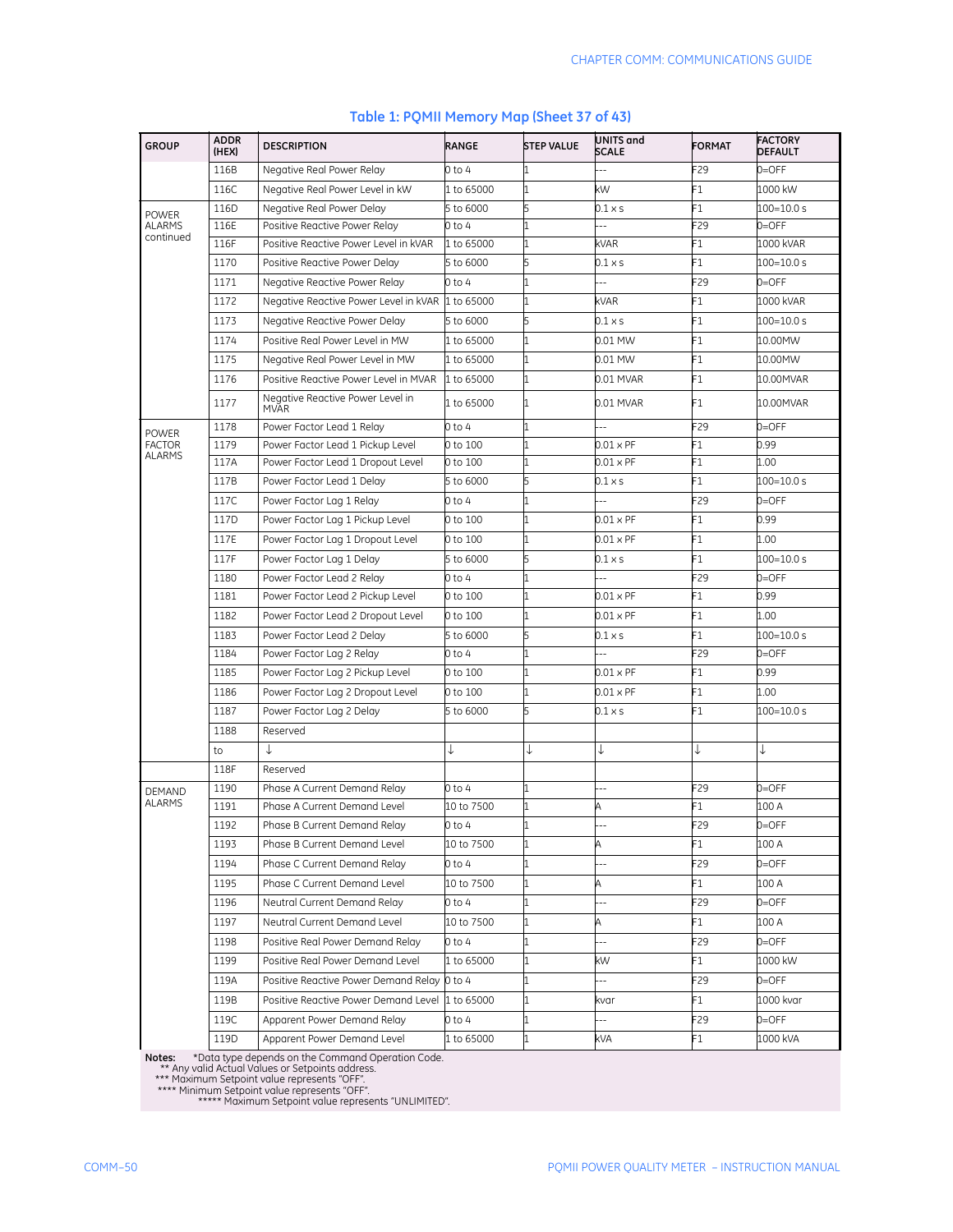| <b>GROUP</b>                   | <b>ADDR</b><br>(HEX) | <b>DESCRIPTION</b>                        | RANGE        | <b>STEP VALUE</b> | <b>UNITS and</b><br><b>SCALE</b> | <b>FORMAT</b>   | <b>FACTORY</b><br><b>DEFAULT</b> |
|--------------------------------|----------------------|-------------------------------------------|--------------|-------------------|----------------------------------|-----------------|----------------------------------|
|                                | 119E                 | Negative Real Power Demand Relay          | $0$ to 4     |                   |                                  | F29             | $0=$ OFF                         |
|                                | 119F                 | Negative Real Power Demand Level          | 1 to 65000   | 1                 | kW                               | F1              | 1000 kW                          |
| <b>DEMAND</b><br><b>ALARMS</b> | 11A0                 | Negative Reactive Power Demand<br>Relay   | $0$ to $4$   | 1                 |                                  | F <sub>29</sub> | $0 =$ OFF                        |
| continued                      | 11A1                 | Negative Reactive Power Demand<br>Level   | 1 to 65000   | $\mathbf{1}$      | kvar                             | F1              | 1000 kvar                        |
|                                | 11A2                 | Reserved                                  |              |                   |                                  |                 |                                  |
|                                | to                   | ↓                                         |              | ↓                 | ↓                                | ↓               | ↓                                |
|                                | 11A7                 | Reserved                                  |              |                   |                                  |                 |                                  |
| <b>PULSE</b><br><b>INPUT</b>   | 11A8                 | Pulse Input 1 Relay                       | 0 to 4       |                   |                                  | F29             | $0=$ OFF                         |
| <b>ALARMS</b>                  | 11A9                 | Pulse Input 1 Level                       | 1 to 65000   | $\mathbf{1}$      | --                               | F1              | 100                              |
|                                | 11AA                 | Pulse Input 1 Delay                       | 5 to 6000    | 5                 | $0.1 \times s$                   | F1              | $100 = 10.0 s$                   |
|                                | 11AB                 | Reserved                                  |              |                   |                                  |                 |                                  |
|                                | to                   |                                           | ↓            | ↓                 |                                  | ↓               | ↓                                |
|                                | 11AF                 | Reserved                                  |              |                   |                                  |                 |                                  |
| MISC.                          | 11B0                 | Serial COM1 Failure Alarm Delay           | 5 to $61***$ | 1                 |                                  | F1              | $61 =$ OFF                       |
| <b>ALARMS</b>                  | 11B1                 | Serial COM2 Failure Alarm Delay           | 5 to $61***$ | 1                 |                                  | F1              | $61=$ OFF                        |
|                                | 11B2                 | Clock Not Set Alarm                       | 0 to 1       | 1                 | $-$                              | F11             | $0 = DISABLED$                   |
|                                | 11B3                 | Data Log 1 Percentage Full Alarm<br>Level | 50 to 101*** | $\mathbf 1$       | %                                | F1              | 101=OFF                          |
|                                | 11B4                 | Data Log 2 Percentage Full Alarm<br>Level | 50 to 101*** | 1                 | %                                | F1              | 101=OFF                          |
|                                | 11B5                 | Reserved                                  |              |                   |                                  |                 |                                  |
|                                | 11B6                 | Reserved                                  |              |                   |                                  |                 |                                  |
|                                | 11B7                 | Reserved                                  |              |                   |                                  |                 |                                  |
| <b>PULSE</b><br><b>INPUT</b>   | 11B8                 | Pulse Input 2 Relay                       | 0 to 4       | 1                 | $\overline{a}$                   | F29             | $0 =$ OFF                        |
| <b>ALARMS</b>                  | 11B9                 | Pulse Input 2 Level                       | 1 to 65000   | 1                 |                                  | F1              | 100                              |
|                                | 11BA                 | Pulse Input 2 Delay                       | 5 to 6000    | 5                 | $0.1 \times s$                   | F1              | $100 = 10.0 s$                   |
|                                | 11BB                 | Pulse Input 3 Relay                       | 0 to 4       | 1                 |                                  | F <sub>29</sub> | $0=$ OFF                         |
|                                | 11BC                 | Pulse Input 3 Level                       | 1 to 65000   | 1                 |                                  | F1              | 100                              |
|                                | 11BD                 | Pulse Input 3 Delay                       | 5 to 6000    | 5                 | $0.1 \times s$                   | F1              | $100 = 10.0 s$                   |
|                                | 11BE                 | Pulse Input 4 Relay                       | 0 to 4       | 1                 |                                  | F <sub>29</sub> | $0 =$ OFF                        |
|                                | 11BF                 | Pulse Input 4 Level                       | 1 to 65000   | 1                 |                                  | F1              | 100                              |
|                                | 11C0                 | Pulse Input 4 Delay                       | 5 to 6000    | 5                 | $0.1 \times s$                   | F1              | $100 = 10.0 s$                   |
|                                | 11C1                 | <b>Totalized Pulse Input Relay</b>        | 0 to 4       | 1                 | --                               | F29             | $0 =$ OFF                        |
|                                | 11C2                 | Totalized Pulse Input Level               | 1 to 65000   | 1                 | Ξ.                               | F1              | 100                              |
|                                | 11C3                 | Totalized Pulse Input Delay               | 5 to 6000    | 5                 | $0.1 \times s$                   | F1              | 100=10.0 s                       |
|                                | 11C4                 | Reserved                                  |              |                   |                                  |                 |                                  |
|                                | to                   | ↓                                         | ↓            | ↓                 | ↓                                | ↓               | ↓                                |
|                                | 11C7                 | Reserved                                  |              |                   |                                  |                 |                                  |
| SIMULATION                     | <b>11C8</b>          | Current/Voltage Simulation                | 0 to 1       | 1                 | $\overline{a}$                   | F11             | $0 =$ OFF                        |
|                                | 11C9                 | Current/Voltage Simulation Time           | 5 to 305     | 5                 | min                              | $F1***$         | 15 min                           |
|                                | 11CA                 | Phase A Current                           | 0 to 10000   | $\mathbf{1}$      | A                                | F1              | 0 A                              |
|                                | 11CB                 | Phase B Current                           | 0 to 10000   | $\mathbf 1$       | Ą                                | F1              | 0 A                              |
|                                | 11CC                 | Phase C Current                           | 0 to 10000   | $\mathbf{1}$      | A                                | F1              | 0A                               |
|                                | 11CD                 | Neutral Current                           | 0 to 10000   | $\mathbf{1}$      | Д                                | F1              | 0 A                              |
|                                | 11CE                 | Vax Voltage                               | 0 to 65000   | 1                 |                                  | F1              | 0 V                              |
|                                | 11CF                 | Vbx Voltage                               | 0 to 65000   | 1                 |                                  | F1              | 0 V                              |

#### **Table 1: PQMII Memory Map (Sheet 38 of 43)**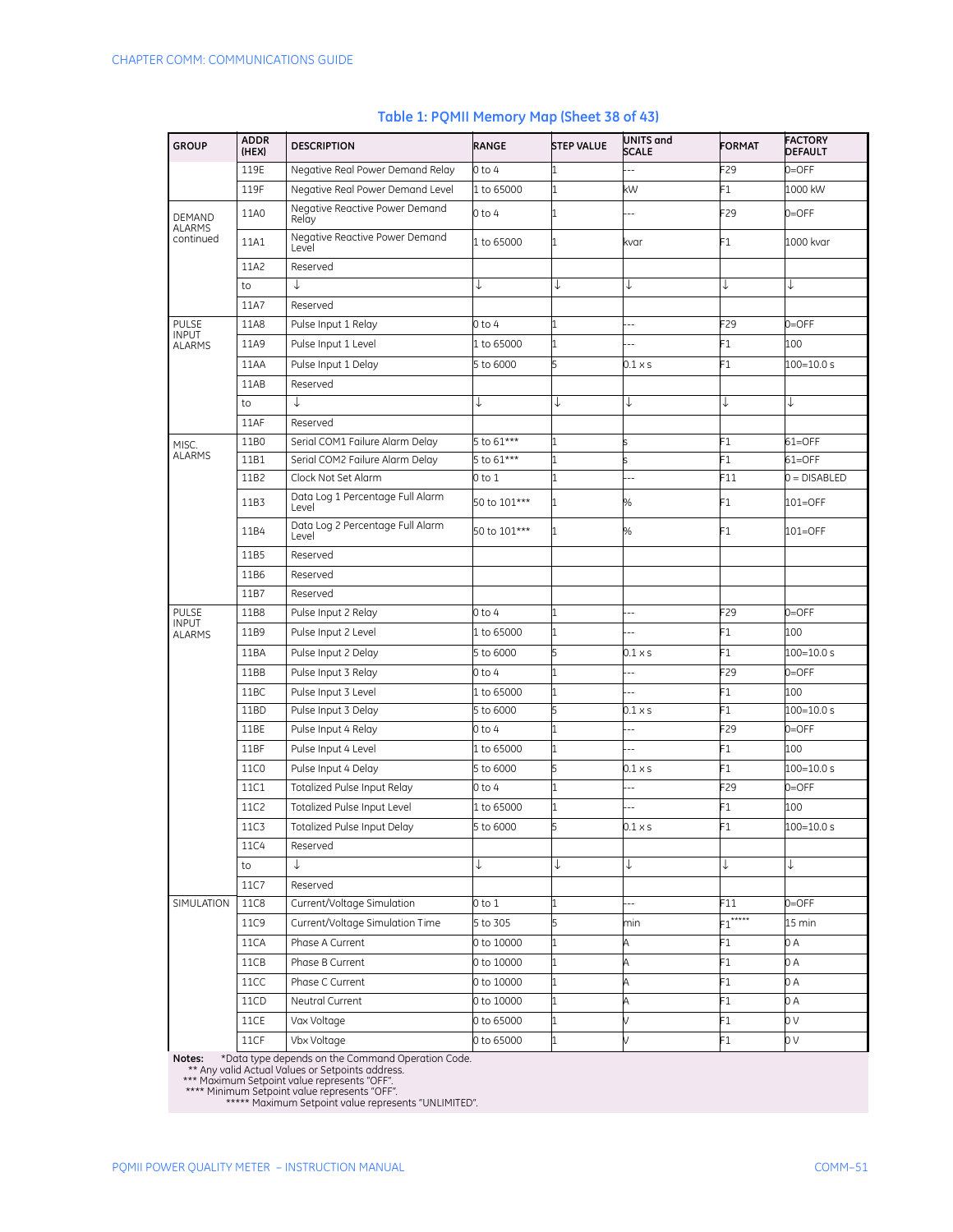| <b>GROUP</b>            | <b>ADDR</b><br>(HEX) | <b>DESCRIPTION</b>                           | RANGE        | <b>STEP VALUE</b> | UNITS and<br><b>SCALE</b> | <b>FORMAT</b>         | <b>FACTORY</b><br><b>DEFAULT</b>       |
|-------------------------|----------------------|----------------------------------------------|--------------|-------------------|---------------------------|-----------------------|----------------------------------------|
|                         | 11D <sub>0</sub>     | Vcx Voltage                                  | 0 to 65000   |                   |                           | F1                    | 0V                                     |
|                         | 11D1                 | Phase Angle                                  | 0 to 359     |                   | degrees                   | F1                    | 0 degrees                              |
|                         | 11D2                 | Analog Output Simulation                     | 0 to 1       |                   |                           | F11                   | $0=$ OFF                               |
| SIMULATION<br>continued | 11D3                 | Analog Output Simulation Time                | 5 to 305     | 5                 | min                       | $F1$ <sup>*****</sup> | $15 \text{ min}$                       |
|                         | 11D4                 | Analog Output 1                              | 0 to 1201*** |                   | $0.1 \times %$            | F1                    | 1201=OFF                               |
|                         | 11D5                 | Analog Output 2                              | 0 to 1201*** |                   | $0.1 \times %$            | F1                    | 1201=OFF                               |
|                         | 11D6                 | Analog Output 3                              | 0 to 1201*** |                   | $0.1 \times \%$           | F1                    | 1201=OFF                               |
|                         | 11D7                 | Analog Output 4                              | 0 to 1201*** |                   | $0.1 \times \%$           | F1                    | 1201=OFF                               |
|                         | 11D8                 | Analog Input Simulation                      | 0 to 1       |                   |                           | F11                   | $0 =$ OFF                              |
|                         | 11D9                 | Analog Input Simulation Time                 | 5 to 305     |                   | min                       | $F1$ *****            | 15 min                                 |
|                         | 11DA                 | Analog Input                                 | 40 to 201    |                   | 0.1 x mA                  | F1                    | 201=OFF                                |
|                         | 11DB                 | Switch Input Simulation                      | 0 to 1       |                   |                           | F11                   | $0 =$ OFF                              |
|                         | 11DC                 | Switch Input Simulation Time                 | 5 to 305     | 5                 | min                       | $F1$ *****            | 15 min                                 |
|                         | 11DD                 | Switch Input A                               | 0 to 1       |                   | $\overline{a}$            | F27                   | 0=OPEN                                 |
|                         | 11DE                 | Switch Input B                               | 0 to 1       |                   |                           | F27                   | 0=OPEN                                 |
|                         | 11DF                 | Switch Input C                               | 0 to 1       |                   |                           | F27                   | 0=OPEN                                 |
|                         | 11E0                 | Switch Input D                               | 0 to 1       | 1                 |                           | F27                   | 0=OPEN                                 |
|                         | 11E1                 | Reserved                                     |              |                   |                           |                       |                                        |
|                         | 11E2                 | Reserved                                     |              |                   |                           |                       |                                        |
|                         | 11E3                 | Reserved                                     |              |                   |                           |                       |                                        |
| <b>TIME</b>             | 11E4                 | Time Relay                                   | $0$ to $4$   |                   | ٠.                        | F29                   | $0=$ OFF                               |
| ALARM                   | 11E5                 | Pickup Time Hours/Minutes                    | 0 to 65535   | 1                 | hr./min                   | F22                   | 12:00                                  |
|                         | 11E6                 | Pickup Time Seconds                          | 0 to 59000   | 1000              | ms                        | F1                    | 0                                      |
|                         | 11E7                 | Dropout Time Hours/Minutes                   | 0 to 65535   |                   | hr./min                   | F22                   | 12:00                                  |
|                         | 11E8                 | Dropout Time Seconds                         | 0 to 59000   | 1000              | ms                        | F1                    | 0                                      |
|                         | 11E9                 | Reserved                                     |              |                   |                           |                       |                                        |
|                         | to                   | J                                            | ↓            | ↓                 | ↓                         |                       | ↓                                      |
|                         | 11EF                 | Reserved                                     |              |                   |                           |                       |                                        |
| PROGRAM-                | 11F0                 | Programmable message chars 1 & 2             | 32 to 127    |                   | <b>ASCII</b>              | F10                   | "Ph"                                   |
| MABLE<br>MESSAGE        | 11F1                 | Programmable message chars 3 & 4             | 32 to 127    |                   | ASCII                     | F10                   | 'on"                                   |
|                         | 11F2                 | Programmable message chars 5 & 6             | 32 to 127    |                   | ASCII                     | F10                   | "e:"                                   |
|                         | 11F3                 | Programmable message chars 7 & 8             | 32 to 127    |                   | ASCII                     | F10                   | " $9"$                                 |
|                         | 11F4                 | Programmable message chars 9 & 10            | 32 to 127    |                   | <b>ASCII</b>              | F10                   | "05"                                   |
|                         | 11F5                 | Programmable message chars 11 & 12 32 to 127 |              |                   | <b>ASCII</b>              | F10                   | $-2"$                                  |
|                         | 11F6                 | Programmable message chars 13 & 14 32 to 127 |              | 1                 | <b>ASCII</b>              | F10                   | "94"                                   |
|                         | 11F7                 | Programmable message chars 15 & 16 32 to 127 |              |                   | ASCII                     | F10                   | "-6"                                   |
|                         | 11F8                 | Programmable message chars 17 & 18 32 to 127 |              |                   | ASCII                     | F10                   | "22"                                   |
|                         | 11F9                 | Programmable message chars 19 & 20 32 to 127 |              | 1                 | ASCII                     | F10                   | "2"                                    |
|                         | 11FA                 | Programmable message chars 21 & 22 32 to 127 |              | 1                 | ASCII                     | F10                   | "GE"                                   |
|                         | 11FB                 | Programmable message chars 23 & 24 32 to 127 |              |                   | ASCII                     | F10                   | "in"                                   |
|                         | 11FC                 | Programmable message chars 25 & 26 32 to 127 |              | 1                 | ASCII                     | F10                   | "du"                                   |
|                         | 11FD                 | Programmable message chars 27 & 28 32 to 127 |              | 1                 | ASCII                     | F10                   | "st"                                   |
|                         | 11FE                 | Programmable message chars 29 & 30 32 to 127 |              | 1                 | ASCII                     | F10                   | "ri"                                   |
|                         | 11FF                 | Programmable message chars 31 & 32 32 to 127 |              | 1                 | ASCII                     | F10                   | "al"                                   |
|                         | 1200                 | Programmable message chars 33 & 34 32 to 127 |              | 1                 | ASCII                     | F10                   | $^{\prime\prime}$ .C $^{\prime\prime}$ |
|                         | 1201                 | Programmable message chars 35 & 36 32 to 127 |              |                   | ASCII                     | F10                   | 'om"                                   |

#### **Table 1: PQMII Memory Map (Sheet 39 of 43)**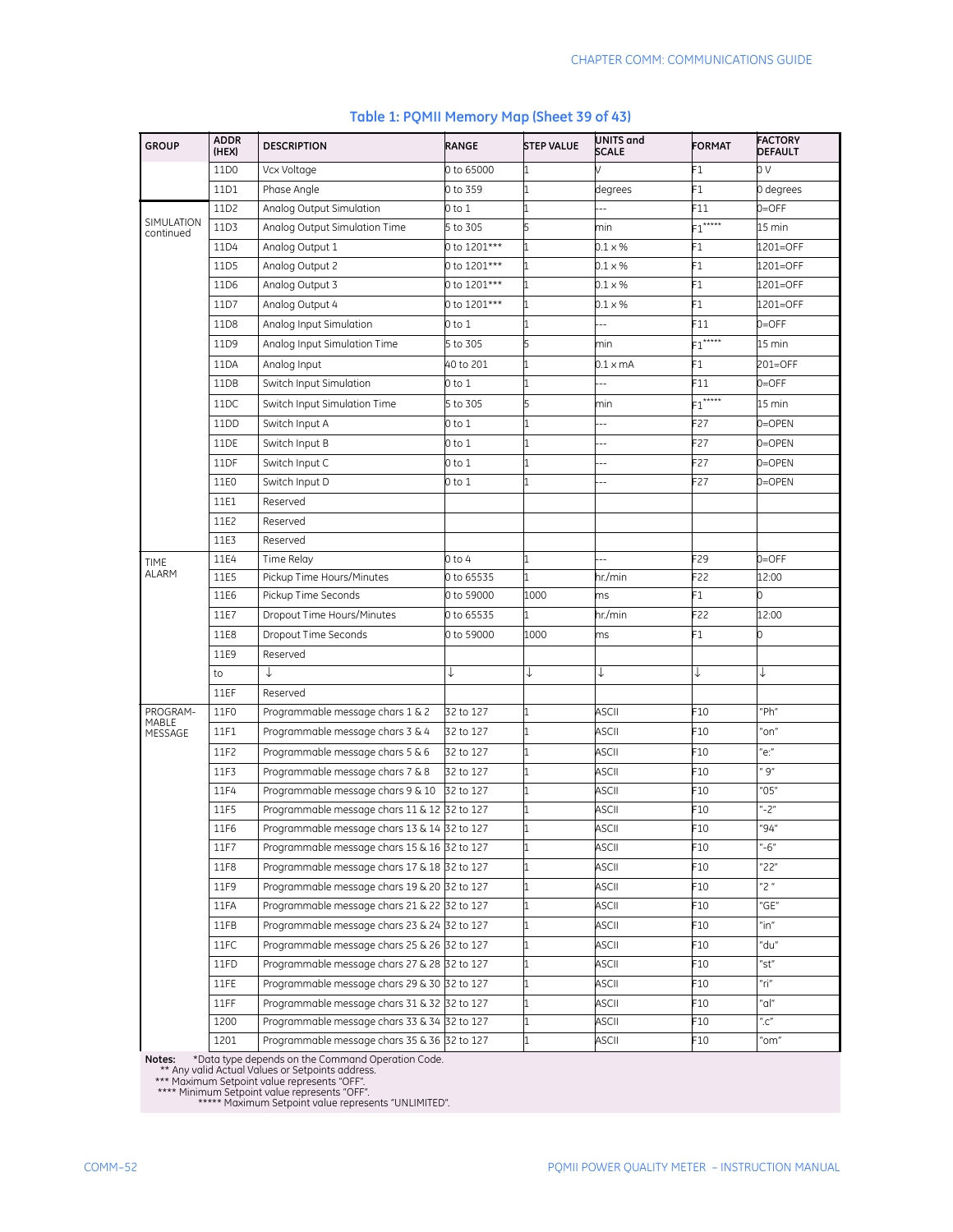| <b>GROUP</b>     | <b>ADDR</b><br>(HEX) | <b>DESCRIPTION</b>                           | RANGE      | <b>STEP VALUE</b> | UNITS and<br><b>SCALE</b> | <b>FORMAT</b>   | <b>FACTORY</b><br><b>DEFAULT</b> |
|------------------|----------------------|----------------------------------------------|------------|-------------------|---------------------------|-----------------|----------------------------------|
|                  | 1202                 | Programmable message chars 37 & 38 32 to 127 |            |                   | <b>ASCII</b>              | F <sub>10</sub> | "/p"                             |
|                  | 1203                 | Programmable message chars 39 & 40 32 to 127 |            |                   | <b>ASCII</b>              | F10             | m''                              |
| PROGRAM-         | 1204                 | Reserved                                     |            |                   |                           |                 |                                  |
| MABLE<br>MESSAGE | to                   | T                                            |            | ↓                 |                           | ↓               | ↓                                |
| continued        | 120F                 | Reserved                                     |            |                   |                           |                 |                                  |
| <b>FLASH</b>     | 1210                 | Flash message characters 1 and 2             | 32 to 127  | 1                 | <b>ASCII</b>              | F10             |                                  |
| MESSAGE          | 1211                 | Flash message characters 3 and 4             | 32 to 127  | 1                 | <b>ASCII</b>              | F10             |                                  |
|                  | 1212                 | Flash message characters 5 and 6             | 32 to 127  | 1                 | <b>ASCII</b>              | F10             | u n                              |
|                  | 1213                 | Flash message characters 7 and 8             | 32 to 127  | 1                 | <b>ASCII</b>              | F10             |                                  |
|                  | 1214                 | Flash message characters 9 and 10            | 32 to 127  | 1                 | ASCII                     | F10             |                                  |
|                  | 1215                 | Flash message characters 11 and 12           | 32 to 127  | 1                 | ASCII                     | F10             |                                  |
|                  | 1216                 | Flash message characters 13 and 14           | 32 to 127  | 1                 | ASCII                     | F10             | $\overline{\phantom{a}}$         |
|                  | 1217                 | Flash message characters 15 and 16           | 32 to 127  | 1                 | <b>ASCII</b>              | F10             |                                  |
|                  | 1218                 | Flash message characters 17 and 18           | 32 to 127  | 1                 | ASCII                     | F10             |                                  |
|                  | 1219                 | Flash message characters 19 and 20           | 32 to 127  | 1                 | ASCII                     | F10             |                                  |
|                  | 121A                 | Flash message characters 21 and 22           | 32 to 127  | 1                 | <b>ASCII</b>              | F10             |                                  |
|                  | 121B                 | Flash message characters 23 and 24           | 32 to 127  | 1                 | ASCII                     | F10             | w                                |
|                  | 121C                 | Flash message characters 25 and 26           | 32 to 127  | 1                 | ASCII                     | F10             | "                                |
|                  | <b>121D</b>          | Flash message characters 27 and 28           | 32 to 127  | 1                 | <b>ASCII</b>              | F10             | "                                |
|                  | 121E                 | Flash message characters 29 and 30           | 32 to 127  | 1                 | ASCII                     | F10             | $\overline{u}$                   |
|                  | 121F                 | Flash message characters 31 and 32           | 32 to 127  | 1                 | <b>ASCII</b>              | F10             |                                  |
|                  | 1220                 | Flash message characters 33 and 34           | 32 to 127  | 1                 | ASCII                     | F10             | u n                              |
|                  | 1221                 | Flash message characters 35 and 36           | 32 to 127  | 1                 | ASCII                     | F10             | "                                |
|                  | 1222                 | Flash message characters 37 and 38           | 32 to 127  | 1                 | ASCII                     | F10             |                                  |
|                  | 1223                 | Flash message characters 39 and 40           | 32 to 127  | 1                 | ASCII                     | F10             |                                  |
|                  | 1224                 | Reserved                                     |            |                   |                           |                 |                                  |
|                  | to                   | ↓                                            |            | ↓                 |                           | ↓               | ↓                                |
|                  | 125F                 | Reserved                                     |            |                   |                           |                 |                                  |
| <b>DATA</b>      | 1260                 | Log 1 Interval (high)                        |            |                   |                           |                 |                                  |
| LOGGER           | 1261                 | Log 1 Interval (low)                         | 1 to 86400 | 1                 |                           | F3              | 3600                             |
|                  | 1262                 | Log 2 Interval (high)                        |            |                   |                           |                 |                                  |
|                  | 1263                 | Log 2 Interval (low)                         | 1 to 86400 | 1                 |                           | F3              | 3600                             |
|                  | 1264                 | Log 1 Mode                                   | 0 to 1     | 1                 | ۵.                        | F32             | $0 = RUN TO FILL$                |
|                  | 1265                 | Log 2 Mode                                   | $0$ to $1$ | 1                 | Ξ.                        | F32             | $0 = RUN TO FILL$                |
|                  | 1266                 | Log Size Determination                       | 0 to 1     | 1                 |                           | F33             | $0 =$ AUTOMATIC                  |
|                  | 1267                 | Log 1 Size                                   | 0 to 100   | 1                 | %                         | F1              | 50%                              |
|                  | 1268                 | Data Log Memory Access Block<br>Number       | 0 to 511   | $\mathbf{1}$      |                           | F1              |                                  |
|                  | 1269                 | Stop Data Log 1                              | 0 to 1     | 1                 | --                        | F31             | OW=0                             |
|                  | 126A                 | Stop Data Log 2                              | 0 to 1     | 1                 | $\overline{\phantom{a}}$  | F31             | $ON=0$                           |
|                  | 126B                 | Reserved                                     |            |                   |                           |                 |                                  |
|                  | to                   | ↓                                            | ↓          | ↓                 | ↓                         | ↓               | ↓                                |
|                  | 126F                 | Reserved                                     |            |                   |                           |                 |                                  |
|                  | 1270                 | la Log Assignment                            | 0 to 3     | 1                 |                           | F34             | $0 = \text{NONE}$                |
|                  | 1271                 | Ib Log Assignment                            | 0 to 3     | 1                 | $\overline{a}$            | F34             | $0 = \text{NONE}$                |
|                  | 1272                 | Ic Log Assignment                            | 0 to 3     | 1                 | $\overline{a}$            | F34             | $0 = \text{NONE}$                |
|                  | 1273                 | lavg Log Assignment                          | 0 to 3     | 1                 |                           | F34             | $0 = \text{NONE}$                |

#### **Table 1: PQMII Memory Map (Sheet 40 of 43)**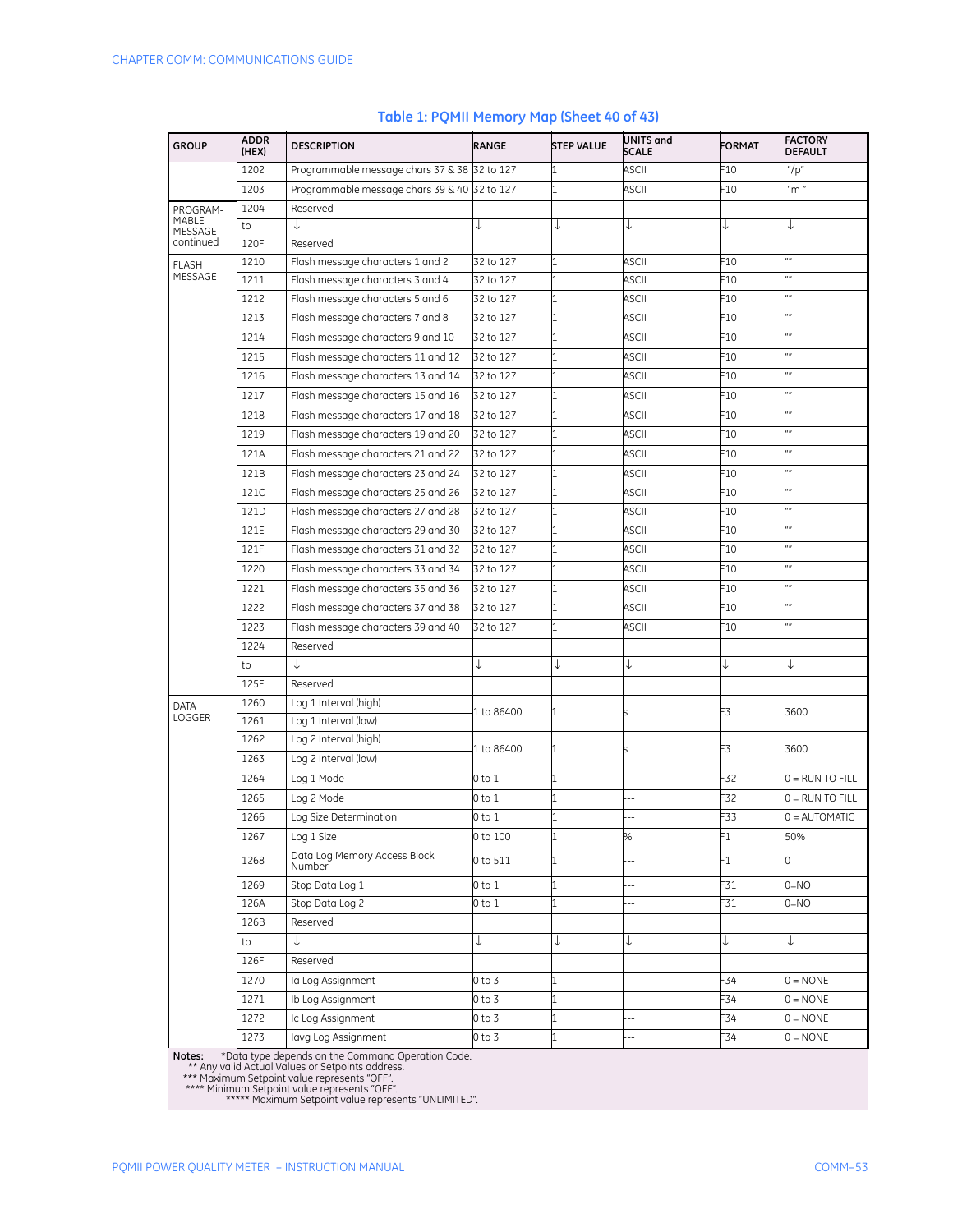| <b>GROUP</b>          | <b>ADDR</b><br>(HEX) | <b>DESCRIPTION</b>            | RANGE  | <b>STEP VALUE</b> | UNITS and<br><b>SCALE</b> | <b>FORMAT</b> | <b>FACTORY</b><br><b>DEFAULT</b> |
|-----------------------|----------------------|-------------------------------|--------|-------------------|---------------------------|---------------|----------------------------------|
|                       | 1274                 | In Log Assignment             | 0 to 3 |                   |                           | F34           | $0 = \text{NONE}$                |
|                       | 1275                 | I Unbalance Log Assignment    | 0 to 3 |                   |                           | F34           | $0 = \text{NONE}$                |
| DATA<br><b>LOGGER</b> | 1276                 | Van Log Assignment            | 0 to 3 | 1                 | н,                        | F34           | $0 = \text{NONE}$                |
| continued             | 1277                 | Vbn Log Assignment            | 0 to 3 | 1                 | ÷.                        | F34           | $0 = \text{NONE}$                |
|                       | 1278                 | Vcn Log Assignment            | 0 to 3 |                   |                           | F34           | 0 = NONE                         |
|                       | 1279                 | Vp avg Log Assignment         | 0 to 3 | 1                 |                           | F34           | 0 = NONE                         |
|                       | 127A                 | Vab Log Assignment            | 0 to 3 | 1                 |                           | F34           | 0 = NONE                         |
|                       | 127B                 | Vbc Log Assignment            | 0 to 3 |                   |                           | F34           | $0 = \text{NONE}$                |
|                       | 127C                 | Vca Log Assignment            | 0 to 3 | 1                 | ÷.                        | F34           | $0 = \text{NONE}$                |
|                       | 127D                 | VI avg Log Assignment         | 0 to 3 | 1                 | ٠.                        | F34           | $0 = \text{NONE}$                |
|                       | 127E                 | V Unbalance Log Assignment    | 0 to 3 |                   | н,                        | F34           | $0 = \text{NONE}$                |
|                       | 127F                 | Pa Log Assignment             | 0 to 3 | 1                 |                           | F34           | $0 = \text{NONE}$                |
|                       | 1280                 | Qa Log Assignment             | 0 to 3 | 1                 |                           | F34           | $0 = \text{NONE}$                |
|                       | 1281                 | Sa Log Assignment             | 0 to 3 | 1                 |                           | F34           | $0 = \text{NONE}$                |
|                       | 1282                 | PFa Log Assignment            | 0 to 3 |                   | ц,                        | F34           | 0 = NONE                         |
|                       | 1283                 | Pb Log Assignment             | 0 to 3 | 11                | ٠.                        | F34           | $0 = \text{NONE}$                |
|                       | 1284                 | Qb Log Assignment             | 0 to 3 | 1                 | Ц,                        | F34           | $0 = \text{NONE}$                |
|                       | 1285                 | Sb Log Assignment             | 0 to 3 | 1                 | ٠.                        | F34           | $0 = \text{NONE}$                |
|                       | 1286                 | PFb Log Assignment            | 0 to 3 |                   |                           | F34           | $0 = \text{NONE}$                |
|                       | 1287                 | Pc Log Assignment             | 0 to 3 | 11                |                           | F34           | 0 = NONE                         |
|                       | 1288                 | Qc Log Assignment             | 0 to 3 | l1                |                           | F34           | 0 = NONE                         |
|                       | 1289                 | Sc Log Assignment             | 0 to 3 |                   |                           | F34           | 0 = NONE                         |
|                       | 128A                 | PFc Log Assignment            | 0 to 3 | l1                | ÷.                        | F34           | $0 = \text{NONE}$                |
|                       | 128B                 | P3 Log Assignment             | 0 to 3 | 11                |                           | F34           | $0 = \text{NONE}$                |
|                       | 128C                 | Q3 Log Assignment             | 0 to 3 |                   |                           | F34           | $0 = \text{NONE}$                |
|                       | 128D                 | S3 Log Assignment             | 0 to 3 | 11                | ù,                        | F34           | $0 = \text{NONE}$                |
|                       | 128E                 | PF3 Log Assignment            | 0 to 3 | 1                 |                           | F34           | $0 = \text{NONE}$                |
|                       | 128F                 | Frequency Log Assignment      | 0 to 3 | 1                 | $\overline{a}$            | F34           | 0 = NONE                         |
|                       | 1290                 | Positive kWh Log Assignment   | 0 to 3 | 1                 | ÷.                        | F34           | 0 = NONE                         |
|                       | 1291                 | Negative kWh Log Assignment   | 0 to 3 | 1                 | ٠.                        | F34           | $0 = \text{NONE}$                |
|                       | 1292                 | Positive kvarh Log Assignment | 0 to 3 | 1                 | ц,                        | F34           | $0 = \text{NONE}$                |
|                       | 1293                 | Negative kvarh Log Assignment | 0 to 3 | 1                 | Ц,                        | F34           | $0 = \text{NONE}$                |
|                       | 1294                 | kVAh Log Assignment           | 0 to 3 |                   |                           | F34           | $0 = \text{NONE}$                |
|                       | 1295                 | la Demand Log Assignment      | 0 to 3 | 1                 |                           | F34           | 0 = NONE                         |
|                       | 1296                 | Ib Demand Log Assignment      | 0 to 3 |                   |                           | F34           | $0 = \text{NONE}$                |
|                       | 1297                 | Ic Demand Log Assignment      | 0 to 3 |                   |                           | F34           | $0 = \text{NONE}$                |
|                       | 1298                 | In Demand Log Assignment      | 0 to 3 | 1                 | $\overline{\phantom{a}}$  | F34           | $0 = \text{NONE}$                |
|                       | 1299                 | P3 Demand Log Assignment      | 0 to 3 |                   | --                        | F34           | $0 = \text{NONE}$                |
|                       | 129A                 | Q3 Demand Log Assignment      | 0 to 3 | 1                 | $\overline{\phantom{a}}$  | F34           | $0 = \text{NONE}$                |
|                       | 129B                 | S3 Demand Log Assignment      | 0 to 3 | 1                 | Ц,                        | F34           | $0 = \text{NONE}$                |
|                       | 129C                 | la THD Log Assignment         | 0 to 3 | 1                 |                           | F34           | $0 = \text{NONE}$                |
|                       | 129D                 | Ib THD Log Assignment         | 0 to 3 | 1                 |                           | F34           | $0 = \text{NONE}$                |
|                       | 129E                 | Ic THD Log Assignment         | 0 to 3 | 1                 | $\overline{\phantom{a}}$  | F34           | $0 = \text{NONE}$                |
|                       | 129F                 | In THD Log Assignment         | 0 to 3 | $\mathbf{1}$      | $\overline{\phantom{a}}$  | F34           | $0 = \text{NONE}$                |

#### **Table 1: PQMII Memory Map (Sheet 41 of 43)**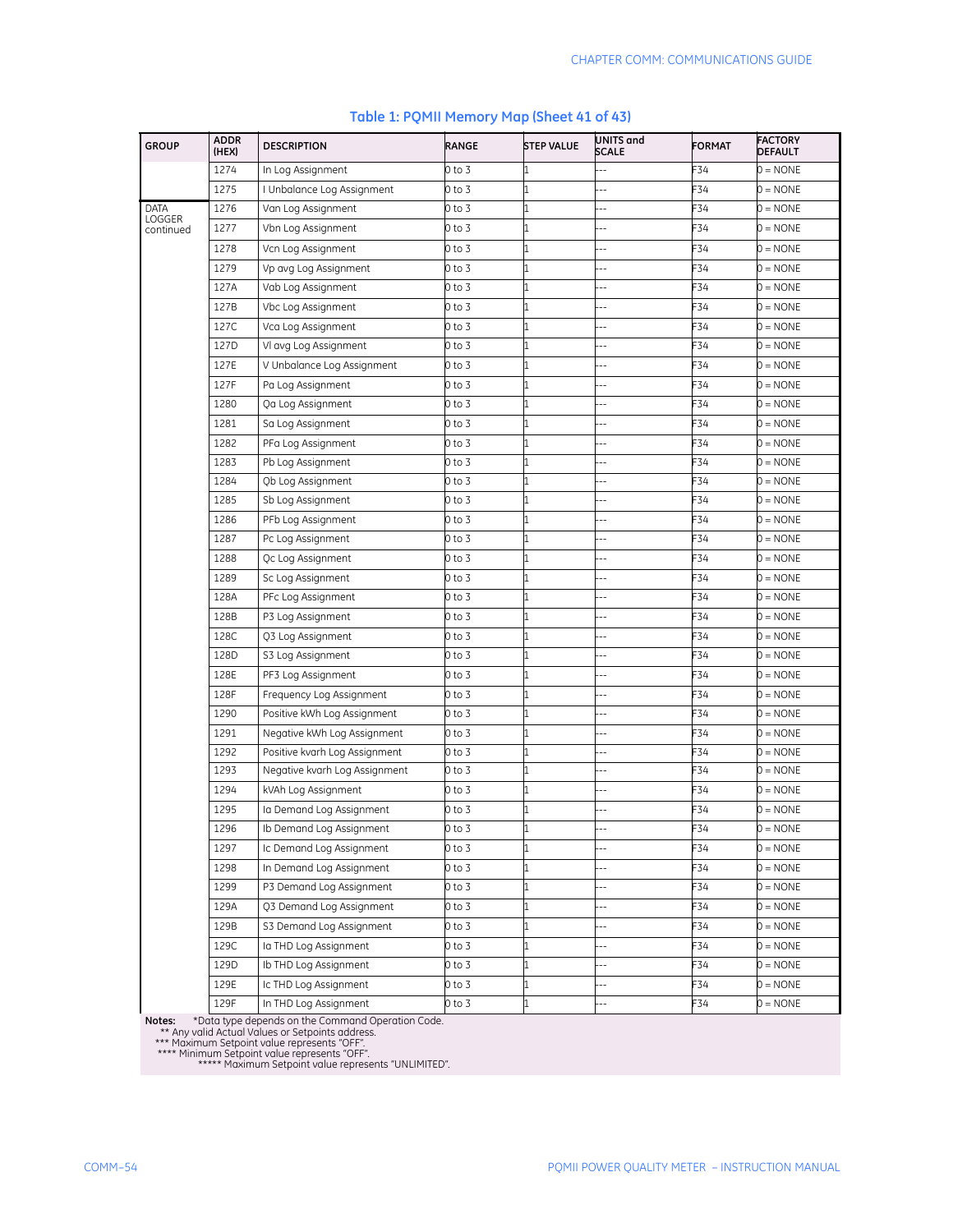| <b>GROUP</b>      | <b>ADDR</b><br>(HEX) | <b>DESCRIPTION</b>                        | RANGE        | <b>STEP VALUE</b> | UNITS and<br><b>SCALE</b> | <b>FORMAT</b> | <b>FACTORY</b><br><b>DEFAULT</b> |
|-------------------|----------------------|-------------------------------------------|--------------|-------------------|---------------------------|---------------|----------------------------------|
|                   | 12A0                 | Van THD Log Assignment                    | 0 to 3       | 1                 | Ξ.                        | F34           | $0 = \text{NONE}$                |
|                   | 12A1                 | Vbn THD Log Assignment                    | 0 to 3       | 1                 | ÷                         | F34           | $0 = \text{NONE}$                |
|                   | 12A2                 | Vcn THD Log Assignment                    | $0$ to $3$   | 1                 | --                        | F34           | $0 = \text{NONE}$                |
|                   | 12A3                 | Vab THD Log Assignment                    | 0 to 3       | 1                 | ۵.                        | F34           | $0 = \text{NONE}$                |
| DATA<br>LOGGER    | 12A4                 | Vbc THD Log Assignment                    | 0 to 3       | 1                 |                           | -34           | $0 = \text{NONE}$                |
| continued         | 12A5                 | Analog Input Log Assignment               | 0 to 3       | $\mathbf{1}$      | ц,                        | F34           | $0 = \text{NONE}$                |
|                   | 12A6                 | Reserved                                  |              |                   |                           |               |                                  |
|                   | to                   | $\downarrow$                              | ↓            | ↓                 | ↓                         | ↓             | ↓                                |
|                   | 12BF                 | Reserved                                  |              |                   |                           |               |                                  |
| EVENT<br>RECORDER | 12C0                 | Event Recorder Memory Access Event<br>Num | 0 to 65535   | 1                 |                           | F1            | 0                                |
|                   | 12C1                 | Event Recorder Operation                  | 0 to 1       | $\mathbf{1}$      | $\overline{a}$            | F11           | $0 = DISABLE$                    |
|                   | 12C2                 | Event Recorder Event Enable Flags 1       | 0 to 65535   | $\mathbf{1}$      | $\overline{a}$            | F105          | 65535                            |
|                   | 12C3                 | Event Recorder Event Enable Flags 2       | 0 to 65535   | 1                 | ц,                        | -106          | 65535                            |
|                   | 12C4                 | Event Recorder Event Enable Flags 3       | 0 to 65535   | $\mathbf{1}$      | $-$                       | F107          | 65535                            |
|                   | <b>12C5</b>          | Event Recorder Event Enable Flags 4       | 0 to 65535   | 1                 | J.                        | -112          | 65535                            |
|                   | <b>12C6</b>          | Reserved                                  |              |                   |                           |               |                                  |
|                   | to                   | ↓                                         | ↓            | ↓                 | ↓                         | ↓             | ↓                                |
|                   | 12CF                 | Reserved                                  |              |                   |                           |               |                                  |
| TRACE             | 12D0                 | <b>Trace Memory Usage</b>                 | 0 to 2       |                   | --                        | F37           | 0=1×36 cycles                    |
| <b>MEMORY</b>     | 12D1                 | Trace Memory Trigger Mode                 | 0 to 1       | 1                 |                           | F38           | 0=ONE SHOT                       |
|                   | 12D <sub>2</sub>     | la Overcurrent Trigger Level              | 1 to 151***  | 1                 | % CT                      | F1            | 151=OFF                          |
|                   | 12D3                 | Ib Overcurrent Trigger Level              | 1 to 151***  |                   | % CT                      | F1            | 151=OFF                          |
|                   | 12D4                 | Ic Overcurrent Trigger Level              | 1 to 151***  | 1                 | % CT                      | F1            | 151=OFF                          |
|                   | 12D5                 | In Overcurrent Trigger Level              | 1 to 151***  |                   | % CT                      | F1            | 151=OFF                          |
|                   | 12D6                 | Va Overvoltage Trigger Level              | 20 to 151*** | 1                 | % VT                      | F1            | 151=OFF                          |
|                   | 12D7                 | Vb Overvoltage Trigger Level              | 20 to 151*** | 1                 | % VT                      | F1            | $151 =$ OFF                      |
|                   | 12D8                 | Vc Overvoltage Trigger Level              | 20 to 151*** | 1                 | % VT                      | F1            | 151=OFF                          |
|                   | 12D9                 | Va Undervoltage Trigger Level             | 20 to 151*** | 1                 | % VT                      | F1            | 151=OFF                          |
|                   | 12DA                 | Vb Undervoltage Trigger Level             | 20 to 151*** | 1                 | % VT                      | F1            | $151 =$ OFF                      |
|                   | 12DB                 | Vc Undervoltage Trigger Level             | 20 to 151*** | 1                 | % VT                      | F1            | $151 =$ OFF                      |
|                   | 12DC                 | Switch Input A Trigger                    | $0$ to 2     | 1                 | $\overline{a}$            | F39           | $0 =$ OFF                        |
|                   | 12DD                 | Switch Input B Trigger                    | 0 to 2       | 1                 | $-$                       | F39           | $0 =$ OFF                        |
|                   | 12DE                 | Switch Input C Trigger                    | 0 to 2       | 1                 | ц,                        | F39           | 0=OFF                            |
|                   | 12DF                 | Switch Input D Trigger                    | $0$ to $2$   | $\mathbf{1}$      |                           | F39           | $0 =$ OFF                        |
|                   | 12E0                 | Trace Memory Trigger Delay                | 0 to 30      | 1                 | cycles                    | F1            | 0 cycles                         |
|                   | 12E1                 | Trace Memory Waveform Selection           | $0$ to $6$   | $\mathbf 1$       |                           | -40           | $0=IG$                           |
|                   | 12E2                 | Trace Memory Trigger Relay                | 0 to 4       | $\mathbf{1}$      | 44                        | F29           | $0 =$ OFF                        |
|                   | 12E3                 | Reserved                                  |              |                   |                           |               |                                  |
|                   | to                   | ↓                                         | ↓            | ↓                 | ↓                         | ↓             | ↓                                |
|                   | 12EF                 | Reserved                                  |              |                   |                           |               |                                  |
| PRODUCT           | 12FO                 | Product Options Upgrade                   | 1 to 23      | 1                 | $\overline{a}$            | F116          | 1=PQMII                          |
| <b>OPTIONS</b>    | 12F1                 | Product Modifications Upgrade MOD1        | 0 to 999     | $\mathbf 1$       | $\overline{a}$            | F1            | 0                                |
|                   | 12F2                 | Product Modifications Upgrade MOD2        | 0 to 999     | $\mathbf{1}$      | Ξ.                        | F1            | 0                                |
|                   | 12F3                 | Product Modifications Upgrade MOD3        | 0 to 999     | $\mathbf{1}$      | $\overline{\phantom{a}}$  | F1            | 0                                |
|                   | 12F4                 | Product Modifications Upgrade MOD4        | 0 to 999     | $\mathbf{1}$      |                           | F1            | O                                |
|                   | 12F5                 | Product Modifications Upgrade MOD5        | 0 to 999     | $\mathbf{1}$      |                           | F1            | 0                                |
| $*$ $\Gamma$      |                      |                                           |              |                   |                           |               |                                  |

#### **Table 1: PQMII Memory Map (Sheet 42 of 43)**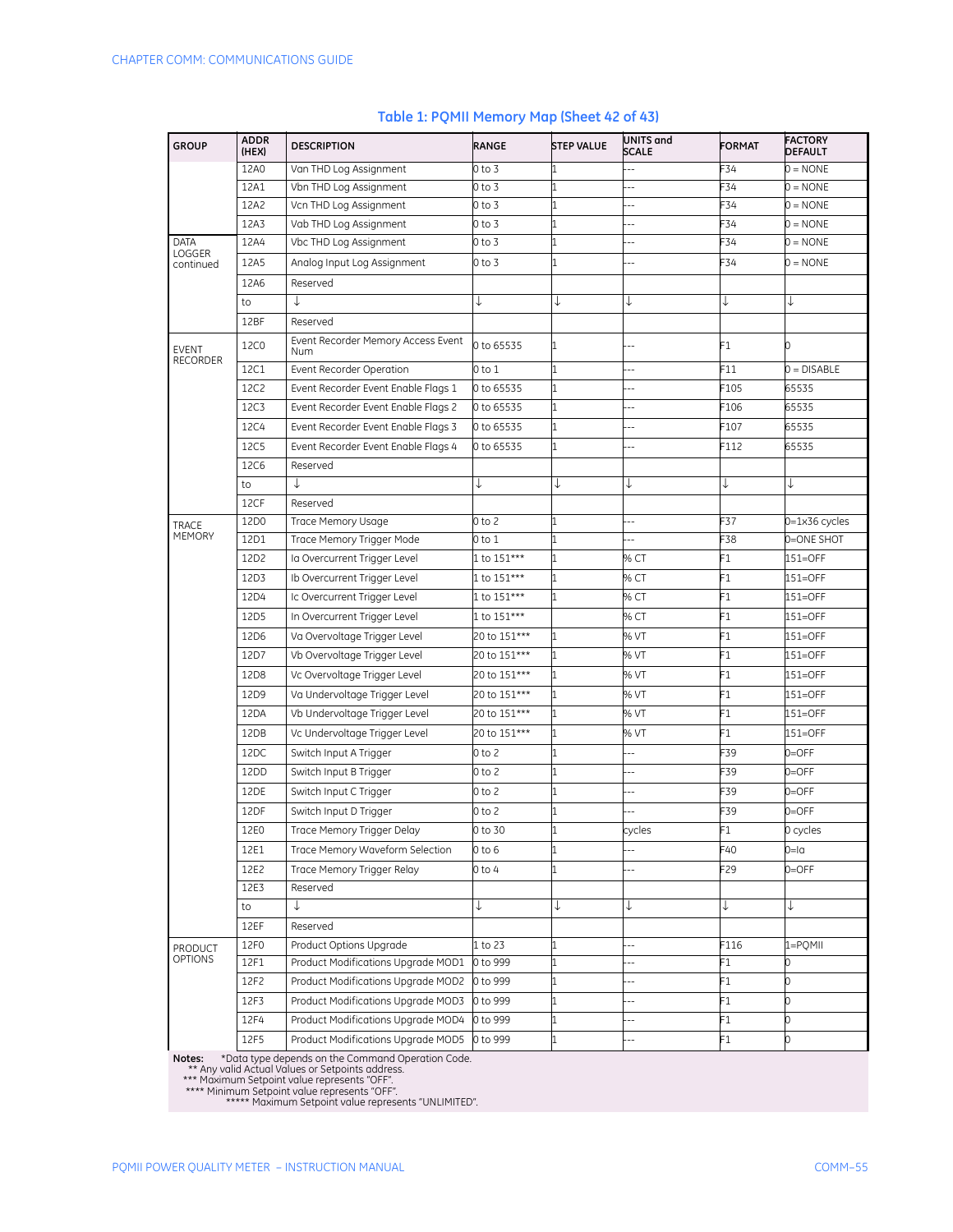| <b>GROUP</b>              | <b>ADDR</b><br>(HEX) | <b>DESCRIPTION</b>    | <b>RANGE</b> | <b>STEP VALUE</b> | <b>UNITS and</b><br><b>SCALE</b> | <b>FORMAT</b>   | <b>FACTORY</b><br><b>DEFAULT</b> |
|---------------------------|----------------------|-----------------------|--------------|-------------------|----------------------------------|-----------------|----------------------------------|
|                           | 12F6                 | Passcode Input 1      | 32 to 127    |                   |                                  | F10             | 32                               |
|                           | 12F7                 | Passcode Input 2      | 32 to 127    |                   | $-1$                             | F10             | 32                               |
|                           | 12F8                 | Passcode Input 3      | 32 to 127    |                   | $-1$                             | F10             | 32                               |
|                           | 12F9                 | Passcode Input 4      | 32 to 127    |                   | $-$                              | F10             | 32                               |
| PRODUCT<br><b>OPTIONS</b> | 12FA                 | Passcode Input 5      | 32 to 127    |                   | $-1$                             | F <sub>10</sub> | 32                               |
| continued                 | 12FB                 | Passcode Input 6      | 32 to 127    |                   |                                  | F10             | 32                               |
|                           | 12FC                 | Passcode Input 7      | 32 to 127    |                   |                                  | F10             | 32                               |
|                           | 12FD                 | Passcode Input 8      | 32 to 127    |                   | --                               | F10             | 32                               |
|                           | 12FE                 | Passcode Input 9      | 32 to 127    |                   |                                  | F10             | 32                               |
|                           | 12FF                 | Passcode Input 10     | 32 to 127    |                   |                                  | F10             | 32                               |
|                           | 1300                 | Reserved              |              |                   |                                  |                 |                                  |
|                           | to                   | ↓                     |              | ↓                 | ↓                                | ↓               | ↓                                |
|                           | 131F                 | Reserved              |              |                   |                                  |                 |                                  |
| VOLTAGE<br>DISTUR-        | 1320                 | Record Selector       | 0 to 65535   |                   | --                               | F1              | 0                                |
| <b>BANCE</b>              | 1321                 | Sag Level % Nominal   | 20 to 100    |                   | %                                | $F1***$         | OFF                              |
| <b>RECORDER</b>           | 1322                 | Swell Level % Nominal | 101 to 151   |                   | %                                | $F1***$         | OFF                              |
|                           | 1323                 | Reserved              |              |                   |                                  |                 |                                  |
|                           | to                   | ↓                     |              | ↓                 | ↓                                | ↓               | ↓                                |
|                           | 132F                 | Reserved              |              |                   |                                  |                 |                                  |

#### **Table 1: PQMII Memory Map (Sheet 43 of 43)**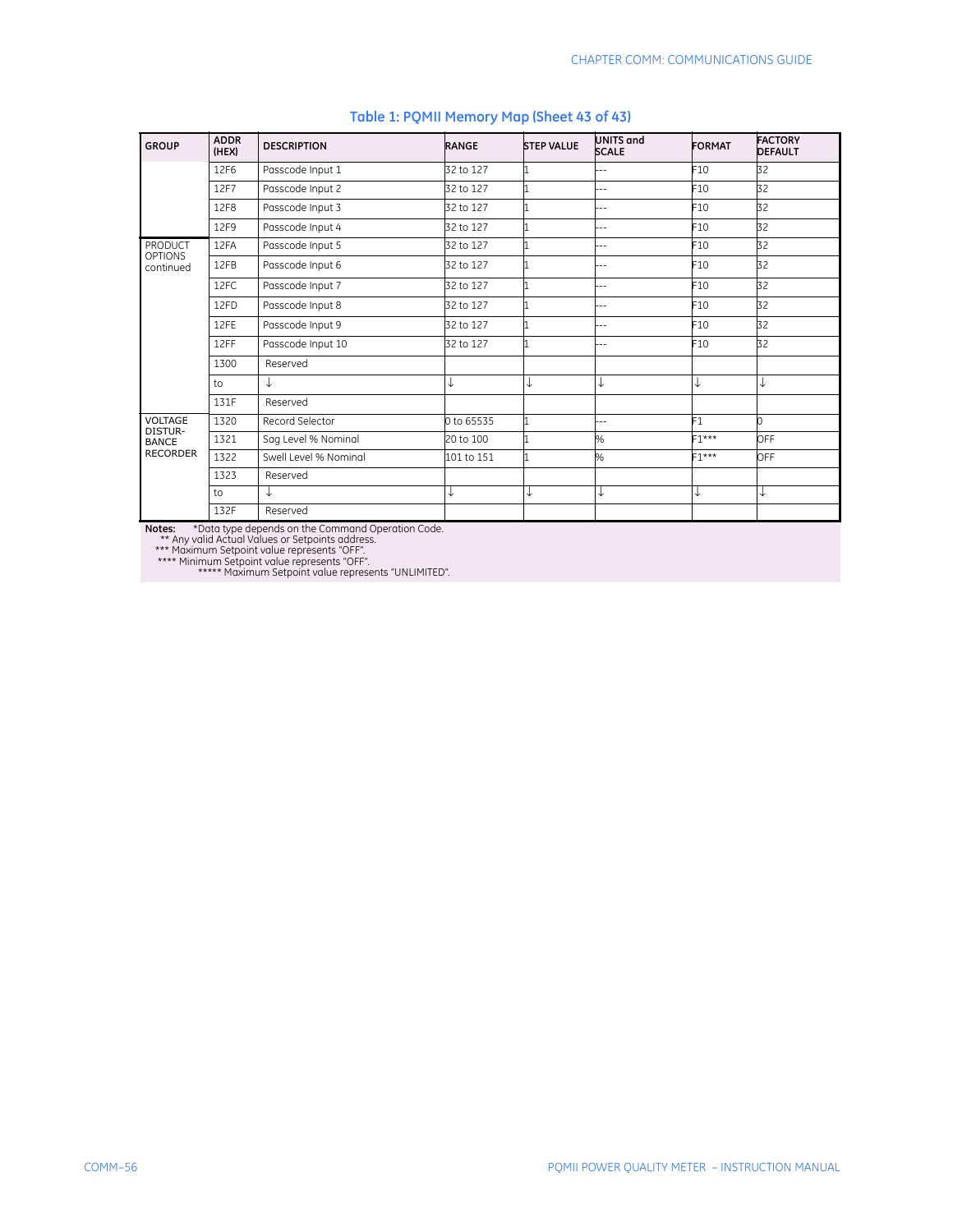# **3.4 Memory Map Data Formats**

| Code | Description                            | <b>Bitmask</b>  |
|------|----------------------------------------|-----------------|
| F1   | Unsigned Integer - Numerical Data      | FFFF            |
| F2   | Signed Integer - Numerical Data        | FFFF            |
| F3   | Unsigned Long Integer - Numerical Data | FFFFFFFF        |
| F4   | Signed Long Integer - Numerical Data   | <b>FFFFFFFF</b> |
| F5   | <b>Hardware Version Code</b>           | FFFF            |
|      | $1 = A$                                | --              |
|      | $2 = B$                                |                 |
|      | ↓                                      | ↓               |
|      | $26 = Z$                               | --              |
| F6   | Unsigned Integer - Current Key Press   | FFFF            |
|      | $0000 = no key$                        | ۵.              |
|      | $FE01 = Enter$                         |                 |
|      | $FEO2 = Menu$                          |                 |
|      | $FE04 = Message Right$                 | ۵.              |
|      | $FE08 = Value Up$                      |                 |
|      | $FDO1 = Reset$                         |                 |
|      | $FDO2 = Message Left$                  |                 |
|      | $FDO4 = Message Up$                    |                 |
|      | FD08 = Value Down                      |                 |
|      | $FB01 = Escape$                        |                 |
|      | FB02 = Message Down                    |                 |
| F7   | Unsigned Integer - Command             | FFFF            |
|      | $1 =$ Reset                            |                 |
|      | 2 = Alarm Relay On                     | $-$             |
|      | 3 = Alarm Relay Off                    |                 |
|      | 4 = Auxiliary Relay 1 On               |                 |
|      | 5 = Auxiliary Relay 1 Off              |                 |
|      | 6 = Auxiliary Relay 2 On               |                 |
|      | 7 = Auxiliary Relay 2 Off              |                 |
|      | 8 = Auxiliary Relay 3 On               |                 |
|      | 9 = Auxiliary Relay 3 Off              |                 |
|      | 10 = Set Clock Time                    |                 |

### **Table 2: Data Formats (Sheet 1 of 18)**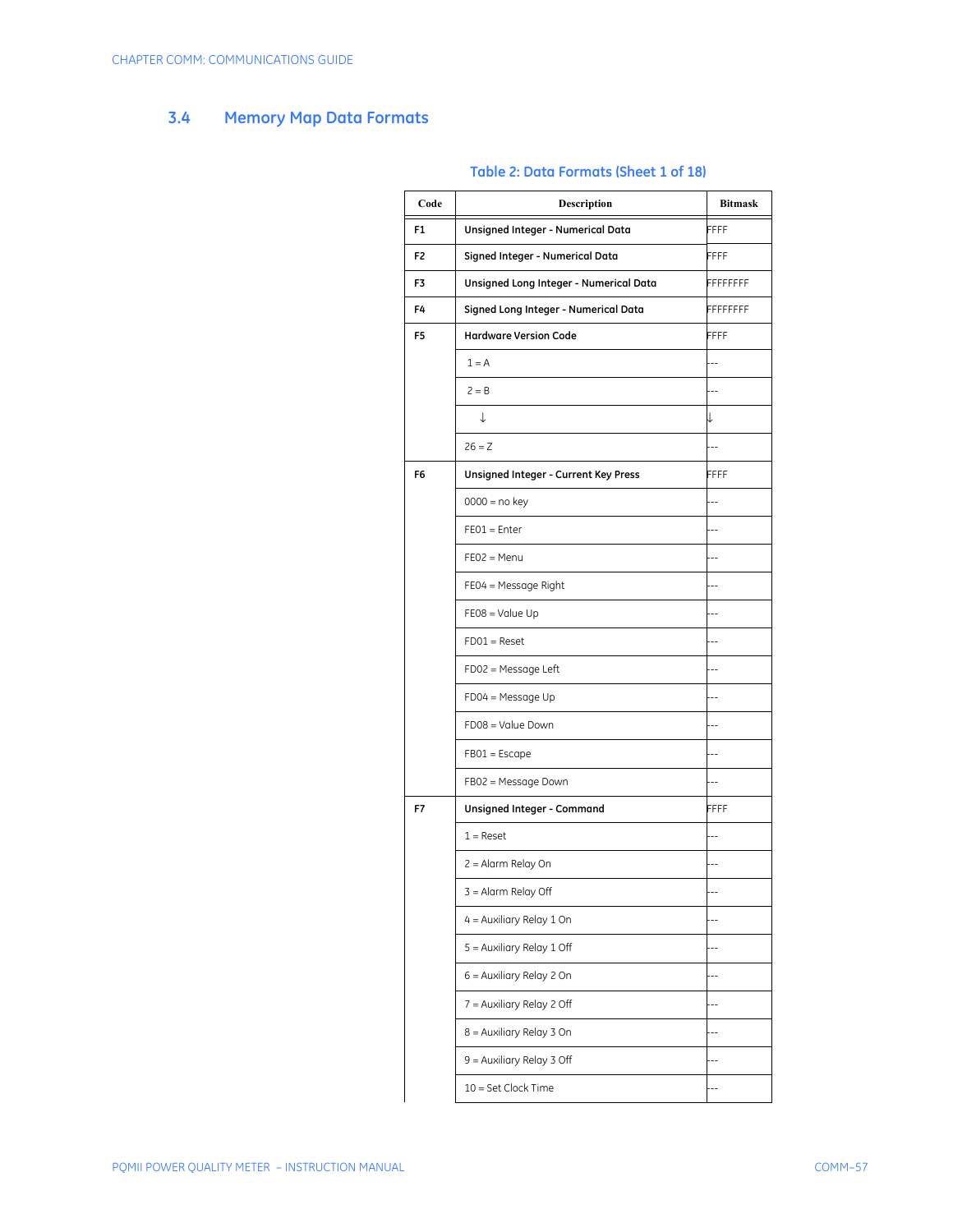| Code | <b>Description</b>                                             | <b>Bitmask</b> |
|------|----------------------------------------------------------------|----------------|
|      | $11 = Set Clock Date$                                          |                |
|      | 12 = Display 40 char. Flash Msg for 5 s                        |                |
|      | 13 = Simulate Keypress                                         |                |
|      | 14 = Clear Energy Values                                       |                |
|      | 15 = Clear Max. Demand Values                                  |                |
|      | 16 = Clear Min./Max. Current Values                            |                |
|      | 17 = Clear Min./Max. Voltage Values                            |                |
|      | 18 = Clear Min./Max. Power Values                              |                |
|      | 19 = Clear Max. THD Values                                     |                |
|      | 20 = Clear Switch Input Pulse Count                            |                |
|      | 21 = High Speed Sampling Trigger                               |                |
|      | 22 = Upload Mode Entry 2                                       |                |
|      | 23 = Upload Mode Entry 1                                       |                |
|      | 24 = Factory Setpoints Reload 2                                |                |
|      | 25 = Factory Setpoints Reload 1                                |                |
|      | 26 = Test Relays and LEDs                                      |                |
|      | 27 = Waveform Capture Trigger                                  |                |
|      | 28 = Start Data Log(s)                                         |                |
|      | 29 = Stop Data Log(s)                                          |                |
|      | 30 = Resize Data Logs (valid only if both logs are<br>stopped) |                |
|      | 31 = Clear Event Record                                        |                |
|      | 32= Trigger Trace Memory                                       |                |
|      | 33= Re-arm Trace Mem.                                          |                |
|      | 34= Clear All Demand                                           |                |
|      | 35= Clear Min./Max. Freq                                       |                |
|      | 40 = Clear Voltage Disturbance Recorder                        |                |
| F8   | Unsigned Integer - Keypress Simulation                         | FFFF           |
|      | 49 = '1' = Menu                                                |                |
|      | $50 = '2' = Escape$                                            |                |
|      | $51 = '3' =$ Reset                                             |                |
|      | $52 = '4' = Enter$                                             |                |
|      | $53 = 5'$ = Message Up                                         |                |
|      | $54 = 6'$ = Message Down                                       |                |
|      | $55 = '7'$ = Message Left                                      |                |

#### **Table 2: Data Formats (Sheet 2 of 18)**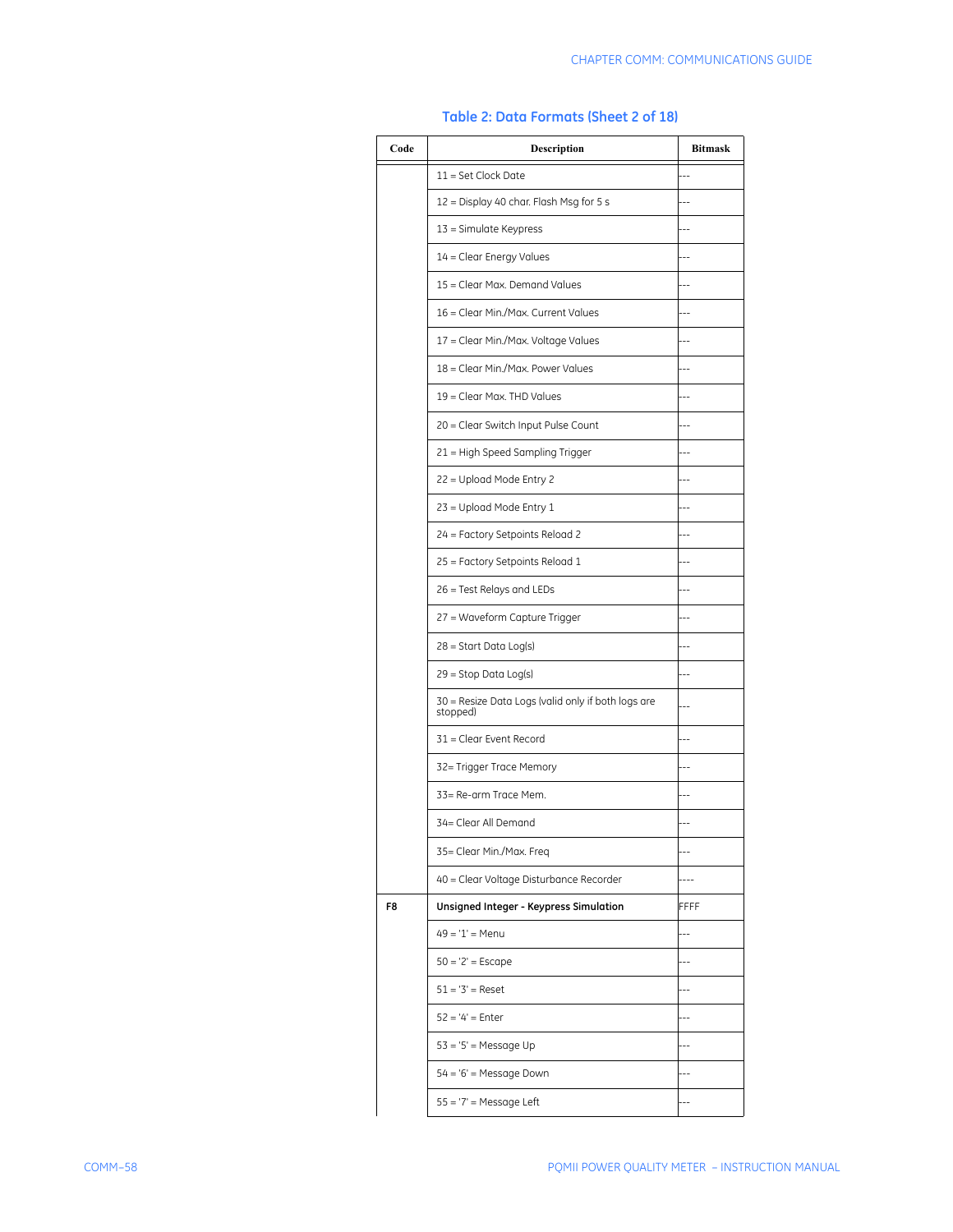| Code | <b>Description</b>                     | <b>Bitmask</b> |
|------|----------------------------------------|----------------|
|      | $56 = 8'$ = Message Right              | $\overline{a}$ |
|      | $57 = 9'$ = Value Up                   | $-$            |
|      | $97 = 'a' = Value Down$                | $-$            |
| F9   | Unsigned Integer - Relay/LED Test Data | FFFF           |
|      | Alarm Relay                            | 0001           |
|      | Auxiliary Relay 1                      | 0002           |
|      | Auxiliary Relay 2                      | 0004           |
|      | Auxiliary Relay 3                      | 8000           |
|      | 'Alarm' LED                            | 0010           |
|      | 'Program' LED                          | 0020           |
|      | 'Simulation' LED                       | 0040           |
|      | 'Self Test' LED                        | 0080           |
|      | 'Alarm' Relay LED                      | 0100           |
|      | 'Aux 1' Relay LED                      | 0200           |
|      | 'Aux 2' Relay LED                      | 0400           |
|      | 'Aux 3' Relay LED                      | 0800           |
| F10  | <b>Two ASCII Characters</b>            | <b>FFFF</b>    |
|      | 32-127 = ASCII Character               | 7F00           |
|      | 32-127 = ASCII Character               | 007F           |
| F11  | Unsigned Integer - Enable/Disable      | FFFF           |
|      | $0 = Disable/OFF$                      | $-$            |
|      | $1 =$ Enable/ON                        | $-$            |
| F12  | Unsigned Integer - Modbus Baud Rate    | FFFF           |
|      | $0 = 1200$                             | $-$            |
|      | $1 = 2400$                             | $-$            |
|      | $2 = 4800$                             | $-$            |
|      | $3 = 9600$                             | --             |
|      | $4 = 19200$                            | $-$            |
| F13  | Unsigned Integer - Parity Type         | FFFF           |
|      | $0 = \text{None}$                      | $-$            |
|      | $1 = Even$                             | $-$            |
|      | $2 = Odd$                              | $-$            |
| F14  | UNSIGNED INTEGER - ANALOG OUTPUT TYPE  | FFFF           |
|      | $0 = Not Used$                         | $-$            |

# **Table 2: Data Formats (Sheet 3 of 18)**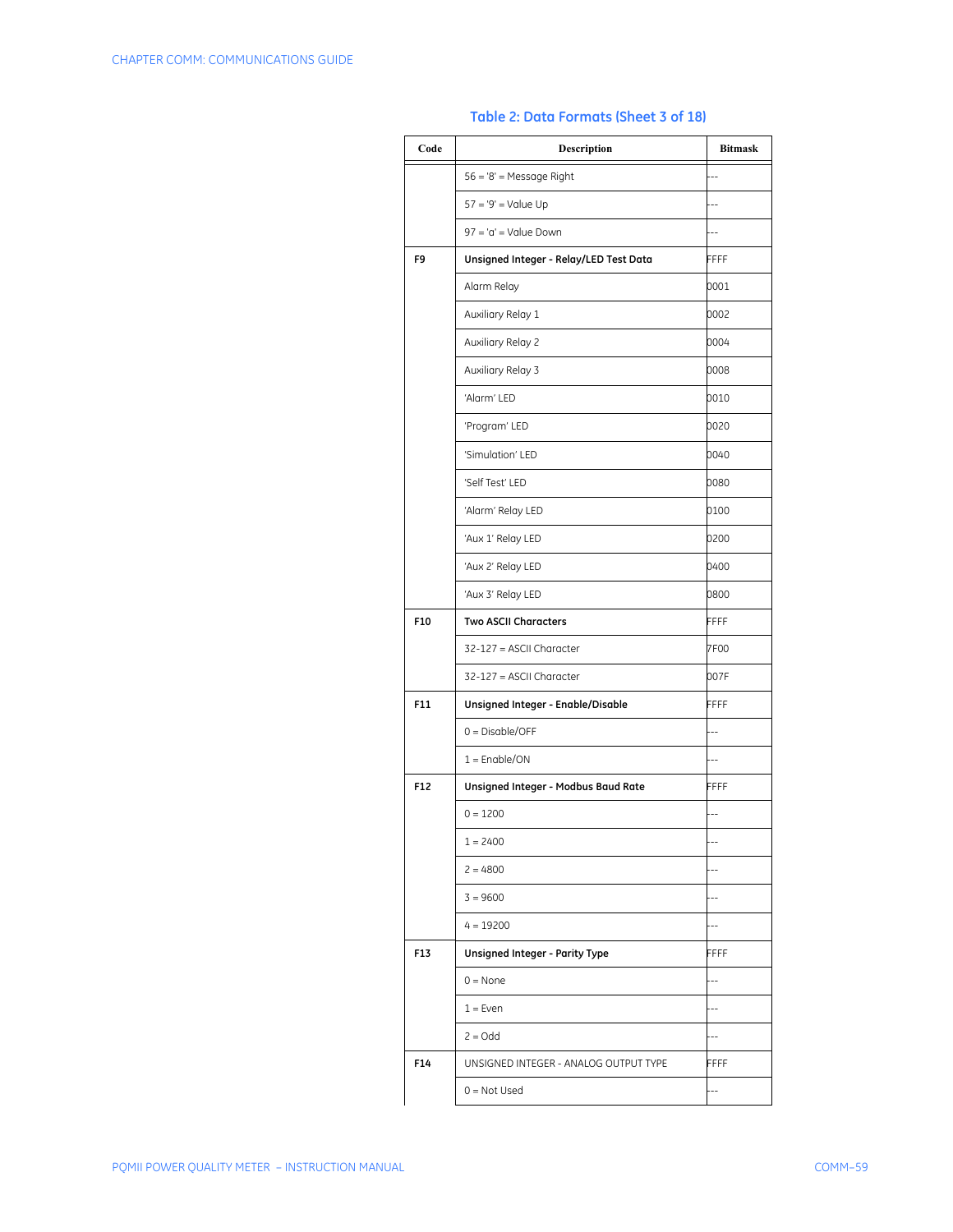| Code | Description                        | <b>Bitmask</b> |
|------|------------------------------------|----------------|
|      | $1 =$ Phase A Current              |                |
|      | $2 = Phase B Current$              |                |
|      | $3 = Phase C Current$              |                |
|      | $4 =$ Neutral Current              |                |
|      | 5 = Avg Phase Current              |                |
|      | 6 = Current Unbalance              |                |
|      | 7 = Voltage Van                    |                |
|      | 8 = Voltage Vbn                    |                |
|      | 9 = Voltage Vcn                    |                |
|      | 10 = Voltage Vab                   |                |
|      | $11 =$ Voltage Vbc                 |                |
|      | 12 = Voltage Vca                   |                |
|      | 13 = Avg Phase Voltage             |                |
|      | 14 = Average Line Voltage          |                |
|      | 15 = Voltage Unbalance             |                |
|      | $16 =$ Frequency                   |                |
|      | $17 = 3\Phi$ Power Factor          |                |
|      | $18 = 3\Phi$ Real Power (kW)       |                |
|      | $19 = 3\Phi$ Reactive Pwr (kvar)   |                |
|      | 20 = 3 $\Phi$ Apparent Pwr (kVA)   |                |
|      | $21 = 3\Phi$ Real Power (MW)       |                |
|      | $22 = 3\Phi$ Reactive Power (Mvar) |                |
|      | 23 = 3 $\Phi$ Apparent Pwr (MVA)   |                |
|      | $24 = Ph A Power Factor$           |                |
|      | 25 = Phase A Real Power            |                |
|      | 26 = Ph A Reactive Power           |                |
|      | 27 = Ph A Apparent Power           |                |
|      | 28 = Ph B Power Factor             |                |
|      | 29 = Phase B Real Power            |                |
|      | 30 = Ph B Reactive Power           |                |
|      | $31$ = Ph B Apparent Power         |                |
|      | 32 = Ph C Power Factor             |                |
|      | 33 = Phase C Real Power            |                |
|      | 34 = Ph C Reactive Power           |                |

#### **Table 2: Data Formats (Sheet 4 of 18)**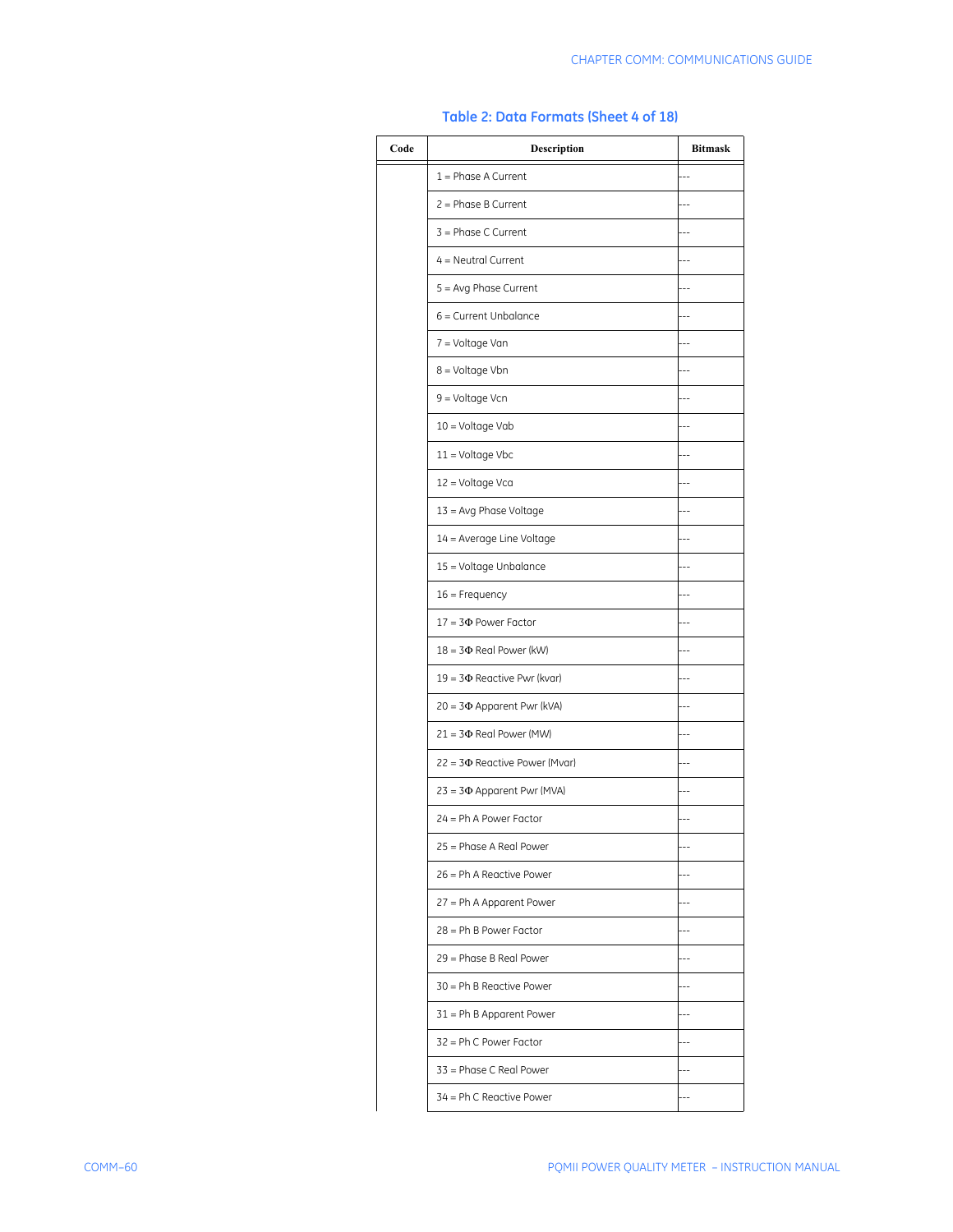| Code | <b>Description</b>                          | <b>Bitmask</b> |
|------|---------------------------------------------|----------------|
|      | 35 = Ph C Apparent Power                    |                |
|      | $36 = 3\Phi$ Positive Real Energy Used      |                |
|      | $37 = 3\Phi$ Positive Reactive Energy Used  |                |
|      | $38 = 3\Phi$ Negative Real Energy Used      |                |
|      | 39 = 3 $\Phi$ Negative Reactive Energy Used |                |
|      | $40 = 3\Phi$ Apparent Energy Used           |                |
|      | 41 = Ph A Current Dmd                       |                |
|      | $42$ = Ph B Current Dmd                     |                |
|      | $43$ = Ph C Current Dmd                     |                |
|      | 44 = Neutral Current Dmd                    |                |
|      | $45 = 3\Phi$ Real Power Dmd                 |                |
|      | 46 = 3¢ Reactive Power Demand               |                |
|      | $47 = 3\Phi$ Apparent Power Demand          |                |
|      | $48 = 3\Phi$ Current THD                    |                |
|      | $49 = 3\Phi$ Voltage THD                    |                |
|      | 50 = Phase A Current THD                    |                |
|      | 51 = Phase B Current THD                    |                |
|      | 52 = Phase C Current THD                    |                |
|      | 53 = Voltage Van THD                        |                |
|      | 54 = Voltage Vbn THD                        |                |
|      | 55 = Voltage Vcn THD                        |                |
|      | 56 = Voltage Vab THD                        |                |
|      | 57 = Voltage Vbc THD                        |                |
|      | 58 = Neutral Current THD                    |                |
|      | 59 = Serial Control                         |                |
| F15  | Unsigned Integer -<br>VT Wiring             | FFFF           |
|      | $0 = \bigcirc$                              |                |
|      | $1 = 4$ Wire Wye / 3 VTs                    |                |
|      | $2 = 4$ Wire Wye Direct                     |                |
|      | $3 = 4$ Wire Wye / 2 VTs                    |                |
|      | $4 = 3$ Wire Delta / 2 VTs                  |                |
|      | $5 = 3$ Wire Direct                         |                |
|      | 6 = Single Phase Direct                     |                |

#### **Table 2: Data Formats (Sheet 5 of 18)**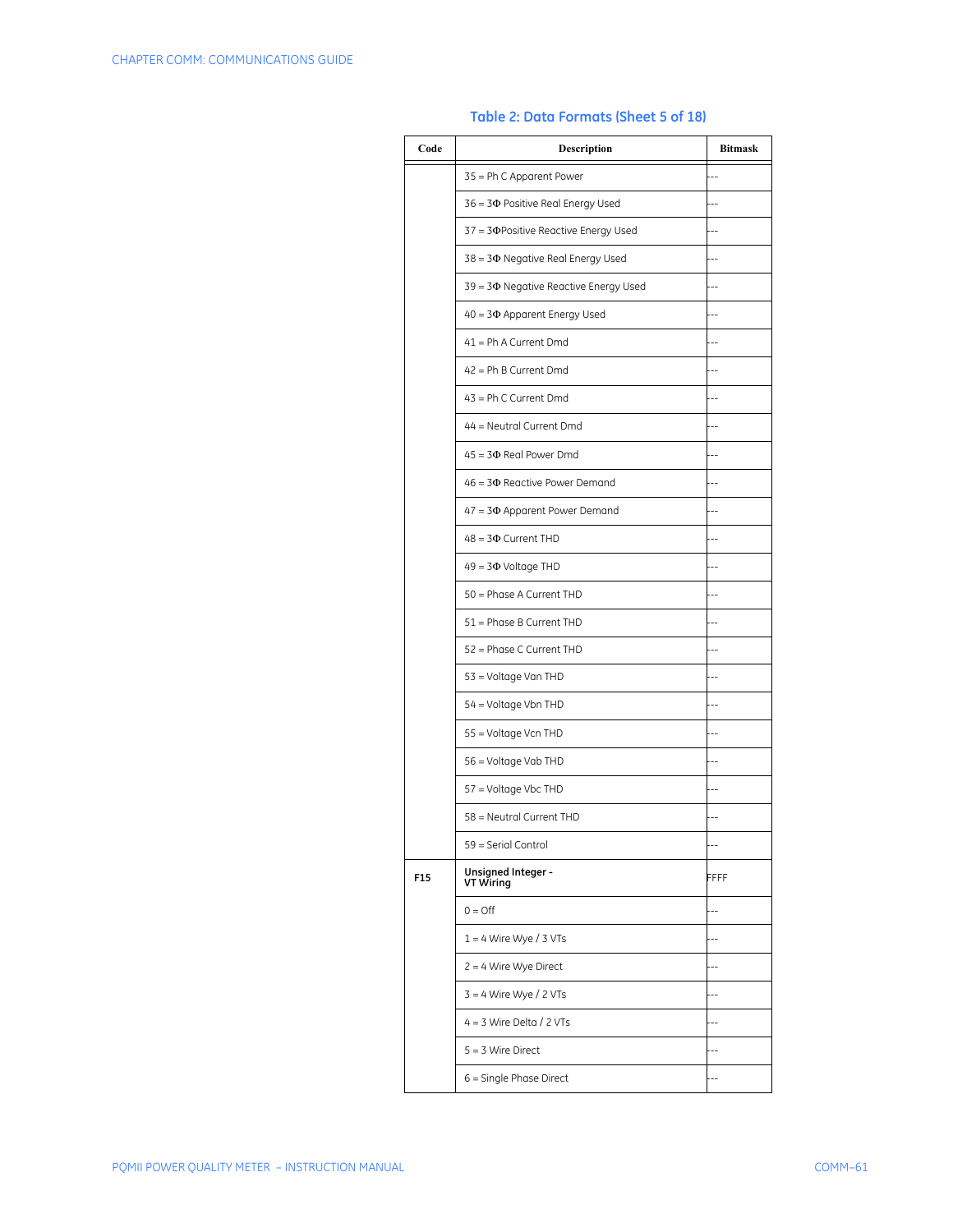| Code | Description                                      | <b>Bitmask</b> |
|------|--------------------------------------------------|----------------|
| F16  | Unsigned Integer - Neutral Current Sensing       | FFFF           |
|      | $0 = \bigcirc$                                   | $-$            |
|      | $1 =$ Separate CT                                | $\overline{a}$ |
|      | $2 =$ Calculated                                 | $-$            |
| F17  | Unsigned Integer - Failsafe/Non-failsafe         | FFFF           |
|      | $0 = \text{Non-fails}$                           | --             |
|      | $1 =$ Failsafe                                   | --             |
| F18  | Unsigned Integer - Unlatched / Latched           | FFFF           |
|      | $0 =$ Unlatched                                  | $\overline{a}$ |
|      | $1 =$ Latched                                    | $\overline{a}$ |
| F19  | Unsigned Integer -<br><b>Aux Relay Function</b>  | FFFF           |
|      | $0 = \bigcirc$                                   |                |
|      | 1 = Aux1 Relay                                   |                |
|      | $2 = Aux2$ Relay                                 | ۵.             |
|      | $3 = Aux3$ Relay                                 |                |
| F20  | Unsigned Integer - Switch Function               | FFFF           |
|      | $0 = Not Used$                                   | $\overline{a}$ |
|      | $1 =$ Alarm Relay                                | --             |
|      | $2$ = Auxiliary Relay 1                          | $-$            |
|      | $3$ = Auxiliary Relay 2                          | $-$            |
|      | $4 =$ Auxiliary Relay 3                          | $-$            |
|      | $5 =$ Pulse Input 1                              | $-$            |
|      | $6$ = New Demand Period                          | $-$            |
|      | 7 = Setpoint Access                              |                |
|      | 8 = Select Main/Alt Analog Output                |                |
|      | 9 = Select Main/Alt Analog Input                 | $\overline{a}$ |
|      | $10 =$ Pulse Input 2                             |                |
|      | $11 =$ Pulse Input 3                             |                |
|      | 12 = Pulse Input 4                               |                |
|      | $13 =$ Clear Energy                              |                |
|      | $14 = Clear$ Demand                              |                |
| F22  | <b>Time Hours/minutes</b>                        | FFFF           |
|      | Hours: $0 = 12$ am,<br>$1 = 1$ am,, $23 = 11$ pm | FF00           |

# **Table 2: Data Formats (Sheet 6 of 18)**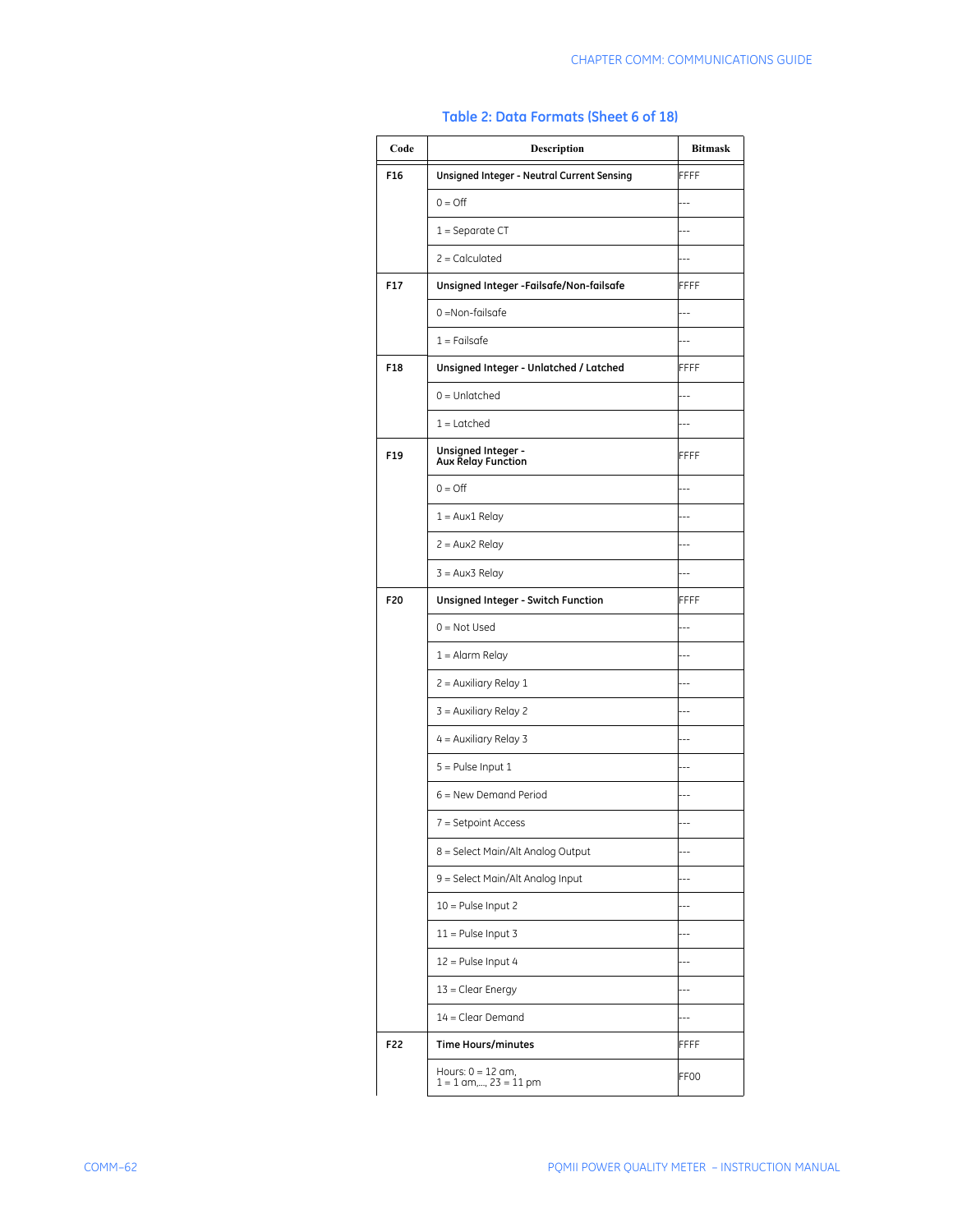| Code            | <b>Description</b>                                 | <b>Bitmask</b> |
|-----------------|----------------------------------------------------|----------------|
|                 | Minutes: 0 to 59 in steps of 1                     | 00FF           |
| F23             | Unsigned Integer - Time Seconds                    | FFFF           |
|                 | Seconds: 0 = 0.000s,, 59999 = 59.999s              | ۵.             |
| F24             | Date Month/day                                     | FFFF           |
|                 | Month: 1=January,, 12=December                     | FF00           |
|                 | Day: 1 to 31 in steps of 1                         | 00FF           |
| F <sub>25</sub> | Unsigned Integer - Date Year                       | FFFF           |
|                 | Year: 1995, 1996,                                  |                |
| F26             | Unsigned Integer: Harmonic Spectrum Parameter FFFF |                |
|                 | $0 = None$                                         | $-$            |
|                 | $1 =$ Phase A Current                              | $\overline{a}$ |
|                 | $2 = Phase B Current$                              | $\overline{a}$ |
|                 | $3 = Phase C Current$                              | --             |
|                 | $4 =$ Neutral Current                              | $\overline{a}$ |
|                 | 5 = Voltage Vax                                    |                |
|                 | $6 =$ Voltage Vbx                                  | ۵.             |
|                 | $7 =$ Voltage Vcx                                  |                |
| F27             | Unsigned Integer - Switch Activation               | FFFF           |
|                 | $0 = Open$                                         | $-$            |
|                 | $1 = Closed$                                       | ٠.             |
| F28             | <b>Unsigned Integer: Demand Calculation</b>        | FFFF           |
|                 | 0 = Thermal Exponential                            |                |
|                 | $1 = Block$ Interval                               |                |
|                 | 2 = Rolling Interval                               |                |
| F29             | Unsigned Integer: Alarm/Control Relay              | FFFF           |
|                 | $0 = \bigcirc$                                     |                |
|                 | $1 =$ Alarm Relay                                  |                |
|                 | 2 = Auxiliary Relay 1                              |                |
|                 | 3 = Auxiliary Relay 2                              |                |
|                 | $4 =$ Auxiliary Relay 3                            |                |
| F30             | <b>Unsigned Integer: Phases Required</b>           | FFFF           |
|                 | $0 = Any One$                                      | $-$            |
|                 | $1 = Any Two$                                      | $\overline{a}$ |
|                 | $2 = All Three$                                    |                |

### **Table 2: Data Formats (Sheet 7 of 18)**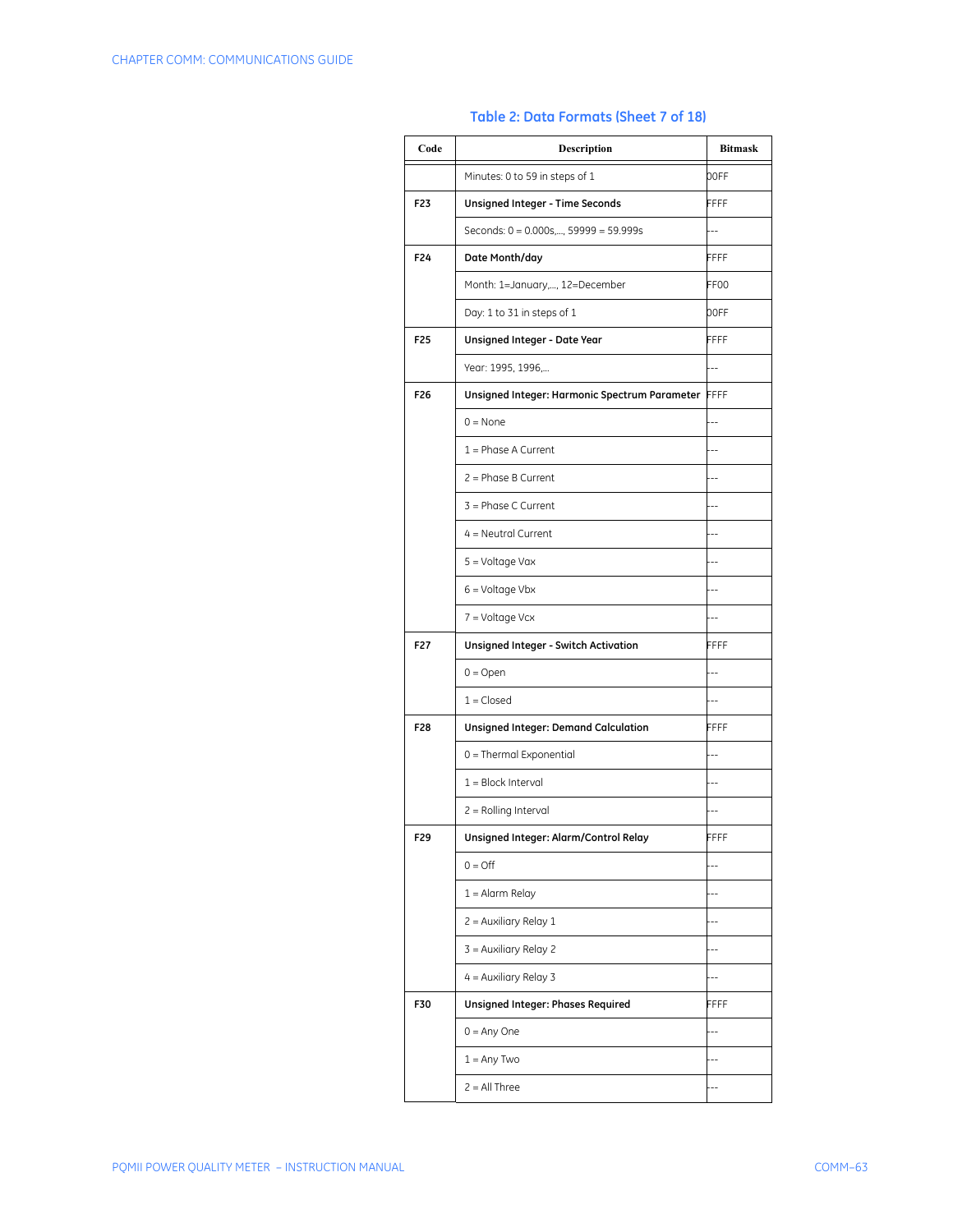| Code | Description                                   | <b>Bitmask</b> |
|------|-----------------------------------------------|----------------|
| F31  | Unsigned Integer: Yes/No                      | FFFF           |
|      | $0 = No$                                      | $-1$           |
|      | $1 = Yes$                                     | $-1$           |
| F32  | Unsigned Integer:<br>Data Log Mode            | FFFF           |
|      | $0 =$ Run to Fill                             | $-1$           |
|      | $1 =$ Circulate                               |                |
| F33  | Unsigned Integer: Data Log Size Determination | FFFF           |
|      | $0 =$ Automatic                               |                |
|      | $1 =$ From Setpoint                           |                |
| F34  | Unsigned Integer:<br>Data Log Selection       | FFFF           |
|      | $0 = None$                                    |                |
|      | $1 = Log 1$                                   |                |
|      | $2 = Log 2$                                   |                |
|      | $3 =$ Log 1 and Log 2                         |                |
| F35  | Unsigned Integer:<br>Data Log Status          | FFFF           |
|      | $0 =$ Stopped                                 |                |
|      | $1 =$ Running                                 |                |
| F36  | Unsigned Integer: Cause Of Event              | FFFF           |
|      | $0 = No$ Event                                |                |
|      | $1 =$ Clear Event Record                      | Ц,             |
|      | $2 = Power On$                                | ц,             |
|      | $3 = Power$ Off                               | $-$            |
|      | $4 =$ Reset                                   | Ξ.             |
|      | 5 = Setpt Access Enabled                      |                |
|      | $6 =$ Switch A Alarm                          | $\overline{a}$ |
|      | $7 =$ Switch B Alarm                          | $-$            |
|      | 8 = Switch C Alarm                            | $-$            |
|      | $9 =$ Switch D Alarm                          | $-1$           |
|      | 10 = COM1 Fail Alarm                          | $-$            |
|      | 11 = COM2 Fail Alarm                          | Ц.             |
|      | 12 = Self Test Alarm                          | $-$            |
|      | 13 = Clock Not Set Alarm                      | Ц,             |
|      | 14 = Params Not Set Alrm                      | Ц,             |

# **Table 2: Data Formats (Sheet 8 of 18)**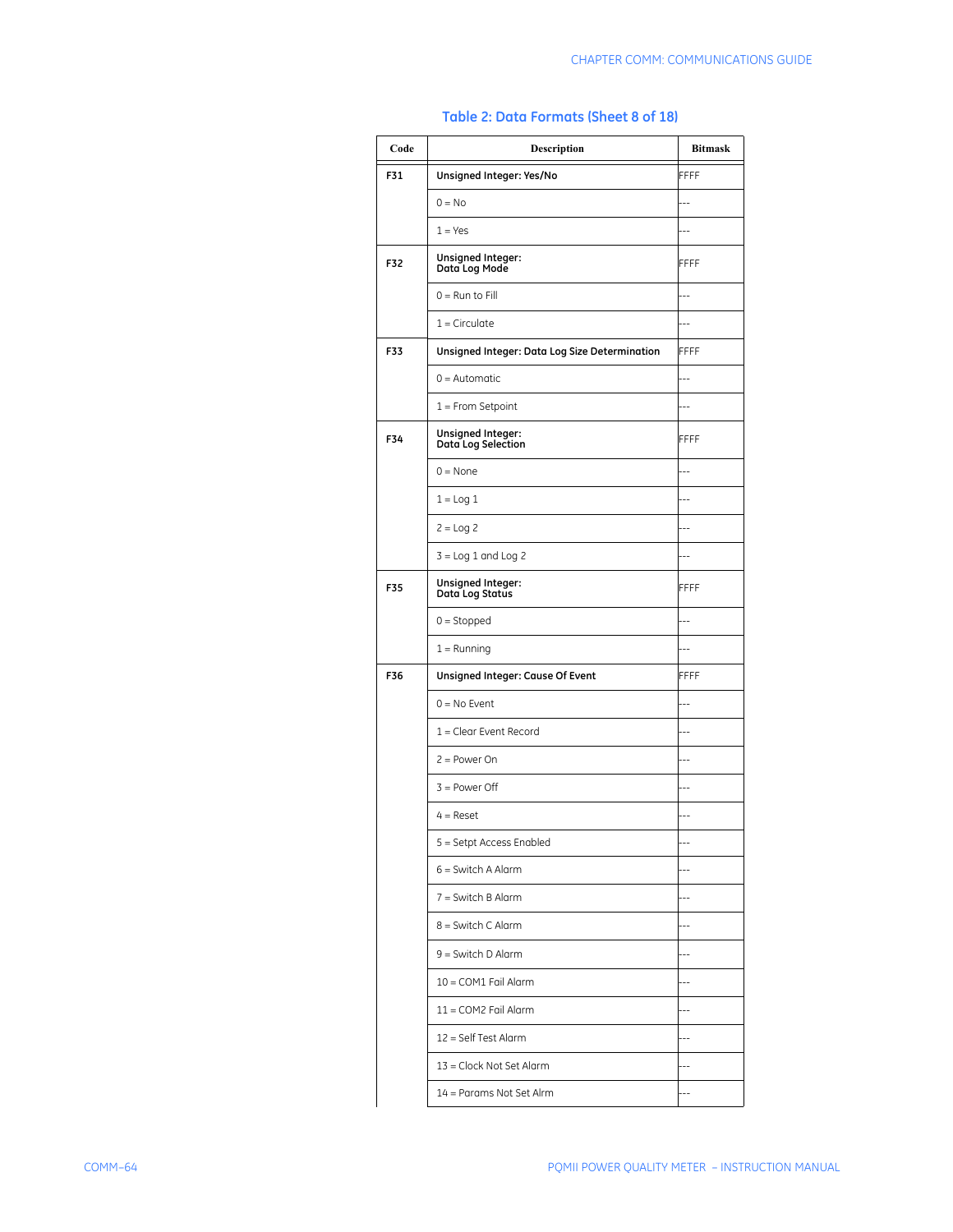| Code | Description                       | <b>Bitmask</b> |
|------|-----------------------------------|----------------|
|      | 15 = Underfreg Alarm              |                |
|      | 16 = Overfreq Alarm               |                |
|      | 17 = Undercurrent Alarm           |                |
|      | 18 = Overcurrent Alarm            |                |
|      | 19 = Neutral O/C Alarm            |                |
|      | 20 = Undervoltage Alarm           |                |
|      | 21 = Overvoltage Alarm            |                |
|      | 22 = I Unbalance Alarm            |                |
|      | $23 = V$ Unbalance Alarm          |                |
|      | 24 = Phase Rev Alarm              |                |
|      | $25 = PF$ Lead 1 Alarm            |                |
|      | $26 = PF$ Lead 2 Alarm            |                |
|      | $27 = PF$ Lag 1 Alarm             |                |
|      | $28 = PF$ Lag 2 Alarm             |                |
|      | 29 = Positive kW Alarm            |                |
|      | 30 = Negative kW Alarm            |                |
|      | 31 = Positive kvar Alarm          |                |
|      | 32 = Negative kvar Alarm          |                |
|      | $33 = +kW$ Demand Alarm           |                |
|      | $34 = +kvar Dmd$ Alarm            |                |
|      | 35 = - kW Demand Alarm            |                |
|      | 36 = - kvar Dmd Alarm             |                |
|      | 37 = kVA Demand Alarm             |                |
|      | 38 = Phase A Current Demand Alarm |                |
|      | 39 = Phase B Current Demand Alarm |                |
|      | 40 = Phase C Current Demand Alarm | --             |
|      | 41 = Neutral Current Demand Alarm |                |
|      | 42 = Pulse Input 1 Alarm          |                |
|      | 43 = Current THD Alarm            | ٠.             |
|      | 44 = Voltage THD Alarm            | --             |
|      | 45 = Analog In Main Alm           | ٠.             |
|      | 46 = Analog In Alt Alarm          |                |
|      | $47 = Data Log 1$ Alarm           |                |
|      | $48 = Data Log 2$ Alarm           |                |
|      |                                   |                |

#### **Table 2: Data Formats (Sheet 9 of 18)**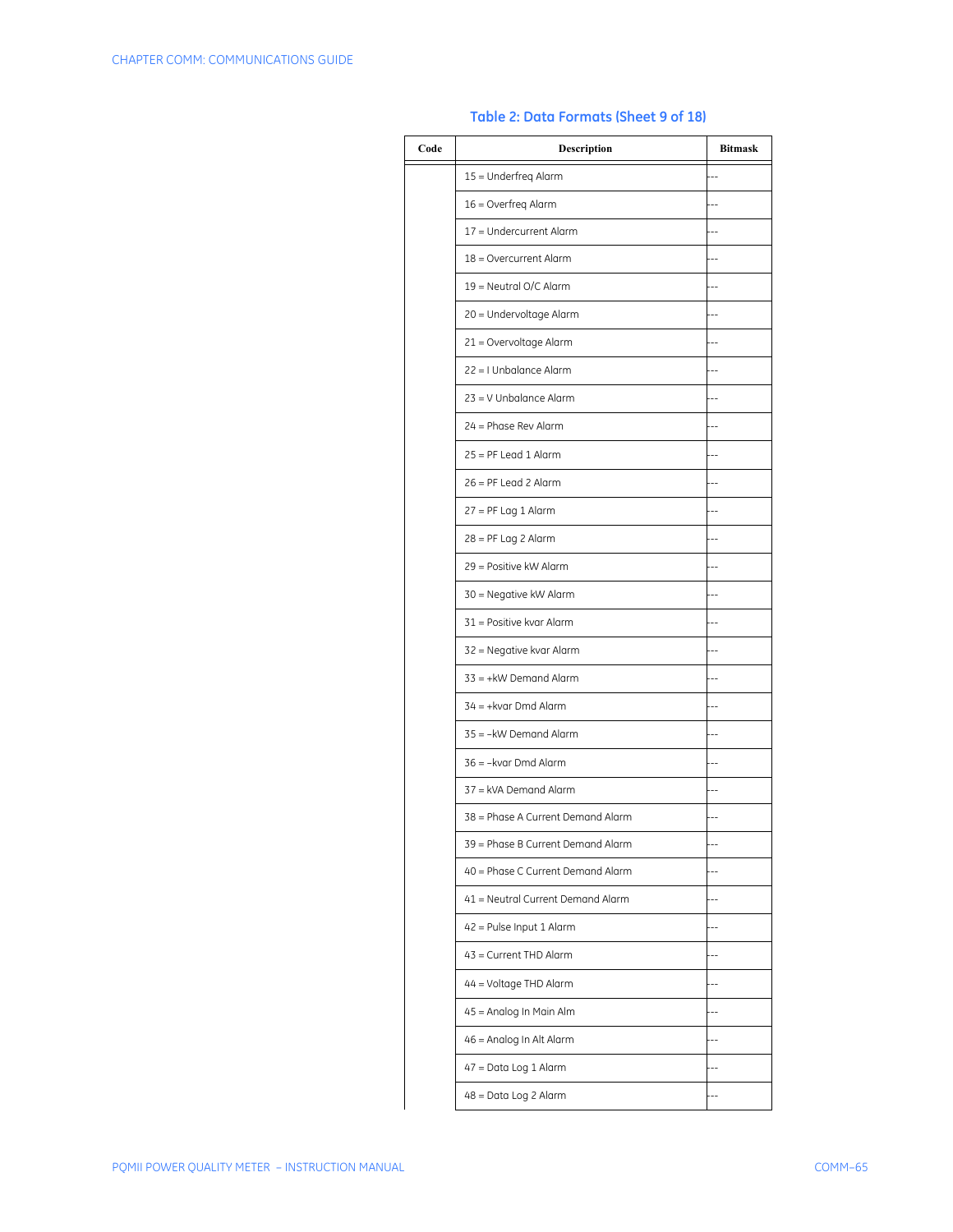| Code | Description                             | <b>Bitmask</b> |
|------|-----------------------------------------|----------------|
|      | 49 = Switch A Alarm Clear               |                |
|      | 50 = Switch B Alarm Clear               |                |
|      | 51 = Switch C Alarm Clear               |                |
|      | 52 = Switch D Alarm Clear               |                |
|      | 53 = COM1 Fail Alarm Clr                |                |
|      | 54 = COM2 Fail Alarm Clr                |                |
|      | 55 = Self Test Alarm Clear              |                |
|      | 56 = Clock Not Set Alarm Clear          |                |
|      | 57 = Parameters Not Set Alarm Clear     |                |
|      | 58 = Underfreg Alarm Clr                |                |
|      | 59 = Overfreg Alarm Clear               |                |
|      | $60 = U/C$ Alarm Clear                  |                |
|      | $61 = O/C$ Alarm Clear                  |                |
|      | 62 = Neutral Overcurrent Alarm Clear    |                |
|      | $63 = U/V$ Alarm Clear                  |                |
|      | $64 = Q/V$ Alarm Clear                  |                |
|      | 65 = Current Unbalance Alarm Clear      |                |
|      | 66 = Voltage Unbalance Alarm Clear      |                |
|      | 67 = Phase Reversal Alarm Clear         |                |
|      | $68 = PF$ Lead 1 Alarm Clr              |                |
|      | $69 = PF$ Lead 2 Alarm Clr              |                |
|      | 70 = PF Lag 1 Alarm Clear               |                |
|      | 71 = PF Lag 2 Alarm Clear               |                |
|      | 72 = +kW Alarm Clear                    |                |
|      | 73 = - kW Alarm Clear                   |                |
|      | $74 = +kvar$ Alarm Clear                |                |
|      | 75 = -kvar Alarm Clear                  |                |
|      | $76 = +kW$ Demand Alarm Clear           |                |
|      | 77 = +kvar Demand Alarm Clear           |                |
|      | 78 = - kW Demand Alarm Clear            |                |
|      | 79 = - kvar Demand Alarm Clear          |                |
|      | 80 = kVA Demand Alarm Clear             |                |
|      | 81 = Phase A Current Demand Alarm Clear |                |
|      | 82 = Phase B Current Demand Alarm Clear |                |

#### **Table 2: Data Formats (Sheet 10 of 18)**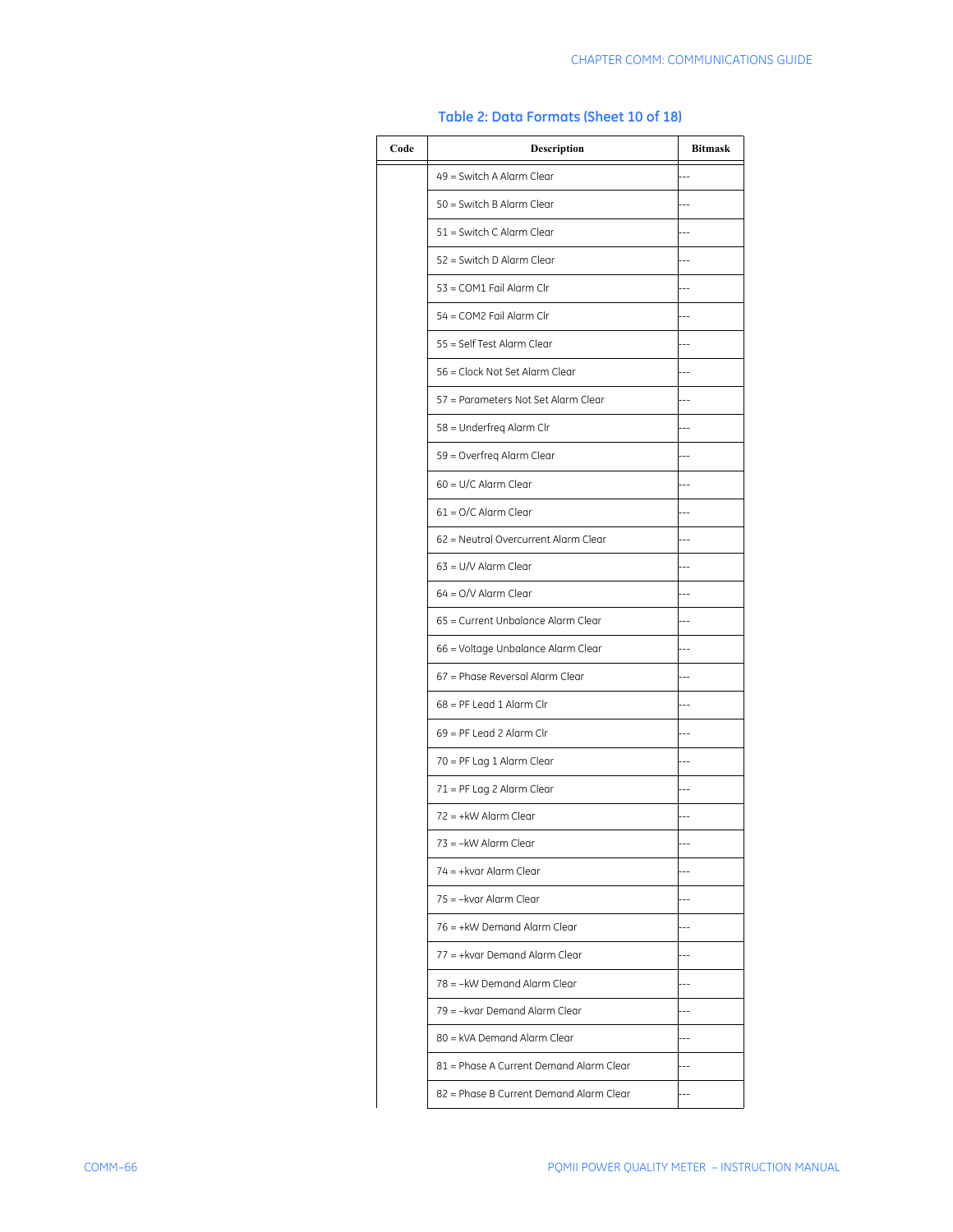| Code | Description                              | <b>Bitmask</b> |
|------|------------------------------------------|----------------|
|      | 83 = Phase C Current Demand Alarm Clear  |                |
|      | 84 = Neutral Current Demand Alarm Clear  | ۵.             |
|      | 85 = Pulse In 1 Alarm Clr                |                |
|      | 86 = I THD Alarm Clear                   |                |
|      | 87 = V THD Alarm Clear                   |                |
|      | 88 = Analog Input Main Alarm Clear       | $-$            |
|      | 89 = Analog Input Alternate Alarm Clear  |                |
|      | 90 = Data Log 1 Alarm Clr                |                |
|      | 91 = Data Log 2 Alarm Clr                |                |
|      | 92 = Pulse Input 2 Alarm                 |                |
|      | 93 = Pulse Input 3 Alarm                 |                |
|      | 94 = Pulse Input 4 Alarm                 |                |
|      | 95 = Pulse Count Total Alarm             |                |
|      | 96 = Pulse In 2 Alarm Clr                |                |
|      | 97 = Pulse In 3 Alarm Clr                |                |
|      | 98 = Pulse In 4 Alarm Clr                |                |
|      | 99 = Pulse Input Total Alarm Clear       |                |
|      | $100 = Time$ Alarm                       |                |
|      | 101 = Time Alarm Clear                   |                |
|      | 102 = Trace Memory Trig                  |                |
| F37  | <b>Trace Memory Usage</b>                | FFFF           |
|      | $0 = 1 \times 36$ cycles                 |                |
|      | $1 = 2 \times 18$ cycles                 |                |
|      | $2 = 3 \times 12$ cycles                 |                |
| F38  | <b>Trace Memory Trigger Mode</b>         | FFFF           |
|      | $0 = One$ Shot                           |                |
|      | $1 =$ Retrigger                          |                |
| F39  | <b>Trace Memory Switch Input Trigger</b> | FFFF           |
|      | $0 = \bigcirc$                           |                |
|      | $1 =$ Open-to-closed                     |                |
|      | $2 = Closed-to-open$                     |                |
| F40  | <b>Trace Memory Waveform Selection</b>   | FFFF           |
|      | $0 = Ia$                                 |                |
|      | $1 = lb$                                 |                |

#### **Table 2: Data Formats (Sheet 11 of 18)**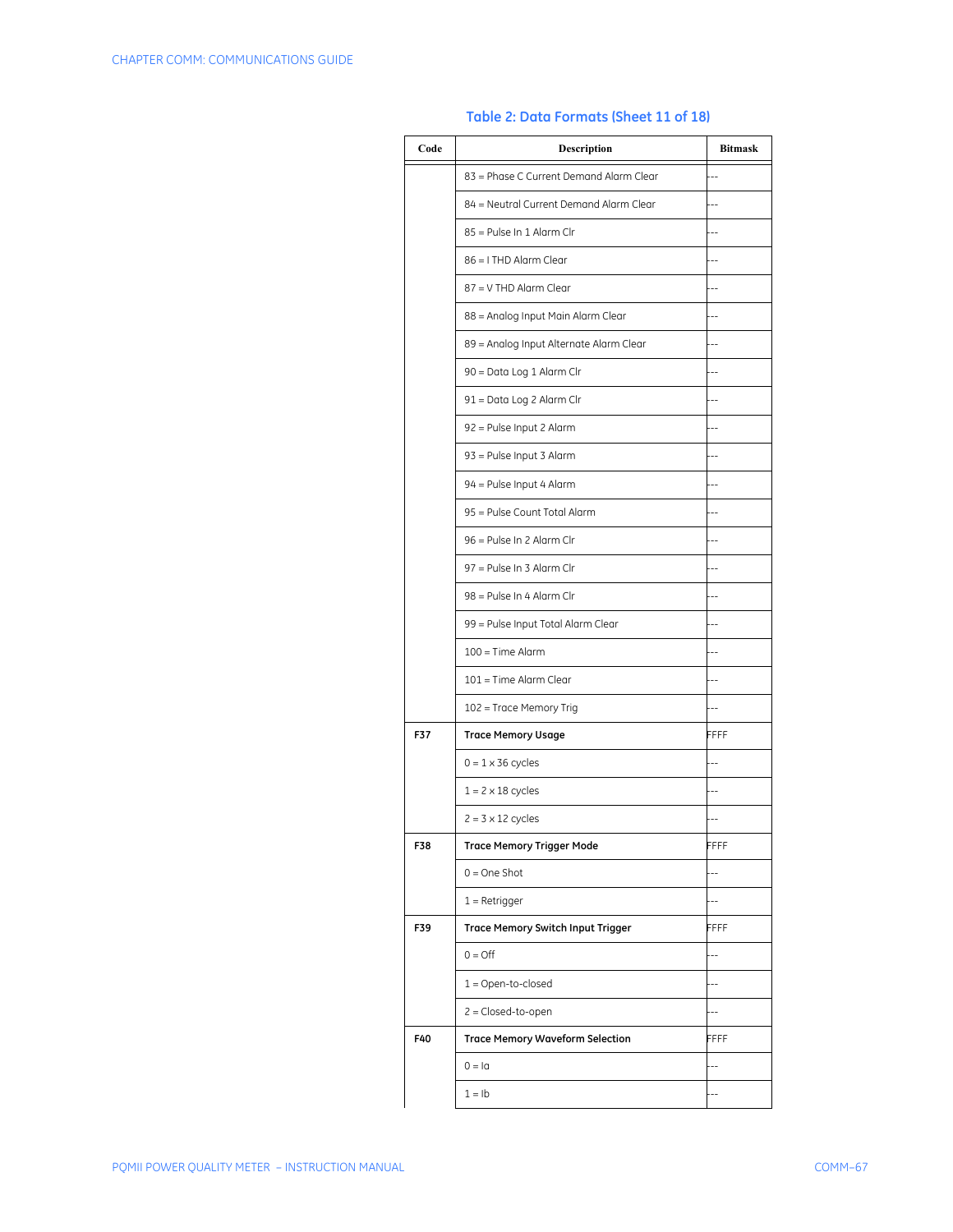| Code | Description                     | <b>Bitmask</b> |
|------|---------------------------------|----------------|
|      | $2 = 1c$                        | --             |
|      | $3 = \ln$                       | $\overline{a}$ |
|      | $4 = Va$                        | --             |
|      | $5 = Vb$                        | $-$            |
|      | $6 = VC$                        | à.             |
| F41  | <b>Trace Memory Triggers</b>    | FFFF           |
|      | 0 = Trace Memory Not Triggered  |                |
|      | $1 = Ia$ Overcurrent            |                |
|      | $2 = lb$ Overcurrent            |                |
|      | $3 = 1c$ Overcurrent            |                |
|      | $4 = In Overcurrent$            |                |
|      | 5 = Va Overvoltage              |                |
|      | $6 = Vb$ Overvoltage            |                |
|      | 7 = Vc Overvoltage              |                |
|      | 8 = Va Undervoltage             |                |
|      | 9 = Vb Undervoltage             |                |
|      | $10 = VC$ Undervoltage          |                |
|      | 11 = Switch Input A             |                |
|      | 12 = Switch Input B             |                |
|      | 13 = Switch Input C             |                |
|      | 14 = Switch Input D             |                |
|      | 15 = Serial Comms.              |                |
| F43  | <b>Pulse Input Totalization</b> | FFFF           |
|      | $0 = 1 + 2$                     |                |
|      | $1 = 1 + 3$                     | $-$            |
|      | $2 = 1 + 4$                     | --             |
|      | $3 = 2 + 3$                     |                |
|      | $4 = 2 + 4$                     | $-1$           |
|      | $5 = 3+4$                       |                |
|      | $6 = 1 + 2 + 3$                 | $-1$           |
|      | $7 = 1 + 3 + 4$                 |                |
|      | $8 = 2 + 3 + 4$                 | $-1$           |
|      | $9 = 1 + 2 + 3 + 4$             |                |
|      | $10 = 1 + 2 + 4$                | $-$            |

# **Table 2: Data Formats (Sheet 12 of 18)**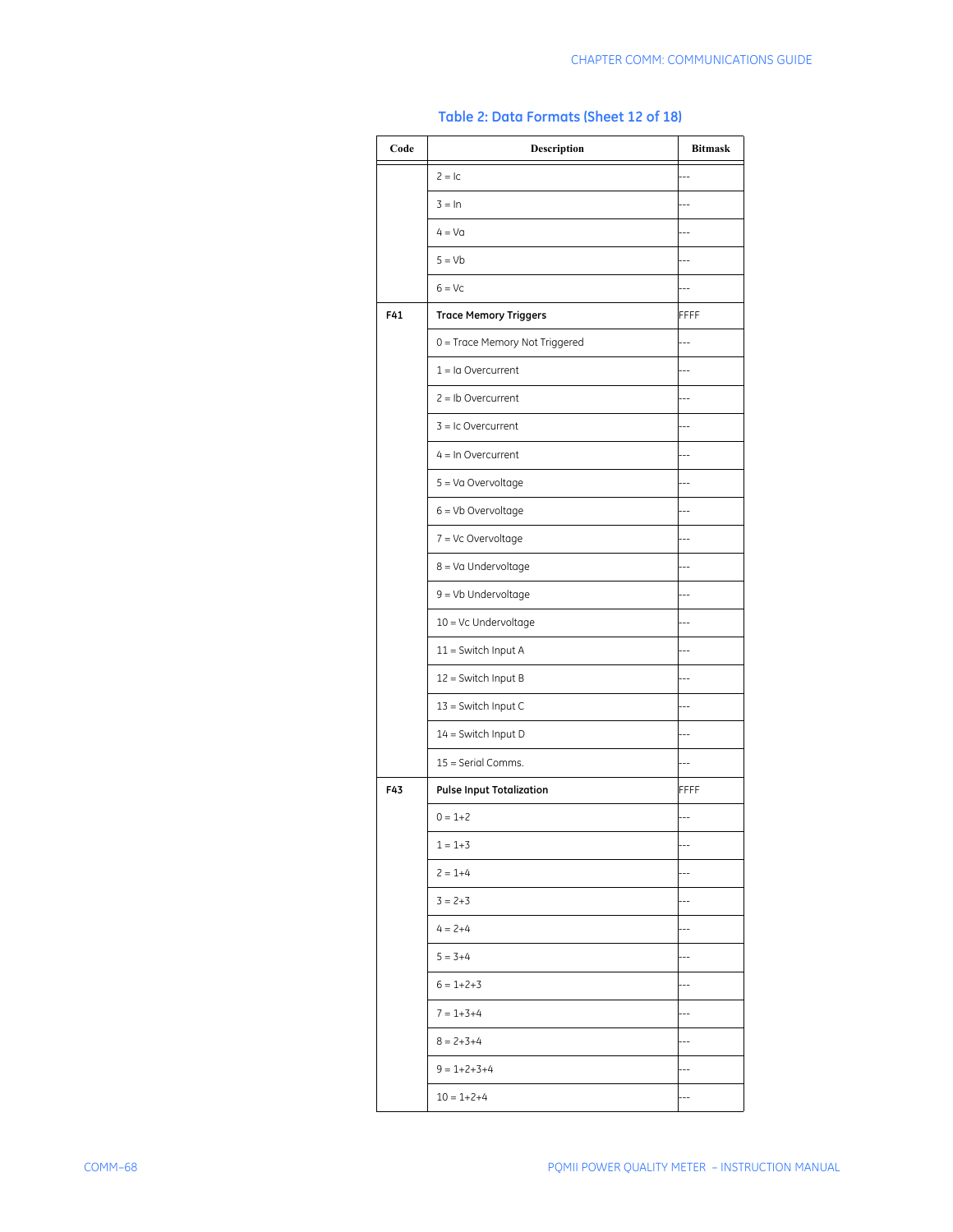| Code | <b>Description</b>                                     | <b>Bitmask</b> |
|------|--------------------------------------------------------|----------------|
| F44  | <b>Phase CT Wiring</b>                                 | FFFF           |
|      | $0 =$ Phase A, B and C                                 | $-$            |
|      | $1 =$ Phase A and B only                               | $-1$           |
|      | $2 =$ Phase A and C only                               | $-$            |
|      | $3$ = Phase A only                                     | $-1$           |
| F45  | CPU Speed                                              | FFFF           |
|      | $0 = 16$ MHz                                           | $-$            |
|      | $1 = 25 MHz$                                           | --             |
| F47  | <b>DNP Port</b>                                        | FFFF           |
|      | $0 = None$                                             |                |
|      | $1 = RS232$                                            |                |
|      | $2 = COM1$                                             |                |
|      | $3 = COM2$                                             | $-$            |
| F100 | <b>PQMII Options</b>                                   | FFFF           |
|      | PQMII (Display Version)                                | 0001           |
|      | T20 (4-20mA Transducer)                                | 0002           |
|      | T1 (0-1mA Transducer)                                  | 0004           |
|      | C (Control) Option                                     | 8000           |
|      | A (Power Analysis) Option                              | 0010           |
| F101 | <b>Switch Input Status</b><br>$(0 = Open, 1 = Closed)$ | FFFF           |
|      | Switch A                                               | 0100           |
|      | Switch B                                               | 0200           |
|      | Switch C                                               | 0400           |
|      | Switch D                                               | 0800           |
| F102 | <b>LED Status Flags:</b><br>(0=Inactive, 1=Active)     | FFFF           |
|      | Aux 1 Relay                                            | 0001           |
|      | Aux 2 Relay                                            | 0002           |
|      | Aux 3 Relay                                            | 0004           |
|      | Alarm                                                  | 8000           |
|      | Program                                                | 0010           |
|      | Simulation                                             | 0020           |
|      | Alarm Relay                                            | 0040           |
|      | Self Test                                              | 0080           |

## **Table 2: Data Formats (Sheet 13 of 18)**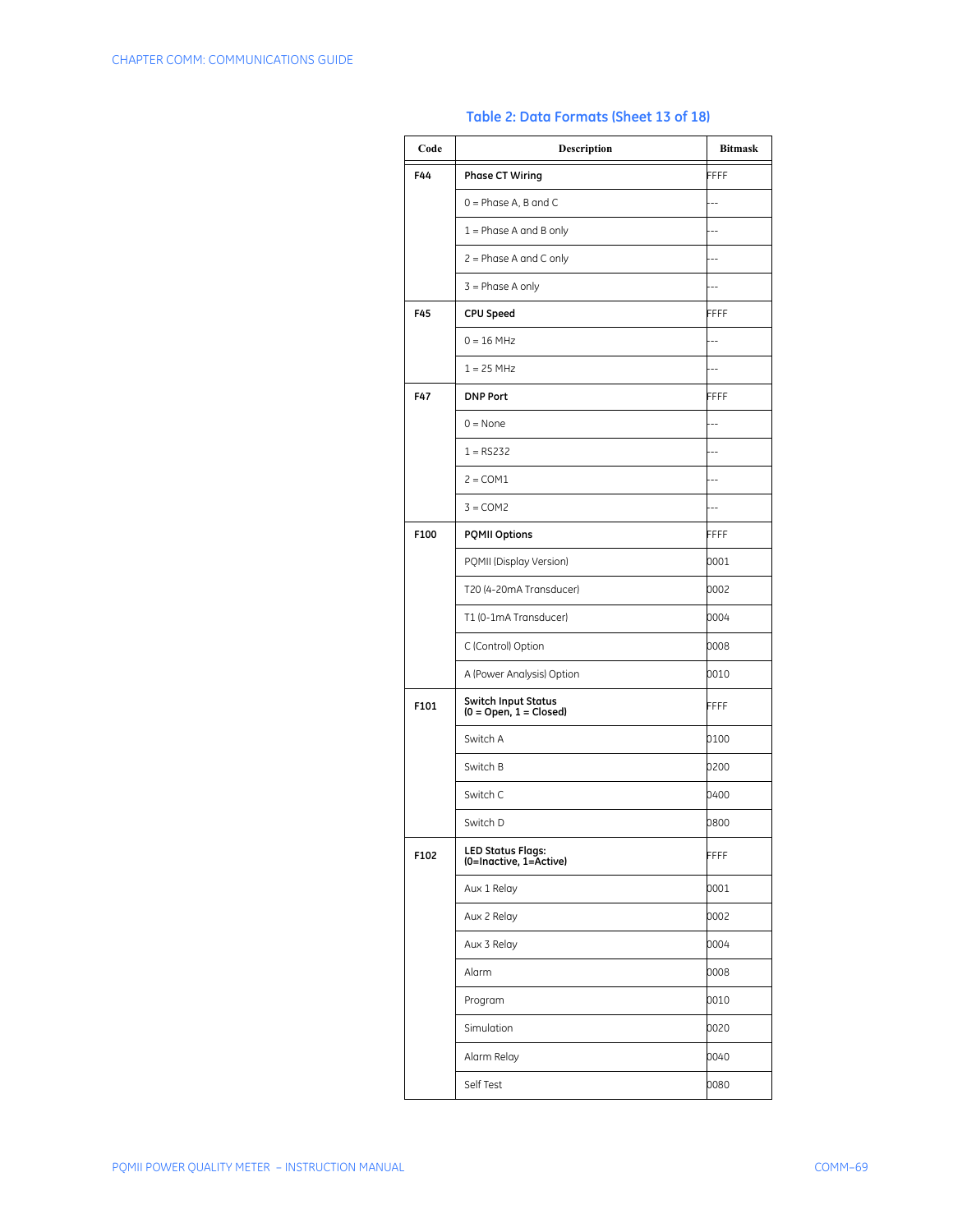| Code | <b>Description</b>                                                | <b>Bitmask</b> |
|------|-------------------------------------------------------------------|----------------|
| F103 | <b>LED Attribute Flags</b><br>$(0 = Flashing, 1 = Solid; Active)$ | FFFF           |
|      | Aux 1 Relay                                                       | 0001           |
|      | Aux 2 Relay                                                       | 0002           |
|      | Aux 3 Relay                                                       | 0004           |
|      | Alarm                                                             | 8000           |
|      | Program                                                           | 0010           |
|      | Simulation                                                        | 0020           |
|      | Alarm Relay                                                       | 0040           |
|      | Self Test                                                         | 0080           |
| F104 | Output Relay Flag<br>(0=de-energized, 1=energized)                | FFFF           |
|      | Alarm Relay                                                       | 0001           |
|      | Auxiliary Relay 1                                                 | 0002           |
|      | Auxiliary Relay 2                                                 | 0004           |
|      | Auxiliary Relay 3                                                 | 0008           |
| F105 | Alarm Status Flags 1                                              | <b>FFFF</b>    |
|      | Phase Undercurrent Alarm                                          | 0001           |
|      | Phase Overcurrent Alarm                                           | 0002           |
|      | Neutral Overcurrent Alarm                                         | 0004           |
|      | Undervoltage Alarm                                                | 8000           |
|      | Overvoltage Alarm                                                 | 0010           |
|      | Current Unbalance Alarm                                           | 0020           |
|      | Voltage Unbalance Alarm                                           | 0040           |
|      | Voltage Phase Reversal                                            | 0080           |
|      | PF Lead Alarm 1                                                   | 0100           |
|      | PF Lead Alarm 2                                                   | 0200           |
|      | Power Factor Lag Alarm 1                                          | 0400           |
|      | Power Factor Lag Alarm 2                                          | 0800           |
|      | Positive Real Power Alarm                                         | 1000           |
|      | Neg Real Power Alarm                                              | 2000           |
|      | Pos Reactive Power Alarm                                          | 4000           |
|      | Neg Reactive Power Alarm                                          | 8000           |
| F106 | <b>Alarm Status Flags 2</b>                                       | FFFF           |
|      | Underfrequency Alarm                                              | 0001           |

### **Table 2: Data Formats (Sheet 14 of 18)**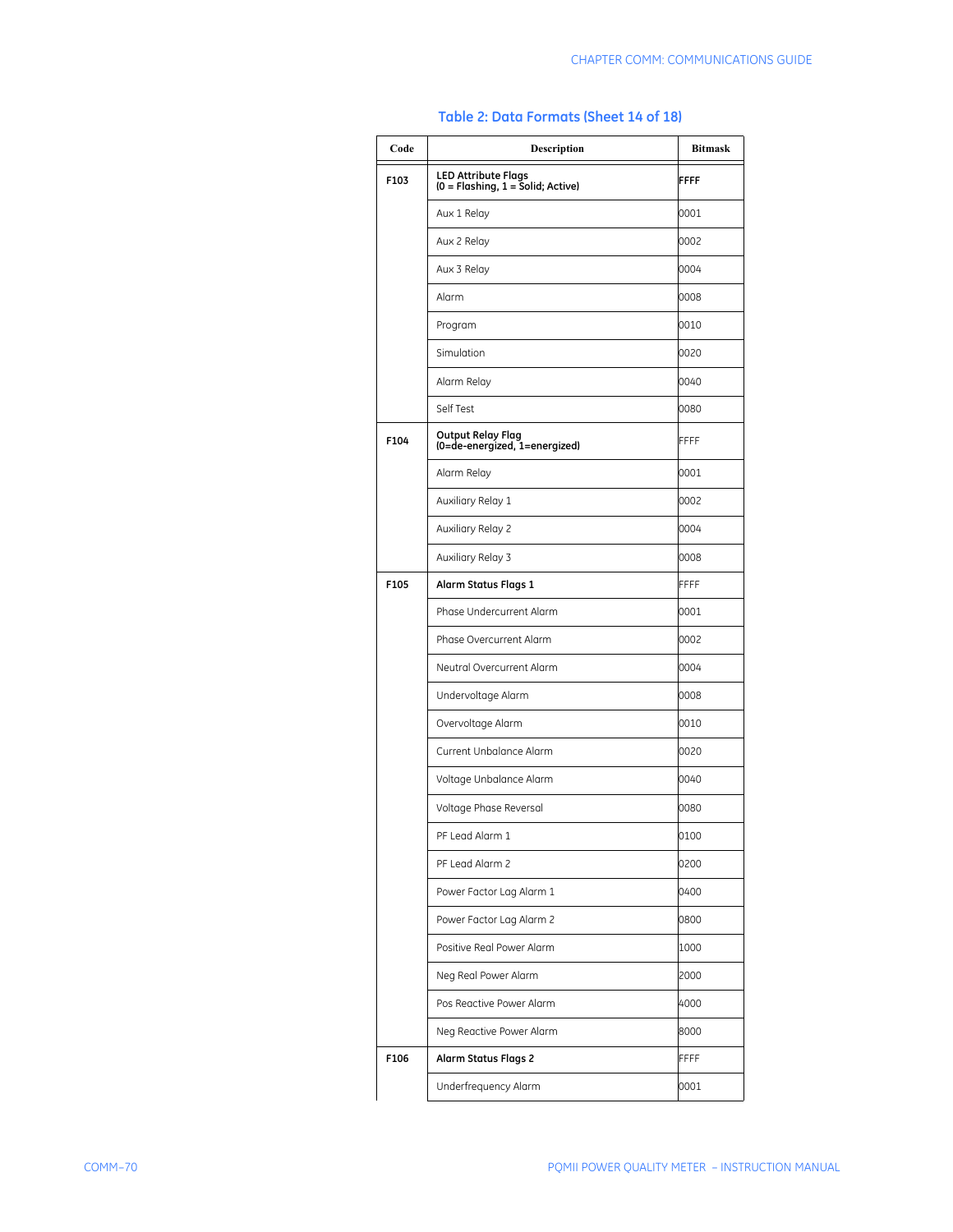| Code | <b>Description</b>                                               | <b>Bitmask</b> |  |  |  |
|------|------------------------------------------------------------------|----------------|--|--|--|
|      | Overfrequency Alarm                                              | 0002           |  |  |  |
|      | Positive Real Power Demand Alarm                                 | 0004           |  |  |  |
|      | Positive Reactive Power Demand Alarm                             | 8000           |  |  |  |
|      | Apparent Power Demand Alarm                                      | 0010           |  |  |  |
|      | Ph A Current Dmd Alarm                                           | 0020           |  |  |  |
|      | Ph B Current Dmd Alarm<br>0040<br>Ph C Current Dmd Alarm<br>0080 |                |  |  |  |
|      |                                                                  |                |  |  |  |
|      | Neutral Current Demand Alarm                                     | 0100           |  |  |  |
|      | Switch A Alarm                                                   | 0200           |  |  |  |
|      | Switch B Alarm                                                   | 0400           |  |  |  |
|      | Switch C Alarm                                                   | 0800           |  |  |  |
|      | Switch D Alarm                                                   | 1000           |  |  |  |
|      | Internal Fault Alarm                                             | 2000           |  |  |  |
|      | Serial COM1 Failure Alarm                                        | 4000           |  |  |  |
|      | Serial COM2 Failure Alarm                                        | 8000           |  |  |  |
| F107 | <b>Alarm Status Flags 3</b>                                      | FFFF           |  |  |  |
|      | Clock Not Set Alarm                                              | 0001           |  |  |  |
|      | Parameters Not Set Alarm                                         | 0002           |  |  |  |
|      | Pulse Input 1 Alarm                                              | 0004           |  |  |  |
|      | Current THD Alarm                                                | 0008           |  |  |  |
|      | Voltage THD Alarm                                                | 0010           |  |  |  |
|      | Analog Input Main Alarm                                          | 0020           |  |  |  |
|      | Analog Input Alt Alarm                                           | 0040           |  |  |  |
|      | Data Log 1                                                       | 0080           |  |  |  |
|      | Data Log 2                                                       | 0100           |  |  |  |
|      | Negative Real Power Demand Alarm                                 | 0200           |  |  |  |
|      | Negative Reactive Power Demand Alarm                             | 0400           |  |  |  |
|      | Pulse Input 2 Alarm                                              | 0800           |  |  |  |
|      | Pulse Input 3 Alarm                                              | 1000           |  |  |  |
|      | Pulse Input 4 Alarm                                              | 2000           |  |  |  |
|      | Totalized Pulse In Alarm                                         | 4000           |  |  |  |
|      | Time Alarm                                                       | 8000           |  |  |  |
| F108 | <b>Internal Fault Error Code</b>                                 | FFFF           |  |  |  |
|      | ADC Ref Out of Range                                             | 0001           |  |  |  |

## **Table 2: Data Formats (Sheet 15 of 18)**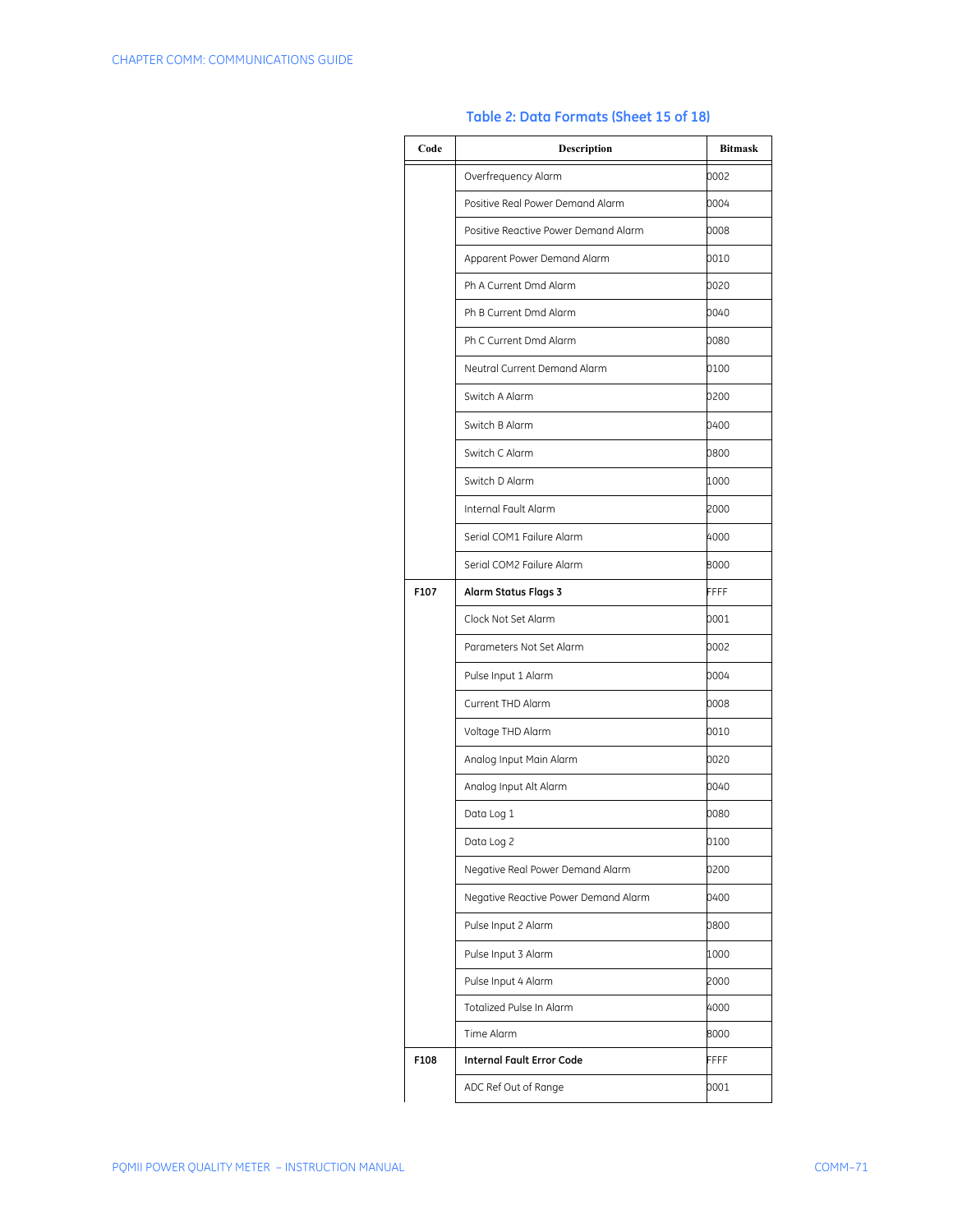| Code | <b>Description</b>         | <b>Bitmask</b> |
|------|----------------------------|----------------|
|      | Reserved                   | 0002           |
|      | Switch Input Circuit Fault | 0004           |
|      | Reserved                   | 8000           |
| F109 | <b>General Status</b>      | FFFF           |
|      | Alarm Present              | 0001           |
|      | Clock Not Set              | 0002           |
|      | Clock Drifting             | 0004           |
|      | Data Log 1 Running         | 8000           |
|      | Data Log 2 Running         | 0010           |

#### **Table 2: Data Formats (Sheet 16 of 18)**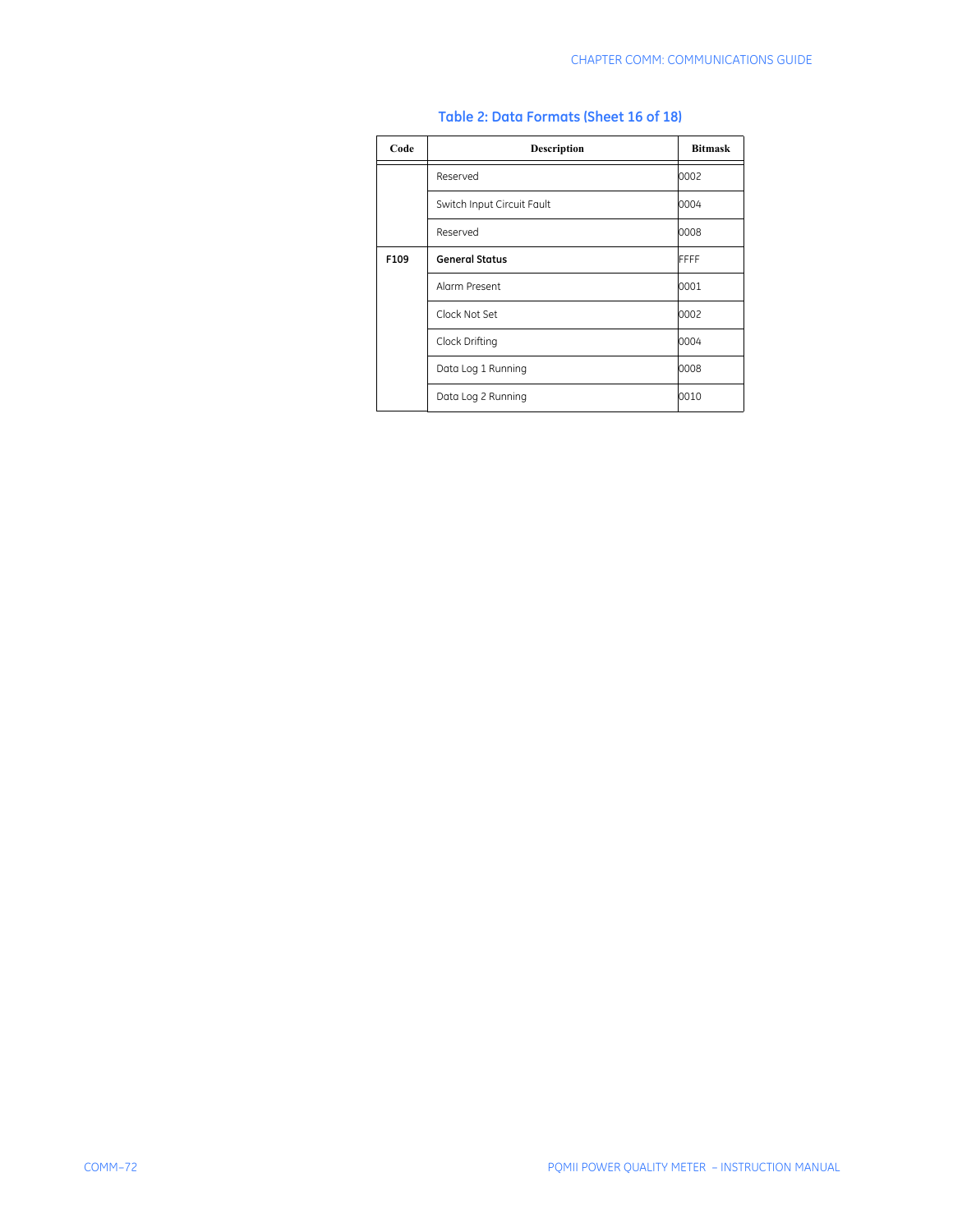| Code | <b>Description</b>                            | <b>Bitmask</b> |
|------|-----------------------------------------------|----------------|
| F110 | Data Logger Numbers                           | FFFF           |
|      | Log <sub>1</sub>                              | 0001           |
|      | Log <sub>2</sub>                              | 0002           |
| F111 | <b>Event Record Switches And Relay Status</b> | <b>FFFF</b>    |
|      | Alarm Relay                                   | 0001           |
|      | Auxiliary Relay 1                             | 0002           |
|      | Auxiliary Relay 2                             | 0004           |
|      | Auxiliary Relay 3                             | 8000           |
| F112 | Event Recorder Event Enable Flags 4           | <b>FFFF</b>    |
|      | Power On                                      | 0001           |
|      | Power Off                                     | 0002           |
|      | Alarm / Control Reset                         | 0004           |
|      | Setpoint Access Enable                        | 0008           |
| F113 | <b>Trace Memory Triggered Flag Status</b>     | FFFF           |
|      | 0 = Trace Memory Not Triggered                | $\sim$         |
|      | 1 = Trace Memory Triggered                    | $\sim$         |
|      | 2 to $16 = Not$ Used                          |                |
| F114 | <b>Power Alarms Level Base Units</b>          | FFFF           |
|      | $0 = \frac{kW}{kVAR}$                         | $-$            |
|      | $1 = MW/MVAR$                                 | $-$            |
|      | 2 to $16 = Not Used$                          | $\overline{a}$ |
| F115 | <b>Phase Overcurrent Activation</b>           | FFFF           |
|      | $0 = Average$                                 |                |
|      | $1 =$ Maximum                                 |                |
|      | $2$ to $16 = Not$ Used                        | --             |
| F116 | <b>Product Options Upgrade</b>                | FFFF           |
|      | 1=PQMII                                       | $-$            |
|      | 3=PQMII-T20                                   |                |
|      | 5=PQMII-T1                                    | $\overline{a}$ |
|      | 7=PQMII-C                                     |                |
|      | 9=PQMII-T20-C                                 | $\overline{a}$ |
|      | 11=PQMII-T1-C                                 |                |
|      | 13=PQMII-A                                    |                |
|      | 15=PQMII-T20-A                                |                |

## **Table 2: Data Formats (Sheet 17 of 18)**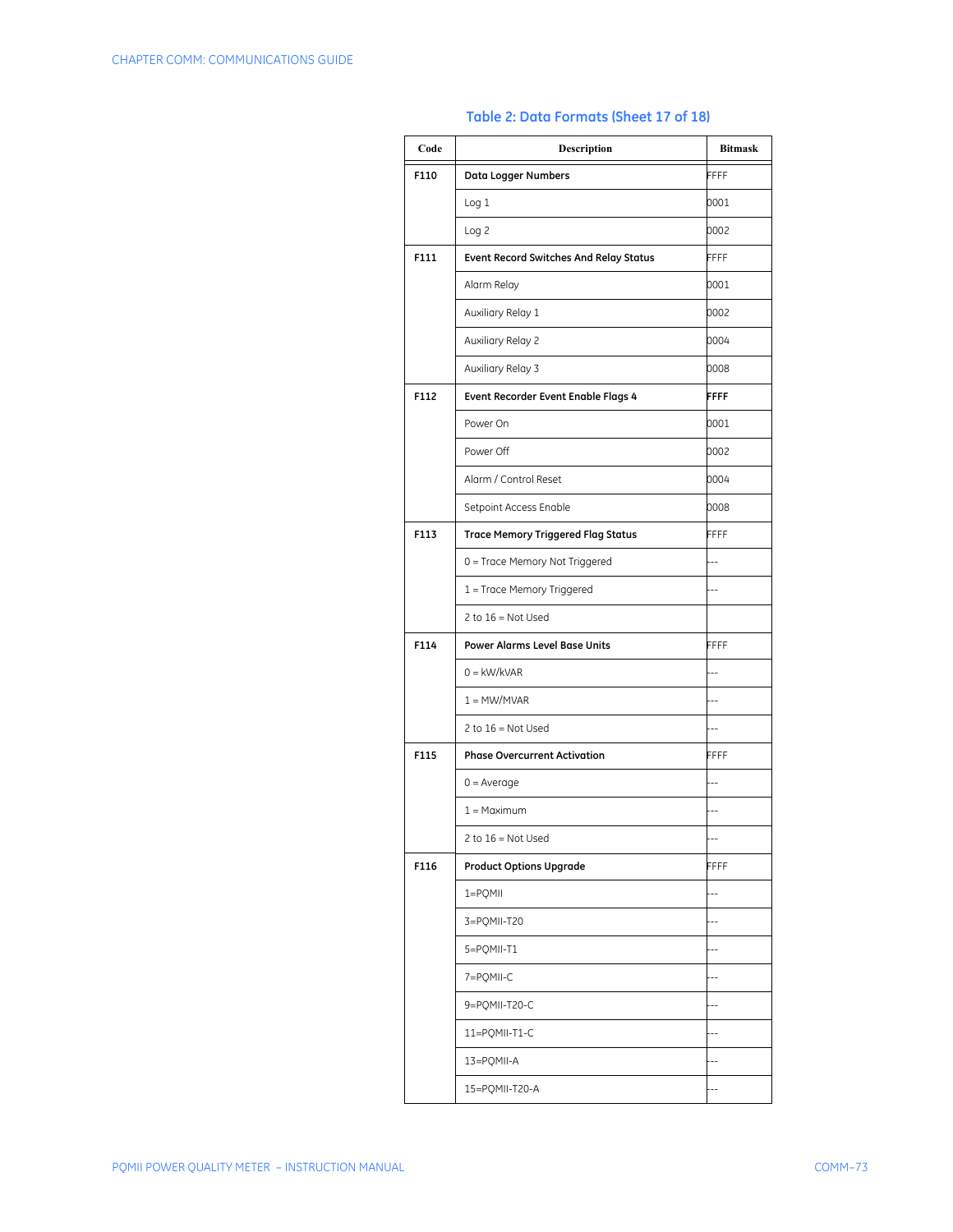| Code | <b>Description</b>                | <b>Bitmask</b> |
|------|-----------------------------------|----------------|
| F116 | 17=POMII-T1-A                     |                |
| ctd. | 19=POMII-C-A                      |                |
|      | 21=PQMII-T20-C-A                  |                |
|      | 23=PQMII-T1-C-A                   |                |
| F117 | <b>Invalid Serial Number Flag</b> | <b>FFFF</b>    |
|      | 0=Serial Number Valid             |                |
|      | 1= Serial Number Invalid          | ÷.             |
| F118 | Voltage Disturbance Type          | FFFF           |
|      | Sag                               | 0001           |
|      | Swell                             | 0002           |
|      | Undervoltage                      | 0004           |
|      | Overvoltage                       | 8000           |
| F119 | Voltage Disturbance Source        | FFFF           |
|      | Voltage Van                       | 0001           |
|      | Voltage Vbn                       | 0002           |
|      | Voltage Vcn                       | 0004           |
|      | Voltage Vab                       | 8000           |
|      | Reserved                          | 0010           |
|      | Voltage Vca                       | 0020           |

#### **Table 2: Data Formats (Sheet 18 of 18)**

## **3.5 Analog Output Parameter Range**

### **Table 3: Analog Output Parameter Range for Serial Ports (Sheet 1 of 3)**

| No. | <b>Analog Out Parameter</b> | Range    | <b>Step</b> | Units/scale | <b>Default</b>   |
|-----|-----------------------------|----------|-------------|-------------|------------------|
| 0   | Not Used                    |          | 0           |             |                  |
|     | Phase A Current             | 0 to 150 |             | %           | 0                |
| 2   | Phase B Current             | 0 to 150 |             | %           | 0                |
| 3   | Phase C Current             | 0 to 150 |             | %           | 0                |
| 4   | Neutral Current             | 0 to 150 |             | %           | 0                |
| 5   | Average Phase Current       | 0 to 150 |             | %           | $\left( \right)$ |

**\*** Since values of –0 and +0 both exist for power factor, the value stored in the PQMII serial register is the opposite of the value shown on the display. For example: if a range of 0.23 lead (–0.23) to 0.35 lag (+0.35) is required, –77 (–100 + 23)and +65 (100 – 35) must be sent.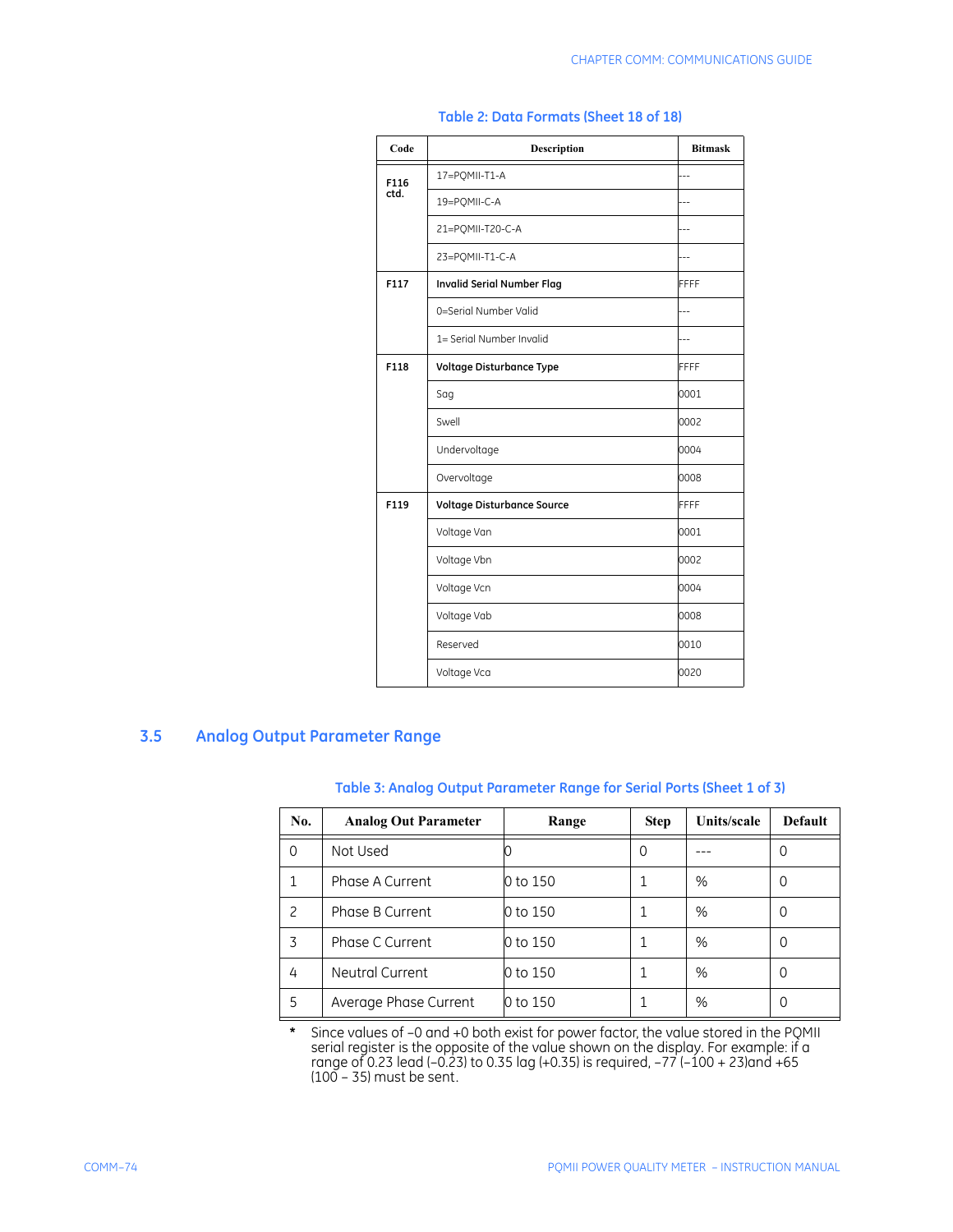| No.            | <b>Analog Out Parameter</b> | Range                                  | <b>Step</b>        | Units/scale        | <b>Default</b> |
|----------------|-----------------------------|----------------------------------------|--------------------|--------------------|----------------|
| 6              | Current Unbalance           | 0 to 1000                              | $\mathbf{1}$       | $0.1\times\%$      | $\mathbf 0$    |
| $\overline{7}$ | Voltage Van                 | 0 to 200                               | $\mathbf{1}$       | %                  | $\mathbf 0$    |
| 8              | Voltage Vbn                 | 0 to 200                               | $\mathbf{1}$       | %                  | $\mathbf 0$    |
| 9              | Voltage Vcn                 | 0 to 200                               | $\mathbf{1}$       | %                  | $\mathbf 0$    |
| 10             | Voltage Vab                 | 0 to 200                               | $\mathbf{1}$       | %                  | $\mathbf 0$    |
| 11             | Voltage Vbc                 | 0 to 200                               | $\mathbf{1}$       | %                  | $\mathbf 0$    |
| 12             | Voltage Vca                 | 0 to 200                               | $\mathbf{1}$       | %                  | $\mathbf 0$    |
| 13             | Average Phase Voltage       | 0 to 200                               | $\mathbf{1}$       | %                  | $\mathbf 0$    |
| 14             | Average Line Voltage        | 0 to 200                               | $\mathbf{1}$       | %                  | $\mathbf 0$    |
| 15             | Voltage Unbalance           | 0 to 1000                              | $\mathbf{1}$       | $0.1 \times\%$     | $\mathbf 0$    |
| 16             | Frequency                   | 0 to 7500                              | $\mathbf{1}$       | $0.01 \times Hz$   | $\mathbf 0$    |
| 17             | *3 Phase PF                 | -99 to +99                             | $\mathbf{1}$       | $0.01 \times PF$   | $\mathbf 0$    |
| 18             | 3 Phase kW                  | -32500 to +32500                       | $\mathbf{1}$<br>kW |                    | $\mathbf 0$    |
| 19             | 3 Phase kvar                | -32500 to +32500                       | $\mathbf{1}$       | kvar               | $\mathbf 0$    |
| 20             | 3 Phase kVA                 | 0 to 65400                             | $\mathbf{1}$       | <b>kVA</b>         | $\mathbf 0$    |
| 21             | 3 Phase MW                  | -32500 to +32500                       | $\mathbf{1}$       | $0.1 \times M$ W   | $\mathbf 0$    |
| 22             | 3 Phase Mvar                | -32500 to +32500                       | $1\,$              | $0.1 \times M$ var | $\mathbf 0$    |
| 23             | 3 Phase MVA                 | 0 to 65400                             | $\mathbf{1}$       | $0.1 \times MVA$   | $\mathbf 0$    |
| 24             | *Phase A PF                 | -99 to +99                             | $\mathbf{1}$       | $0.01 \times PF$   | $\mathbf 0$    |
| 25             | Phase A kW                  | -32500 to +32500                       | $\mathbf{1}$       | kW                 | $\mathbf 0$    |
| 26             | Phase A kvar                | -32500 to +32500                       | $\mathbf{1}$       | kvar               | $\mathbf 0$    |
| 27             | Phase A kVA                 | 0 to 65400                             | $1\,$              | kVA                | $\mathbf 0$    |
| 28             | *Phase B PF                 | -99 to +99                             | 1                  | $0.01 \times PF$   | 0              |
| 29             | Phase B kW                  | -32500 to +32500                       | $\mathbf 1$        | kW                 | $\mathbf 0$    |
| 30             | Phase B kvar                | -32500 to +32500                       | $\mathbf{1}$       | kvar               | 0              |
| 31             | Phase B kVA                 | 0 to 65400                             | $\mathbf{1}$       | kVA                | $\mathbf 0$    |
| 32             | *Phase C PF                 | -99 to +99                             | $\mathbf{1}$       | $0.01 \times PF$   | 0              |
| 33             | Phase C kW                  | $\mathbf{1}$<br>kW<br>-32500 to +32500 |                    |                    | $\mathbf 0$    |
| 34             | Phase C kvar                | -32500 to +32500                       | $\mathbf{1}$       | kvar               | 0              |

### **Table 3: Analog Output Parameter Range for Serial Ports (Sheet 2 of 3)**

**\*** Since values of –0 and +0 both exist for power factor, the value stored in the PQMII serial register is the opposite of the value shown on the display. For example: if a range of 0.23 lead (–0.23) to 0.35 lag (+0.35) is required, –77 (–100 + 23)and +65 (100 – 35) must be sent.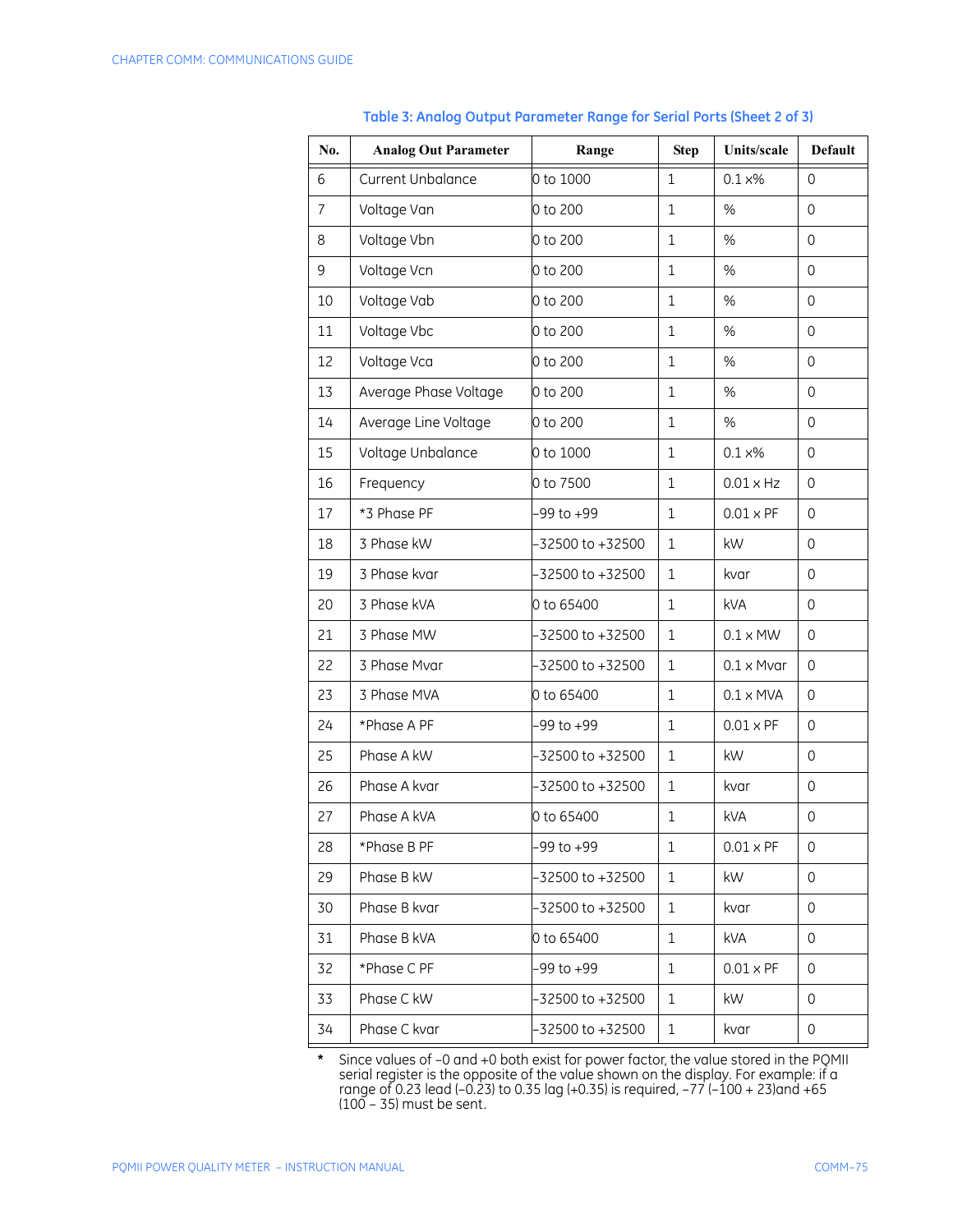| No. | <b>Analog Out Parameter</b> | Range            | <b>Step</b>  | Units/scale     | <b>Default</b>      |
|-----|-----------------------------|------------------|--------------|-----------------|---------------------|
| 35  | Phase C kVA                 | 0 to 65400       | $\mathbf{1}$ | <b>kVA</b>      | 0                   |
| 36  | 3 Phase +kWh Used           | 0 to 65400       | $\mathbf{1}$ | <b>kWh</b>      | 0                   |
| 37  | 3 Phase +kvarh Used         | 0 to 65400       | $\mathbf{1}$ | kvarh           | 0                   |
| 38  | 3 Phase - kWh Used          | 0 to 65400       | 1            | kWh             | 0                   |
| 39  | 3 Phase - kvarh Used        | 0 to 65400       | $\mathbf{1}$ | kvarh           | 0                   |
| 40  | 3 Phase kVAh Used           | 0 to 65400       | $\mathbf{1}$ | kVAh            | 0                   |
| 41  | Phase A Current Demand      | 0 to 7500        | $\mathbf{1}$ | A               | $\Omega$            |
| 42  | Phase B Current Demand      | 0 to 7500        | $\mathbf{1}$ | A               | 0                   |
| 43  | Phase C Current Demand      | 0 to 7500        | 1            | A               | 0                   |
| 44  | Neutral Current Demand      | 0 to 7500        | 1            | A               | $\mathsf{O}$        |
| 45  | 3 Phase kW Demand           | -32500 to +32500 | 1            | kW              | 0                   |
| 46  | 3 Phase kvar Demand         | -32500 to +32500 | 1            | kvar            | $\overline{0}$      |
| 47  | 3 Phase kVA Demand          | 0 to 65400       | $\mathbf{1}$ | <b>kVA</b>      | 0                   |
| 48  | 3 Phase Current THD         | 0 to 1000        | $\mathbf{1}$ | $0.1 \times %$  | 0                   |
| 49  | Three Phase Voltage THD     | 0 to 1000        | $\mathbf{1}$ | $0.1\times\%$   | $\mathsf{O}$        |
| 50  | Phase A Current THD         | 0 to 1000        | $\mathbf{1}$ | $0.1 \times %$  | 0                   |
| 51  | Phase B Current THD         | 0 to 1000        | $1\,$        | $0.1 \times %$  | 0                   |
| 52  | Phase C Current THD         | 0 to 1000        | $\mathbf{1}$ | $0.1 \times \%$ | 0                   |
| 53  | Voltage Van THD             | 0 to 1000        | $\mathbf{1}$ | $0.1 \times %$  | 0                   |
| 54  | Voltage Vbn THD             | 0 to 1000        | 1            | $0.1 \times %$  | 0                   |
| 55  | Voltage Vcn THD             | 0 to 1000        | $\mathbf{1}$ | $0.1 \times \%$ | 0                   |
| 56  | Voltage Vab THD             | 0 to 1000        | $\mathbf{1}$ | $0.1 \times %$  | 0                   |
| 57  | Voltage Vbc THD             | 0 to 1000        | $\mathbf{1}$ | $0.1 \times \%$ | 0                   |
| 58  | Neutral Current THD         | 0 to 1000        | 1            | $0.1 \times %$  | $\mathsf{O}\xspace$ |
| 59  | Serial Control              | -32500 to +32500 | $1\,$        | ---             | $\mathsf{O}\xspace$ |

#### **Table 3: Analog Output Parameter Range for Serial Ports (Sheet 3 of 3)**

**\*** Since values of –0 and +0 both exist for power factor, the value stored in the PQMII serial register is the opposite of the value shown on the display. For example: if a range of 0.23 lead (–0.23) to 0.35 lag (+0.35) is required, –77 (–100 + 23)and +65 (100 – 35) must be sent.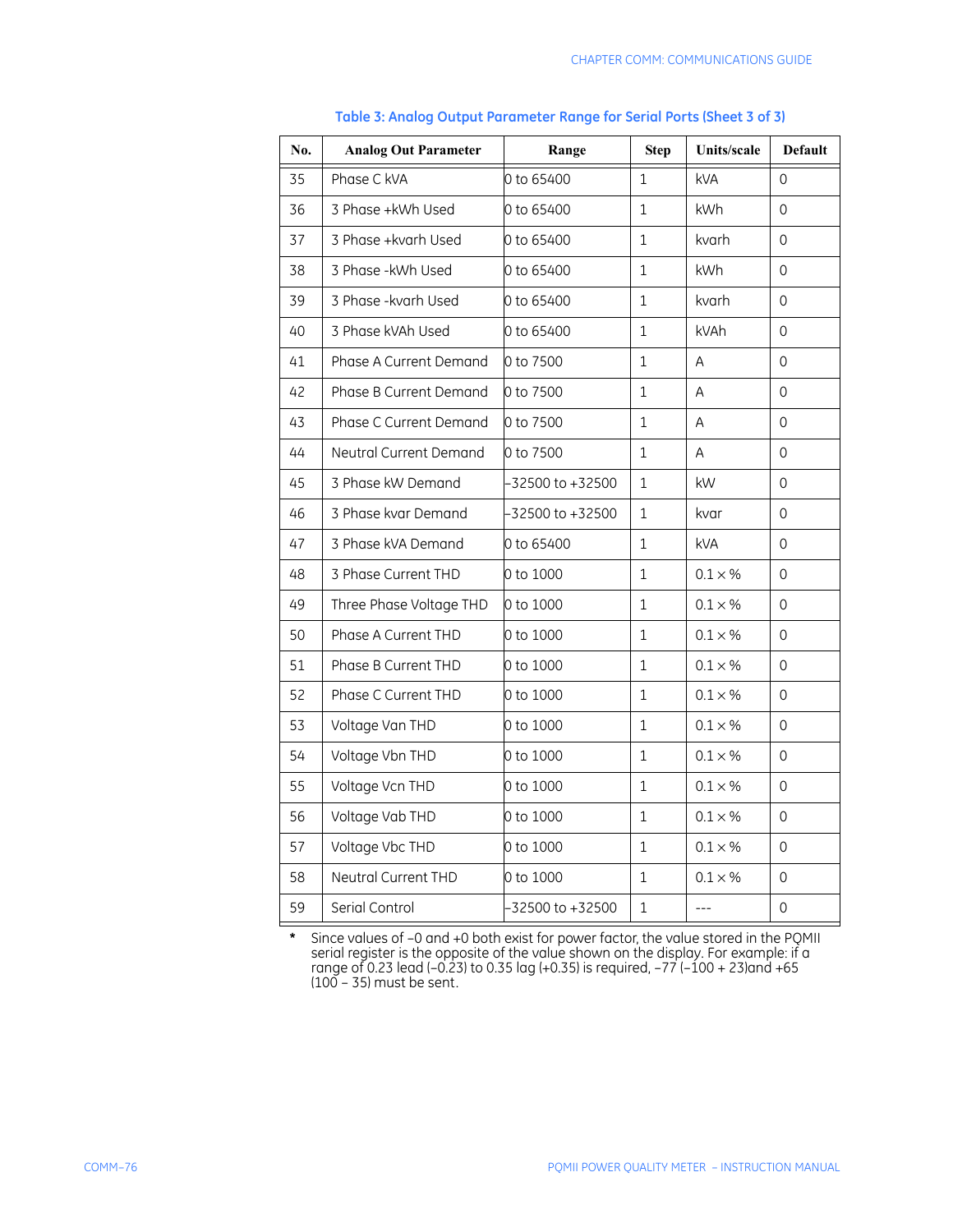# **4 DNP 3.0 Communications**

### **4.1 DNP 3.0 Device Profile Document**

The communications port configured as a DNP slave port must support the full set of features listed in the Level 2 DNP V3.00 Implementation (DNP-L2) described in Chapter 2 of the subset definitions. See the DNP protocol website at <http://www.dnp.org> for details

|                                                                                                                                                                                                                           | <b>DNP 3.0: DEVICE PROFILE DOCUMENT</b>                                                                                                                                                                                                                                     |  |  |  |  |  |  |
|---------------------------------------------------------------------------------------------------------------------------------------------------------------------------------------------------------------------------|-----------------------------------------------------------------------------------------------------------------------------------------------------------------------------------------------------------------------------------------------------------------------------|--|--|--|--|--|--|
| Vendor Name: General Electric Multilin Inc.                                                                                                                                                                               |                                                                                                                                                                                                                                                                             |  |  |  |  |  |  |
| Device Name: PQMII Power Quality Meter                                                                                                                                                                                    |                                                                                                                                                                                                                                                                             |  |  |  |  |  |  |
| Highest DNP Level Supported:<br>Device Function:<br>For Requests: Level 2<br>Master <b>x</b> Slave<br>For Responses: Level 2                                                                                              |                                                                                                                                                                                                                                                                             |  |  |  |  |  |  |
| Notable objects, functions, and/or qualifiers supported in addition to the Highest DNP<br>Levels Supported (the complete list is described in the attached table):<br>none                                                |                                                                                                                                                                                                                                                                             |  |  |  |  |  |  |
| Maximum Application Fragment Size<br>Maximum Data Link Frame Size (octets):<br>(octets):<br>Transmitted: 249<br>Transmitted: 2048<br>Received: 292<br>Received: 2048                                                      |                                                                                                                                                                                                                                                                             |  |  |  |  |  |  |
| Maximum Data Link Re-tries:<br>Maximum Application Layer Re-tries:<br>M None<br><b>x</b> None<br>$\sqcap$ Fixed<br>$\Box$ Configurable<br>$\Box$ Configurable                                                             |                                                                                                                                                                                                                                                                             |  |  |  |  |  |  |
| Requires Data Link Layer Confirmation:<br><b>X</b> Never<br>$\Box$ Always<br>$\Box$ Sometimes<br>Configurable                                                                                                             |                                                                                                                                                                                                                                                                             |  |  |  |  |  |  |
| Requires Application Layer Confirmation:<br>$\n  •$ Never<br>$\Box$ Always<br>When reporting Event Data<br>$\Box$ When sending multi-fragment responses<br>$\Box$ Sometimes<br>$\Box$ Configurable                        |                                                                                                                                                                                                                                                                             |  |  |  |  |  |  |
| Timeouts while waiting for:<br>Data Link Confirm<br><b>X</b> None<br>Complete Appl. Fragment<br><b>M</b> None<br><b>Application Confirm</b><br>$\n  None\n$<br>Complete Appl. Response<br><b>x</b> None<br>Others: (None) | Configurable<br>$\Box$ Variable<br>$\sqcap$ Fixed<br>$\Box$ Configurable<br>$\sqcap$ Fixed<br>$\Box$ Variable<br>$\Box$ Configurable<br><b>X</b> Fixed<br>$\Box$ Variable<br>(fixed value is 5000 milliseconds)<br>$\sqcap$ Fixed<br>$\Box$ Variable<br>$\Box$ Configurable |  |  |  |  |  |  |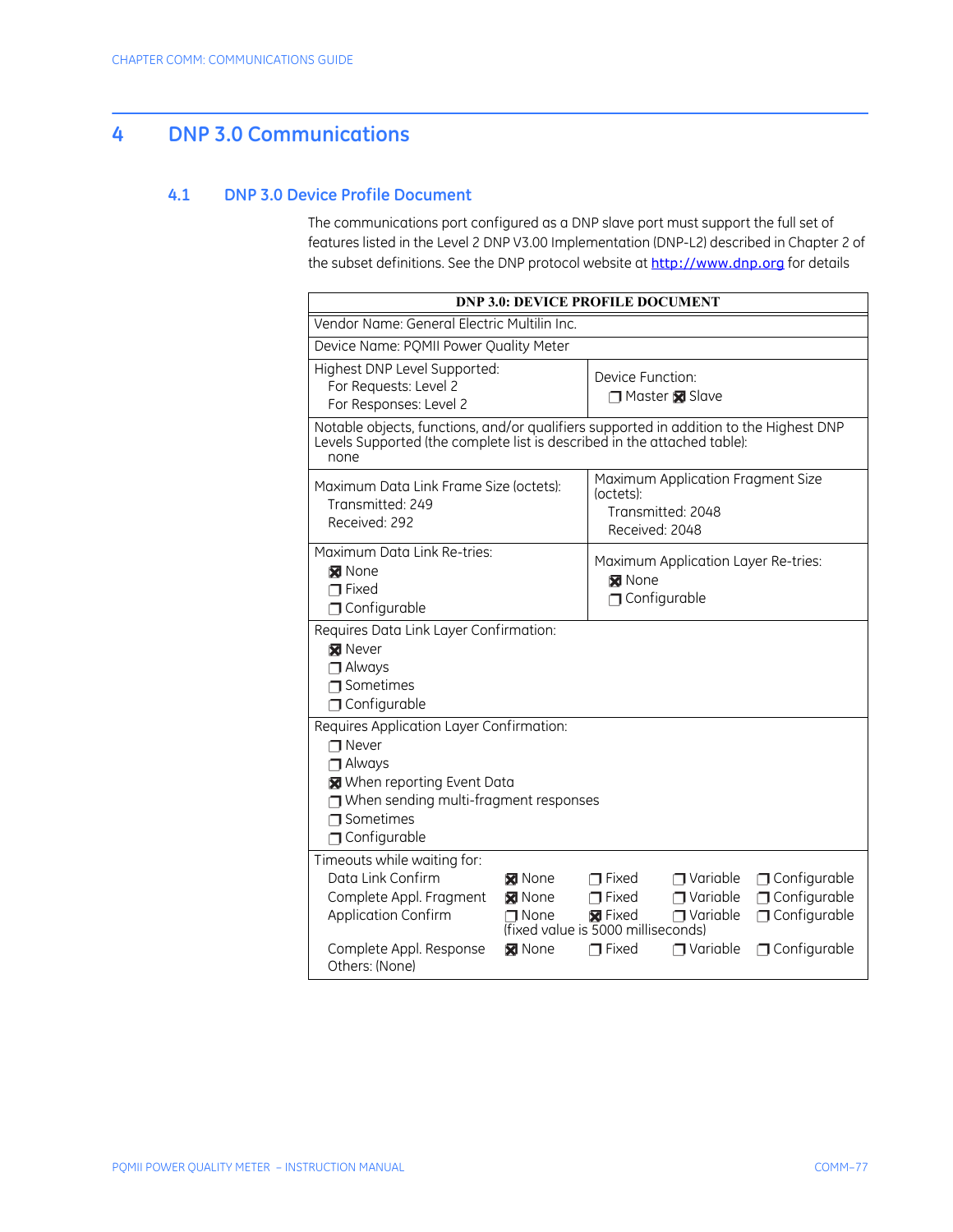| <b>DNP 3.0: DEVICE PROFILE DOCUMENT (Continued)</b>                                                                                                                                           |                              |                            |                                                                                                                                           |                                                                                                             |                                         |
|-----------------------------------------------------------------------------------------------------------------------------------------------------------------------------------------------|------------------------------|----------------------------|-------------------------------------------------------------------------------------------------------------------------------------------|-------------------------------------------------------------------------------------------------------------|-----------------------------------------|
| <b>Executes Control Operations:</b>                                                                                                                                                           |                              |                            |                                                                                                                                           |                                                                                                             |                                         |
| Write Binary Outputs                                                                                                                                                                          | <b>X</b> Never               |                            | $\Box$ Always                                                                                                                             |                                                                                                             | $\Box$ Sometimes $\Box$ Configurable    |
| Select/Operate                                                                                                                                                                                | <b>X</b> Never               |                            | $\Box$ Always                                                                                                                             | $\Box$ Sometimes                                                                                            | $\Box$ Configurable                     |
| Direct Operate                                                                                                                                                                                | $\Box$ Never                 |                            | <b>X</b> Always                                                                                                                           |                                                                                                             | $\Box$ Sometimes $\Box$ Configurable    |
| Direct Operate: No Ack                                                                                                                                                                        | $\Box$ Never                 |                            | <b>X</b> Always                                                                                                                           |                                                                                                             | □ Sometimes □ Configurable              |
| Count $> 1$                                                                                                                                                                                   | <b>Never</b>                 |                            | $\Box$ Always                                                                                                                             |                                                                                                             | □ Sometimes □ Configurable              |
| Pulse On                                                                                                                                                                                      | $\Box$ Never                 |                            | $\Box$ Always                                                                                                                             |                                                                                                             | Sometimes <b>I</b> Configurable         |
| Pulse Off                                                                                                                                                                                     | <b>X</b> Never               |                            | $\Box$ Always                                                                                                                             | $\Box$ Sometimes                                                                                            | $\Box$ Configurable                     |
| Latch On                                                                                                                                                                                      | <b>X</b> Never               |                            | $\Box$ Always                                                                                                                             |                                                                                                             | □ Sometimes □ Configurable              |
| Latch Off                                                                                                                                                                                     | <b>M</b> Never               |                            | $\Box$ Always                                                                                                                             |                                                                                                             | □ Sometimes □ Configurable              |
|                                                                                                                                                                                               |                              |                            |                                                                                                                                           | No action is taken if Count is zero; Queue, Clear, Trip,<br>Close, On-Time, and Off-Time fields are ignored |                                         |
| Queue                                                                                                                                                                                         | <b>X</b> Never               |                            | $\Box$ Always                                                                                                                             |                                                                                                             | $\Box$ Sometimes $\Box$ Configurable    |
| Clear Queue                                                                                                                                                                                   | <b>M</b> Never               |                            | $\Box$ Always                                                                                                                             |                                                                                                             | □ Sometimes □ Configurable              |
|                                                                                                                                                                                               |                              |                            |                                                                                                                                           |                                                                                                             | Reports time-tagged Binary Input Change |
| Reports Binary Input Change Events when<br>no specific variations requested:<br>$\n  •$ Never<br>Only time-tagged<br>□ Only non-time-tagged<br>Configurable to send both, one or the<br>other |                              |                            | requested:<br>$\n  • Never$<br><b>N</b> Binary Input Change With Time<br>Binary Input Change With Relative<br>Time<br>$\Box$ Configurable |                                                                                                             |                                         |
| Sends Unsolicited Responses:<br>M Never                                                                                                                                                       |                              |                            |                                                                                                                                           | Sends Static Data in Unsolicited                                                                            |                                         |
| $\Box$ Configurable                                                                                                                                                                           |                              |                            | Responses:                                                                                                                                |                                                                                                             |                                         |
| Only certain objects                                                                                                                                                                          |                              |                            | <b>X</b> Never                                                                                                                            |                                                                                                             |                                         |
| $\Box$ Sometimes                                                                                                                                                                              |                              |                            | $\Box$ When Device Restarts                                                                                                               |                                                                                                             |                                         |
| <b>TENABLE/DISABLE UNSOLICITED</b><br>Function codes supported                                                                                                                                |                              | □ When Status Flags Change |                                                                                                                                           |                                                                                                             |                                         |
|                                                                                                                                                                                               |                              |                            | Counters Roll Over at:                                                                                                                    |                                                                                                             |                                         |
| Default Counter Object/Variation:                                                                                                                                                             |                              |                            | No Counters Reported                                                                                                                      |                                                                                                             |                                         |
| No Counters Reported                                                                                                                                                                          |                              |                            | $\Box$ Configurable                                                                                                                       |                                                                                                             |                                         |
| $\Box$ Configurable                                                                                                                                                                           |                              |                            | $\boxtimes$ 16 Bits                                                                                                                       |                                                                                                             |                                         |
| <b>N</b> Default Object / Default Variation                                                                                                                                                   |                              | $32 \text{ bits}$          |                                                                                                                                           |                                                                                                             |                                         |
| Point-by-point list attached                                                                                                                                                                  |                              | Other Value                |                                                                                                                                           |                                                                                                             |                                         |
|                                                                                                                                                                                               | Point-by-point list attached |                            |                                                                                                                                           |                                                                                                             |                                         |
| Sends Multi-Fragment Responses:                                                                                                                                                               | <b>T</b> Yes                 |                            | $M$ No                                                                                                                                    |                                                                                                             |                                         |

### **4.2 Implementation Table**

The following table lists all objects recognized and returned by the PQMII. Additional information provided on the following pages includes lists of the default variations and defined point numbers returned for each object.

### **Implementation Table Notes:**

- 1. For this object, the quantity specified in the request must be exactly 1 as there is only one instance of this object defined in the relay.
- 2. All static input data known to the relay is returned in response to a request for Class 0. This includes all objects of type 1 (Binary Input) and type 30 (Analog Input).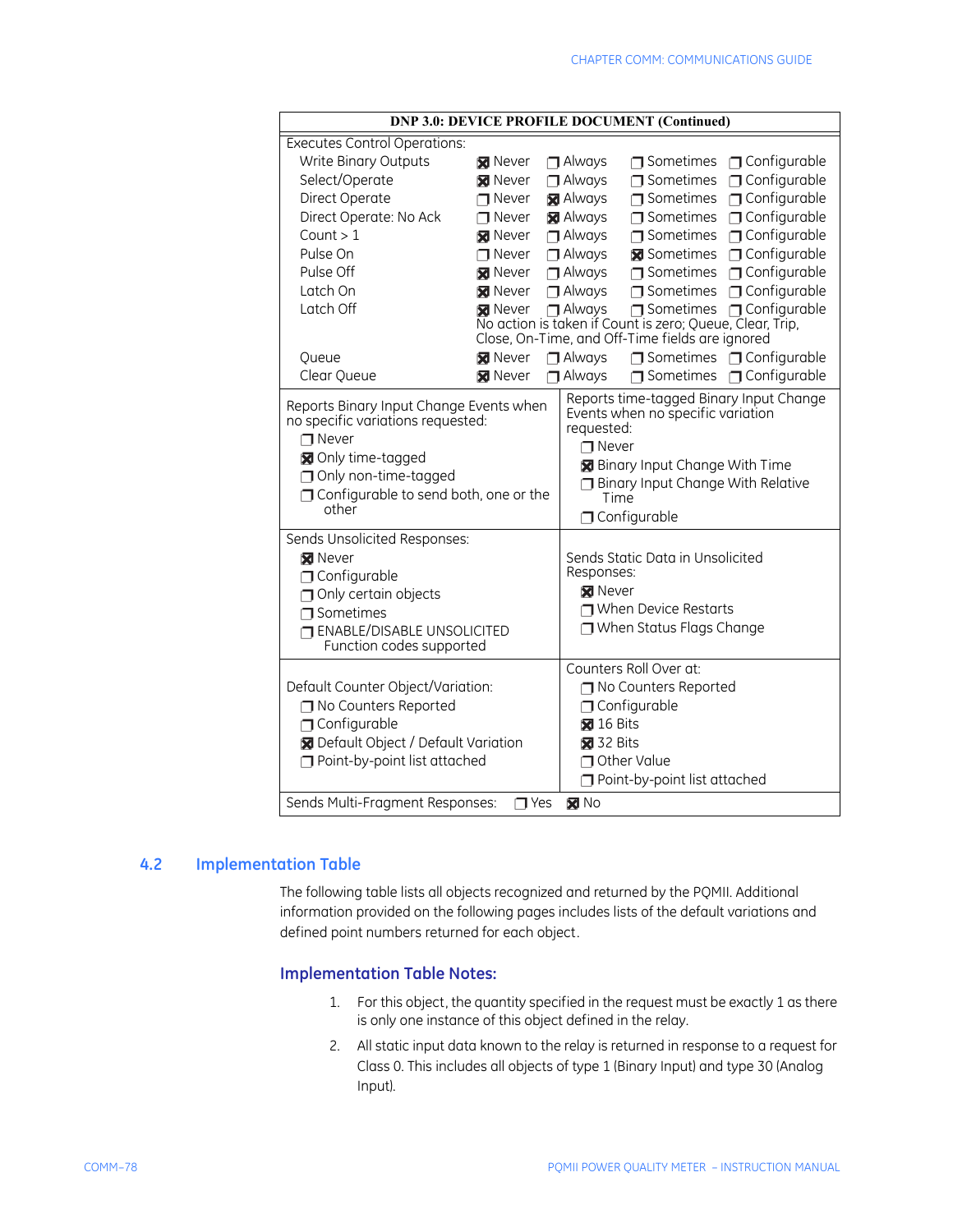- 3. The point tables for Binary Input and Analog Input objects contain a field which defines which event class the corresponding static data has been assigned to.
- 4. For this object, the qualifier code must specify an index of 7 only.
- 5. Warm Restart (function code 14) is supported although it is not required by the DNP level 2 specification.
- 6. Object 1 Variation 1 always indicates On Line for all points.

|                |                | Object                                        | <b>Request</b>    |                            |               | <b>Response</b>        |
|----------------|----------------|-----------------------------------------------|-------------------|----------------------------|---------------|------------------------|
| Obj            | Var            | <b>Description</b>                            | <b>Func Codes</b> | <b>Qual Codes</b><br>(Hex) | Func<br>Codes | Oual<br>Codes<br>(Hex) |
| $\mathbf{1}$   | $\mathbf 0$    | Binary Input - All Variations                 | $\mathbf{1}$      | 06                         |               |                        |
| $\mathbf{1}$   | $\mathbf{1}$   | Binary Input                                  | $\mathbf{1}$      | 00, 01, 06                 | 129           | 00.01                  |
| $\mathbf{1}$   | $\overline{c}$ | Binary Input With Status (Note 6)             | $\mathbf{1}$      | 00, 01, 06                 | 129           | 00.01                  |
| 2              | $\mathbf 0$    | Binary Input Change - All Variations          | 1                 | 06, 07, 08                 |               |                        |
| $\overline{c}$ | $\mathbf{1}$   | Binary Input Change Without Time              | $\mathbf{1}$      | 06, 07, 08                 | 129           | 17,28                  |
| $\overline{c}$ | $\overline{c}$ | Binary Input Change With Time                 | $\mathbf{1}$      | 06, 07, 08                 | 129           | 17,28                  |
| 10             | $\mathbf 0$    | Binary Output - All Variations                | $\mathbf{1}$      | 06                         |               |                        |
| 10             | $\overline{c}$ | <b>Binary Output Status</b>                   | $\mathbf{1}$      | 00, 01, 06                 | 129           | 00,01                  |
| 12             | $\mathbf{1}$   | Control Relay Output Block                    | 3, 4, 5, 6        | 17,28                      | 129           | 17,28                  |
| 20             | $\mathbf 0$    | Binary Counter - All Variations               | 1, 7, 8, 9, 10    | 06, 07, 08                 | 129           | 00.01                  |
| 20             | 5              | 32-Bit Binary Counter Without Flag            | 1, 7, 8, 9, 10    | 06, 07, 08                 | 129           | 00.01                  |
| 20             | 6              | 16-Bit Binary Counter Without Flag            | 1, 7, 8, 9, 10    | 06, 07, 08                 | 129           | 00.01                  |
| 30             | $\Omega$       | Analog Input - All Variations                 | $\mathbf{1}$      | 06                         |               |                        |
| 30             | $\mathbf{1}$   | 32-Bit Analog Input With Flag                 | $\mathbf{1}$      | 00, 01, 06                 | 129           | 00.01                  |
| 30             | $\overline{c}$ | 16-Bit Analog Input With Flag                 | $\mathbf{1}$      | 00, 01, 06                 | 129           | 00.01                  |
| 30             | 3              | 32-Bit Analog Input Without Flag              | $\mathbf{1}$      | 00, 01, 06                 | 129           | 00.01                  |
| 30             | 4              | 16-Bit Analog Input Without Flag              | $\mathbf{1}$      | 00, 01, 06                 | 129           | 00.01                  |
| 32             | $\mathbf 0$    | Analog Input Change - All Variations          | $\mathbf{1}$      | 06, 07, 08                 |               |                        |
| 32             | $\mathbf{1}$   | 32-Bit Analog Input Change without Time       | $\mathbf{1}$      | 06, 07, 08                 | 129           | 17,28                  |
| 32             | $\overline{c}$ | 16-Bit Analog Input Change without Time       | $\mathbf{1}$      | 06, 07, 08                 | 129           | 17,28                  |
| 32             | 3              | 32-Bit Analog Input Change with Time          | $\mathbf{1}$      | 06, 07, 08                 | 129           | 17,28                  |
| 32             | 4              | 16-Bit Analog Input Change with Time          | $\mathbf{1}$      | 06, 07, 08                 | 129           | 17,28                  |
| 50             | $\mathbf{1}$   | Time and Date                                 | 1, 2              | 07 (Note 1)                | 129           | 07                     |
| 60             | $\mathbf{1}$   | Class 0 Data (Note 2)                         | $\mathbf{1}$      | 06                         | 129           |                        |
| 60             | $\overline{c}$ | Class 1 Data (Note 3)                         | $\mathbf{1}$      | 06, 07, 08                 | 129           |                        |
| 60             | 3              | Class 2 Data (Note 3)                         | $\mathbf{1}$      | 06, 07, 08                 | 129           |                        |
| 60             | 4              | Class 3 Data (Note 3)                         | $\mathbf{1}$      | 06, 07, 08                 | 129           |                        |
| 80             | $\mathbf{1}$   | Internal Indications                          | $\overline{c}$    | 00 (Note 4)                | 129           |                        |
|                |                | No object - Cold Start                        | 13                |                            |               |                        |
|                |                | No object - Warm Start (Note 5)               | 14                |                            |               |                        |
|                |                | No object - enable unsolicited (parsed only)  | 20                |                            |               |                        |
|                |                | No object - disable unsolicited (parsed only) | 21                |                            |               |                        |
|                |                | No object - Delay Measurement                 | 23                |                            |               |                        |

#### **Table 4: DNP Implementation Table**

1, 2, 3, 4, 5, 6: see the IMPLEMENATION TABLE NOTES above.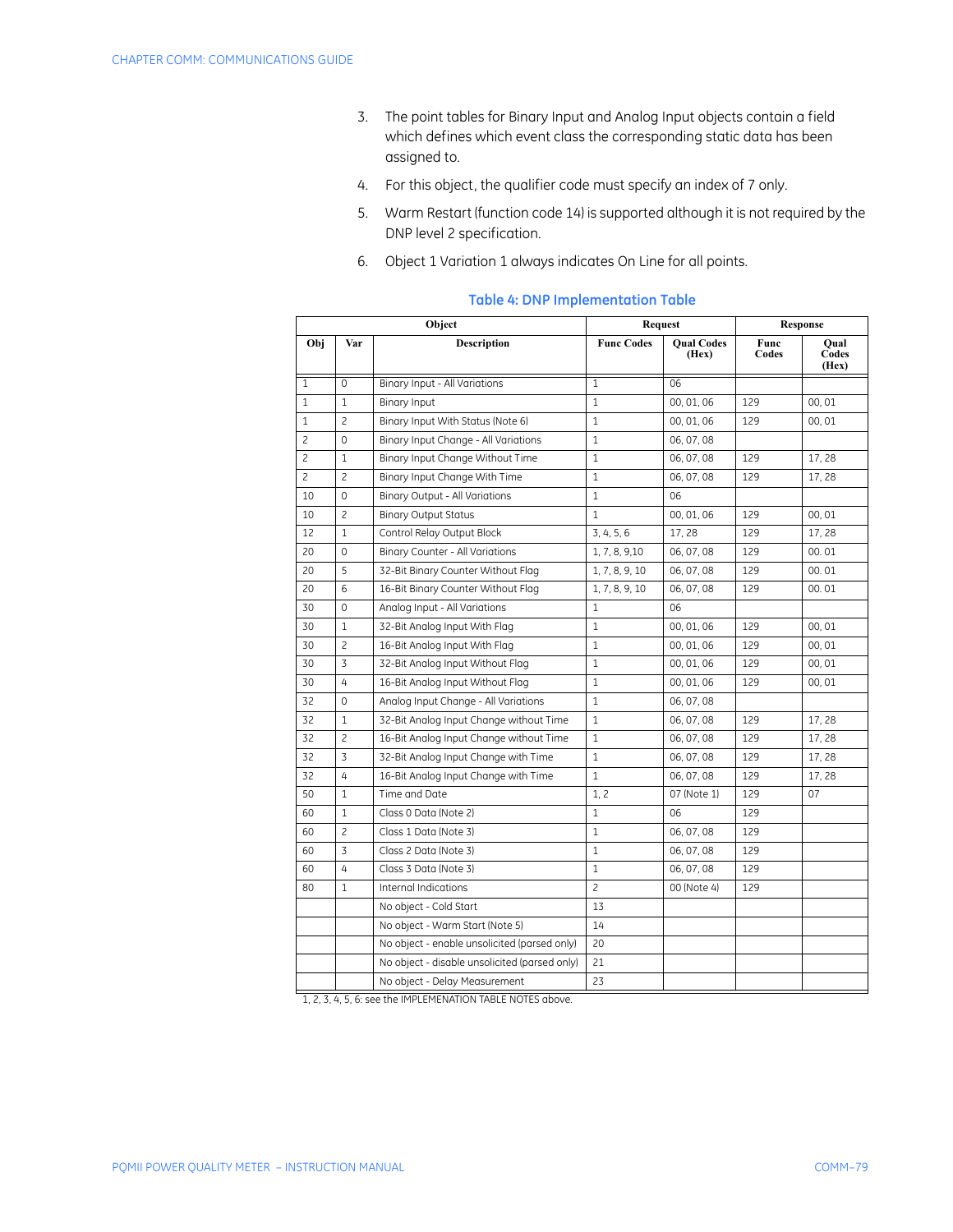## **4.3 Default Variations**

The following table specifies the default variation for all objects returned by the relay. These are the variations that will be returned for the object in a response when no specific variation is specified in a request.

| Object | <b>Description</b>                      | <b>Default Variation</b> |
|--------|-----------------------------------------|--------------------------|
|        | Binary Input - Single Bit               |                          |
| 2      | Binary Input Change With Time           | 2                        |
| 10     | <b>Binary Output Status</b>             | 2                        |
| 12     | Control Relay Output Block              |                          |
| 20     | 32-Bit Binary Counter Without Flag      | 5                        |
| 30     | 16-Bit Analog Input Without Flag        | 2                        |
| 32     | 16-Bit Analog Input Change Without Time | 2                        |

## **Table 5: Default Variations**

### **4.4 Internal Indication Bits**

The following internal indication bits are supported:

### **Table 6: Internal Indication Bits**

| <b>Character</b><br><b>Position</b> | <b>Bit</b><br><b>Position</b> | <b>Description</b>                                                                                  |
|-------------------------------------|-------------------------------|-----------------------------------------------------------------------------------------------------|
| ( )                                 |                               | Device Restart: set when PQMII powers up, cleared by writing<br>zero to object 80                   |
|                                     | 4                             | Need Time -- set whenever the POMII has a "CLOCK NOT SET"<br>alarm, cleared by setting the clock    |
| $\left( \right)$                    |                               | Class 1: indicates that class 1 events are available                                                |
| 0                                   | 2                             | Class 2: indicates that class 2 events are available                                                |
| Ω                                   | 3                             | Class 3: indicates that class 2 events are available                                                |
|                                     | 3                             | Buffer Overflow: generally indicates that the host has not<br>picked up the event data often enough |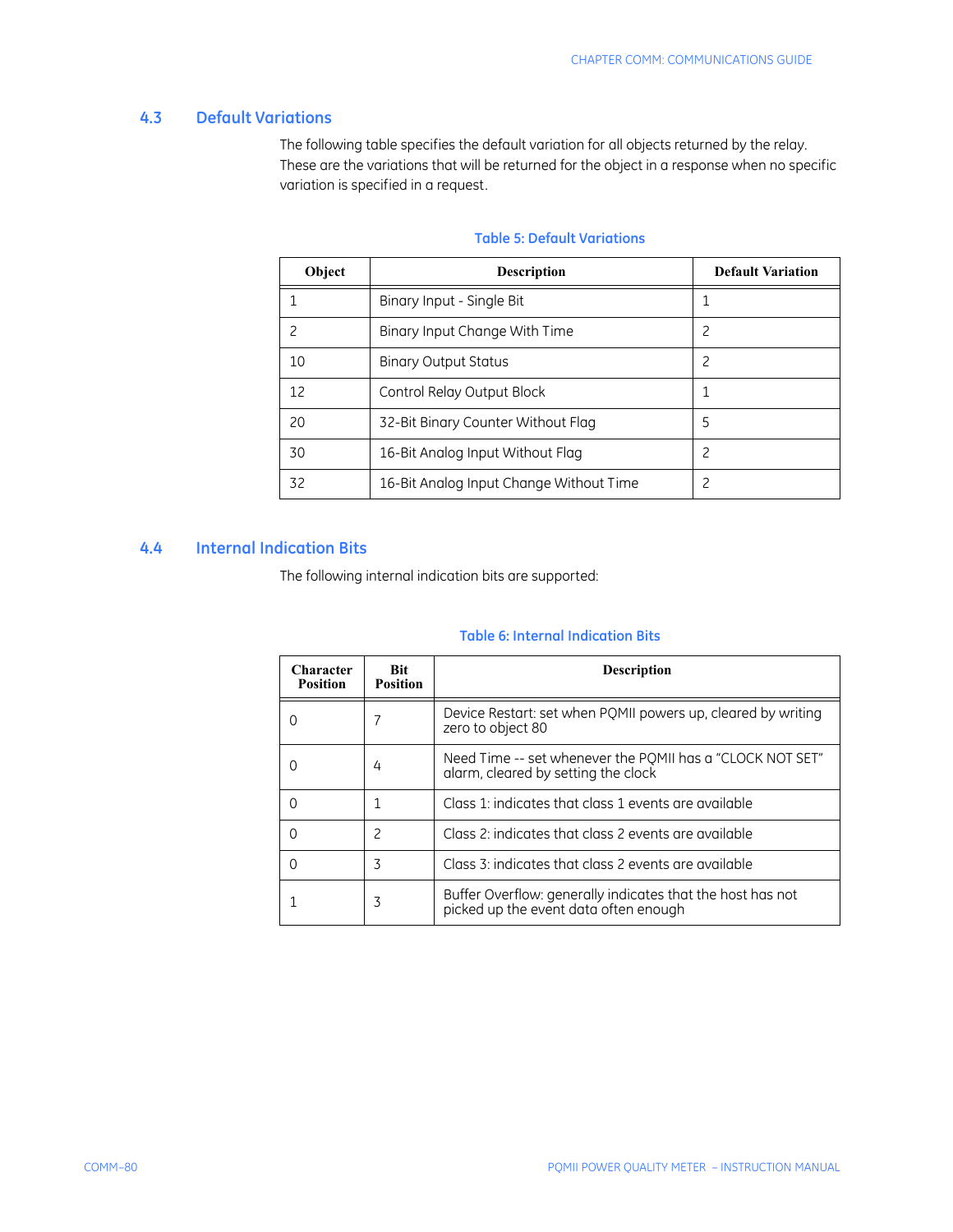# **5 DNP Point Lists**

#### **5.1 Binary Input / Binary Input Change**

The DNP point list for Binary Input / Binary Input Change Point List (objects 01 and 02, respectively), is shown below.



This point is also reflected in the corresponding internal indication (IIN) bit in each response header.

| <b>Index</b>   | <b>Description</b>                           | <b>Event Class</b><br><b>Assigned To</b> |
|----------------|----------------------------------------------|------------------------------------------|
| $\Omega$       | Alarm condition(s) active                    | Class 1                                  |
| 1              | Clock not set *                              | Class 1                                  |
| $\overline{c}$ | Clock drifting                               | Class 1                                  |
| 3              | Internal error: ADC reference out of range   | Class 1                                  |
| 4              | Reserved                                     |                                          |
| 5              | Internal error: switch input circuit fault   | Class 1                                  |
| 6              | PQMII (display) option installed **          | Class 1                                  |
| 7              | T20 (4-20 mA transducer) option installed ** | Class 1                                  |
| 8              | T1 (0-1 mA transducer) option installed **   | Class 1                                  |
| 9              | C (control) option installed **              | Class 1                                  |
| 10             | A (power analysis) option installed **       | Class 1                                  |
| 11             | Switch A closed                              | Class 1                                  |
| 12             | Switch B closed                              | Class 1                                  |
| 13             | Switch C closed                              | Class 1                                  |
| 14             | Switch D closed                              | Class 1                                  |
| 15             | Alarm relay energized                        | Class 1                                  |
| 16             | Auxiliary relay 1 energized                  | Class 1                                  |
| 17             | Auxiliary relay 2 energized                  | Class 1                                  |
| 18             | Auxiliary relay 3 energized                  | Class 1                                  |
| 19             | Aux 1 relay LED active                       | Class 1                                  |
| 20             | Aux 2 relay LED active                       | Class 1                                  |

#### **Table 7: Binary Input / Binary Input Change Points (Sheet 1 of 4)**

\* This point is also reflected in the corresponding internal indication (IIN) bit in each response header.

\*\* This point is not reflected in a Binary Input Change.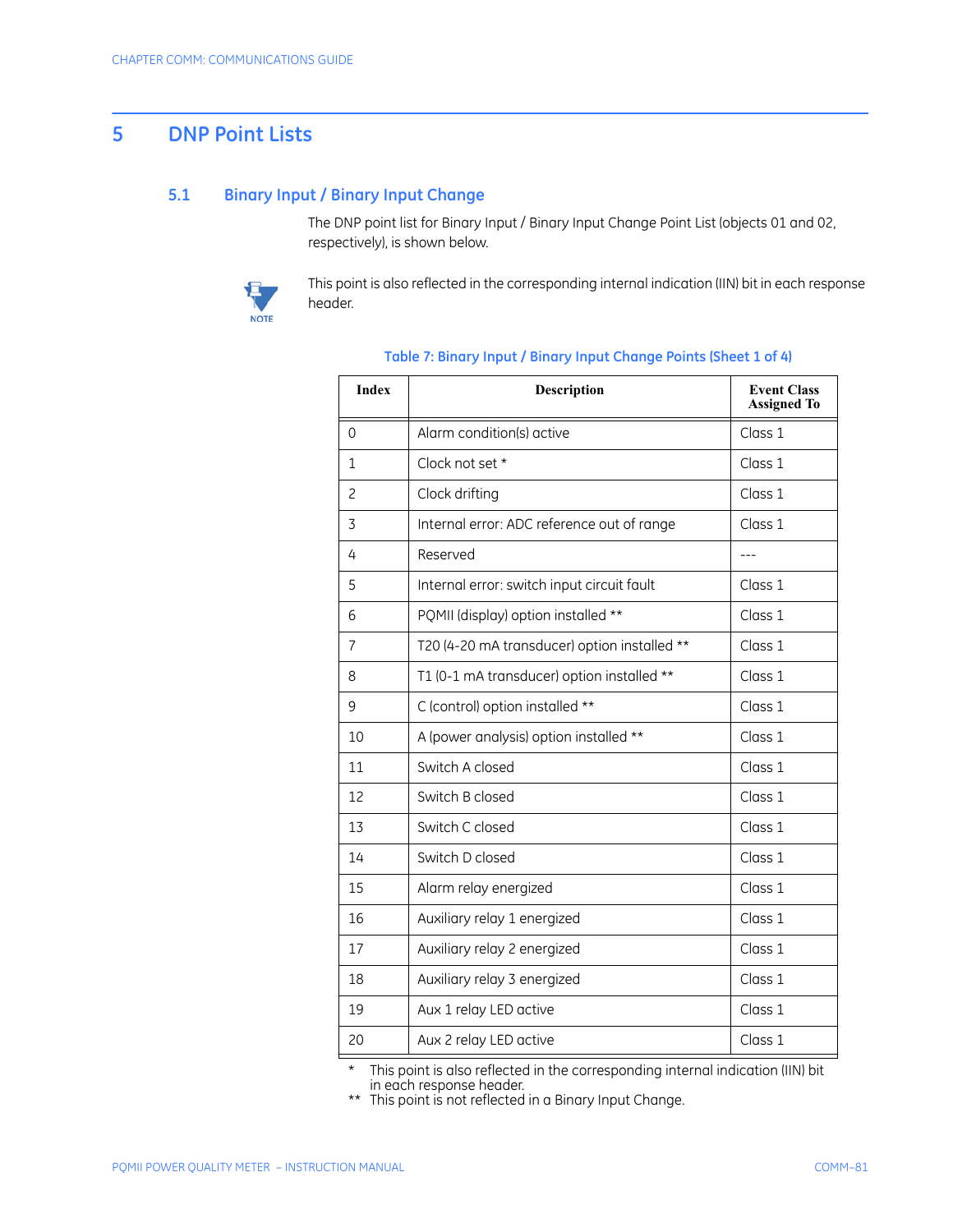| <b>Index</b> | Description                             | <b>Event Class</b><br><b>Assigned To</b> |
|--------------|-----------------------------------------|------------------------------------------|
| 21           | Aux 3 relay LED active                  | Class 1                                  |
| 22           | Alarm LED active                        | Class 1                                  |
| 23           | Program LED active                      | Class 1                                  |
| 24           | Simulation LED active                   | Class 1                                  |
| 25           | Alarm relay LED active                  | Class 1                                  |
| 26           | Self test LED active                    | Class 1                                  |
| 27           | Reserved                                |                                          |
| 28           | Reserved                                |                                          |
| 29           | Reserved                                | $---$                                    |
| 30           | Reserved                                |                                          |
| 31           | Reserved                                |                                          |
| 32           | Reserved                                | $---$                                    |
| 33           | Reserved                                |                                          |
| 34           | Reserved                                |                                          |
| 35           | Alarm active: phase undercurrent        | Class 1                                  |
| 36           | Alarm active: phase overcurrent         | Class 1                                  |
| 37           | Alarm active: neutral overcurrent       | Class 1                                  |
| 38           | Alarm active: undervoltage              | Class 1                                  |
| 39           | Alarm active: overvoltage               | Class 1                                  |
| 40           | Alarm active: current unbalance         | Class 1                                  |
| 41           | Alarm active: voltage unbalance         | Class 1                                  |
| 42           | Alarm active: voltage phase reversal    | Class 1                                  |
| 43           | Alarm active: power factor lead alarm 1 | Class 1                                  |
| 44           | Alarm active: power factor lead alarm 2 | Class 1                                  |
| 45           | Alarm active: power factor lag alarm 1  | Class 1                                  |
| 46           | Alarm active: power factor lag alarm 2  | Class 1                                  |
| 47           | Alarm active: positive real power       | Class 1                                  |
| 48           | Alarm active: negative real power       | Class 1                                  |
| 49           | Alarm active: positive reactive power   | Class 1                                  |

## **Table 7: Binary Input / Binary Input Change Points (Sheet 2 of 4)**

\* This point is also reflected in the corresponding internal indication (IIN) bit in each response header.

\*\* This point is not reflected in a Binary Input Change.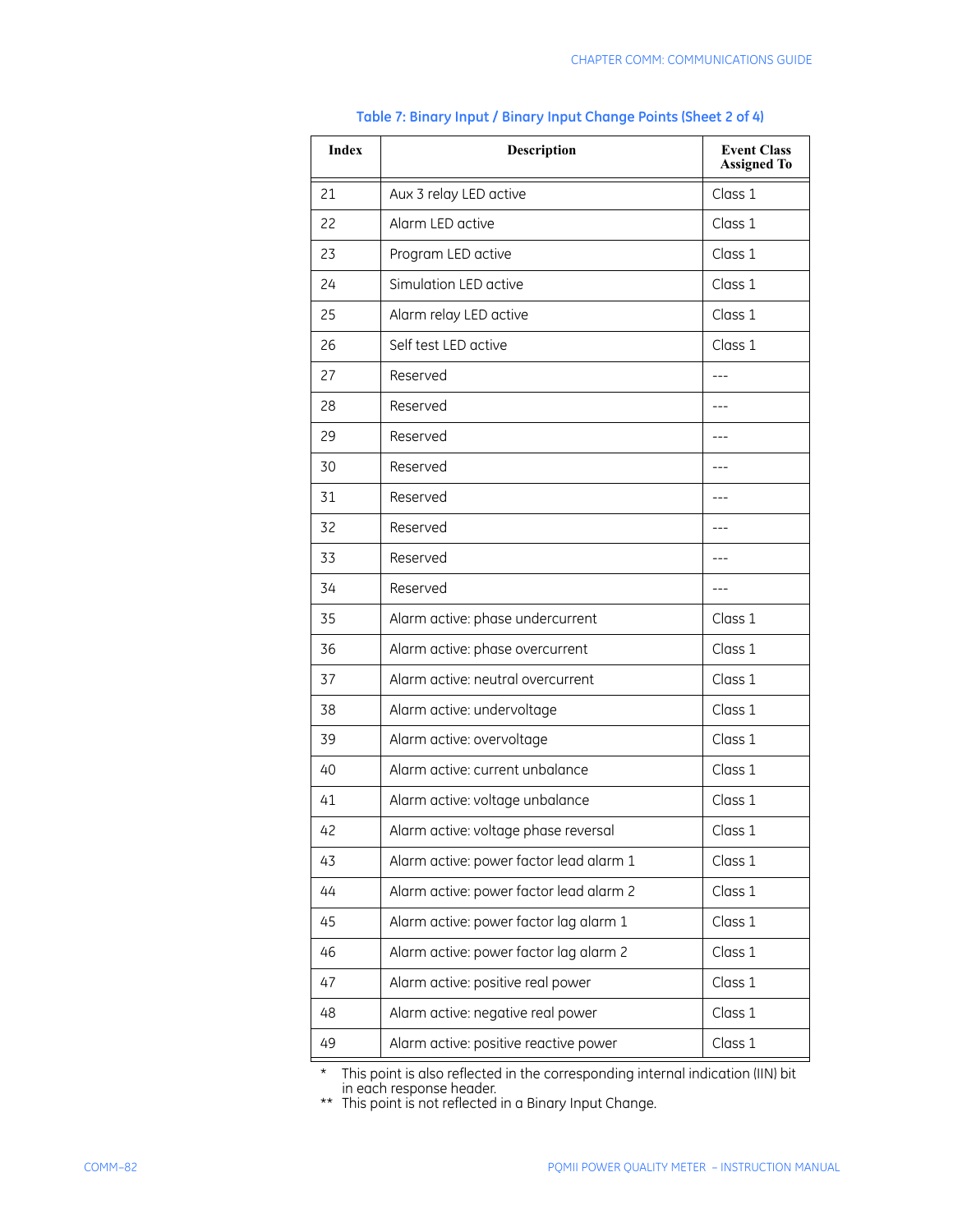| <b>Index</b> | Description                            | <b>Event Class</b><br><b>Assigned To</b> |
|--------------|----------------------------------------|------------------------------------------|
| 50           | Alarm active: negative reactive power  | Class 1                                  |
| 51           | Alarm active: underfrequency           | Class 1                                  |
| 52           | Alarm active: overfrequency            | Class 1                                  |
| 53           | Alarm active: real power demand        | Class 1                                  |
| 54           | Alarm active: reactive power demand    | Class 1                                  |
| 55           | Alarm active: apparent power demand    | Class 1                                  |
| 56           | Alarm active: phase A current demand   | Class 1                                  |
| 57           | Alarm active: phase B current demand   | Class 1                                  |
| 58           | Alarm active: phase C current demand   | Class 1                                  |
| 59           | Alarm active: Neutral demand           | Class 1                                  |
| 60           | Alarm active: switch A                 | Class 1                                  |
| 61           | Alarm active: switch B                 | Class 1                                  |
| 62           | Alarm active: switch C                 | Class 1                                  |
| 63           | Alarm active: switch D                 | Class 1                                  |
| 64           | Alarm active: internal fault           | Class 1                                  |
| 65           | Alarm active: serial COM1 failure      | Class 1                                  |
| 66           | Alarm active: serial COM2 failure      | Class 1                                  |
| 67           | Alarm active: clock not set            | Class 1                                  |
| 68           | Alarm active: parameters not set       | Class 1                                  |
| 69           | Alarm active: Pulse input 1            | Class 1                                  |
| 70           | Alarm active: current THD              | Class 1                                  |
| 71           | Alarm active: voltage THD              | Class 1                                  |
| 72           | Alarm active: analog input main        | Class 1                                  |
| 73           | Alarm active: analog input alt         | Class 1                                  |
| 74           | Alarm active: data log 1               | Class 1                                  |
| 75           | Alarm active: data log 2               | Class 1                                  |
| 76           | Alarm active: Negative real demand     | Class 1                                  |
| 77           | Alarm active: Negative reactive demand | Class 1                                  |
| 78           | Alarm active: Pulse input 2            | Class 1                                  |

## **Table 7: Binary Input / Binary Input Change Points (Sheet 3 of 4)**

\* This point is also reflected in the corresponding internal indication (IIN) bit in each response header.

\*\* This point is not reflected in a Binary Input Change.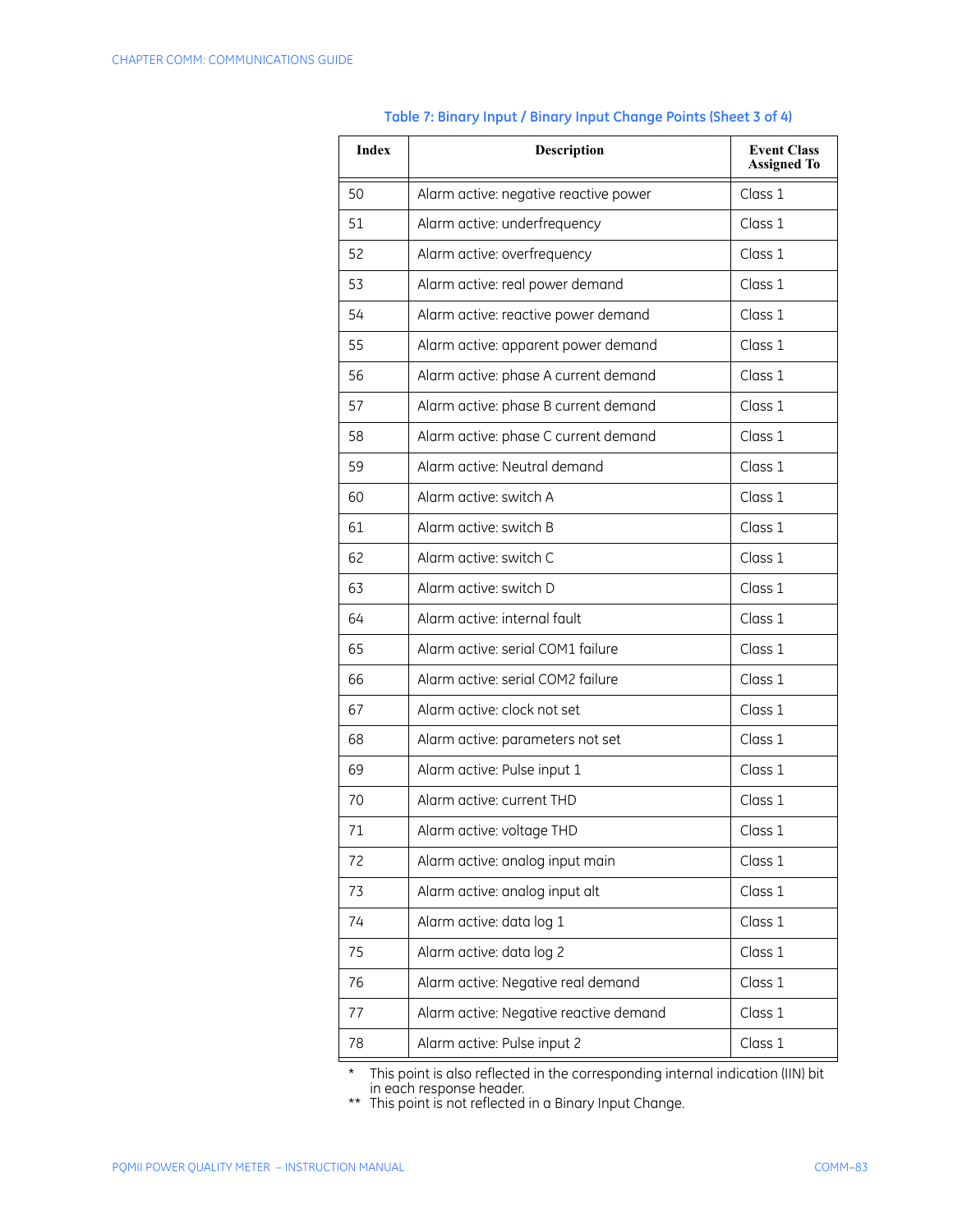| <b>Index</b> | <b>Description</b>              | <b>Event Class</b><br><b>Assigned To</b> |
|--------------|---------------------------------|------------------------------------------|
|              | Alarm active: Pulse input 3     | Class 1                                  |
| 80           | Alarm active: Pulse input 4     | Class 1                                  |
| 81           | Alarm active: Pulse input total | Class 1                                  |
| 82           | Alarm active: Time              | Class 1                                  |

#### **Table 7: Binary Input / Binary Input Change Points (Sheet 4 of 4)**

\* This point is also reflected in the corresponding internal indication (IIN) bit in each response header.

\*\* This point is not reflected in a Binary Input Change.

## **5.2 Binary Output / Control Relay Output**

The DNP point list for Binary Outputs / Control Relay Outputs (objects 10 and 12, respectively) is shown below:

#### **Table 8: Binary Output / Control Relay Output Points**

| <b>Index</b>   | <b>Description</b>                                                                                    |
|----------------|-------------------------------------------------------------------------------------------------------|
| $\Omega$       | Reset                                                                                                 |
| $\mathbf{1}$   | Alarm relay on                                                                                        |
| $\overline{c}$ | Alarm relay off                                                                                       |
| 3              | Auxiliary relay 1 on                                                                                  |
| 4              | Auxiliary relay 1 off                                                                                 |
| 5              | Auxiliary relay 2 on                                                                                  |
| 6              | Auxiliary relay 2 off                                                                                 |
| $\overline{7}$ | Auxiliary relay 3 on                                                                                  |
| 8              | Auxiliary relay 3 off                                                                                 |
| 9              | Display 40 character flash message for 5 seconds (the display message must<br>be set up using Modbus) |
| 10             | Clear energy values                                                                                   |
| 11             | Clear max, demand values                                                                              |
| 12             | Clear min./max current values                                                                         |
| 13             | Clear min./max voltage values                                                                         |
| 14             | Clear min./max power values                                                                           |
| 15             | Clear max. THD values                                                                                 |
| 16             | Clear switch input pulse count                                                                        |
| 17             | Clear event record                                                                                    |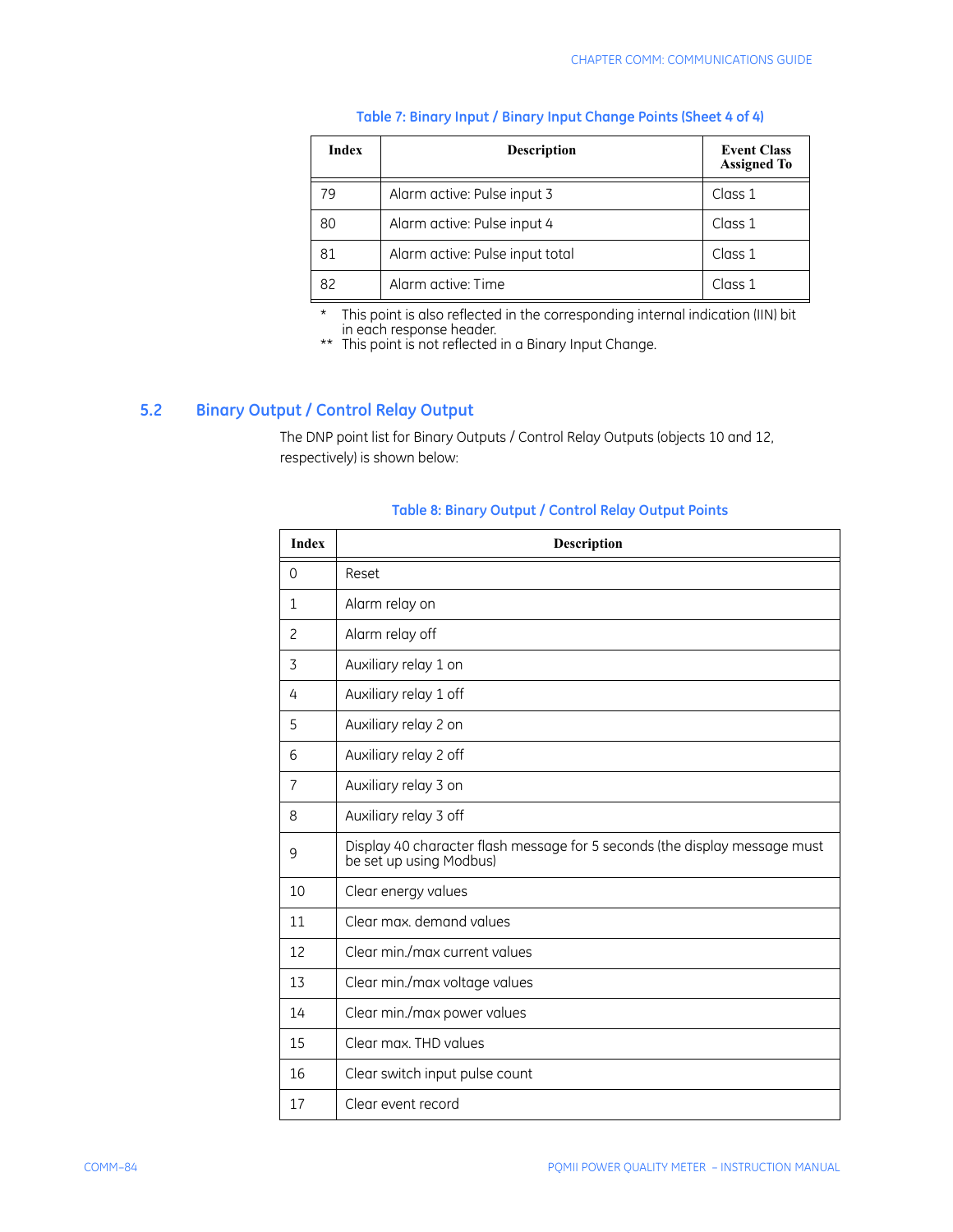| <b>Index</b> | <b>Description</b>                |
|--------------|-----------------------------------|
| 18           | Simulate "MENU" keypress          |
| 19           | Simulate "ESCAPE" keypress        |
| 20           | Simulate "RESET" keypress         |
| 21           | Simulate "ENTER" keypress         |
| 22           | Simulate "MESSAGE UP" keypress    |
| 23           | Simulate "MESSAGE DOWN" keypress  |
| 24           | Simulate "MESSAGE LEFT" keypress  |
| 25           | Simulate "MESSAGE RIGHT" keypress |
| 26           | Simulate "VALUE UP" keypress      |
| 27           | Simulate "VALUE DOWN" keypress    |

#### **Table 8: Binary Output / Control Relay Output Points**



Index points 0 and 9 through 27 are not reflected in the Binary Output.

The following restrictions should be observed when using object 12 to control the points listed in the following table.

- 1. The **Count** field is checked first. If it is zero, the command will be accepted but no action will be taken. If this field is non-zero, the command will be executed exactly once regardless of its value.
- 2. The **Control Code** field of object 12 is then inspected:
	- A NUL Code will cause the command to be accepted without any action being taken.
	- A Code of "Pulse On" (1) is valid for all points. This is used to activate the function (e.g., Reset) associated with the point.
	- All other Codes are invalid and will be rejected.
	- The Queue, Clear, and Trip/Close sub-fields are ignored.
- 3. The **On Time** and **Off Time** fields are ignored. A "Pulse On" Code takes effect immediately when received. Thus, the timing is irrelevant.
- 4. The **Status** field in the response will reflect the success or failure of the control attempt thus:
	- A Status of "Request Accepted" (0) will be returned if the command was accepted.
	- A Status of "Request not Accepted due to Formatting Errors" (3) will be returned if the Control Code field was incorrectly formatted or an invalid Code was present in the command.
	- A Status of "Control Operation not Supported for this Point" (4) will be returned in response to a "Latch On" or "Latch Off" command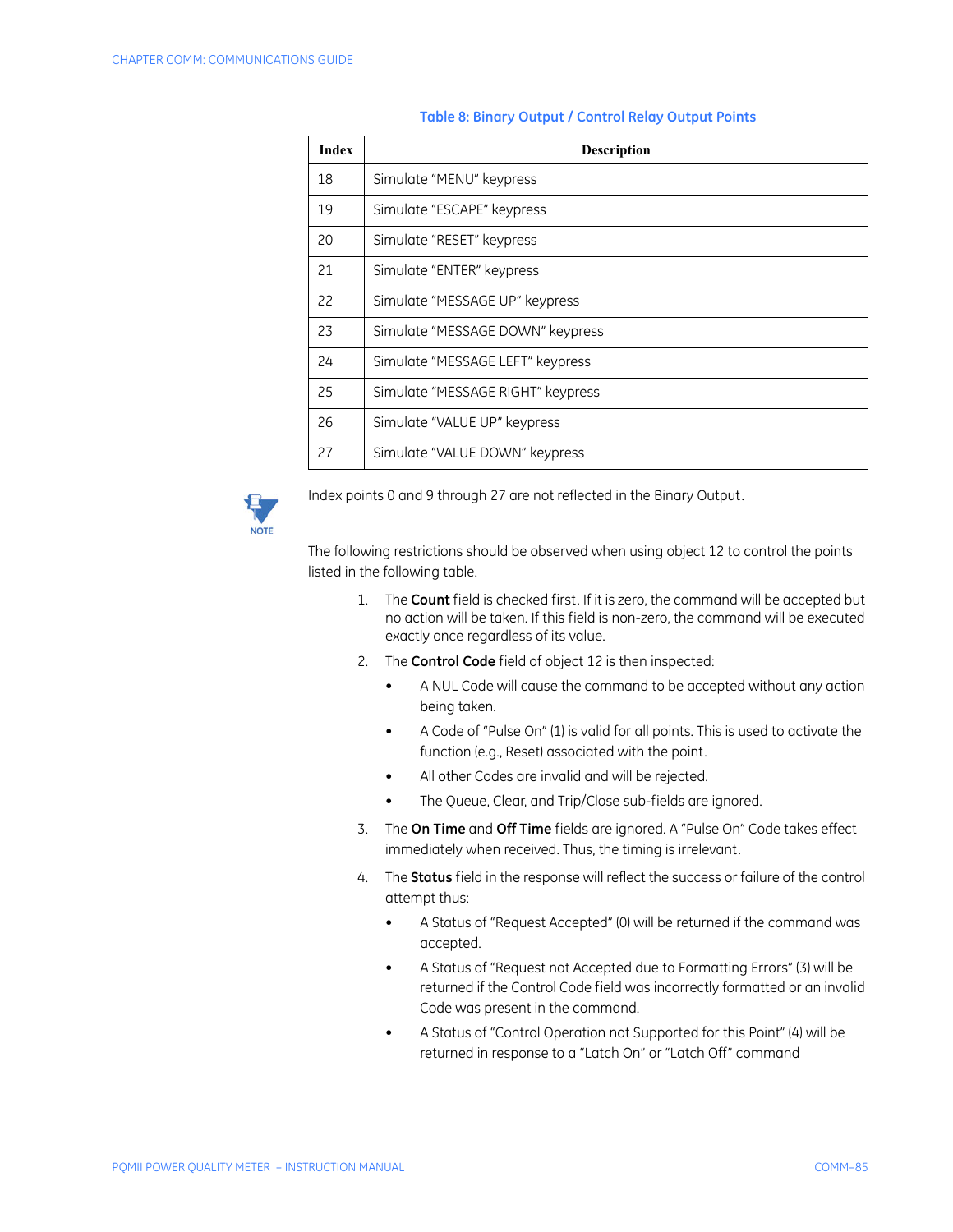- 5. An operate of the Reset, alarm relay on/off or Aux Relay 1-3 on/off points may fail (even if the command is accepted) due to other inputs or conditions (e.g., alarm conditions) existing at the time. To verify the success or failure of an operate of these points it is necessary that the associated Binary Input(s) be examined after the control attempt is performed.
- 6. When using object 10 to read the status of a Binary Output, a read will always return zero.

### **5.3 Analog Input/Output Change**

In the following point list for Analog Input/Output Change, the entry in the "Format" column indicates that the format of the associated data point can be determined by looking up the entry in *Table 2: Data Formats*. For example, an "F1" format is described in that table as a (16-bit) unsigned value without any decimal places. Therefore, the value read should be interpreted in this manner.

| Point          | <b>Modbus</b><br>Reg                                   | <b>Description</b>                                                                                         | Unit / Value                     | <b>Deadband</b> | Format<br>Code | <b>Event Class</b><br><b>Assigned To</b> |  |  |
|----------------|--------------------------------------------------------|------------------------------------------------------------------------------------------------------------|----------------------------------|-----------------|----------------|------------------------------------------|--|--|
| $\mathbf{0}$   | 1050                                                   | Phase CT Primary setpoint 1                                                                                | amps                             | 1 unit          | F1             | 3                                        |  |  |
| $\mathbf{1}$   | 1052                                                   | Neutral CT Primary setpoint 1                                                                              | amps                             | 1 unit          | F1             | 3                                        |  |  |
| $\overline{c}$ | 1054                                                   | VT Ratio setpoint <sup>2</sup>                                                                             | $0.1 \times$ ratio               | 1 unit          | F1             | 3                                        |  |  |
| 3              | 1055                                                   | VT Nominal Secondary Volts<br>setpoint                                                                     | volts                            | 1 unit          | F1             | 3                                        |  |  |
| $\overline{4}$ | ä,                                                     | VT Nominal Ph-to-Ph Voltage <sup>7</sup><br>(VT Ratio x Nominal Sec. adjusted<br>for wye or delta) $3$     | 32-bit volts                     | 1 unit          | F <sub>3</sub> | 3                                        |  |  |
| 5              |                                                        | VT Nominal Phase-to-Neutral<br>Voltage (VT Ratio x Nominal Sec.<br>adjusted for wye or delta) <sup>3</sup> | 32-bit volts                     | 1 unit          | F <sub>3</sub> | 3                                        |  |  |
| 6              | $\frac{1}{2}$                                          | Nominal Single-Phase VA <sup>4, 5</sup><br>(VT Nominal Pri. x Phase CT Pri.)                               | 32-bit VA                        | 1 unit          | F <sub>3</sub> | 3                                        |  |  |
| $\overline{7}$ |                                                        | Nominal Three-Phase VA $^5$<br>(VT Nominal Pri. x Phase CT Pri. x<br>3)                                    | 32-bit VA                        | 1 unit          | F <sub>3</sub> | 3                                        |  |  |
| 8              | 0240                                                   | Phase A Current                                                                                            | 1000 <sup>ths</sup> of nominal A | 20 units        | F <sub>1</sub> | $\mathbf{1}$                             |  |  |
| 9              | 0241                                                   | Phase B Current                                                                                            | 1000 <sup>ths</sup> of nominal   | 20 units        | F <sub>1</sub> | $\mathbf{1}$                             |  |  |
| 10             | 0242                                                   | Phase C Current                                                                                            | 1000 <sup>ths</sup> of nominal   | 20 units        | F1             | $\mathbf{1}$                             |  |  |
| 11             | 0243                                                   | Average Current                                                                                            | 1000 <sup>ths</sup> of nominal   | 20 units        | F <sub>1</sub> | $\mathbf{1}$                             |  |  |
| 12             | 0244                                                   | Neutral Current                                                                                            | 1000 <sup>ths</sup> of nominal   | 20 units        | F1             | $\mathbf{1}$                             |  |  |
| 13             | 0245                                                   | Current Unbalance                                                                                          | tenths of 1 percent              | 10 units        | F1             | $\overline{c}$                           |  |  |
| 14             | 0280                                                   | Voltage Van                                                                                                | 1000 <sup>ths</sup> of nominal V | 20 units        | F3             | $\mathbf{1}$                             |  |  |
| 15             | 0282                                                   | Voltage Vbn                                                                                                | 1000 <sup>ths</sup> of nominal V | 20 units        | F <sub>3</sub> | $\mathbf{1}$                             |  |  |
|                | footnote reference are located at the end of the table |                                                                                                            |                                  |                 |                |                                          |  |  |

#### **Table 9: Point List for Analog Input/Output Change (Sheet 1 of 6)**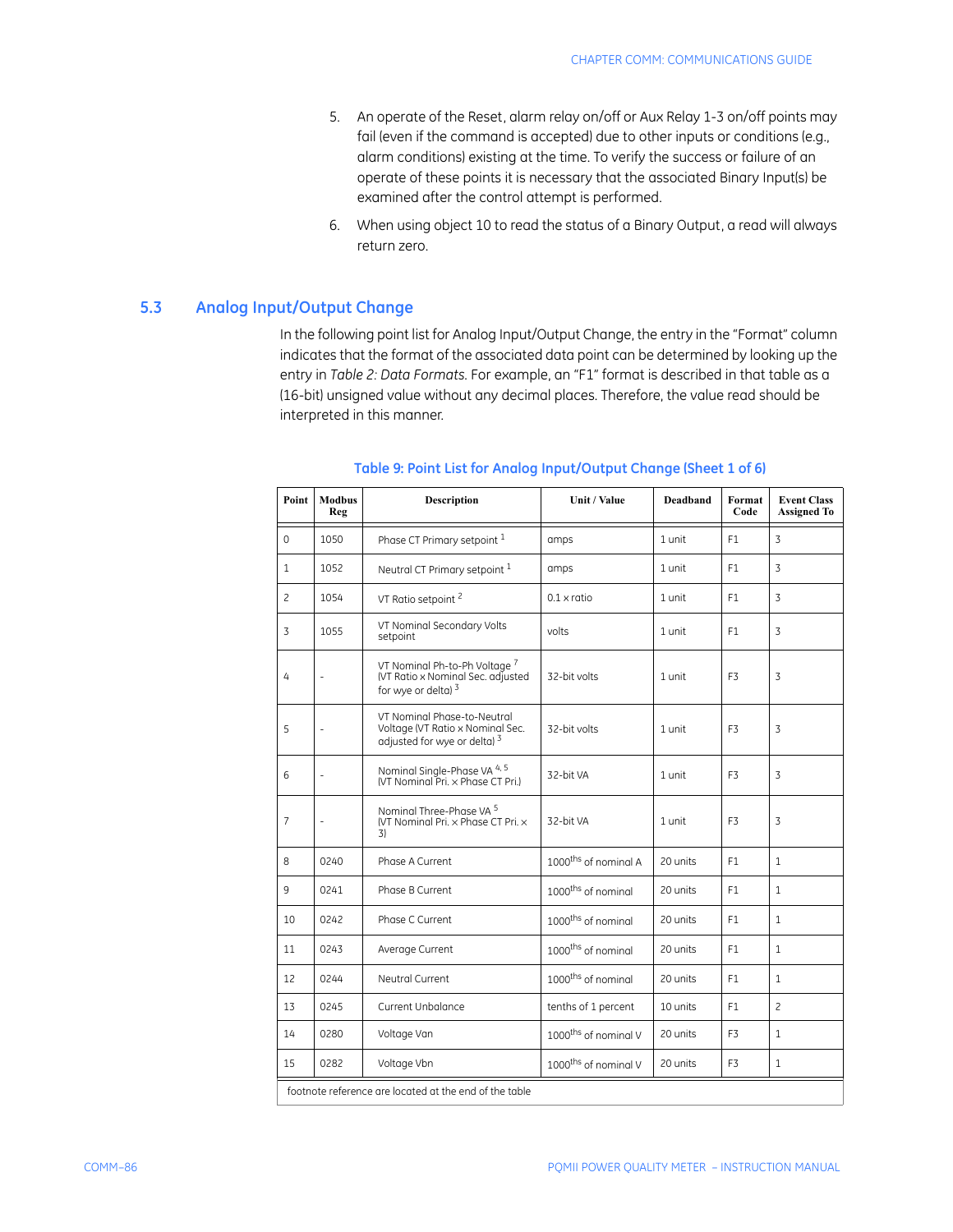| Point | <b>Modbus</b><br>Reg                                   | <b>Description</b>            | Unit / Value                      | Deadband | Format<br>Code | <b>Event Class</b><br><b>Assigned To</b> |  |
|-------|--------------------------------------------------------|-------------------------------|-----------------------------------|----------|----------------|------------------------------------------|--|
| 16    | 0284                                                   | Voltage Vcn                   | 1000 <sup>ths</sup> of nominal V  | 20 units | F3             | 1                                        |  |
| 17    | 0286                                                   | Average Phase Voltage         | 1000 <sup>ths</sup> of nominal V  | 20 units | F3             | $\mathbf{1}$                             |  |
| 18    | 0288                                                   | Voltage Vab                   | 1000 <sup>ths</sup> of nominal V  | 20 units | F3             | 1                                        |  |
| 19    | 028A                                                   | Voltage Vbc                   | 1000 <sup>ths</sup> of nominal V  | 20 units | F3             | $\mathbf{1}$                             |  |
| 20    | 028C                                                   | Voltage Vca                   | 1000 <sup>ths</sup> of nominal V  | 20 units | F3             | 1                                        |  |
| 21    | 028E                                                   | Average Line Voltage          | 1000 <sup>ths</sup> of nominal    | 20 units | F3             | 1                                        |  |
| 22    | 0290                                                   | Voltage Unbalance             | $0.1 \times %$                    | 10 units | F1             | 2                                        |  |
| 23    | 02F0                                                   | 3 Phase Real Power            | 1000 <sup>ths</sup> of nominal VA | 20 units | F4             | 2                                        |  |
| 24    | 02F2                                                   | 3 Phase Reactive Power        | 1000 <sup>ths</sup> of nominal VA | 20 units | F4             | $\overline{c}$                           |  |
| 25    | 02F4                                                   | 3 Phase Apparent Power        | 1000 <sup>ths</sup> of nominal VA | 20 units | F3             | $\overline{c}$                           |  |
| 26    | 02F6                                                   | 3 Phase Power Factor          | %                                 | 5 units  | F <sub>2</sub> | $\overline{c}$                           |  |
| 27    | 02F7                                                   | Phase A Real Power            | 1000 <sup>ths</sup> of nominal    | 20 units | F4             | 3                                        |  |
| 28    | 02F9                                                   | Phase A Reactive Power        | 1000 <sup>ths</sup> of nominal    | 20 units | F4             | 3                                        |  |
| 29    | 02FB                                                   | Phase A Apparent Power        | 1000 <sup>ths</sup> of nominal    | 20 units | F3             | 3                                        |  |
| 30    | 02FD                                                   | Phase A Power Factor          | $\%$                              | 5 units  | F <sub>2</sub> | 3                                        |  |
| 31    | 02FE                                                   | Phase B Real Power            | 1000 <sup>ths</sup> of nominal    | 20 units | F4             | 3                                        |  |
| 32    | 0300                                                   | Phase B Reactive Power        | 1000 <sup>ths</sup> of nominal    | 20 units | F4             | 3                                        |  |
| 33    | 0302                                                   | Phase B Apparent Power        | 1000 <sup>ths</sup> of nominal    | 20 units | F3             | 3                                        |  |
| 34    | 0304                                                   | Phase B Power Factor          | %                                 | 5 units  | F2             | 3                                        |  |
| 35    | 0305                                                   | Phase C Real Power            | 1000 <sup>ths</sup> of nominal    | 20 units | F4             | 3                                        |  |
| 36    | 0307                                                   | Phase C Reactive Power        | 1000 <sup>ths</sup> of nominal    | 20 units | F4             | 3                                        |  |
| 37    | 0309                                                   | Phase C Apparent Power        | 1000 <sup>ths</sup> of nominal    | 20 units | F3             | 3                                        |  |
| 38    | 030B                                                   | Phase C Power Factor          | $\%$                              | 5 units  | F2             | $\overline{3}$                           |  |
| 39    | 0400                                                   | Phase A Current Demand        | 1000 <sup>ths</sup> of nominal    | 20 units | F1             | 3                                        |  |
| 40    | 0401                                                   | Phase B Current Demand        | 1000 <sup>ths</sup> of nominal    | 20 units | F1             | 3                                        |  |
| 41    | 0402                                                   | Phase C Current Demand        | 1000 <sup>ths</sup> of nominal    | 20 units | F1             | 3                                        |  |
| 42    | 0403                                                   | Neutral Current Demand        | 1000 <sup>ths</sup> of nominal    | 20 units | F1             | 3                                        |  |
| 43    | 0404                                                   | 3 Phase Real Power Demand     | 1000 <sup>ths</sup> of nominal    | 20 units | F4             | 3                                        |  |
| 44    | 0406                                                   | 3 Phase React Power Demand    | 1000 <sup>ths</sup> of nominal    | 20 units | F4             | 3                                        |  |
| 45    | 0408                                                   | 3 Phase Apparent Power Demand | 1000 <sup>ths</sup> of nominal    | 20 units | F3             | 3                                        |  |
| 46    | 0440                                                   | Frequency                     | $0.01 \times Hz$                  | $.05$ Hz | F1             | 1                                        |  |
| 47    | 0458                                                   | Main/Alternate Analog Input   | Unit varies -- 32 bits            | 10       | F3             | $\overline{c}$                           |  |
|       | footnote reference are located at the end of the table |                               |                                   |          |                |                                          |  |

# **Table 9: Point List for Analog Input/Output Change (Sheet 2 of 6)**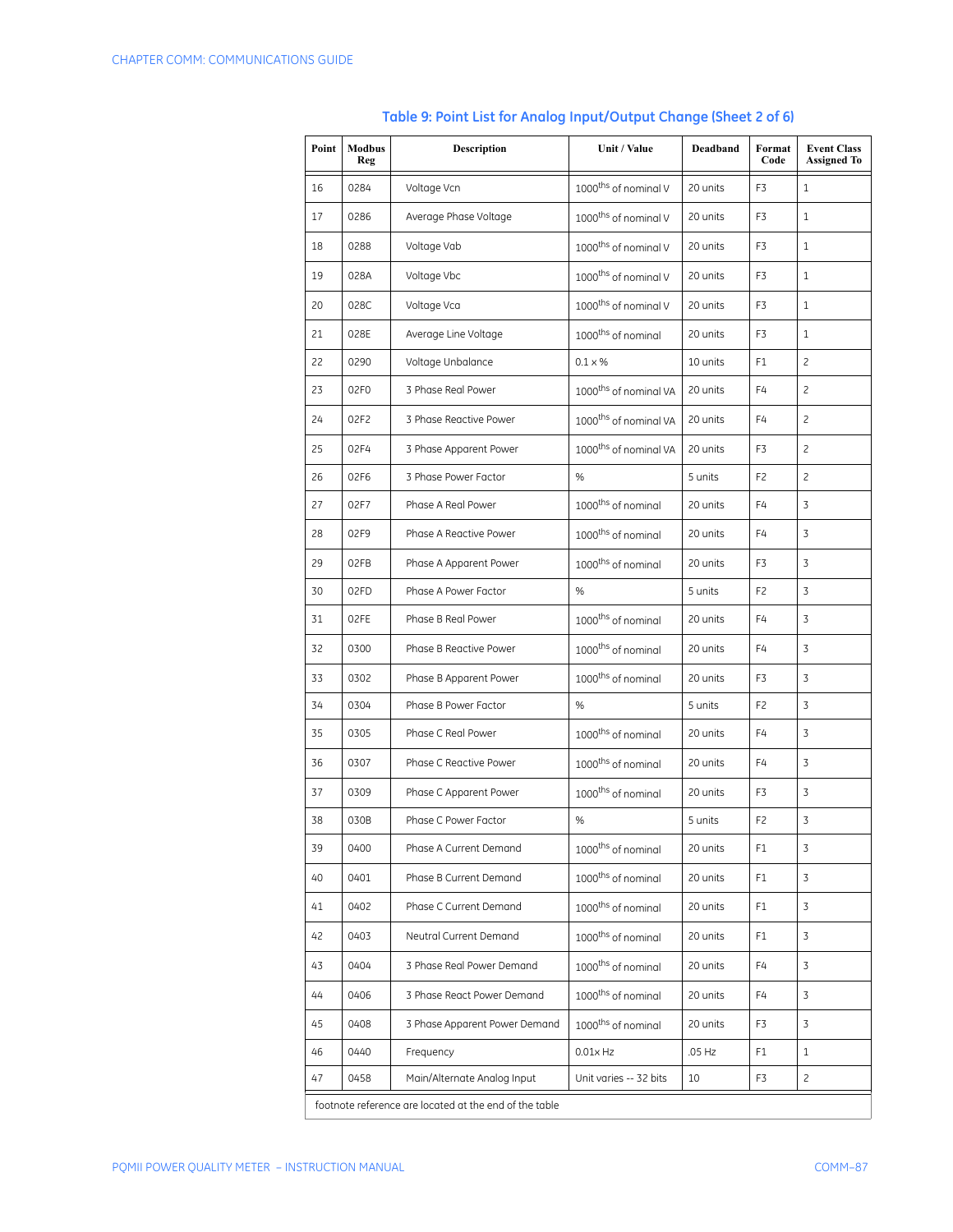| Point                                                  | <b>Modbus</b><br>Reg | <b>Description</b>                   | Unit / Value                     | Deadband       | Format<br>Code | <b>Event Class</b><br><b>Assigned To</b> |
|--------------------------------------------------------|----------------------|--------------------------------------|----------------------------------|----------------|----------------|------------------------------------------|
| 48                                                     | 0470                 | la Crest Factor                      | $0.001 \times CF$                | $\overline{a}$ | F <sub>1</sub> | $\overline{a}$                           |
| 49                                                     | 0471                 | Ib Crest Factor                      | $0.001 \times CF$                | $\bar{a}$      | F1             |                                          |
| 50                                                     | 0472                 | Ic Crest Factor                      | $0.001 \times CF$                | ÷,             | F1             | $\overline{a}$                           |
| 51                                                     | 0473                 | la Trans Harmonic Derating<br>Factor | $0.001 \times THDF$              | ÷,             | F1             | ä,                                       |
| 52                                                     | 0474                 | Ib Trans Harmonic Derating<br>Factor | $0.001 \times THDF$              | ÷,             | F1             | ä,                                       |
| 53                                                     | 0475                 | Ic Trans Harmonic Derating<br>Factor | $0.001 \times THDF$              | $\bar{a}$      | F1             | ä,                                       |
| 54                                                     | 0478                 | Phase A Current THD                  | $0.1 \times %$                   | 5.0%           | F1             | 3                                        |
| 55                                                     | 0479                 | Phase B Current THD                  | $0.1 \times \%$                  | 5.0%           | F1             | 3                                        |
| 56                                                     | 047A                 | Phase C Current THD                  | $0.1 \times %$                   | 5.0%           | F1             | 3                                        |
| 57                                                     | 047B                 | Neutral Current THD                  | $0.1 \times %$                   | 5.0%           | F1             | 3                                        |
| 58                                                     | 047C                 | Voltage Van THD                      | $0.1 \times %$                   | 5.0%           | F1             | 3                                        |
| 59                                                     | 047D                 | Voltage Vbn THD                      | $0.1 \times %$                   | 5.0%           | F1             | 3                                        |
| 60                                                     | 047E                 | Voltage Vcn THD                      | $0.1 \times %$                   | 5.0%           | F1             | 3                                        |
| 61                                                     | 047F                 | Voltage Vab THD                      | $0.1 \times %$                   | 5.0%           | F1             | 3                                        |
| 62                                                     | 0480                 | Voltage Vbc THD                      | $0.1 \times %$                   | 5.0%           | F1             | 3                                        |
| 63                                                     |                      | Reserved                             |                                  |                |                |                                          |
| 64                                                     | 04B4                 | Average Current THD                  | $0.1 \times %$                   | 5.0%           | F1             | 3                                        |
| 65                                                     | 04B5                 | Average Voltage THD                  | $0.1 \times %$                   | 5.0%           | F1             | 3                                        |
| 66                                                     | 0246                 | Phase A Current - Minimum            | 1000 <sup>ths</sup> of nominal A | 1 unit         | F1             | 3                                        |
| 67                                                     | 0247                 | Phase B Current - Minimum            | 1000 <sup>ths</sup> of nominal A | 1 unit         | F1             | 3                                        |
| 68                                                     | 0248                 | Phase C Current - Minimum            | 1000 <sup>ths</sup> of nominal A | 1 unit         | F1             | 3                                        |
| 69                                                     | 0249                 | Neutral Current - Minimum            | 1000 <sup>ths</sup> of nominal A | 1 unit         | F1             | 3                                        |
| 70                                                     | 024A                 | Current Unbalance - Minimum          | tenths of 1 percent              | 1 unit         | F1             | 3                                        |
| 71                                                     | 024B                 | Phase A Current - Maximum            | 1000 <sup>ths</sup> of nominal A | 1 unit         | F1             | 3                                        |
| 72                                                     | 024C                 | Phase B Current - Maximum            | 1000 <sup>ths</sup> of nominal A | 1 unit         | F1             | 3                                        |
| 73                                                     | 024D                 | Phase C Current - Maximum            | 1000 <sup>ths</sup> of nominal A | 1 unit         | F1             | 3                                        |
| 74                                                     | 024E                 | Neutral Current - Maximum            | 1000 <sup>ths</sup> of nominal A | 1 unit         | F1             | $\overline{3}$                           |
| 75                                                     | 024F                 | Current Unbalance - Maximum          | tenths of 1 percent              | 1 unit         | F1             | 3                                        |
| 76                                                     | 0291                 | Voltage Van - Minimum                | 1000 <sup>ths</sup> of nominal V | 1 unit         | F3             | $\overline{3}$                           |
| 77                                                     | 0293                 | Voltage Vbn - Minimum                | 1000 <sup>ths</sup> of nominal V | 1 unit         | F3             | 3                                        |
| 78                                                     | 0295                 | Voltage Vcn - Minimum                | 1000 <sup>ths</sup> of nominal V | 1 unit         | F3             | 3                                        |
| 79                                                     | 0297                 | Voltage Vab - Minimum                | 1000 <sup>ths</sup> of nominal V | 1 unit         | F3             | 3                                        |
| footnote reference are located at the end of the table |                      |                                      |                                  |                |                |                                          |

# **Table 9: Point List for Analog Input/Output Change (Sheet 3 of 6)**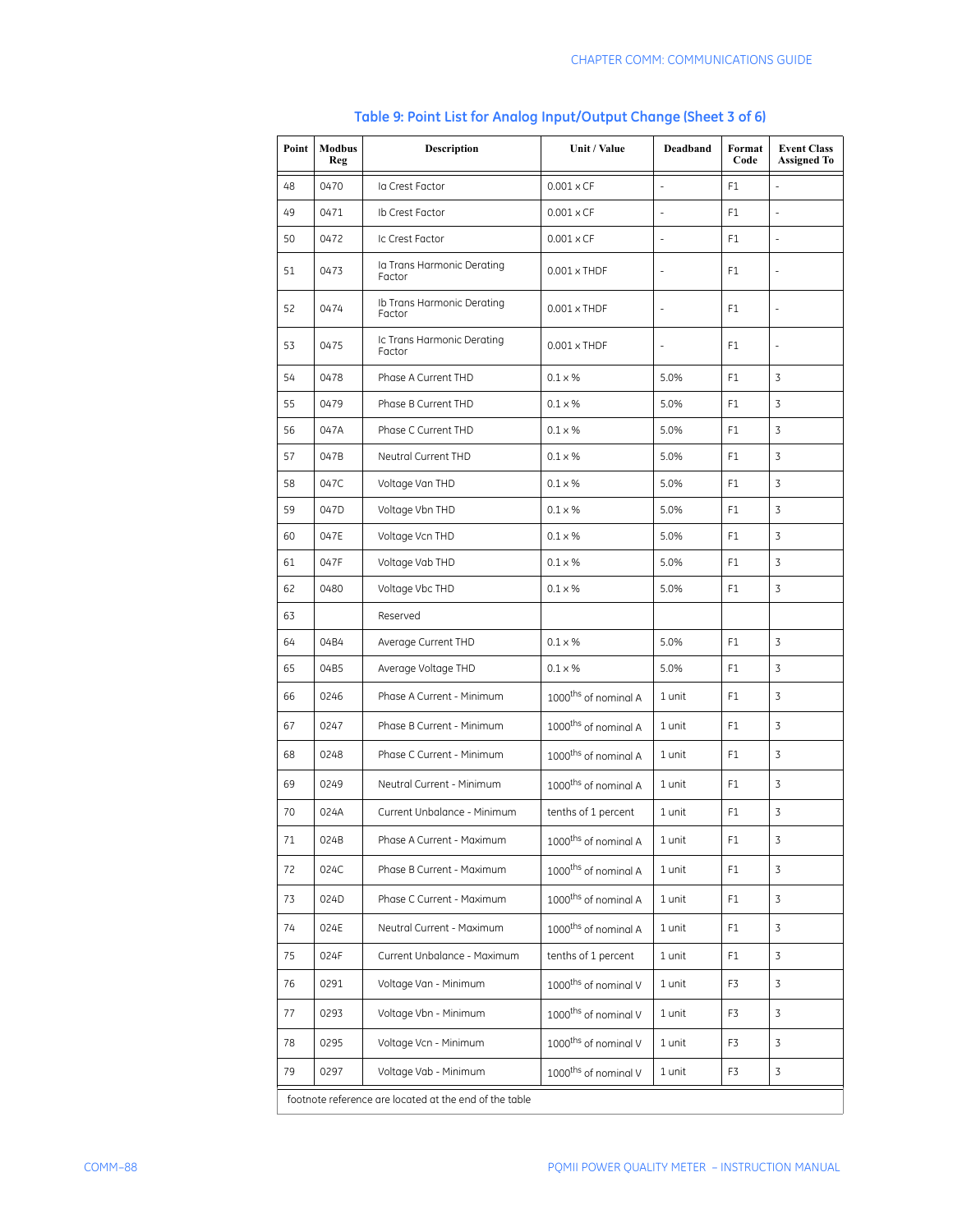| Point | <b>Modbus</b><br>Reg                                   | <b>Description</b>                | Unit / Value                      | Deadband | Format<br>Code | <b>Event Class</b><br><b>Assigned To</b> |  |
|-------|--------------------------------------------------------|-----------------------------------|-----------------------------------|----------|----------------|------------------------------------------|--|
| 80    | 0299                                                   | Voltage Vbc - Minimum             | 1000 <sup>ths</sup> of nominal V  | 1 unit   | F3             | 3                                        |  |
| 81    | 029B                                                   | Voltage Vca - Minimum             | 1000 <sup>ths</sup> of nominal V  | 1 unit   | F3             | 3                                        |  |
| 82    | 029D                                                   | Voltage Unbalance - Minimum       | $0.1 \times %$                    | 1 unit   | F1             | 3                                        |  |
| 83    | 029E                                                   | Voltage Van - Maximum             | 1000 <sup>ths</sup> of nominal V  | 1 unit   | F3             | 3                                        |  |
| 84    | 02A0                                                   | Voltage Vbn - Maximum             | 1000 <sup>ths</sup> of nominal V  | 1 unit   | F3             | 3                                        |  |
| 85    | 02A2                                                   | Voltage Vcn - Maximum             | 1000 <sup>ths</sup> of nominal V  | 1 unit   | F3             | 3                                        |  |
| 86    | 02A4                                                   | Voltage Vab - Maximum             | 1000 <sup>ths</sup> of nominal V  | 1 unit   | F3             | 3                                        |  |
| 87    | 02A6                                                   | Voltage Vbc - Maximum             | 1000 <sup>ths</sup> of nominal V  | 1 unit   | F3             | 3                                        |  |
| 88    | 02A8                                                   | Voltage Vca - Maximum             | 1000 <sup>ths</sup> of nominal V  | 1 unit   | F3             | 3                                        |  |
| 89    | 02AA                                                   | Voltage Unbalance - Maximum       | $0.1 \times %$                    | 1 unit   | F1             | 3                                        |  |
| 90    | 030C                                                   | 3 Phase Real Power - Minimum      | 1000 <sup>ths</sup> of nominal W  | 1 unit   | F4             | 3                                        |  |
| 91    | 030E                                                   | 3 Phase Reactive Power Minimum    | 1000 <sup>ths</sup> of nom. kvar  | 1 unit   | F4             | 3                                        |  |
| 92    | 0310                                                   | 3 Phase Apparent Power<br>Minimum | 1000 <sup>ths</sup> of nominal VA | 1 unit   | F3             | 3                                        |  |
| 93    | 0312                                                   | 3 Phase Power Factor - Minimum    | %                                 | 1 unit   | F <sub>2</sub> | 3                                        |  |
| 94    | 0313                                                   | 3 Phase Real Power - Maximum      | 1000 <sup>ths</sup> of nominal    | 1 unit   | F4             | 3                                        |  |
| 95    | 0315                                                   | 3 Phase Reactive Power<br>Maximum | 1000 <sup>ths</sup> of nominal    | 1 unit   | F4             | 3                                        |  |
| 96    | 0317                                                   | 3 Phase Apparent Power<br>Maximum | 1000 <sup>ths</sup> of nominal    | 1 unit   | F3             | 3                                        |  |
| 97    | 0319                                                   | 3 Phase Power Factor - Maximum    | %                                 | 1 unit   | F <sub>2</sub> | 3                                        |  |
| 98    | 031A                                                   | Phase A Real Power - Minimum      | 1000 <sup>ths</sup> of nominal    | 1 unit   | F4             | 3                                        |  |
| 99    | 031C                                                   | Phase A Reactive Power<br>Minimum | 1000 <sup>ths</sup> of nominal    | 1 unit   | F4             | 3                                        |  |
| 100   | 031E                                                   | Phase A Apparent Power<br>Minimum | 1000 <sup>ths</sup> of nominal    | 1 unit   | F3             | 3                                        |  |
| 101   | 0220                                                   | Phase A Power Factor - Minimum    | %                                 | 1 unit   | F <sub>2</sub> | 3                                        |  |
| 102   | 0321                                                   | Phase A Real Power - Maximum      | 1000 <sup>ths</sup> of nominal    | 1 unit   | F4             | 3                                        |  |
| 103   | 0323                                                   | Phase A Reactive Power<br>Maximum | 1000 <sup>ths</sup> of nominal    | 1 unit   | F4             | 3                                        |  |
| 104   | 0325                                                   | Phase A Apparent Power<br>Maximum | 1000 <sup>ths</sup> of nominal    | 1 unit   | F3             | 3                                        |  |
| 105   | 0327                                                   | Phase A Power Factor Maximum      | %                                 | 1 unit   | F <sub>2</sub> | 3                                        |  |
| 106   | 0328                                                   | Phase B Real Power Minimum        | 1000 <sup>ths</sup> of nominal    | 1 unit   | F4             | 3                                        |  |
| 107   | 032A                                                   | Phase B Reactive Power<br>Minimum | 1000 <sup>ths</sup> of nominal    | 1 unit   | F4             | 3                                        |  |
| 108   | 032C                                                   | Phase B Apparent Power<br>Minimum | 1000 <sup>ths</sup> of nominal    | 1 unit   | F3             | 3                                        |  |
|       | footnote reference are located at the end of the table |                                   |                                   |          |                |                                          |  |

# **Table 9: Point List for Analog Input/Output Change (Sheet 4 of 6)**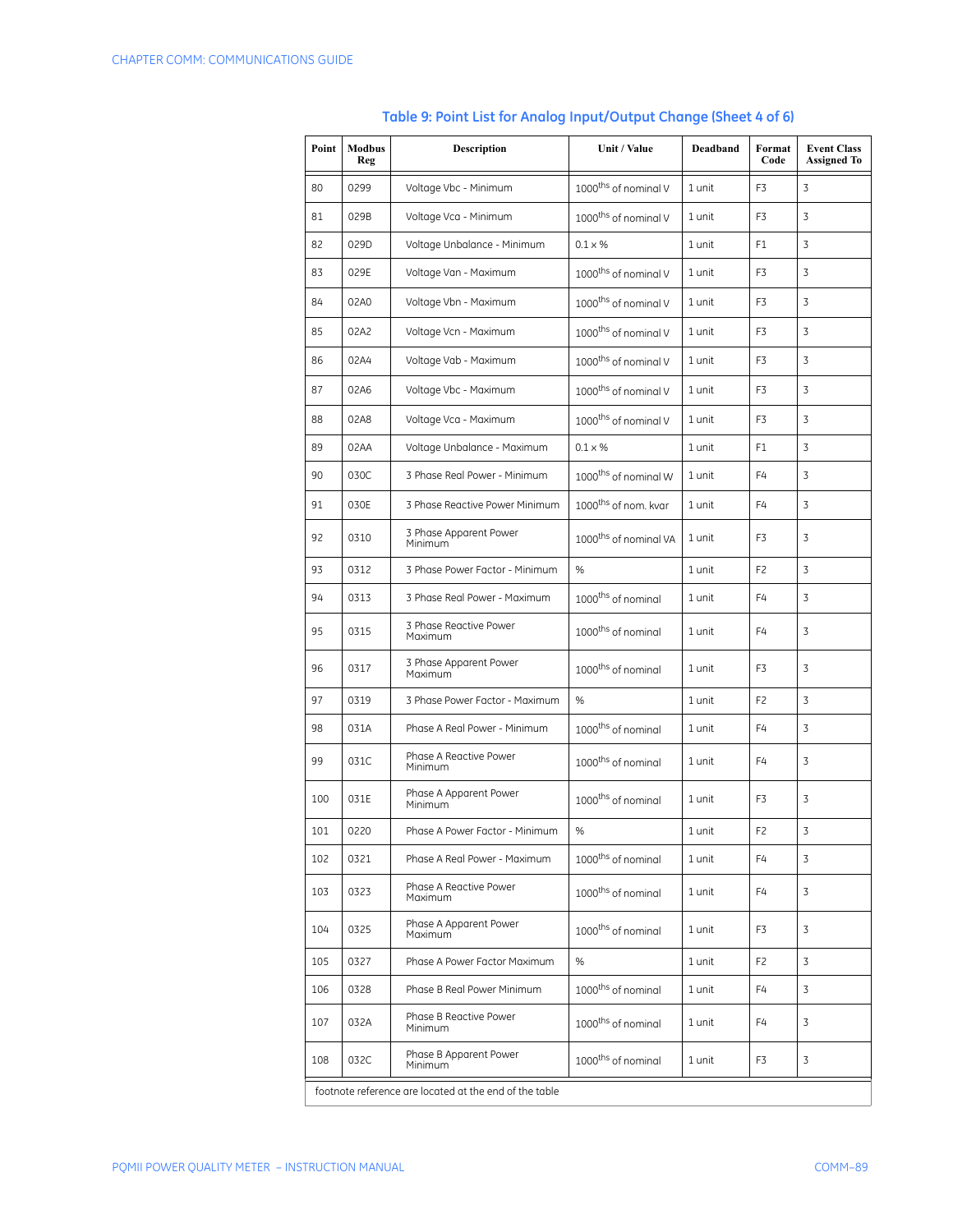| Point                                                  | <b>Modbus</b><br>Reg | <b>Description</b>                                                                  | Unit / Value                             | Deadband       | Format<br>Code | <b>Event Class</b><br><b>Assigned To</b> |  |  |
|--------------------------------------------------------|----------------------|-------------------------------------------------------------------------------------|------------------------------------------|----------------|----------------|------------------------------------------|--|--|
| 109                                                    | 032E                 | Phase B Power Factor Minimum                                                        | %                                        | 1 unit         | F <sub>2</sub> | 3                                        |  |  |
| 110                                                    | 032F                 | Phase B Real Power Maximum                                                          | 1000 <sup>ths</sup> of nominal           | 1 unit         | F4             | 3                                        |  |  |
| 111                                                    | 0331                 | Phase B Reactive Power<br>1000 <sup>ths</sup> of nominal<br>F4<br>1 unit<br>Maximum |                                          |                | 3              |                                          |  |  |
| 112                                                    | 0333                 | Phase B Apparent Power<br>Maximum                                                   | 1000 <sup>ths</sup> of nominal           | 1 unit         | F3             | 3                                        |  |  |
| 113                                                    | 0335                 | Phase B Power Factor Maximum                                                        | %                                        | 1 unit         | F <sub>2</sub> | 3                                        |  |  |
| 114                                                    | 0336                 | Phase C Real Power Minimum                                                          | 1000 <sup>ths</sup> of nominal           | 1 unit         | F4             | 3                                        |  |  |
| 115                                                    | 0338                 | Phase C Reactive Power<br>Minimum                                                   | 1000 <sup>ths</sup> of nominal           | 1 unit         | F4             | 3                                        |  |  |
| 116                                                    | 033A                 | Phase C Apparent Power -<br>Minimum                                                 | 1000 <sup>ths</sup> of nominal<br>1 unit |                | F3             | 3                                        |  |  |
| 117                                                    | 033C                 | Phase C Power Factor Minimum<br>%<br>1 unit                                         |                                          | F <sub>2</sub> | 3              |                                          |  |  |
| 118                                                    | 033D                 | Phase C Real Power Maximum                                                          | 1000 <sup>ths</sup> of nominal<br>1 unit |                | F4             | 3                                        |  |  |
| 119                                                    | 033F                 | Phase C Reactive Power<br>Maximum                                                   | 1000 <sup>ths</sup> of nominal           | 1 unit         | F4             | 3                                        |  |  |
| 120                                                    | 0341                 | Phase C Apparent Power<br>Maximum <sup>1</sup>                                      | 1000 <sup>ths</sup> of nominal           | 1 unit         | F3             | 3                                        |  |  |
| 121                                                    | 0343                 | Phase C Power Factor Maximum                                                        | %                                        | 1 unit         | F <sub>2</sub> | 3                                        |  |  |
| 122                                                    | 040A                 | Phase A Current Demand<br>Maximum                                                   | 1000 <sup>ths</sup> of nominal           | 1 unit         | F1             | 3                                        |  |  |
| 123                                                    | 040B                 | Phase B Current Demand<br>Maximum                                                   | 1000 <sup>ths</sup> of nominal           | 1 unit         | F1             | 3                                        |  |  |
| 124                                                    | 040C                 | Phase C Current Demand<br>Maximum                                                   | 1000 <sup>ths</sup> of nominal           | 1 unit         | F1             | 3                                        |  |  |
| 125                                                    | 040D                 | Neutral Current Demand<br>Maximum                                                   | 1000 <sup>ths</sup> of nominal           | 1 unit         | F1             | 3                                        |  |  |
| 126                                                    | 040E                 | 3 Phase Real Power Dmd Max                                                          | 1000 <sup>ths</sup> of nominal           | 1 unit         | F4             | 3                                        |  |  |
| 127                                                    | 0410                 | 3 Phase React Power Dmd Max                                                         | 1000 <sup>ths</sup> of nominal           | 1 unit         | F4             | 3                                        |  |  |
| 128                                                    | 0412                 | 3 Phase Apparent Power Dmd<br>Max                                                   | 1000 <sup>ths</sup> of nominal           | 1 unit         | F3             | 3                                        |  |  |
| 129                                                    | 0441                 | Frequency Minimum                                                                   | $0.01 \times Hz$                         | $.01$ Hz       | F1             | 3                                        |  |  |
| 130                                                    | 0442                 | Frequency Maximum                                                                   | $0.01 \times Hz$                         | $.01$ Hz       | F1             | 3                                        |  |  |
| 131                                                    | 0482                 | Phase A Current THD - Maximum                                                       | $0.1 \times %$                           | 1 unit         | F1             | 3                                        |  |  |
| 132                                                    | 0483                 | Phase B Current THD - Maximum                                                       | $0.1 \times \%$                          | 1 unit         | F1             | 3                                        |  |  |
| 133                                                    | 0484                 | Phase C Current THD - Maximum                                                       | $0.1 \times %$                           | 1 unit         | F1             | 3                                        |  |  |
| 134                                                    | 0485                 | Neutral Current THD - Maximum                                                       | $0.1 \times %$                           | 1 unit         | F1             | 3                                        |  |  |
| 135                                                    | 0486                 | Voltage Van THD - Maximum                                                           | $0.1 \times %$                           | 1 unit         | F1             | 3                                        |  |  |
| 136                                                    | 0487                 | Voltage Vbn THD - Maximum                                                           | $0.1 \times %$                           | 1 unit         | F1             | 3                                        |  |  |
| 137                                                    | 0488                 | Voltage Vcn THD - Maximum                                                           | $0.1 \times %$                           | 1 unit         | F1             | 3                                        |  |  |
| footnote reference are located at the end of the table |                      |                                                                                     |                                          |                |                |                                          |  |  |

# **Table 9: Point List for Analog Input/Output Change (Sheet 5 of 6)**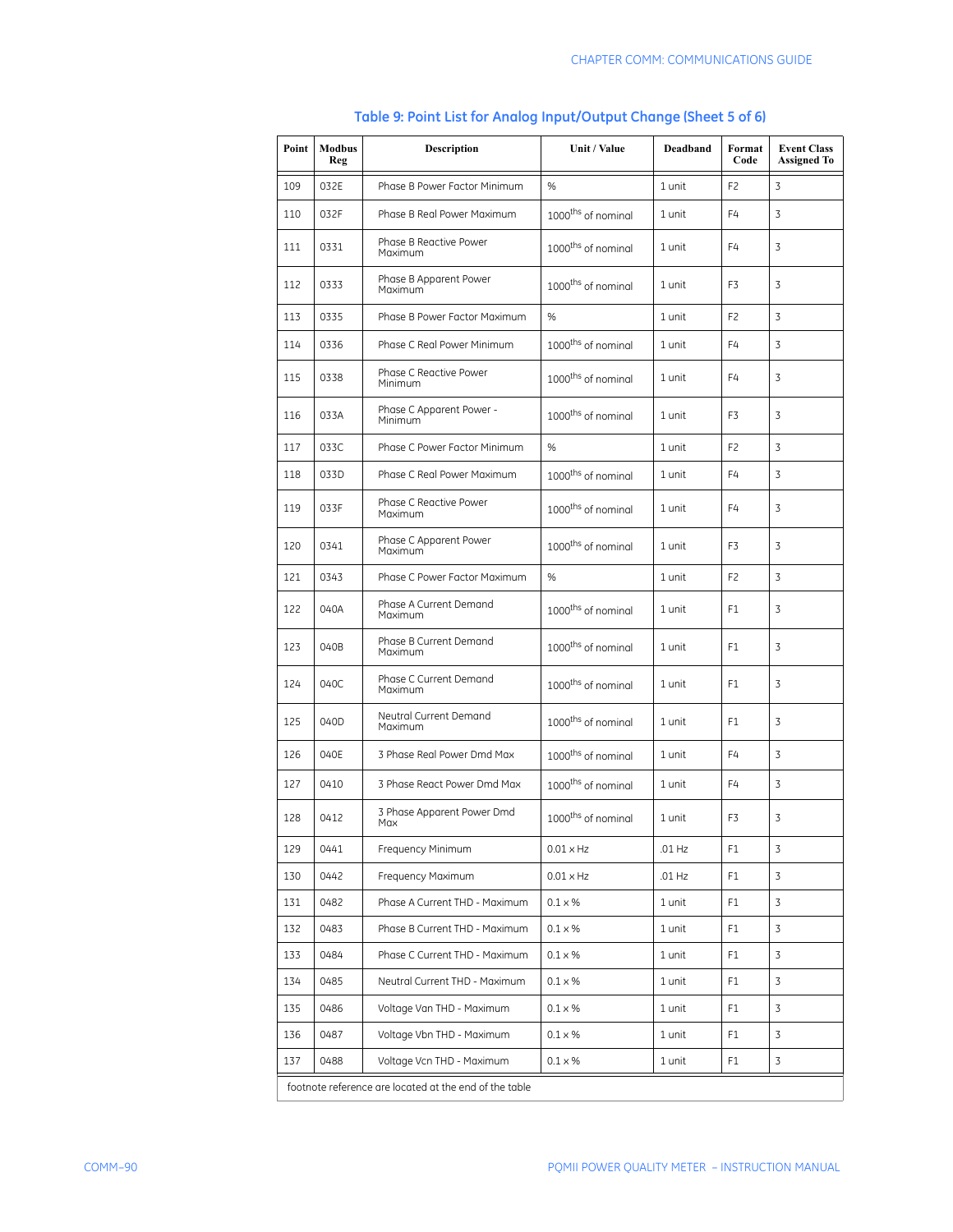| Point | <b>Modbus</b><br>Reg | <b>Description</b>              | Unit / Value             | Deadband       | Format<br>Code  | <b>Event Class</b><br><b>Assigned To</b> |
|-------|----------------------|---------------------------------|--------------------------|----------------|-----------------|------------------------------------------|
| 138   | 0489                 | Voltage Vab THD - Maximum       | $0.1 \times %$           | 1 unit         | F1              | 3                                        |
| 139   | 048A                 | Voltage Vbc THD - Maximum       | $0.1 \times %$           | 1 unit         | F1              | $\overline{3}$                           |
| 140   |                      | Reserved                        |                          |                |                 |                                          |
| 141   | 04C8                 | ADC Reference                   | $\overline{a}$           | 20 units       | F <sub>1</sub>  | $\overline{c}$                           |
| 142   | 04CB                 | Current Key Press               | ÷                        | 1 unit         | F8 <sup>1</sup> | $\overline{c}$                           |
| 143   | 04CC                 | Internal Fault Error Code       | $\frac{1}{2}$            | 1 unit         | F108            | $\overline{c}$                           |
| 144   | 0000                 | GE Multilin Product Device Code | always 73                | Ĭ.             | F1              | ÷,                                       |
| 145   | 0001                 | Hardware Version Code           | $\overline{a}$           | $\overline{a}$ | F <sub>5</sub>  | $\overline{\phantom{a}}$                 |
| 146   | 0002                 | Main Software Version Code      | ÷,                       | ÷              | F <sub>1</sub>  | $\overline{\phantom{a}}$                 |
| 147   | 0003                 | Modification File Number 1      | $\overline{a}$           | Ĭ.             | F1              | $\frac{1}{2}$                            |
| 148   | 0004                 | Boot Software Version Code      | $\overline{\phantom{a}}$ | $\overline{a}$ | F1              | ÷,                                       |
| 149   | 0007                 | Modification File Number 2      | $\overline{\phantom{a}}$ | ÷              | F1              | $\overline{\phantom{a}}$                 |
| 150   | 0008                 | Modification File Number 3      | $\bar{a}$                | ÷,             | F <sub>1</sub>  | ÷,                                       |
| 151   | 0009                 | Modification File Number 4      | ÷,                       | ÷              | F1              | $\frac{1}{2}$                            |
| 152   | 000A                 | Modification File Number 5      | $\overline{\phantom{a}}$ | ÷              | F1              | $\overline{\phantom{a}}$                 |
| 153   | 0020                 | Serial Number Character 1 and 2 | $\overline{\phantom{a}}$ | ÷              | F10             | $\frac{1}{2}$                            |
| 154   | 0021                 | Serial Number Character 3 and 4 | $\overline{\phantom{a}}$ | ÷              | F10             | L,                                       |
| 155   | 0022                 | Serial Number Character 5 and 6 | $\overline{\phantom{a}}$ | ÷,             | F10             | ÷,                                       |
| 156   | 0023                 | Serial Number Character 7 and 8 | $\blacksquare$           | ÷,             | F10             | ÷,                                       |
| 157   | 0030                 | Manufacture Month/Day           | ÷,                       | ÷,             | F24             | ÷,                                       |
| 158   | 0031                 | Manufacture Year                | $\overline{a}$           | ÷,             | F25             | $\frac{1}{2}$                            |
| 159   | 0032                 | Calibration Month/Day           | $\overline{a}$           | ÷,             | F24             | $\frac{1}{2}$                            |
| 159   | 0033                 | Calibration Year                | ÷,                       | ÷,             | F25             | $\overline{\phantom{a}}$                 |

#### **Table 9: Point List for Analog Input/Output Change (Sheet 6 of 6)**

footnote reference are located at the end of the table

1. This point is used to reconstruct current values from the 1,000ths per-unit quantities given in the other points. Multiply the particular point by this one, and divide by 1000 to get amps.

For example, given a CT primary setpoint value of 3000 and an actual phase A current reading from the DUT of 1077 A, the reconstructed phase A current is:

$$
Iafreconstructed = \frac{Point 0 \times Point 8}{1000} = \frac{3000 \times 359}{1000} = 1077 A
$$

- 2. The VT Ratio setpoint is always reported, but is not used if a direct (i.e., without VTs) voltage wiring scheme is configured. In this case the VT Ratio setpoint is ignored, and a ratio of 1.0:1 is used in the PQMII.
- 3. This point is used to reconstruct voltage values from the 1,000ths per-unit quantities given in the other points. Multi-<br>- ply the particular point by this one, and divide by 1000 to get volts. Since some SCADA systems ues, you can also multiply the VT ratio and nominal secondary (both of which are 16 bit) in the master in cases where the nominal primary may exceed 32767 volts.

For example, given a VT ratio of 300:1, a VT nominal secondary volts setting of 115 V, and an actual phase-neutral voltage reading from the DUT of 19919 V, we have:

\n
$$
\text{Van}(\text{reconstructed}) = \frac{\text{Point } 5 \times \text{Point } 14}{1000} = \frac{577 \times 34500}{1000} = 19.91 \, \text{kV}
$$
\n

\n\n $\text{Vbn}(\text{reconstructed}) = \frac{\text{Point } 5 \times \text{Point } 18}{1000} = \frac{577 \times 59756}{1000} = 34.50 \, \text{kV}$ \n